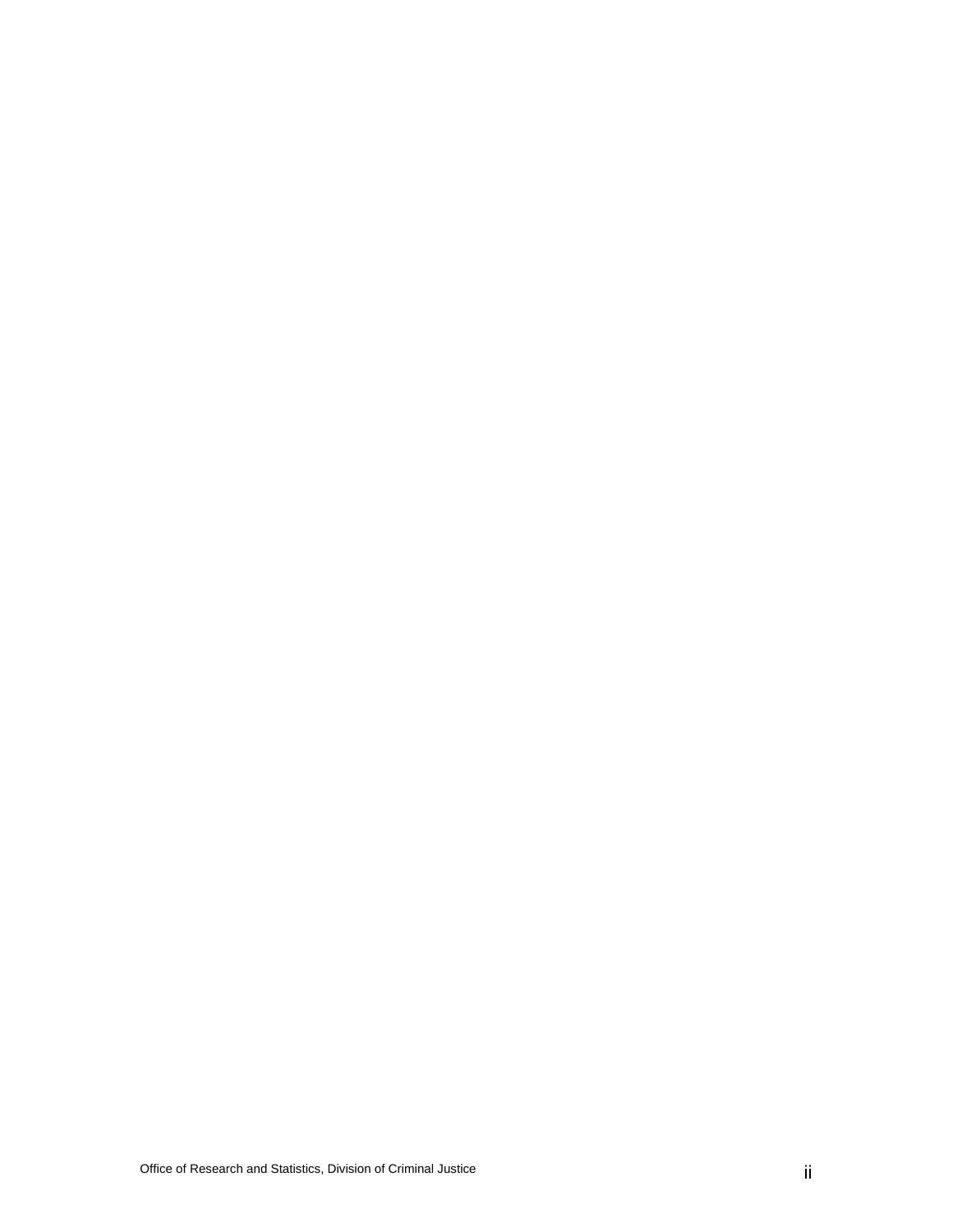# **ACKNOWLEDGEMENTS**

This research was made possible by a grant funded by the Drug Control and System Improvement Program (DCSIP), grant number 2003-DB-BX-0007. We would like to thank the DCSIP staff and Advisory Board for supporting this study and thereby allowing us to meet our legislative mandate to evaluate the Youthful Offender System.

We would like to thank those who assisted us in this research effort. We are especially grateful for the assistance of the administrators, staff and residents of the Youthful Offender System who spent time talking with us about the program, answering our interview questions, and discussing issues in the focus groups. We are grateful to those serving offenders in Phase III in the community. These contributions were invaluable to the research.

We are particularly grateful to Lt. Aaron Tellez who arranged interviews, program observations, and access to other documentation about the program.

We would like to thank Nicole Hetz and Pat Lounders from the Office of Research and Statistics for their contributions to the design, data collection and management of this study. Thanks to Kristen Godbey for her efforts in the survey data entry. As always, we would like to thank our Division Director, Raymond T. Slaughter, for his support of our research efforts.

Despite this assistance, we alone are responsible for this report and any omissions or errors that remain.

> *YOS Evaluation Project Team November 2004*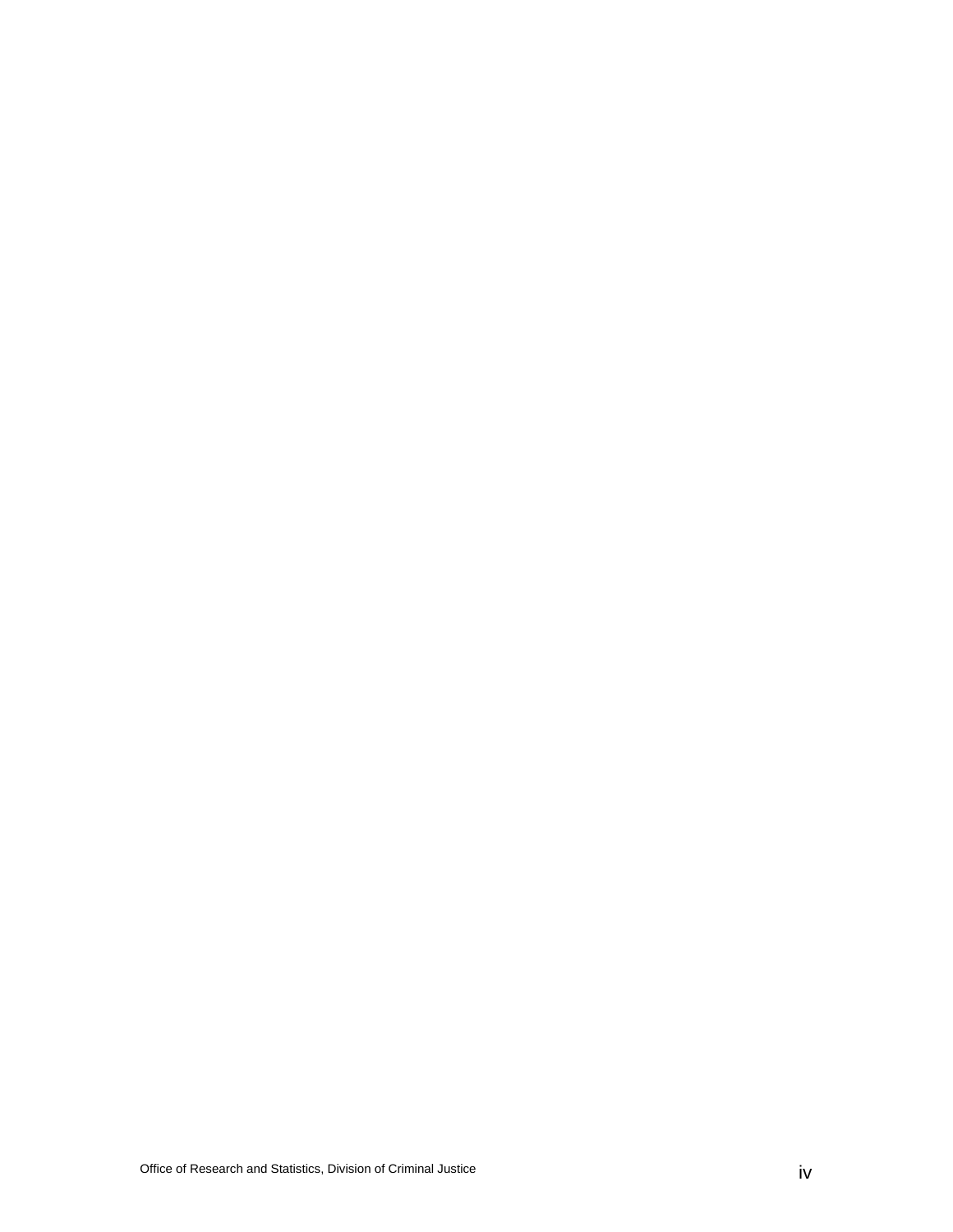# **TABLE OF CONTENTS**

| vii                     | <b>PREFACE</b>                                                                                                               |  |  |  |  |  |  |
|-------------------------|------------------------------------------------------------------------------------------------------------------------------|--|--|--|--|--|--|
| ix                      | <b>EXECUTIVE SUMMARY</b>                                                                                                     |  |  |  |  |  |  |
| 1                       | <b>CHAPTER 1: INTRODUCTION</b>                                                                                               |  |  |  |  |  |  |
| $\overline{\mathbf{r}}$ | <b>CHAPTER 2: METHODS</b>                                                                                                    |  |  |  |  |  |  |
| 11                      | <b>CHAPTER 3: PROGRAM AND EDUCATION FINDINGS</b>                                                                             |  |  |  |  |  |  |
| 11                      | 3.1 Have YOS Residents Changed Over Time                                                                                     |  |  |  |  |  |  |
| 15                      | 3.2 Are the Right Youth Going to YOS?                                                                                        |  |  |  |  |  |  |
| 17                      | 3.3 Recidivism                                                                                                               |  |  |  |  |  |  |
| 18                      | 3.4 Program Findings                                                                                                         |  |  |  |  |  |  |
| 35                      | 3.5 Education/Vocational                                                                                                     |  |  |  |  |  |  |
| 39                      | <b>CHAPTER 4: ADMINISTRATION AND PERSONNEL</b>                                                                               |  |  |  |  |  |  |
| 39                      | 4.1 Administration Issues                                                                                                    |  |  |  |  |  |  |
| 41                      | 4.2 Communication                                                                                                            |  |  |  |  |  |  |
| 45                      | <b>CHAPTER 5: SPECIAL ISSUES</b>                                                                                             |  |  |  |  |  |  |
| 45                      | 5.1 Females                                                                                                                  |  |  |  |  |  |  |
| 47                      | 5.2 Challenges Presented by the Acceptance of Sex Offenders                                                                  |  |  |  |  |  |  |
| 48                      | 5.3 ICE Residents at YOS                                                                                                     |  |  |  |  |  |  |
| 48                      | 5.4 Move to the New Facility                                                                                                 |  |  |  |  |  |  |
| 49                      | <b>CHAPTER 6: RECOMMENDATIONS</b>                                                                                            |  |  |  |  |  |  |
|                         | <b>APPENDICES</b>                                                                                                            |  |  |  |  |  |  |
| 56                      | Appendix A: YOS Resident Questionnaire                                                                                       |  |  |  |  |  |  |
| 65                      | Appendix B: YOS Staff Survey                                                                                                 |  |  |  |  |  |  |
| 73                      | Appendix C: Interview and Focus Group Guides                                                                                 |  |  |  |  |  |  |
|                         | <b>FIGURES</b>                                                                                                               |  |  |  |  |  |  |
| 3                       | Figure 1: Average Annual Growth in General Funds Expenditures FY 1989-1990 through<br>FY 2003-2004                           |  |  |  |  |  |  |
| 4                       | Figure 2: General Fund Expenditures: Department of Corrections                                                               |  |  |  |  |  |  |
| 12                      | Figure 3: Average YOS Resident Age on December 31 <sup>st</sup> 1994-2004                                                    |  |  |  |  |  |  |
| 12                      | Figure 4: YOS Resident Age at Entry 1994-2004                                                                                |  |  |  |  |  |  |
| 13                      | Figure 5: Percentage of Residents with a GED/Diploma Obtained Prior to Admission                                             |  |  |  |  |  |  |
|                         | 1994-2003                                                                                                                    |  |  |  |  |  |  |
| 14                      | Figure 6: Proportion of YOS Offenders Listed with a Gang Security Threat 1994-2004                                           |  |  |  |  |  |  |
|                         | <b>TABLES</b>                                                                                                                |  |  |  |  |  |  |
| 5                       | Table1: 2003 Cost of Prison Placement per Day                                                                                |  |  |  |  |  |  |
| 13                      | Table 2: Education at Discharge                                                                                              |  |  |  |  |  |  |
| 14                      | Table 3: Felony Class of Most Serious Crime of YOS Residents by Year by Commitment                                           |  |  |  |  |  |  |
| 16                      | Table 4: Dispositions in 2003 of Cases Under 18 Years Old at the Time of Offense by<br><b>Violent/Nonviolent Convictions</b> |  |  |  |  |  |  |
| 17                      | Table 5: 2004 and 2002 Recidivism Rates at Years 51,2, and 5                                                                 |  |  |  |  |  |  |
| 27                      | Table 6: Resident Survey: Do You Feel Safe?                                                                                  |  |  |  |  |  |  |
| 29                      | Table 7: Resident Survey: How Often Do You Meet One on One with a                                                            |  |  |  |  |  |  |
|                         | Psychologist/Counselor/Psychiatrist?                                                                                         |  |  |  |  |  |  |
| 94                      | Toble 8: Stoff Supraw Did Thoy Eind the DAS Llooful?                                                                         |  |  |  |  |  |  |

- *Table 8: Staff Survey: Did They Find the PAS Useful?*
- *Table 9: Staff Survey: Advantages Regarding the Separation of Male and Female Inmates*
- *Table 10: Staff Survey: Disadvantages Regarding the Separation of Male and Female Inmates*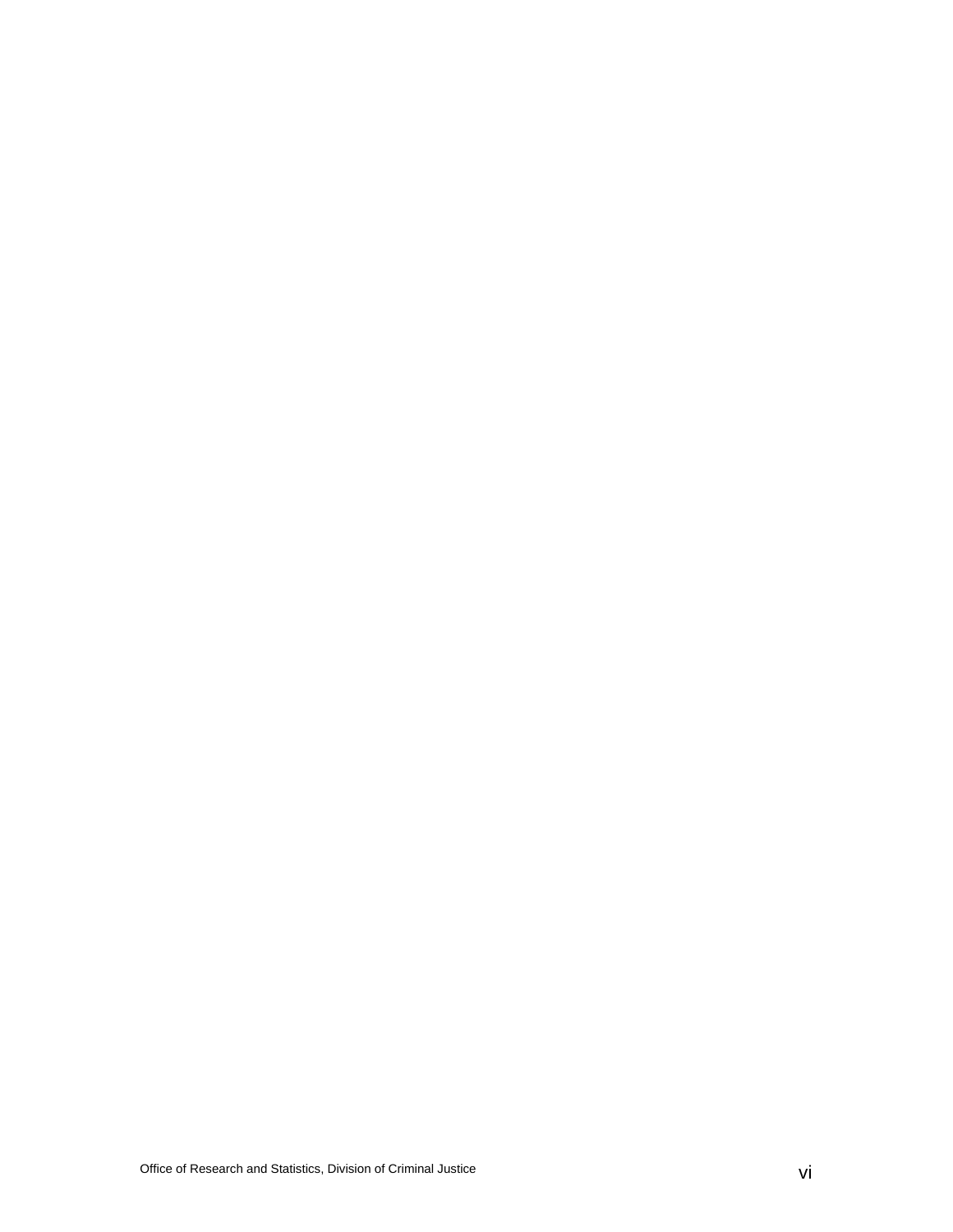# **PREFACE**

A decade ago the Colorado Department of Corrections (DOC) was charged by the General Assembly with developing and implementing a specialized program for violent juvenile offenders who were prosecuted and convicted as adult felons. This program, called the Youthful Offender System (YOS), was the result of a Special Session of the General Assembly, held in the 1993. The Special Session followed a summer of particularly high profile violent crimes committed by juvenile offenders. The media dubbed this period "the summer of violence." However, according to Colorado Bureau of Investigation's *Crime in Colorado*  reports, the number of arrests for violent crimes committed by juveniles in 1993 was 1,815, down from 1,833 the previous year.<sup>1</sup>

It was in this context that the YOS became a sentencing option for juveniles transferred to adult court and sentenced on or after June 3, 1994 for offenses committed on or after September 13, 1993. The following is a brief description of the YOS statute from 18-1.3-407, C.R.S.

The YOS legislation required that the state provide a sentencing option for "certain youthful offenders" in a "controlled and regimented environment that affirms dignity of self and others, promotes the value of work and self-discipline, and develops useful skills and abilities through enriched programming." It directed the Department of Corrections (DOC) to develop a program that provides equitable treatment and separate housing for both male and female offenders. The statute mandated that the program participants be housed separate "from and not brought into daily physical contact with adult inmates." It also stated that these offenders be "subject to all laws and DOC rules, regulations, and standards pertaining to adult inmates…."

The statute described a three phase program based on "self-discipline, a daily regime of exercise, education and work programs, and meaningful interaction, with a component for a tiered system for swift and strict discipline for noncompliance…." According to the statute, YOS staff would act as role models and mentors to promote socially acceptable attitudes and behaviors, and programming would include problem-solving skills and use cognitive behavioral strategies that have the potential to change criminal thinking and behavior.

Furthermore, the YOS program was to develop and promote among offenders a pro-social culture and provide an opportunity for offenders to gradually reenter the community "while demonstrating the capacity for self-discipline and the attainment of respect for the community." To this end, the statute required specific program components, including an intake, diagnostic, and orientation (IDO) program, supplementary activities, educational and prevocational

 $\overline{a}$ 

<sup>&</sup>lt;sup>1</sup> See http://dcj.state.co.us/ors/pdf/stats/juvenileviolentarrest.pdf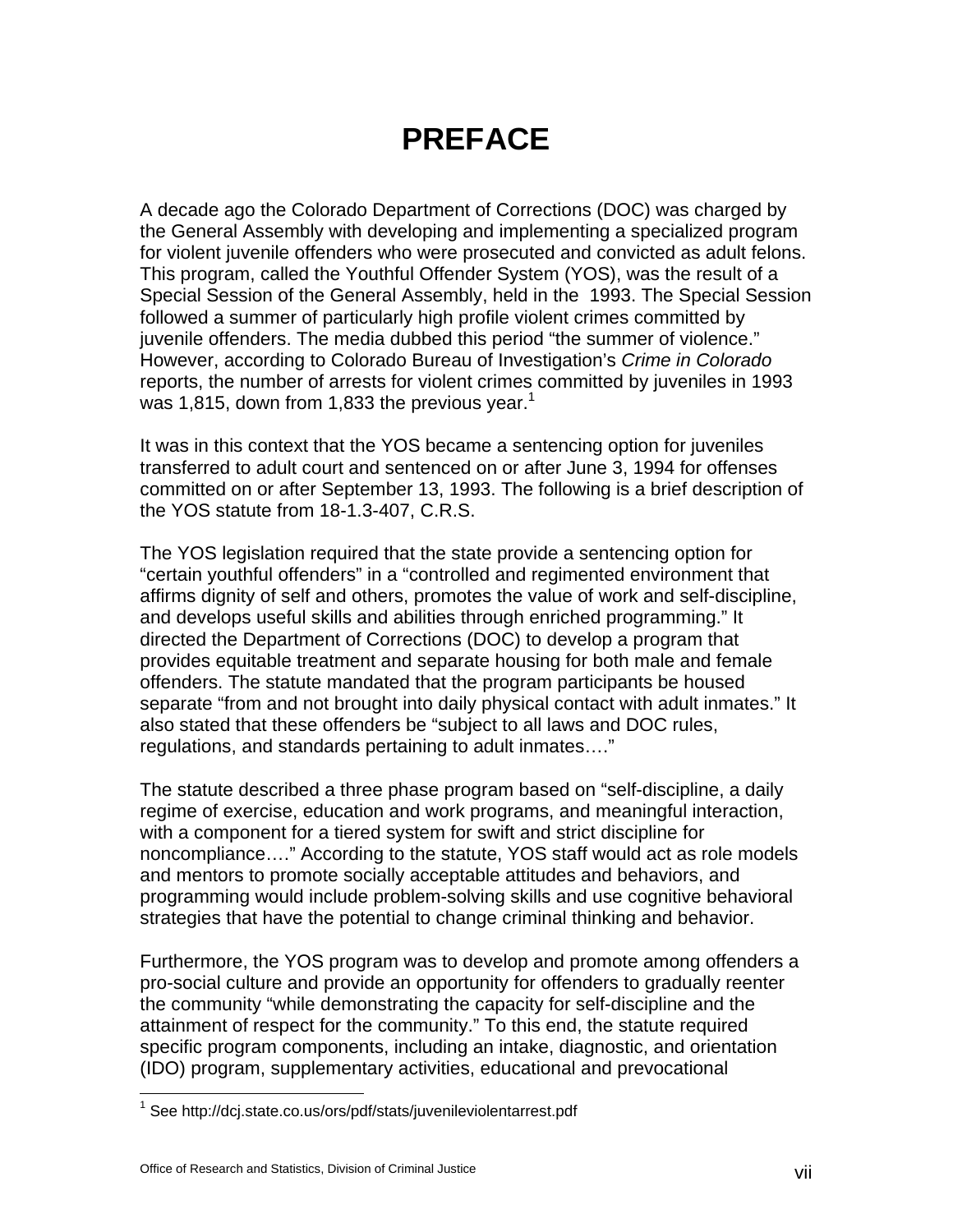programs in Phases I and II, and a period of community monitoring to be used to gradually reintegrate the offender into society (Phase III). In 1999, the statute was expanded to require YOS to make available sex offender treatment services for residents that have a history of sex crimes, and to provide 24-hour custody of youthful offenders in Phase II. The statute also directed DOC to "…provide reintegration support services to a youthful offender placed in an emancipation house."

DOC was granted the power to operate an emancipation program and provide other support or mentoring services and residential placement in Phase II and III. Phase III is to consist of "highly structured surveillance and monitoring and educational and treatment programs." The DOC was "to establish and enforce standards for the YOS…." Finally, the legislation directed the DOC Director to hire YOS staff trained in the treatment of juveniles, including training to act as role models and mentors. $2$ 

In the YOS statute, the General Assembly stated that district attorneys would maintain records regarding juveniles sentenced to YOS and, since 2000, the court has been required to order a pre-sentence investigation for youth sentenced to YOS.

The legislation required DOC to submit regular reports on the recidivism rates, the annual cost per offender, and an evaluation of the operations of YOS. Likewise, DCJ is mandated to "independently monitor and evaluate" the YOS by addressing the same recidivism, cost and evaluation criteria required of DOC. This report constitutes DCJ's independent evaluation of the YOS.

1

 $2$  Deleted by amendment, L. 2002, p. 881, 19, effective August 7, 2002.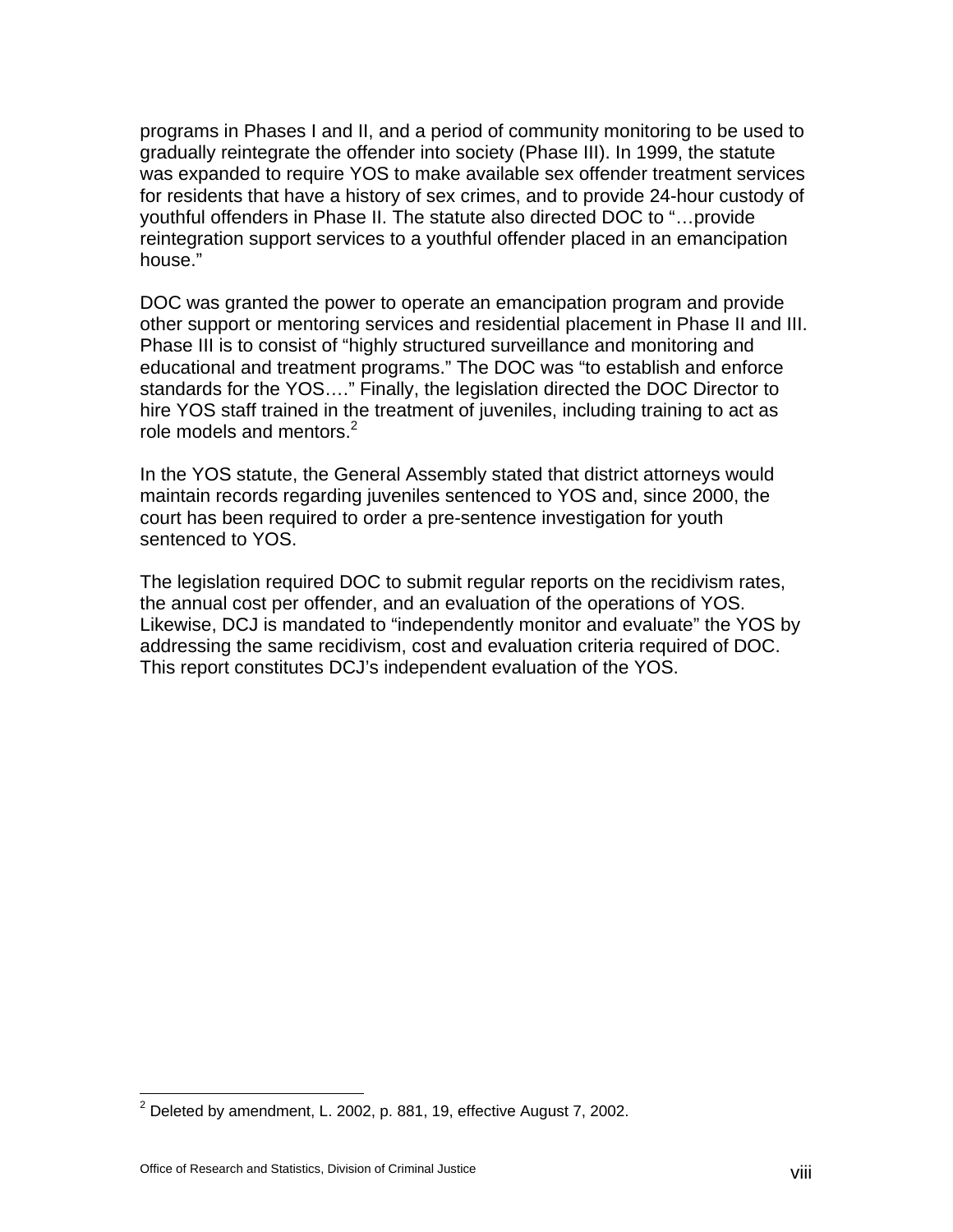# **EXECUTIVE SUMMARY**

**This report represents the second evaluation conducted by the Colorado Division of Criminal Justice (DCJ) of the Colorado Department of Correction's (DOC) Youthful Offender System (YOS). This study presents recidivism rates, offender profiles, and a broad picture of the operations of YOS as observed from the perspective of the residents, staff, treatment providers, and administrators. Qualitative data were collected using selfadministered questionnaires, focus groups, and interviews. Additional data were obtained and analyzed from the YOS education database and DOC's management information system (DCIS). Recommendations to better align the YOS program with the legislative intent are provided. These recommendations are based on the study findings.**

### **BACKGROUND**

**Building on the 2002 Evaluation Findings.** The 2002 YOS evaluation report concluded with a list of recommendations for facilitating greater alignment between the enabling legislation and the actual operation of the YOS program. When the 2004 study design was finalized, DCJ researchers and YOS administrators agreed that one focus of the current study would be the extent to which the 2002 recommendations were implemented. Indeed, several of the concerns outlined in the 2002 evaluation report were immediately addressed by the DOC administration, including the removal of adult inmates from the YOS facility and providing increased training for YOS staff. However, many of the findings from the 2002 study are reiterated in the 2004 findings.

# **SUMMARY: EMPIRICAL FINDINGS**

### **A. EDUCATION OF YOUTH**

**Education is a Success.** Only 10.3 percent of YOS offenders entered the program with a GED or high school diploma, indicating a significant need for providing comprehensive education services. An important finding of this study is that 59.1 percent of YOS residents obtained a GED or diploma while in the program.<sup>3</sup> Both residents and staff consistently identified the education component as being the most important and most beneficial aspect of the YOS

 3 Additional offenders improved their education level, however, data were not available to measure educational progress that did not result in completion of secondary education. Youth who require special education may not complete high school. In future evaluations, DCJ hopes to identify intermediate measures to indicate educational improvement.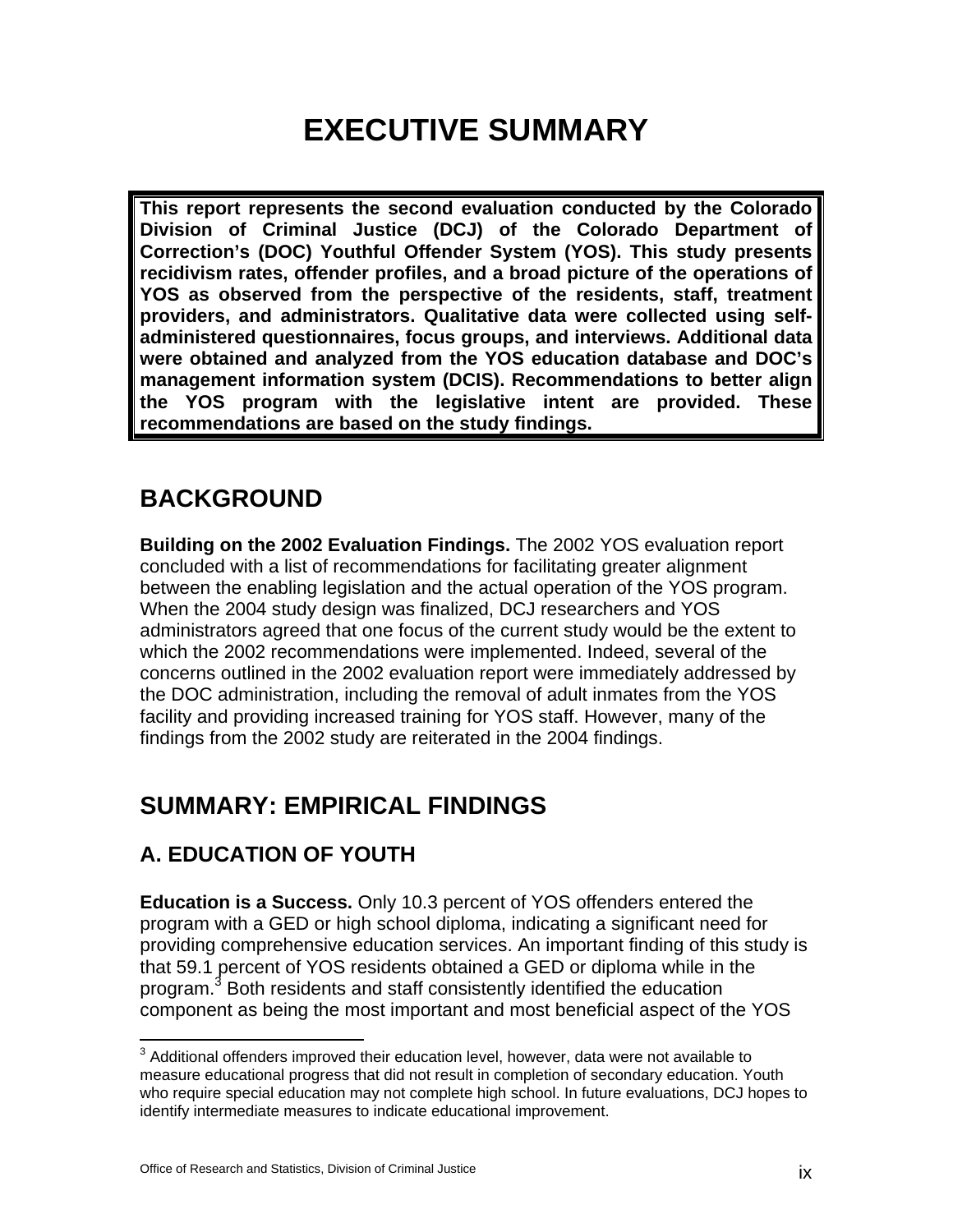program. In the staff survey, staff ranked the education program as the most important part of YOS in preparing them for the future. This program component clearly meets the legislative intent of those who originally designed the YOS program.

#### **B. REVOCATION AND RECIDIVISM**

**Education Contributes to Public Safety.** Residents who discharged from the facility with a secondary education were significantly more likely to succeed in Phase III and later following release from the program.

For the residents who discharged from YOS, analyses were performed to explore the relationship between having a high school diploma or GED following release from YOS and post-release risk of recidivism. Those who did not obtain a GED or diploma were found to be, as follows:

- 3.8 times more likely to be revoked from YOS to prison
- 1.6 times more likely to have a felony filing within 2 years of discharge
- 2.7 times more likely to return to prison with a new conviction following discharge

Nearly 31 percent of residents who discharged from the YOS program between 1994 and 2003 did not obtain a GED or diploma and 23.3 percent of YOS offenders in Phase III in August 2004 did not have a GED or diploma. Not all offenders are expected to complete their secondary education since many enter YOS at very low education levels and nearly 30 percent, according to the education department have special education needs.

**The YOS Revocation Rate Remained Stable.** As of August 2004, 161 of the 892 offenders who have entered YOS have been revoked to prison. This 18 percent revocation rate includes residents who have quit the program along with others who were terminated for noncompliance or lack of progress. It also represents those who were deemed unsuitable for the program and sent to San Carlos for further psychiatric evaluation or otherwise returned to court for reconsideration. The actual program failure rate is therefore lower than 18 percent.

**Recidivism Rates Are Lower than Prison.** Recidivism was defined as a new felony filing. For the current study, 143 youth had been discharged for at least five years. Fifty-three (53) percent of these youth received a new felony filing.<sup>4</sup> New filing rates for one year and two years were 22.2 percent and 32.9 percent,

<sup>1</sup>  $<sup>4</sup>$  In 2002, only 17 youth had been discharged for 5 years. The 5-year recidivism rate (64.7</sup> percent) was reported, as mandated by the YOS statute but as noted in 2002, because of the few number of youth in the analysis, this rate was unreliable.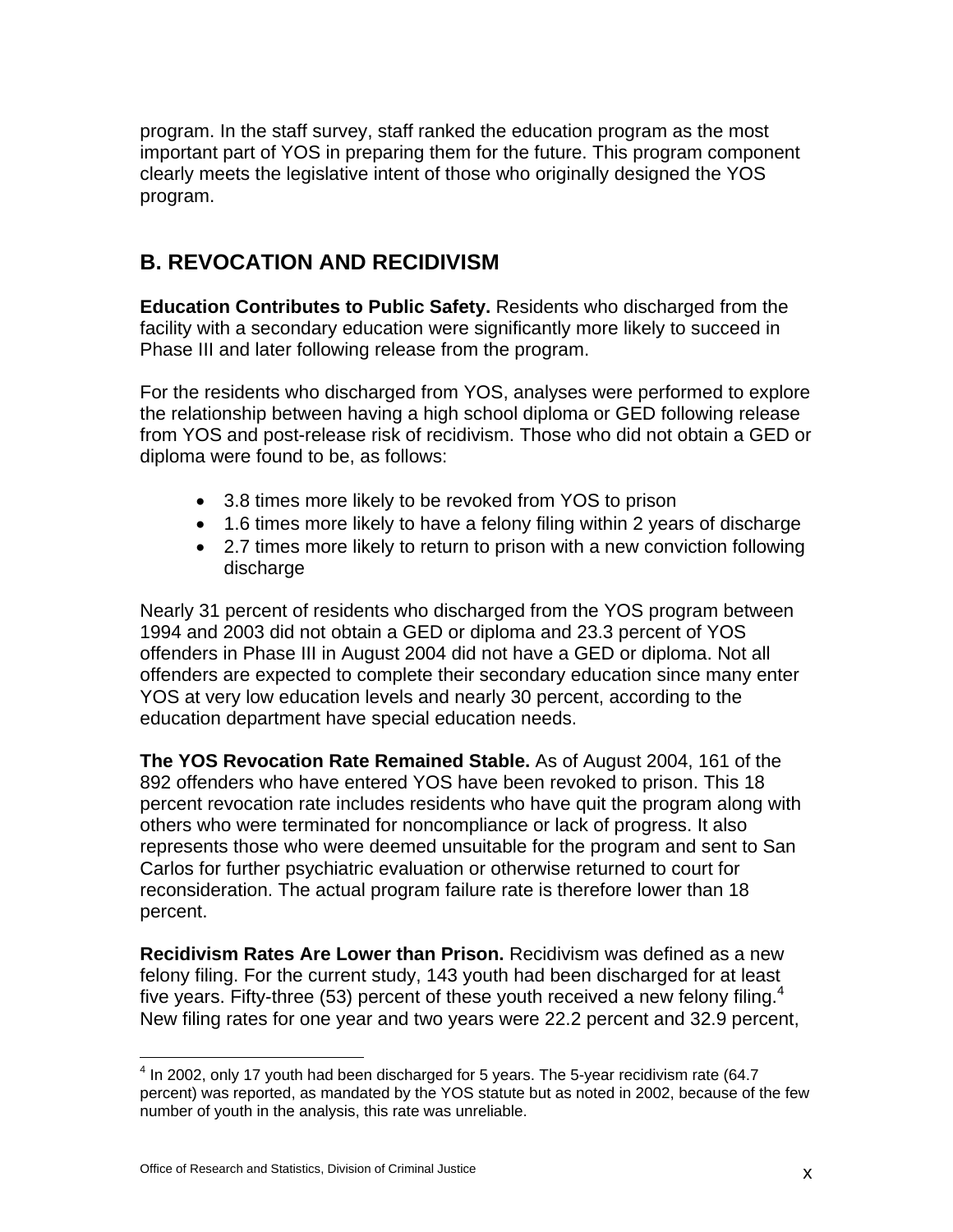respectively. This recidivism rate is considerably lower than the return-to-prison rate tracked and reported by DOC of other DOC inmates given that this is a higher-risk population and not all cases filed in court result in a prison sentence.

#### **C. CHARACTERISTICS OF THE POPULATION**

**The YOS Age Remained Stable Over Time.** The average age of youth entering YOS has remained stable since 1994 at 16 years. Additionally, the average age of the YOS population has increased since 1994 because the youth age as they serve their sentences. However, the average age has stabilized since 1999 at age 19.

**Education Level.** The percentage of residents with a GED or diploma prior to entry into YOS varied considerably from year to year with 2000 having the highest proportion (16.2 percent) and 2003 having the lowest proportion (1.7 percent). The average percentage over this time span is 10.3 percent, reflecting the importance of the YOS education program for this population.

**Crime Severity Level.** The majority of youth entered YOS with a felony class 2, 3 or 4 as their most serious crime. There is no discernible trend over time in severity of felony class.

**YOS Offenders are a Unique Population.** YOS is being used for a specific group of young, serious violent offenders. Of all placement options, the largest proportion of cases (81.3 percent) sentenced for crimes of violence received a YOS sentence. Indeed, YOS offenders most resemble the proportion of young offenders with violent convictions sentenced to DOC in 2003.<sup>5</sup>

#### **D. PROGRAM ISSUES**

**Philosophical Tension.** Data from the surveys, interviews and focus groups found that both staff and residents viewed an overriding tension between what we refer to as the "prison/program" philosophical conflict. The data show that many residents and staff believed that YOS facility custody concerns override efforts to implement programming. The data from all these sources reflected the perspective that, with the exception of education, there is not a cohesive program at YOS and that the programmatic components that exist are colored by an overriding impediment to program implementation: the unresolved and ongoing conflict between the philosophies of custody and treatment.

 5 Over 8,000 court cases with offenders younger than 18 and receiving dispositions in 2003 were analyzed by placement and conviction crime.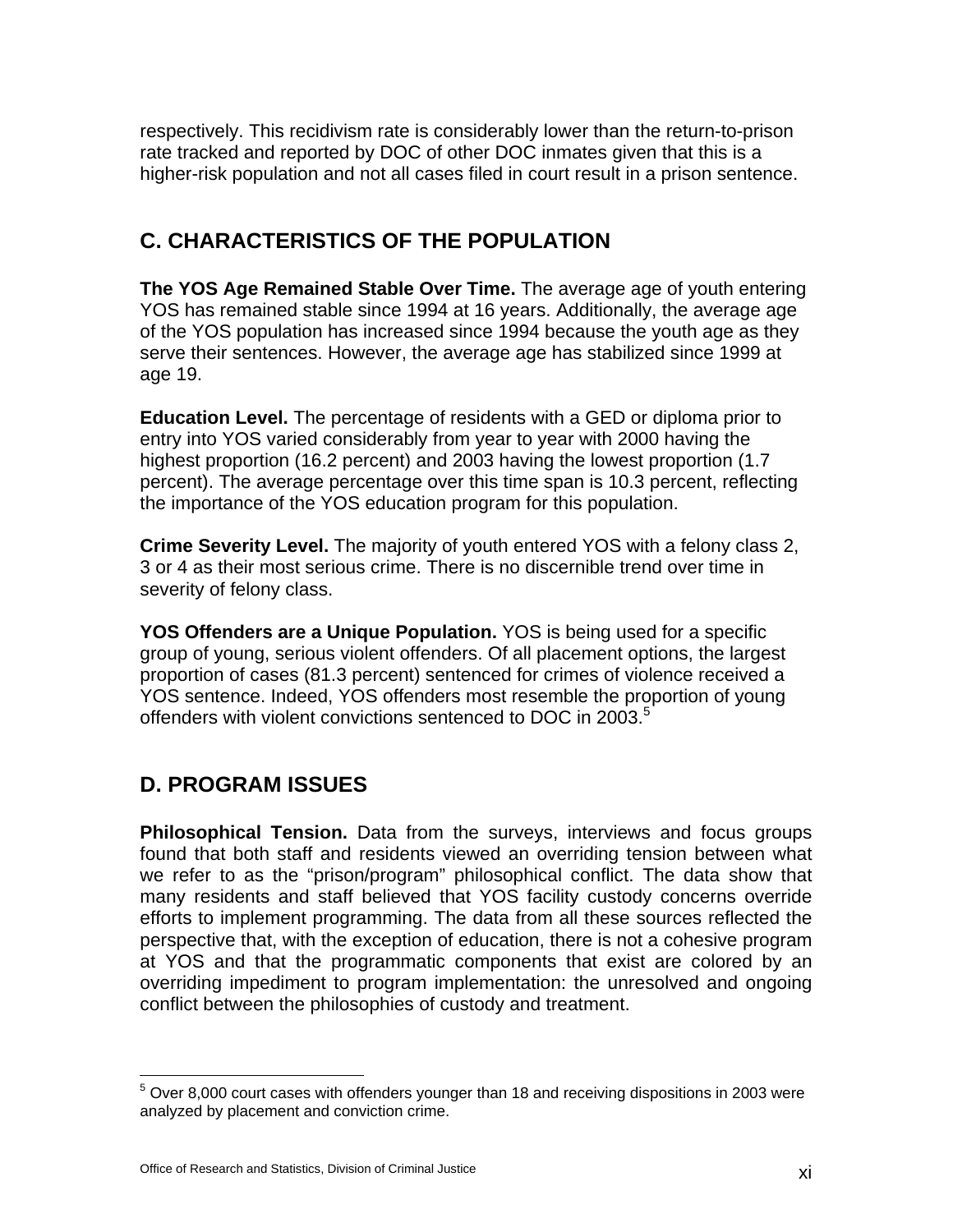**Specific Programs.** According to perceptions documented during interviews, surveys and focus groups, services at the YOS facility have been significantly reduced. This reflects the curtailing of budget expenditures, and the permanent loss of 18 positions and the temporary loss of 7 more, according to interviews with YOS administrators. Clinical staff estimated that more than 90 percent of the YOS population had a serious substance abuse problem, but treatment for substance abuse has been folded into a single group that also addresses anger management and cognitive education. This group meets for one semester (approximately 16 weeks), for one hour 4 days per week. This translates into 15 to 20 hours of group time for each of the three topics addressed in this combined group.<sup>6</sup> Further, there is a waiting list for offenders to get into this group and admission is based on mandatory release date. Most YOS staff believed this type intervention to be inadequate given the high-need and high-risk nature of the YOS population.

**Consequences.** Since the inconsistent application of sanctions was a finding in the 2002 evaluation report, we included questions on this topic in the surveys, focus groups and interviews. Indeed, both staff and residents have the perception that sanctions and consequences are not applied consistently across staff members and from building to building. There was a common concern voiced that this behavior contributes to a decline in program effectiveness.

**Progress and Incentives.** The perspectives of youth and staff agreed that there was a need for incentives to reward progress in the program. Staff recognized a need to keep youth motivated to progress through the phases of YOS. Administrators agreed that there was a need for incentives for YOS offenders: "We can do better, especially with Phase II."

**Limited Physical Separation between Phase I and II.** The data from all categories of study participants resoundingly expressed concern about the integration of Phase I and II residents. The lack of separation affected the residents' motivation and stalled or interrupted the process of "concentrating on the living skills they should be attaining."

**Progress to Phase II is Limited by the Number of Available Beds.** DCJ researchers found a problem with "program flow" between Phases I and II during the 2002 evaluation of YOS. At that time, it appeared that the waiting list for Phase II was the result of housing non-YOS inmates in the same facility, reducing the space available for Phase II residents. In 2004, the limited number of beds in Phase II is driven by the lack of funds available to open an additional building on the campus. Phase I and II youth are housed in the same building and progress to Phase II is driven by bed availability.

 $\overline{a}$ 

 $^6$  As a point of reference for the level of this particular intervention, several staff noted that in least two of the adult facilities, prior to the budget shortfall, the anger management class involved 190 hours of group work.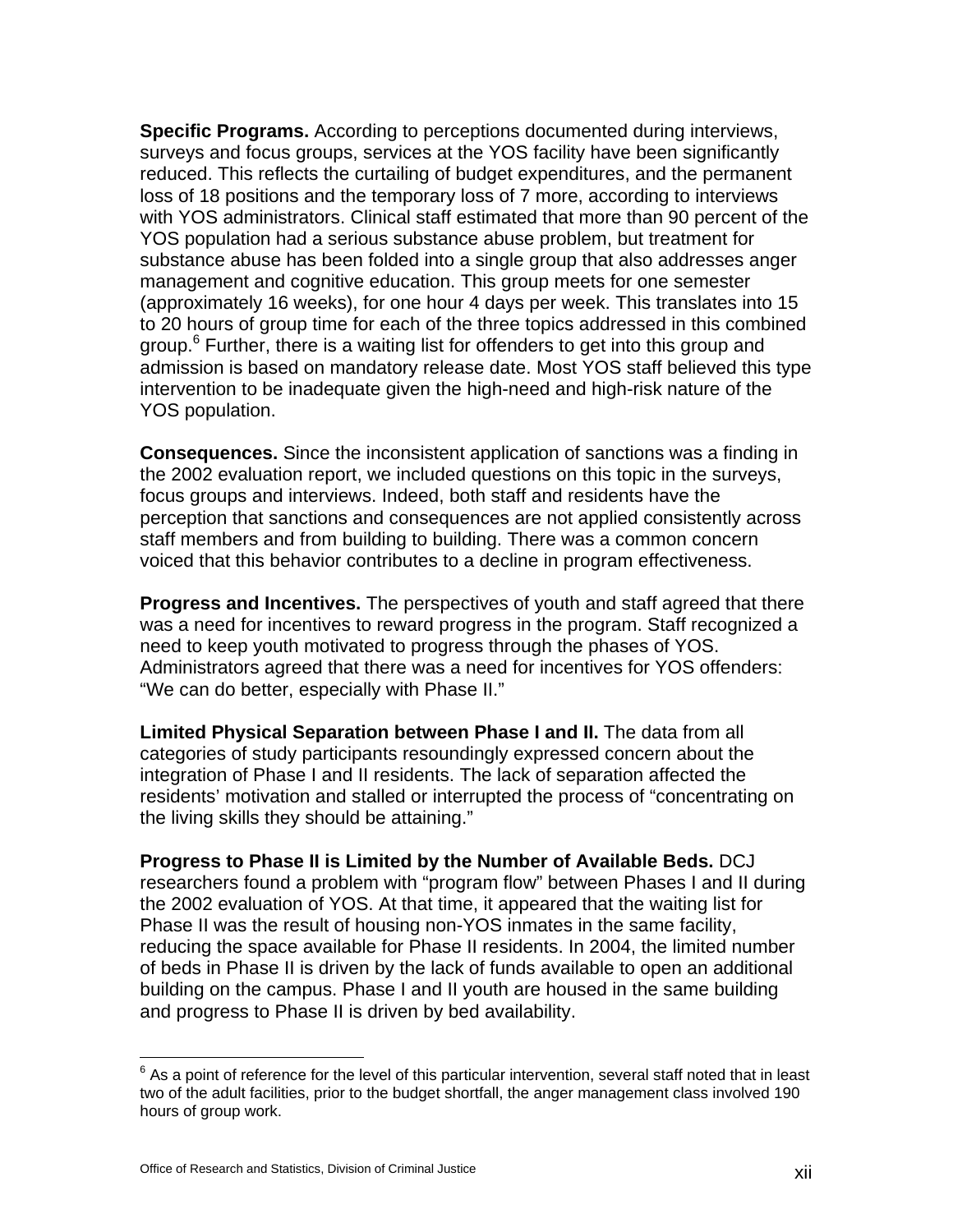**Lack of Individualized Treatment.** Many of the residents and staff noted the lack of individualized treatment. While it was mentioned that this resulted from having too few clinical personnel, the 2002 YOS evaluation also reported a lack of individualized treatment, along with a lack of mental health services. Evaluations of youth contain significant information but efforts to develop and implement an individualized intervention plan do not transpire, according to residents and staff. The result, according to staff respondents, is a "cookie cutter approach with the residents."

**Transition through YOS.** According to the perception of residents and staff, transition through the YOS phases is driven by mandatory release date. This practice can undermine the very real need for transition planning and execution: "YOS holds them back, then doesn't prepare them for Phase III."

**Anticipated Move to Another Location.** Budget cuts and DOC bed shortages have led to plans to move YOS to a smaller facility if and when funds are available. Staff and residents perceive the move to have the potential to severely and continuously disrupt the delivery of programming. The staff are concerned that the facility could have limited space for education classes and programs, youth will be housed in "bays" with multiple bunks, and the area for recreation will be significantly reduced. Staff and residents expressed significant concern for safety and programming.

**The Need for Quality Control.** Given the reduction in programming resources and the problems with the quality of services delivered inside the facility, some staff recommended the need to implement a method of ongoing quality control to monitor the delivery of services and case management in the facility.

### **RECOMMENDATIONS**

Based on the information obtained for this study and presented in this report, researchers make the following recommendations to better align YOS operations with the legislative intent.

- 1. Because safety is paramount in confinement facilities, we recommend that DOC investigate allegations of abusive staff behavior. It is important to note that YOS administrators immediately referred to the Inspector General concerns of abuse that were identified in the course of this study. Efforts must be made to encourage reporting of abuse or potential abuse to DOC authorities.
- 2. YOS policies regarding the immediate response to serious program violations are clearly in place. However, it is not clear whether and if less serious violations are consistently handled. Holding program participants accountable is an important component of any offender management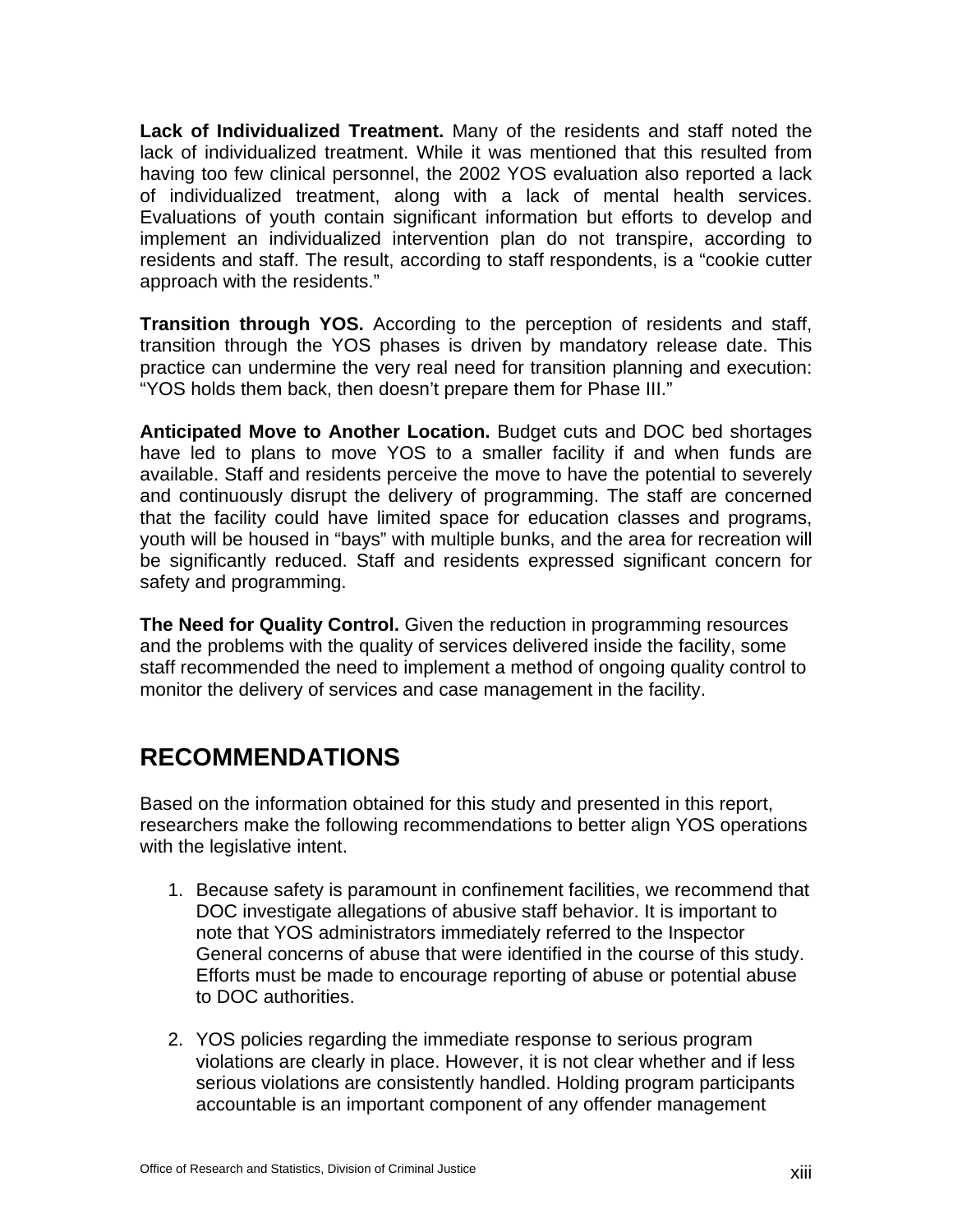approach. Additional training for both residents and staff on this topic might increase understanding and consistency.

- 3. As reported in the 2002 evaluation study findings, DOC does not require staff at YOS to have special qualifications for working with at-risk youth. We encourage the new YOS administration to implement its plan to review historical practices involving transfers, promotions and special position qualifications, and to work with staff to develop a transparent process that meets the needs of the administration and staff members who are deeply committed to working with this population.
- 4. This study found that education is clearly linked to positive outcomes for youth in YOS. Accomplishing educational goals is associated with length of stay in the facility. Given these findings, educational achievement should drive progress through the program and should remain an emphasis during Phase III. Shorter sentences, credit for time served, possible backlogs in local jails, and mandatory release dates may result in insufficient programming time. Therefore, not including the time needed for the above occurrences, we recommend that sentences to YOS permit residents at least two and a half years in the program (Phase I through III) to enhance residents' opportunities to attain educational goals.
- 5. The reduced programming at YOS requires the attention of the new administration. The YOS statute mentions many different types of programs, yet these are minimally implemented. As recommended in 2002, the gang and the relapse prevention programs should be reinstated. Further, substance abuse and anger management programming should be significantly expanded. A comprehensive cognitive education program should be available to YOS residents and instructors should be specially trained counselors.
- 6. In 2002 we recommended a review of Phase II programming because it appeared that the residents had significant amounts of idle time. Again, we make the following recommendations regarding Phase II:
	- a. Reinstate privileges and incentives (i.e. outings, movies, food, tennis shoes, more recreation time, home passes, etc).
	- b. Separate Phase II residents from Phase 1.
	- c. Increase the capacity of Phase II.
	- d. Examine the practice of progressing residents through the program based on mandatory release date; use release eligibility date if youth have progressed in the program, to motivate youth and encourage them to earn their release to the community earlier.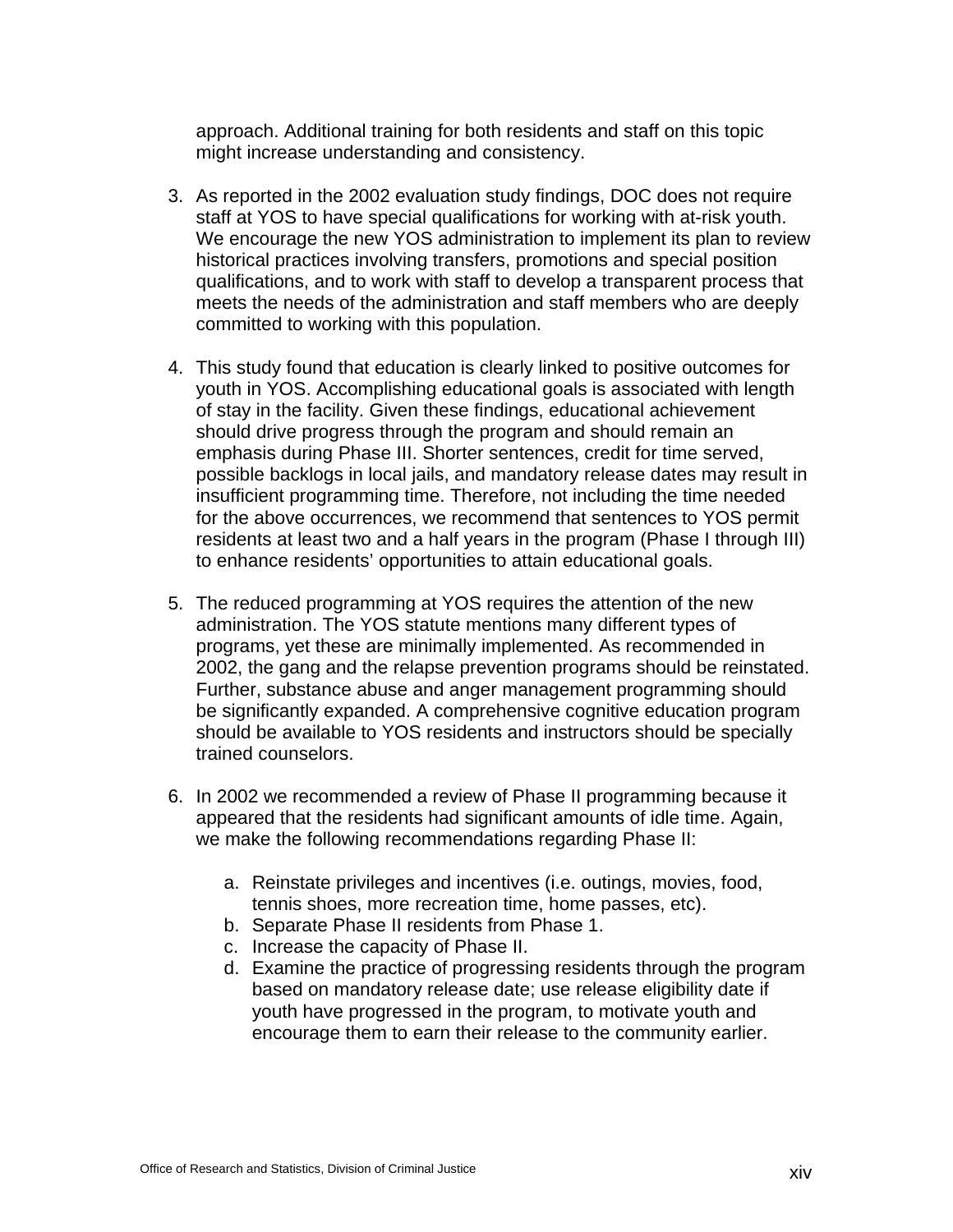- e. Focus on intensive reintegration skill building, such as living skill groups, budgeting, and job seeking with the community parole officer.
- f. Focus on reintegration into the communities where they intend to return.
- g. Ensure residents obtain identification before they are released to Phase III.

The elimination of the community-based activity in Phase II remains a source of significant concern among many YOS staff. Many staff strongly believed that these activities are extremely important to the success of residents. We recommend that the new administration work with a committee of various YOS representatives and explore ways that this activity might be undertaken for residents who have progressed to a necessary level of security.

- 7. We recommend that the new administration examine YOS' implementation of telemedicine with the psychiatrist. Although this has been found to be a cost effective tool in the medical field, it requires reliable and secure equipment, access to complete records at both locations, and verification of the offender's self-report to the psychiatrist. Both youth and staff perceived this method to be ineffective, particularly for assessments that result in prescriptions for medications.
- 8. The proportion of YOS intakes that arrive with a GED or high school diploma has averaged about 10 percent since 1994. Although 59.1 percent of YOS residents complete their secondary education while in the program, approximately 25 to 30 percent of YOS residents discharge from the program without having obtained a GED or high school diploma. Statistical analyses presented in this report showed that the lack of attaining either of these significantly increased the probability of program revocation and, within two years of discharge from the program, a new felony filing and return to prison. Given this empirical link between the YOS population, education, program failure and recidivism, efforts should continue to be made to ensure that YOS participants complete their secondary education, if possible. The need for special education services should be reviewed to ensure adequate staffing in this area.
- 9. In August 2004, there were thirteen offenders in YOS with ICE detainers. These residents are not U.S. citizens and representatives from the Bureau of Immigration and Customs Enforcement will most likely deport the offenders upon release to Phase III. Given the relationship between education and later involvement in the criminal justice system, efforts to educate this population should continue. Programming related to community reintegration should be minimized since these youth will not participate in Phase III.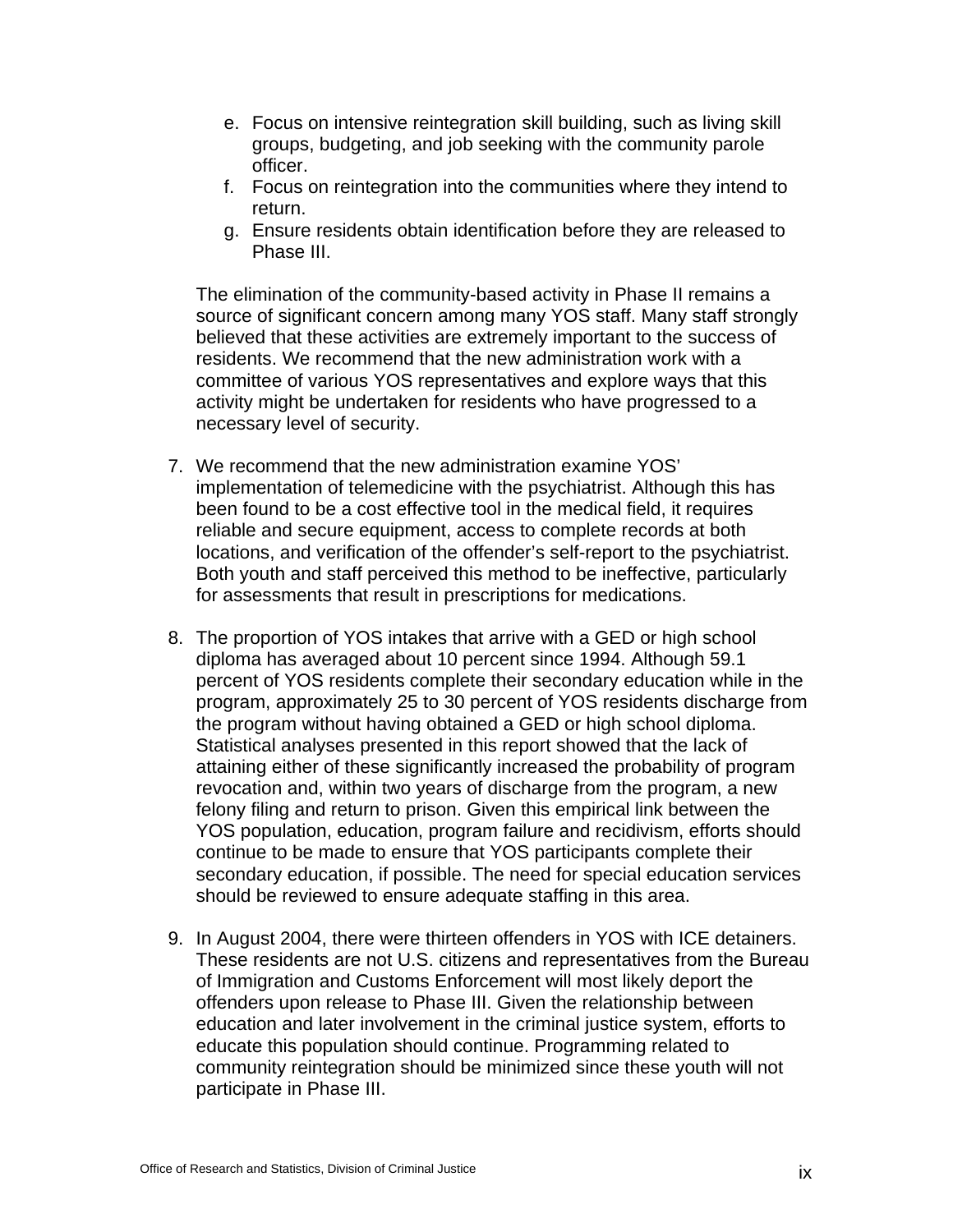- 10. We recommend that the new YOS administration meet with therapists from the sex offender treatment and management program (SOTMP) to better understand how administrative policies can reinforce sex offender accountability and improve sex offender programming.
- 11. As in 2002, we again recommend that vocational programming target realistic and available job opportunities in the community. The skills learned in the YOS vocational education program should translate into skills needed for actual occupations in the community. Vocational training staff should meet regularly with Phase III contractors and staff to discuss ways to reach their shared goals of ensuring the youth have employable skills and can obtain jobs upon release.
- 12. The presence of so few females in the YOS continues to challenge efforts to provide separate but equal programming. Further, the isolation of the females is considered by many staff to be the special price these inmates pay for their few numbers. We recommend that programming for the females be reevaluated by the new administration since many staff believe that they need more recreation time, more program and activity time, and more female-only programming to address relationships and trauma (see DCJ's 2002 report for a discussion of gender-specific programming). Finally, with proper security administrators should consider the value of allowing all the teachers, including the men, to deliver education programming since the men are specialized in teaching certain subject areas and the young women would benefit from exposure to positive male role models.
- 13. Ensuring adequate communication represents a challenge for all complex organizations. We recommend that the new YOS administration make specific and ongoing efforts to regularly communicate with both staff and residents. At a minimum, this communication should address the following topics:
	- a. Facility safety
	- b. Programming gaps and successes
	- c. Hiring, transfer and promotion practices
	- d. The need to integrate the security and program philosophies
	- e. Role modeling and creating a prosocial environment
	- f. Training needs
	- g. Operational consistency and the application of sanctions
	- h. Performance measures and quality control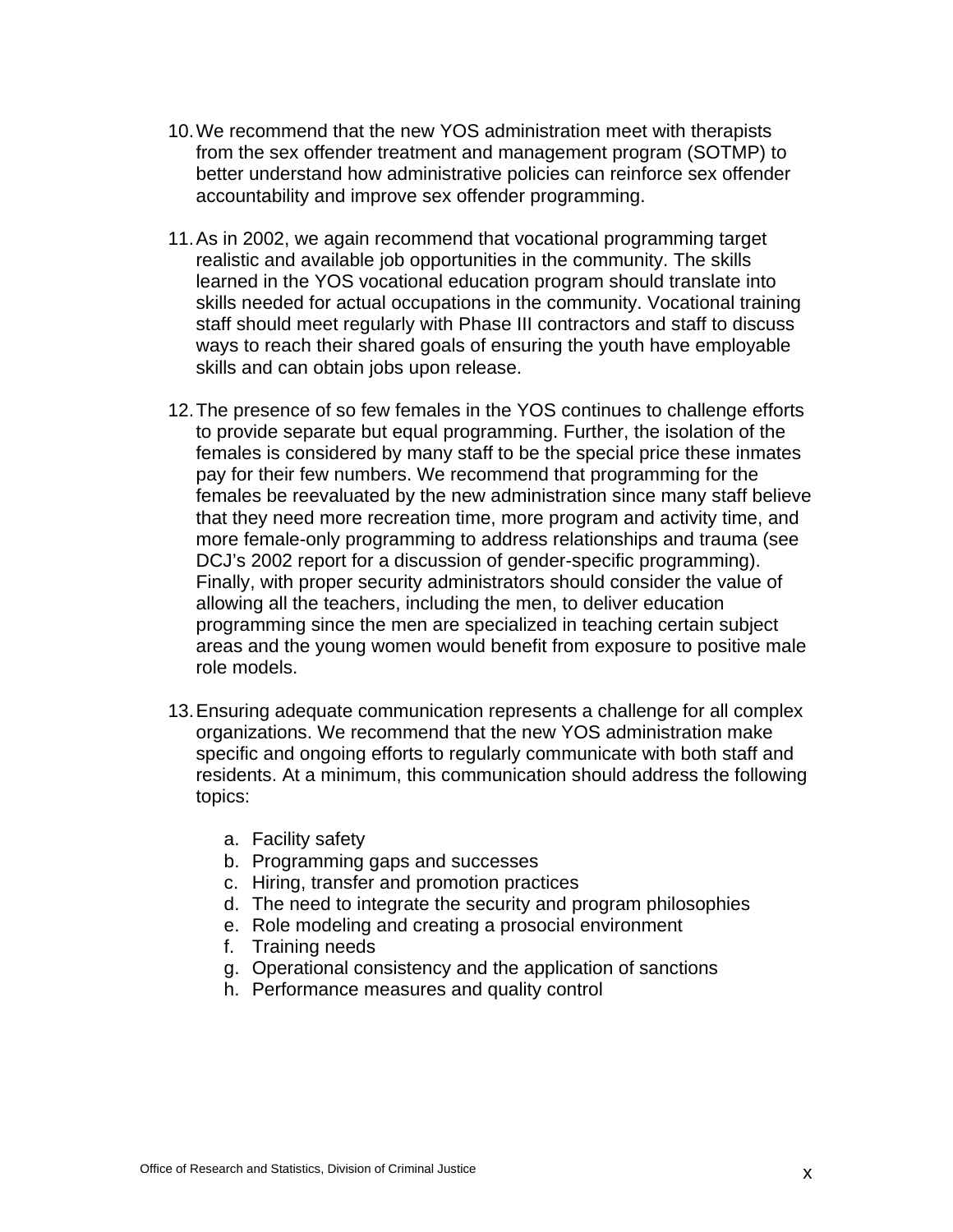- 14. The 2002 evaluation report identified staff training as an important area needing attention from DOC administrators. In 2002, researchers listed a range of training specific to at-risk youth and adolescent development. Indeed, efforts were undertaken to expand training for YOS staff. For this evaluation, staff provided researchers with additional types of training they feel they need to perform their jobs:
	- Juvenile-specific training
		- o how to work with juveniles
		- o adolescent behavior
		- o juvenile psychology
		- o adolescent development and needs
	- Programmatic training
		- o positive peer culture
		- o gangs
		- o cognitive/mental health counseling
		- o mentoring
		- o group facilitation
		- o anger management
		- o substance abuse
	- Staff development
		- o stress management
		- o team building
		- o communication skills
		- o de-escalation skills
- 15. We support the development of an expanded "leadership team," as described by YOS administrators during meetings with researchers. This team will be comprised of representatives from housing, medical, mental health, education, security, programming, budgeting, and Phase III.
- 16. The current effort to document needs and program progress, i.e., the PAS, is considered by many to be inadequate to address the individual needs of youth. This may be the result of a loss of staff and perhaps insufficient understanding of the instrument. We recommend that either the PAS be replaced with an individual treatment plan or that training specific to the ways the PAS can be expanded be prioritized and required. Both residents and staff need a meaningful method to identify individual goals and progression toward those goals. The PAS or individual treatment plan should be developed early in the offender's stay at YOS and should be used as a community reintegration document that follows the offender throughout the program. This instrument should drive placement and program regression decisions.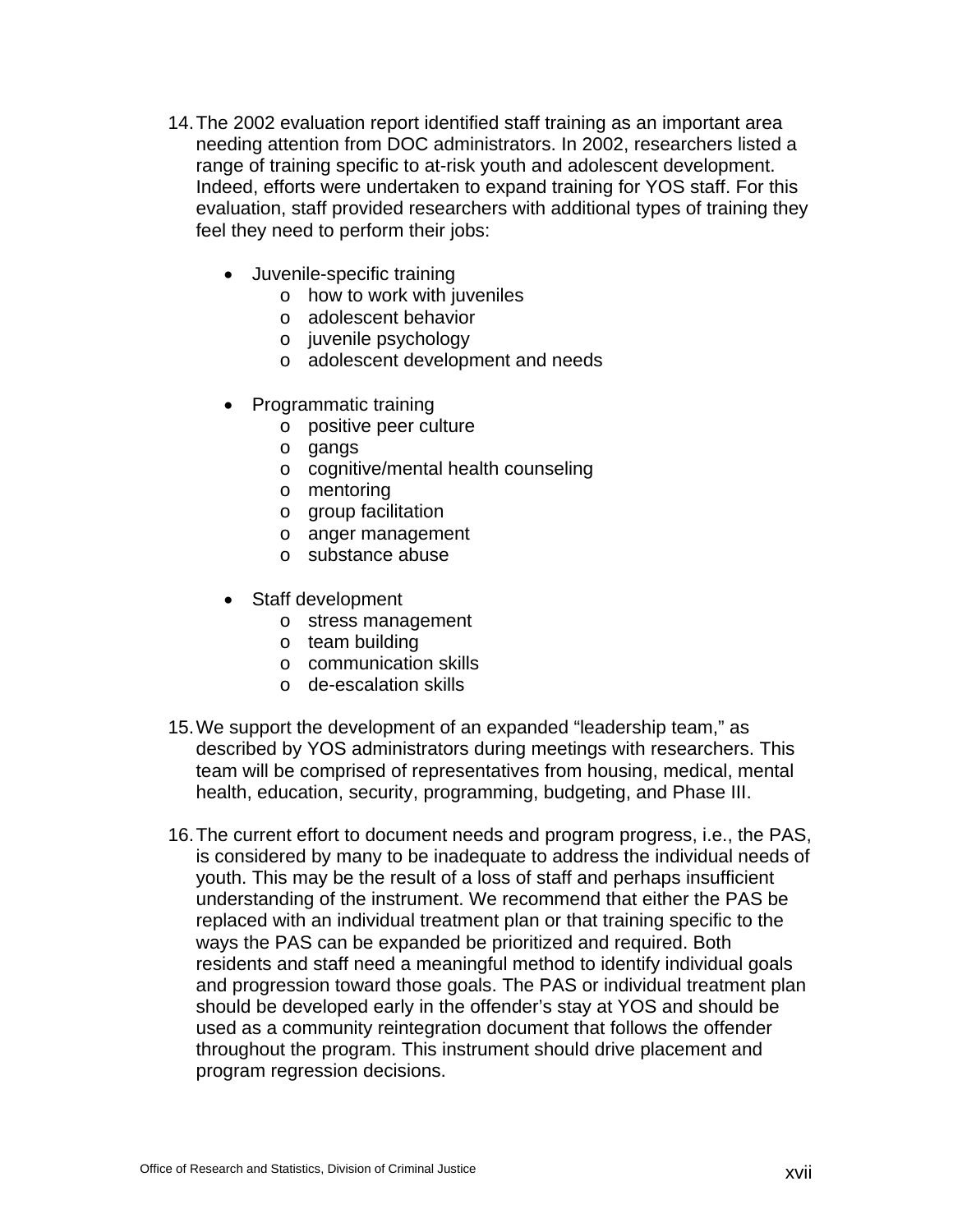- 17. In 2002 and again in 2004 we found Phase III to be operating according to the legislative declaration specified in the YOS statute. However, programming deficits in the earlier phases combined with the loss of positions and services in Phase III may ultimately weaken even this stable program component. We recommend that efforts be undertaken to address the following issues:
	- a. Placement in Phase III should be driven by progress and not just by mandatory release date
	- b. Reinstate specialized caseloads where possible; consider reducing the caseload size for CPOs
	- c. Efforts should be undertaken to operationally integrate Phase III into the overall goals of YOS, thereby increasing the integration of services
- 18. This study found that many staff and residents are anxious about the potential move to a different facility in 2006 or 2007. We recommend that the new administration encourage tours of the new facility during the remodeling period and identify several committees to work with administrators during the next 18 months to accomplish the following:
	- a. Replace rumors about the impending move with information, perhaps using a monthly memo from the committee or developing a regular newsletter for staff and residents
	- b. Address concerns that surface regarding the delivery of services in a significantly smaller space
	- c. Develop methods to ensure safety of staff and residents in the new housing arrangements where populations will be more concentrated
	- d. Assist in planning for the actual move
	- e. Develop an ongoing feedback mechanism between staff and officials regarding the move and institutionalize this method so that it continues after the move is accomplished
- 19. Finally, we recommend that YOS officials develop a method to continually assess the delivery of programs and services. This process would require the clear identification of the YOS mission, goals and objectives. This would include the development of meaningful performance measures clearly linked to specific objective-driven activities. This process requires collaboration between administrators and line-staff that deliver services. It also requires the development of a data collection system designed to provide regular quantitative feedback to administrators and staff.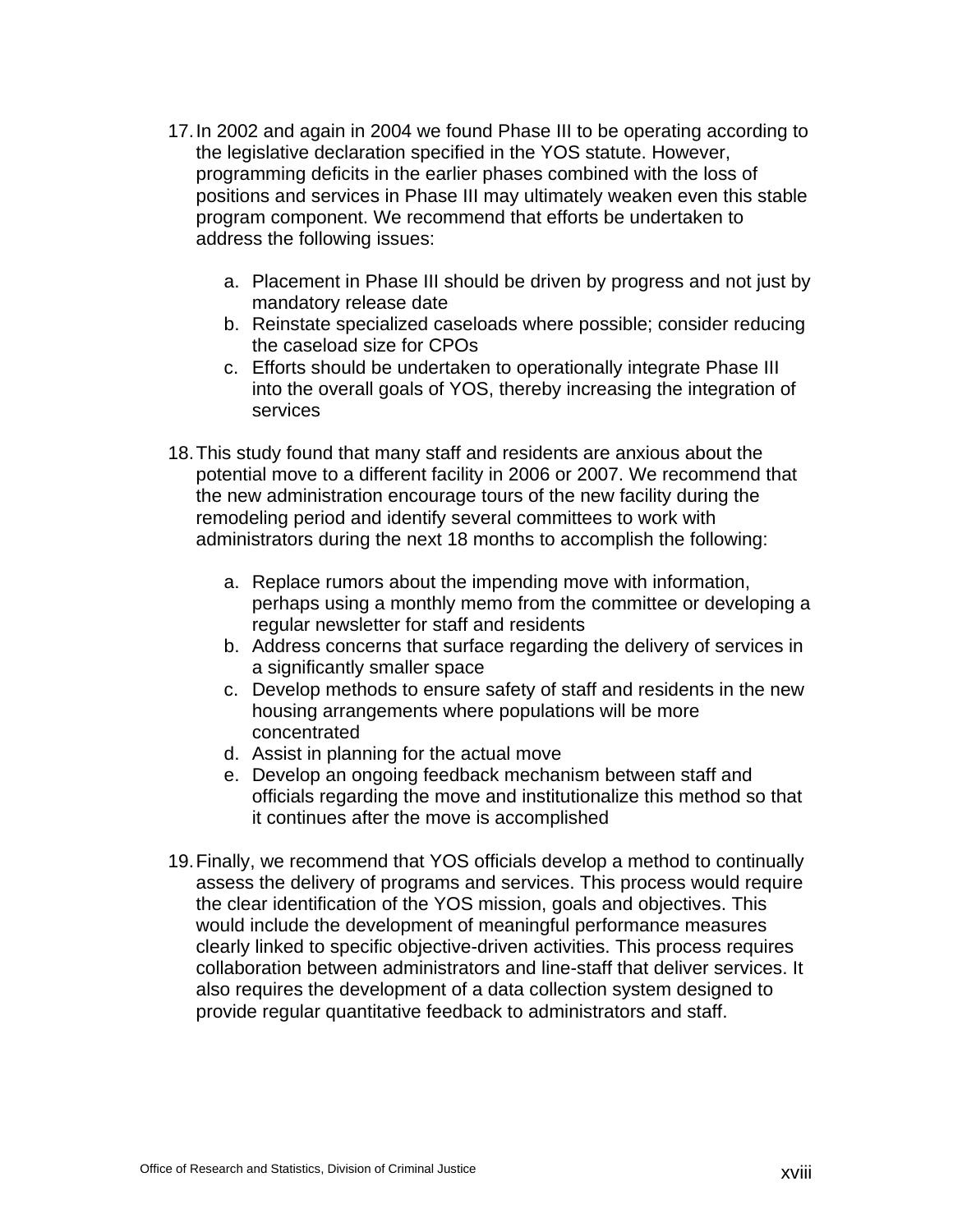# **CHAPTER 1: INTRODUCTION**

This report represents the second evaluation of the Colorado Department of Correction's (DOC) Youthful Offender System (YOS) conducted by the Colorado Division of Criminal Justice (DCJ). The Division is mandated to evaluate this program biannually and submit the findings to the General Assembly on November 1 of even numbered years.

The statutory mandate reads as follows:

*The division of criminal justice shall independently monitor and evaluate, or contract with a public or private entity to independently monitor and evaluate, the youthful offender system. On or before November 1, 2002, and on or before November 1 every two years thereafter, the division of criminal justice shall report its findings, or the findings of the contract entity, to the judiciary committees of the senate and the house of representatives. The department of corrections shall cooperate in providing the necessary data to the division of criminal justice or an entity designated by the division of criminal justice to complete the evaluation required in this section.* 

 *--- Section 18-1.3-407 (10)(b), C.R.S* 

The first report, delivered on November 1, 2002, focused on recidivism rates, funding levels, comparisons of legislative intent to actual implementation of the program, and characteristics of the YOS population. This study, the second in the series, deals with some of the same issues but also attempts to provide a broader picture of the operations of YOS according to the perspectives of the residents, staff, treatment providers, and administrators that are involved in the program. To that end, both staff and residents were surveyed using selfadministered questionnaires.

Two important changes have happened to the YOS program and statute since the last report. The first change occurred last spring when the  $64<sup>th</sup>$  General Assembly repealed the sunset provision in the YOS statute (18-1.3-407, C.R.S.) making it a permanent part of the DOC. The second change is the planned swapping of facilities between YOS and a smaller facility. The latter activity is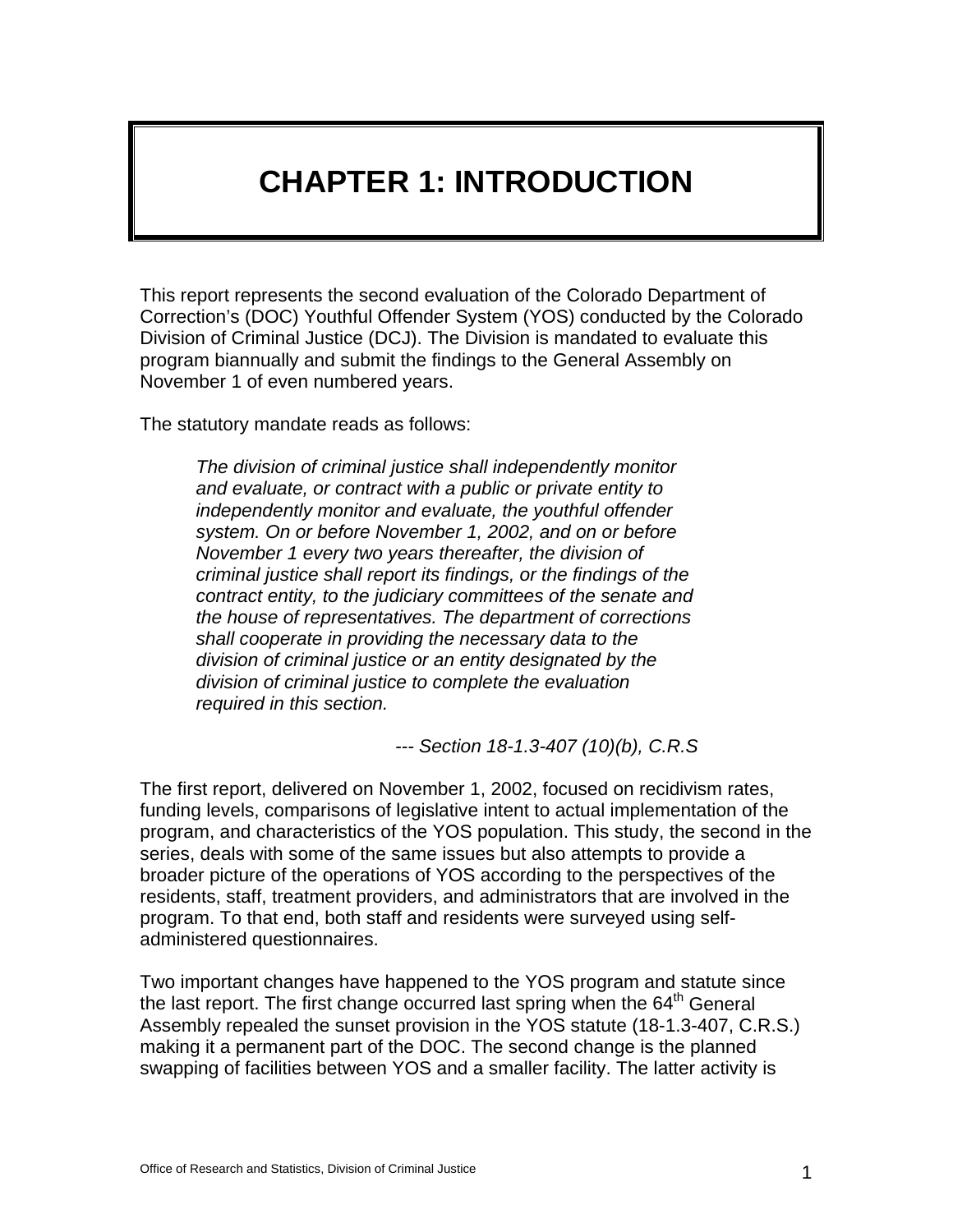scheduled to occur after renovations to the smaller facility are completed if and when funding for additional staff is approved and appropriated.

### **SECTION 1.1: THE STATE BUDGET CRISIS**

**Budget Reductions.** In recent years, many states have experienced severe budget cutbacks that resulted from significant reductions in tax revenue following a downturn in the economy nationwide. However, the state budget in Colorado cannot recover even as the economy improves and revenue increases because the budget is subject to several separate but related spending limits.

**State Spending Limits.** In 1992, a statewide referendum was placed on the general election ballot, the so called Taxpayers' Bill of Rights (TABOR). The TABOR initiative passed, and was implemented the following year via state statute. TABOR amended the state Constitution (Article X, Section 20) and restricts the state's total revenue growth to the sum of inflation plus population growth. Some state funds are exempt from TABOR, such as those obtained from federal sources, damage awards, property sales, certain fees, and so on. This annual budget cap requires that taxpayers receive refunds of excess state revenue.

Another important spending limit was enacted prior to the TABOR Amendment and popularly known as the Arveschoug/Bird limit. This is a six-percent limit on the growth of the General Fund appropriations. Exceeding this limit requires twothirds of the General Assembly to declare a state of fiscal emergency. While there are specified exceptions to the six-percent limit, the combination of the sixpercent limit and the TABOR amendment drastically limit the growth of government expenditures, even in excellent economic conditions.

In a report to the General Assembly dated September 2003, the budget crisis was summarized this way:

During the past two years, beginning with the special session in the 2001, the General Assembly has devoted significant time to grappling with the state budget within the constraints of declining revenues…. General Fund expenditures decreased by \$221 million in FY 2001-02 and \$96 million in FY 2002-03, before increasing by \$82 million in FY 2003-04.

**YOS Lost 26 Employees/Contractors.** According to administrators, in the past few years, 18 YOS positions were abolished and another seven were lost through retirement. The latter positions can be replaced in FY04-05 when the budget allows.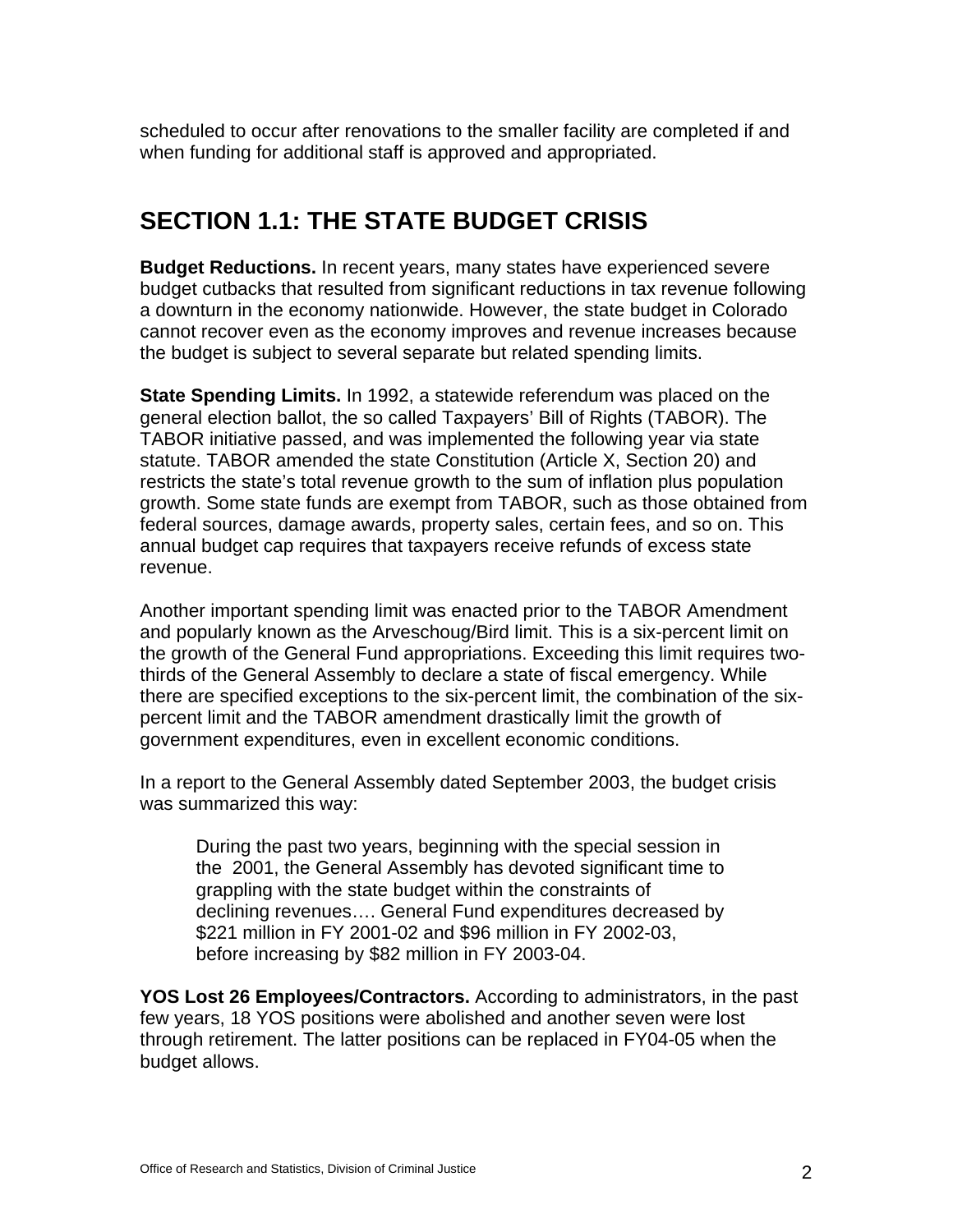

**Figure 1: Average Annual Growth in General Funds Expenditures FY 1989-1990 through FY 2003-2004** 

From: House Joint Resolution 03-1033, TABOR, Amendment 23, the Gallagher Amendment, and Other Fiscal Issues *Prepared by Legislative Council Staff, Publication No. 518 September 2003,* Figure 1-7*.*

The figure above illustrates how the general fund expenditures among the major departments changed from FY 1989-1990 to FY 2003-2004. Total General Fund expenditures increased at an average annual rate of 5.8 percent between FY 1989-90 and FY 2003-04. This roughly matches the TABOR-imposed revenue cap of inflation and population growth in this time frame. Three departments have grown faster than total General Fund expenditures since 1990: Corrections (9.4 percent), Health Care Policy and Financing (6.5 percent), and Education (6.2 percent). As a result, these three departments now account for a larger share of General Fund spending than in FY 1989-90. General Fund expenditures for the remaining large departments (Judicial, Higher Education, and Human Services) have all grown at a slower pace than total General Fund expenditures. Meanwhile, the average annual growth rate for all other departments was 1.0 percent. One of the General Assembly's budgetary responses to declining state revenues has been to maintain General Fund support for the largest state agencies by cutting General Fund support for other departments.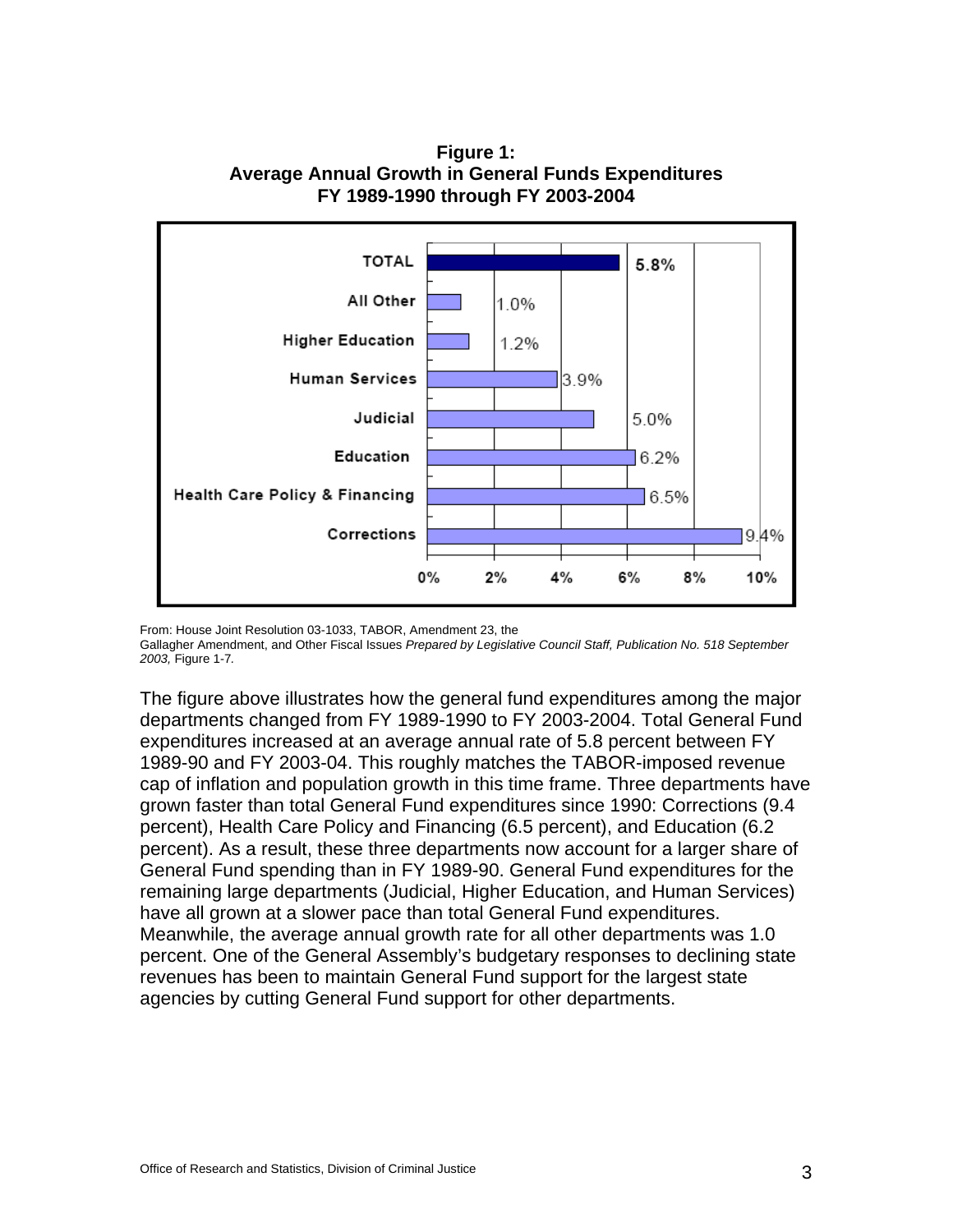**Figure 2: General Fund Expenditures: Department of Corrections\* (millions of dollars)** 



\*FY 2002-03 and FY 2003-04 are appropriations, not expenditures.

From: House Joint Resolution 03-1033, TABOR, Amendment 23, the Gallagher Amendment, and Other Fiscal Issues Prepared by Legislative Council Staff, Publication No. 518 September 2003, Figure B-18.

Of the DOC's total General Fund appropriation, about 66 percent is spent on correctional institutions for the costs of utilities, maintenance, housing and security, food services, medical services, superintendents, the Youthful Offender System, and the specialized San Carlos Correctional Facility which houses inmates with mentally illness. Figure 2 shows the annual General Fund appropriation to the Department of Corrections since 1990.

**Department Placement Costs.** According to DOC's 2003 Statistical Report (Rosten, 2003:28, 92), the following table presents the Department's daily placement costs. The activities included in these total per diem costs of DOC programs are: management (program administration); institutions (facility maintenance cost); support services (carpenters, mechanics, mail services, etc.); inmate programs (educational and recreational programs); and community services (counseling, job placement, and monitoring personnel).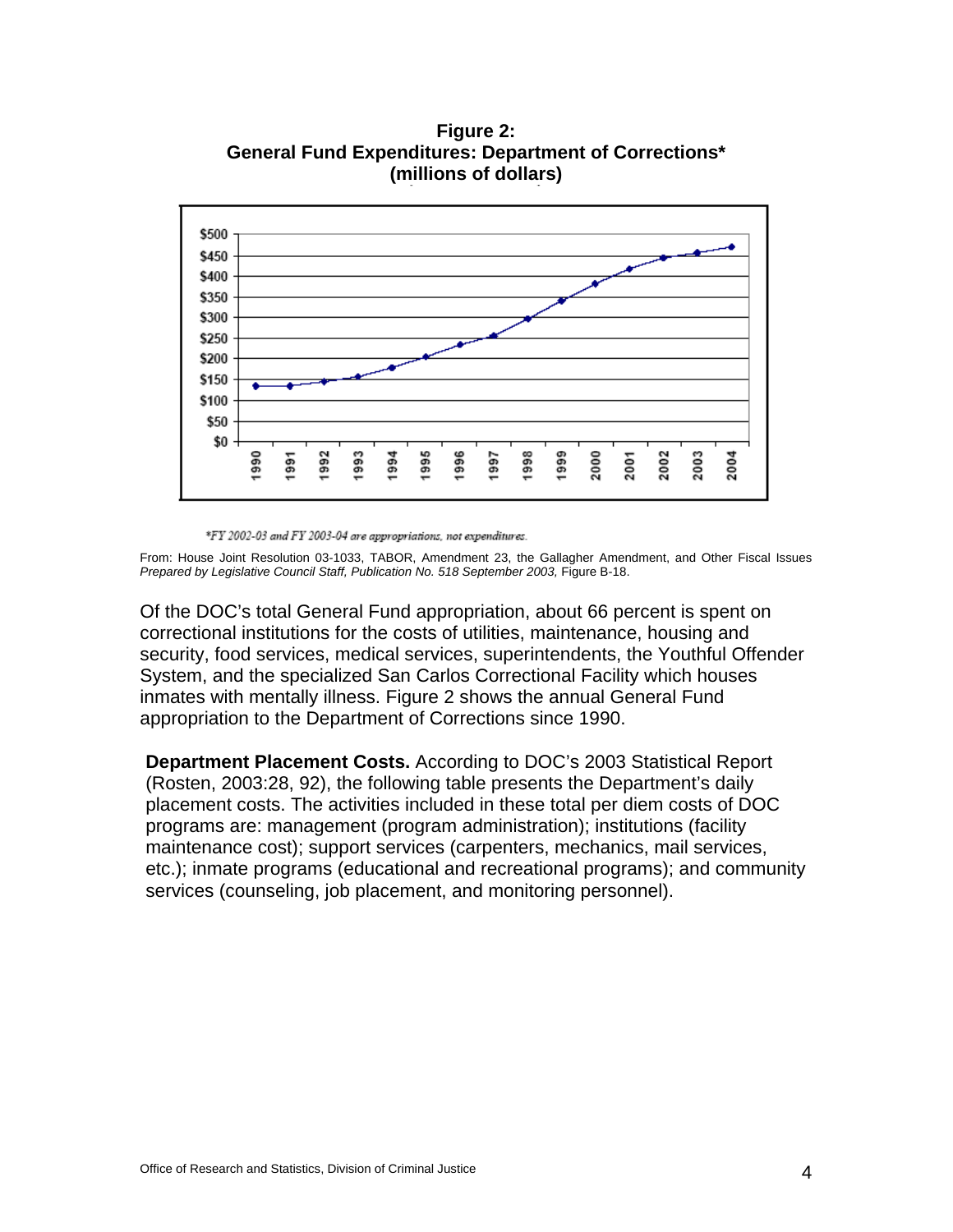| <b>PROGRAM</b>    | <b>PER DIEM</b> | <b>AVERAGE DAILY</b><br><b>POPULATION</b> |
|-------------------|-----------------|-------------------------------------------|
| <b>DOC</b>        | \$76.23         | 13,610                                    |
| <b>YOS</b>        | \$185.62        | 237                                       |
| <b>Parole</b>     | 9.07            | 3,674                                     |
| <b>ISP Parole</b> | 19.03           | 738                                       |

**Table 1: 2003 Cost of Prison Placement per Day** 

Source: K. Rosten. 2003. Colorado Department of Correction's 2003 Statistical Report, pages 28 and 92.

One reason the costs associated with YOS continue to be more than twice that of prison, according to administrators, is the cost of maintaining the empty capacity. The facility was built for 480 inmates but the number of YOS residents has remained consistent over the years at 220-240. Additional costs are associated with obtaining meals and maintenance services from the Colorado Mental Health Institute in Pueblo (CMHIP). Whereas other DOC facilities can manage these costs by using inmate labor under the supervision of DOC staff, the CMHIP uses state employees that, for example, results in approximately double the cost for each meal.

 7 ISP Parole does not pay for institutions costs, and neither DOC nor YOS are charged for community services. Community services are covered in another budget line.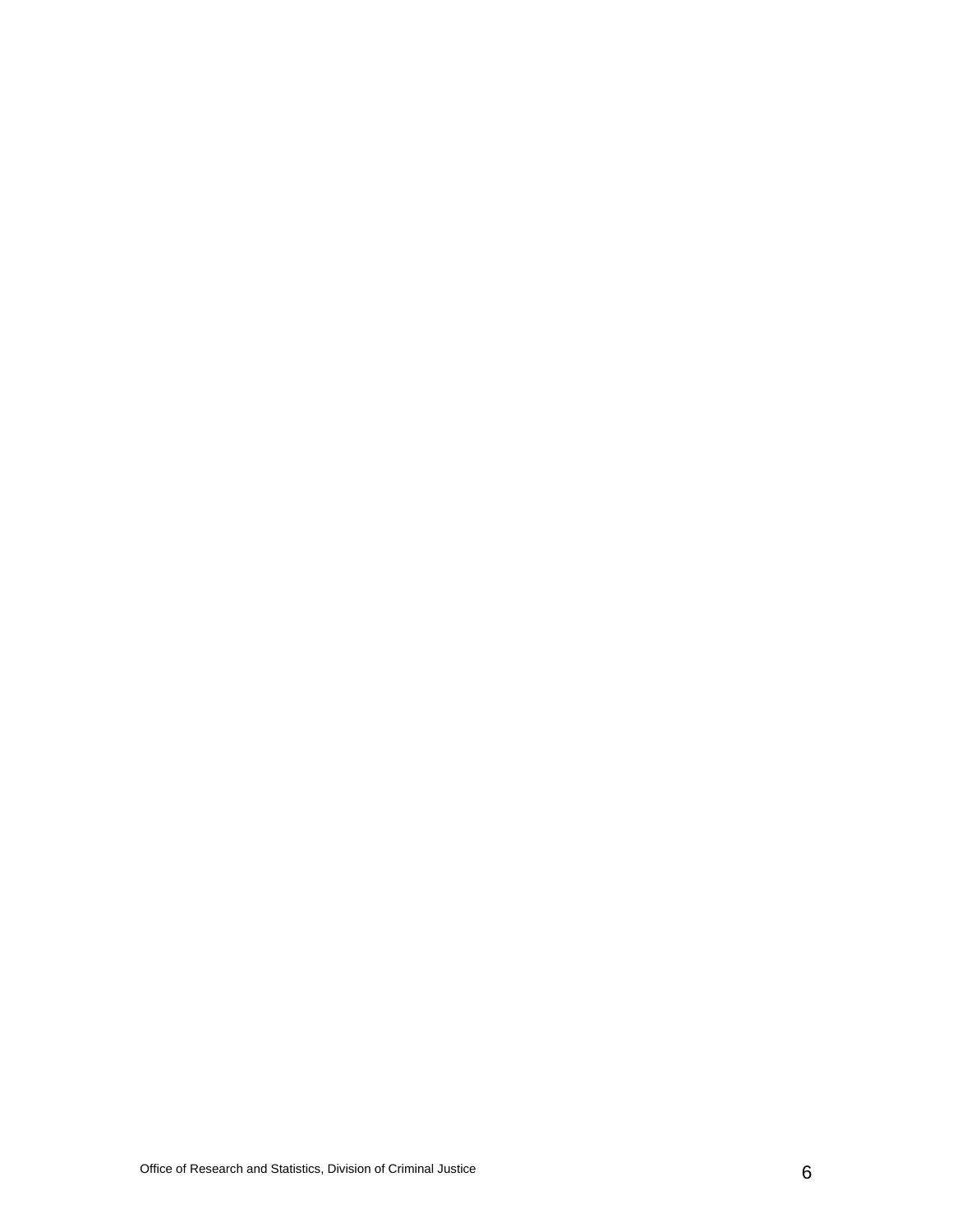# **CHAPTER 2: METHODS**

### **STUDY DESIGN**

**Building on DCJ's 2002 Evaluation Findings.** The 2002 YOS evaluation report concluded with a list of recommendations for facilitating greater alignment between the enabling legislation and the actual operation of the YOS program. In fact when the 2004 study design was finalized, DCJ researchers and YOS administrators agreed that one focus of the current study would be the extent to which the 2002 recommendations were implemented. Indeed, several of the concerns outlined in the 2002 evaluation report were immediately addressed by the DOC administration, including the removal of adult inmates from the YOS facility.

One concern documented in the 2002 study was that there seemed to be significant frustration among some staff regarding the YOS programming following its relocation to Pueblo from its original (but temporary) site in Denver. Specifically, many staff reported an emphasis in security efforts to the detriment of programming efforts. In the 2002 study, onsite observations by researchers, analyses of position qualifications and requirements, and interviews with residents corroborated concerns voiced by staff members. It appeared that after the move to Pueblo, YOS had become significantly more focused on security and less focused on creating a "last chance" treatment environment for young offenders.

To tap the viewpoints of individuals who are continually onsite at the facility, the 2004 study design attempted to get the perceptions and opinions of all staff and all residents. Efforts were therefore made to collect information from multiple sources. Data were gathered from lengthy face-to-face interviews, focus groups and self-administered questionnaires. The study design is described in detail below.

Actual quotes are used to represent a specific statement made by a study participant, the word "staff" is used to describe the range of personnel working at YOS, "administrators" to refer to those who set policy and program direction, and "residents" to the young men and women serving sentences at YOS.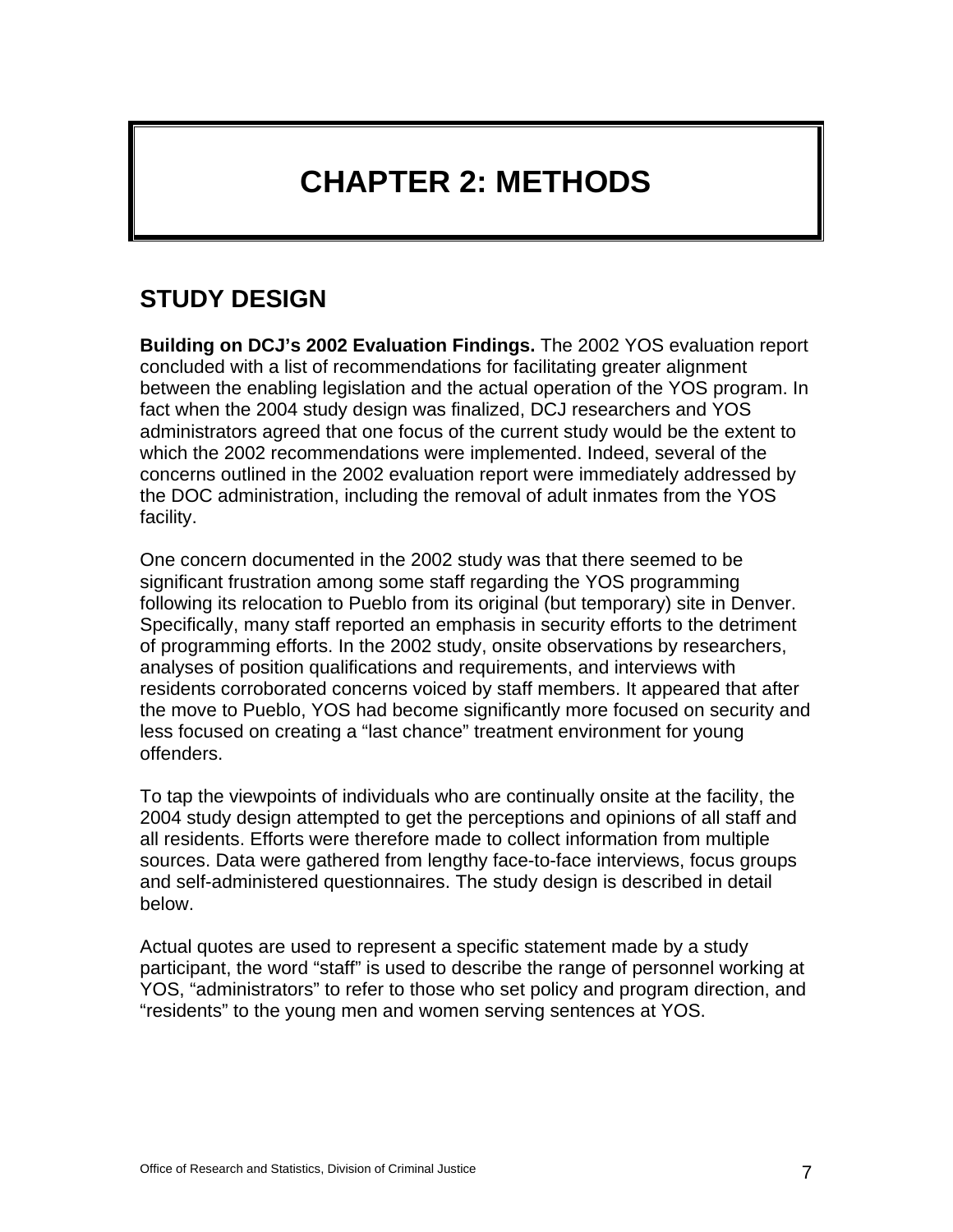**Data Collection.** Data were obtained from multiple sources and are described below.

### **QUANTITATIVE DATA**

Quantitative data were obtained from several sources and used to profile the YOS population and used to determine recidivism rates.

**Recidivism.** Recidivism was defined as a sustained filing in a Colorado district court. A group of 496 YOS participants discharged between December 1995 and August 2004 were identified using the DOC education and DCIS (DOC's management information system) databases. These cases were reviewed to collect as many known identifiers as possible, including combinations of names and dates of birth, aliases and Social Security Numbers. These identifiers were matched to those found in the database maintained by the Colorado Judicial Department, which were isolated and extracted via the Criminal Justice Information System (CICJIS).<sup>8</sup> New felony filings and convictions in district court were explored for 1 year, 2 years and 5 years post-discharge.

**Offender Profiles.** In addition to utilizing CICJIS data for the recidivism analysis, a dataset containing all filings on juveniles disposed in 2003 was developed to describe youth receiving YOS sentences and to compare juvenile and direct filing dispositions. This database included all juvenile delinquency filings and criminal filings on individuals under the age 18 at the time of offense, arrest, filing or sentencing.

# **QUALITATIVE DATA**

Qualitative data were collected from the following:

- written questionnaires completed by YOS residents and staff
- interviews with administrators and supervisors involved in all levels of the YOS program
- on-site observations
- focus groups involving staff and residents

**Surveys.** Two survey instruments were developed to capture resident and staff perspectives of the YOS program. Both the resident and the staff questionnaires were seven pages in length and contained about 30 questions. The staff questionnaire was attached to a monthly pay-stub, a manner that assured the

 8 Court data from the Integrated Colorado Online Network (ICON) were obtained using the State of Colorado's Criminal Justice Decision Support System, a research-specific data mart.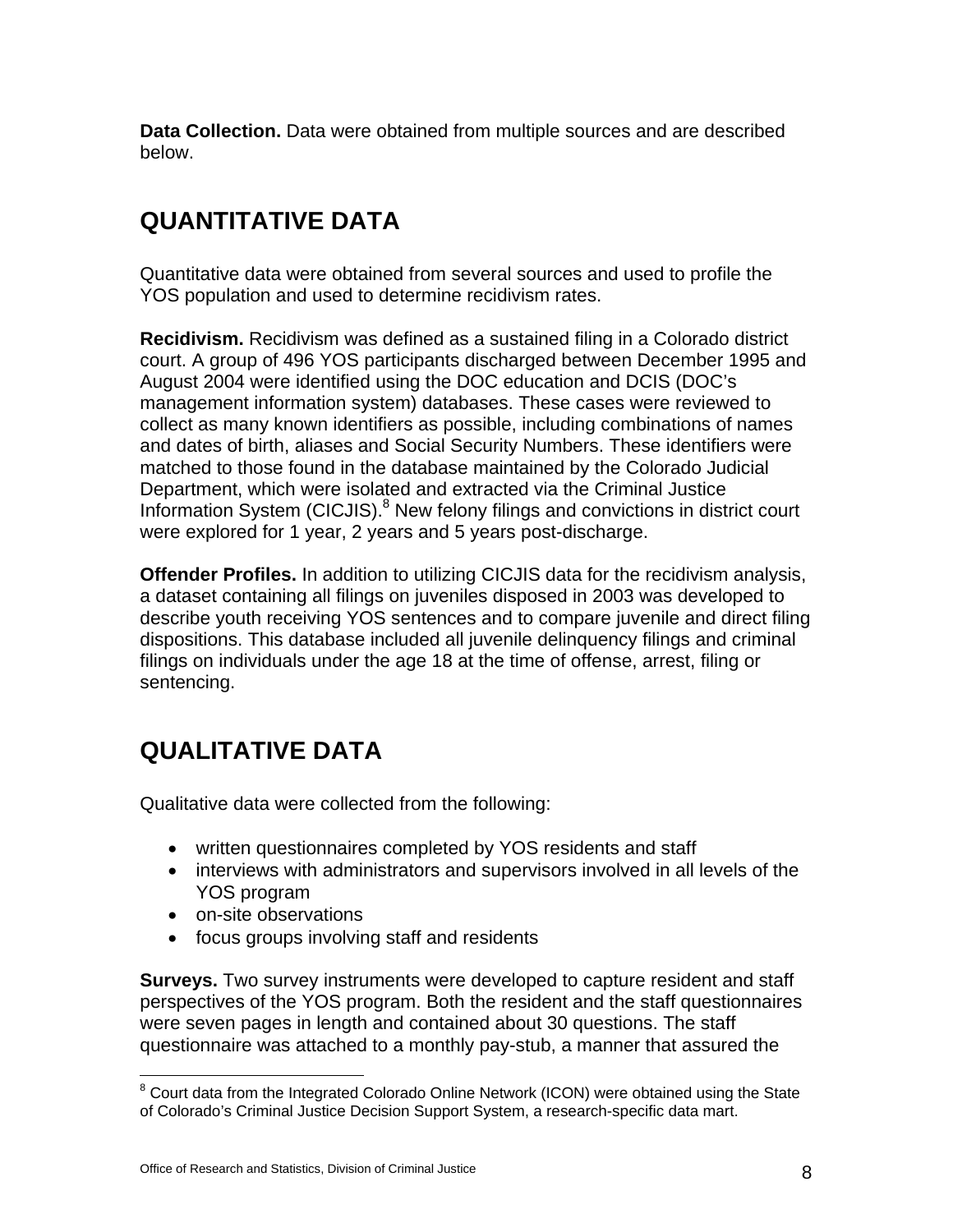receipt of every questionnaire. Researchers administered the questionnaire to the youth, one pod at a time, in a large classroom. No more than two youth were seated at each table to protect confidentiality. These questionnaires, along with signed consent forms, were returned directly to DCJ staff upon completion to further protect confidentiality. Copies of the questionnaires are included as Appendices A and B.

A total of 171 resident surveys and 53 staff surveys were collected and analyzed to identify patterns and themes.

**Focus Groups.** Eleven focus groups lasting between 45 minutes and 2 hours were conducted. The following bullets describe the focus groups:

- 2 groups of 10 Phase I male residents
- 1 group of 8 Phase II male residents
- 2 groups of 5 female residents
- 1 group of 11 education staff
- 1 group of 6 clinical staff
- 1 group of 4 Phase III community parole officers
- 1 group of 3 Phase III service providers
- 1 group of 10 swing shift staff
- 1 group of 10 day shift staff

Data obtained from the focus groups were recorded and transcribed. A total of 355 typed pages of information obtained from focus groups were analyzed to identify patterns and themes. Copies of the focus group guides are included in Appendix C.

**Interviews with Supervisors and Administrators.** Ten in-depth face-to-face interviews lasting between 45 minutes and 2 hours were conducted with YOS supervisors and administrators between August 2004 and September 2004. Interview notes totaled 42 typed pages of interview notes and were analyzed to identify patterns and themes. Copies of the interview guides are included in Appendix C.

**Observations and Site Visits.** The purpose of observational data is to provide descriptive information about the settings, activities and program participants, and how participants appear to have reacted to what they have experienced. $9$  To obtain information about the types of activities that occurred in various program

 $\overline{a}$ <sup>9</sup>Advantages to observational data in evaluation research include the following: (1) researchers are better able to understand the context in which program operations and activities occur; (2) firsthand experience with a program allows researchers to discover information apart from written documents or interview data; (3) researchers can observe what does and does not happen; and (4) the researcher has the opportunity to see things that may routinely escape conscious awareness among program participants and staff (Michael Quinn Patton, *Qualitative research*  and evaluation methods. 2<sup>nd</sup> ed, Sage Publications, 1997).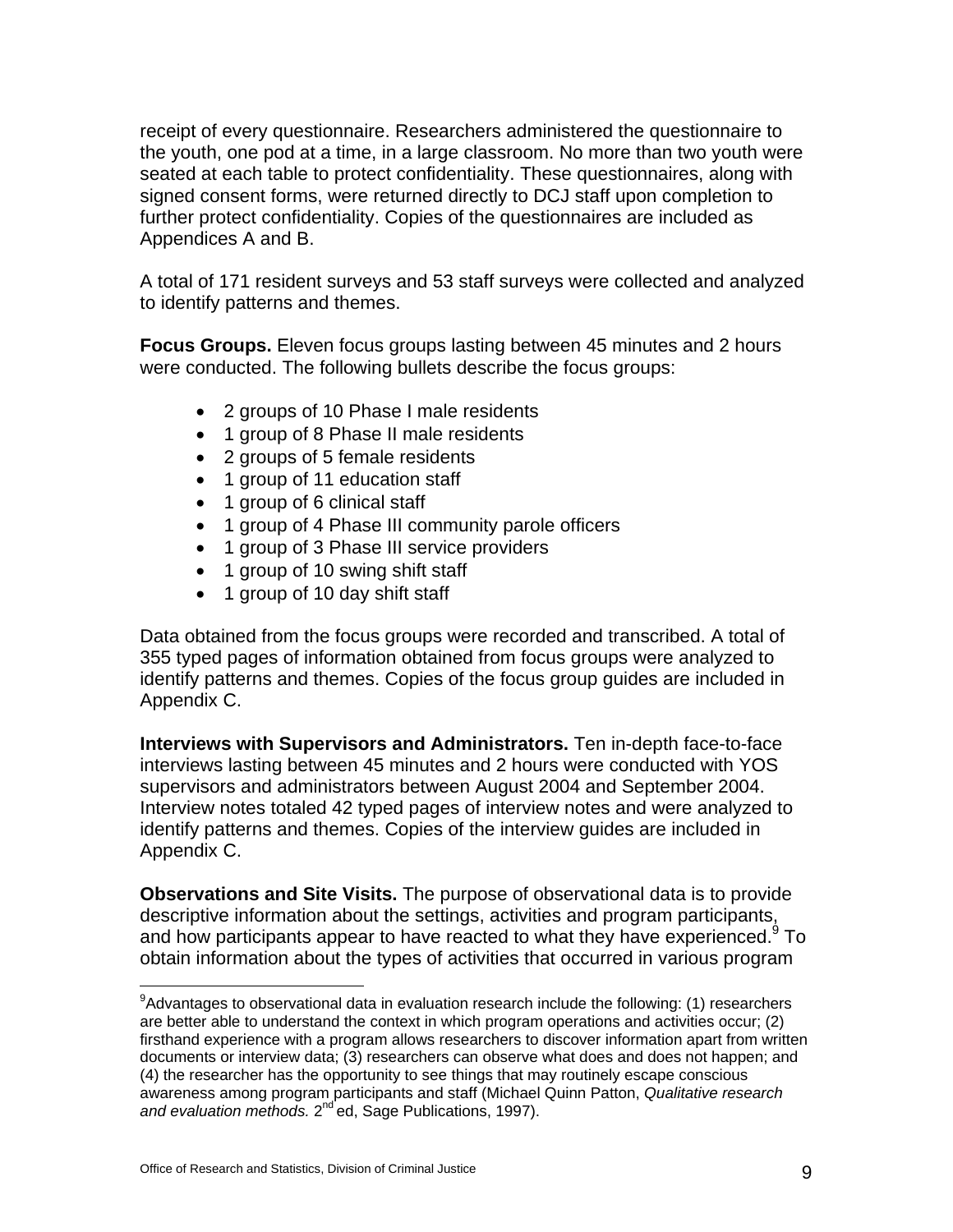phases, researchers observed some of the components of the YOS program at the facility in Pueblo.

Researchers observed 10 hours of program groups. This occurred by attending the following sessions:

- Guided Group Interaction (GGI)
- Engines and Automotive Performance class
- Career Education class
- Drug, Alcohol, Anger and Cognitive Behavior group
- "Quickskills" group

**Analysis.** Qualitative survey results were analyzed using the software package SPSS Text Analysis for Surveys. Descriptive and inferential statistical analyses were performed using the statistical software packages SPSS and SAS.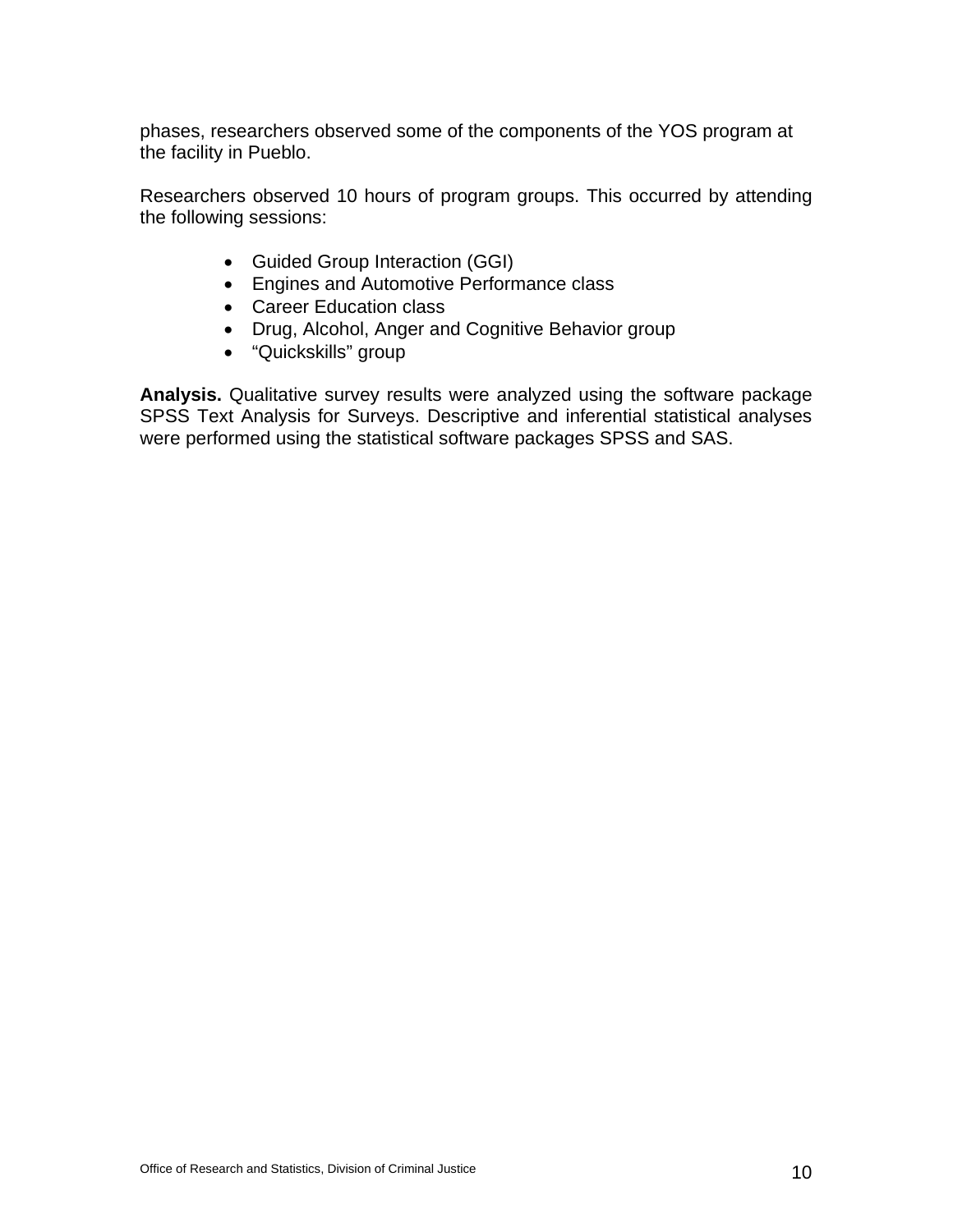# **CHAPTER 3: PROGRAM AND EDUCATION FINDINGS**

# **3.1 HAVE YOS RESIDENTS CHANGED OVER TIME?**

Interview, focus group and survey data collected from YOS administrators and staff suggested that there was a common perception that the YOS facility population had changed over time and, consequently, the overall YOS program needed to adapt accordingly. For example, administrators thought that the population was getting older (specifically, that the average age of the population was 19 or older) and that residents in recent years were more likely to have graduated from high school or had obtained their GED (General Equivalency Diploma) prior to admission to YOS. Should the residents be older and better educated, their need for the education program would decrease.

Further, interviews and focus groups data suggested that the population was becoming more serious, i.e., that "harder offenders are coming here." These perceptions included the idea that the population was coming to YOS with higher levels of felony class and that more assaultive offenders were being sent to YOS. Staff focus group data indicated an increase in gang membership among the residents. Finally, some interviewees thought that the YOS population in recent years has tended to resemble the DOC population in terms of the "criminal profile."

To address these concerns, DCJ researchers obtained data from the YOS education database and DOC's DCIS to profile the YOS population.

**Age Level.** Age was obtained from date of birth information. The analysis averaged the age of the stock population on December 31<sup>st</sup> for each vear that YOS has operated and for August 24 for the current year.

Figure 3 shows that the average resident age has gone up significantly from 1994 to 2001 and then leveled off from 2002 to present. This trend is explained by the fact that YOS was a new program in 1994. Indeed, the entire YOS population is aging and has increased in age from 17.5 to 19.6. This age increase is to be expected given the length of time offenders spend in the program. The information in Figure 3.1 includes YOS offenders in Phase III.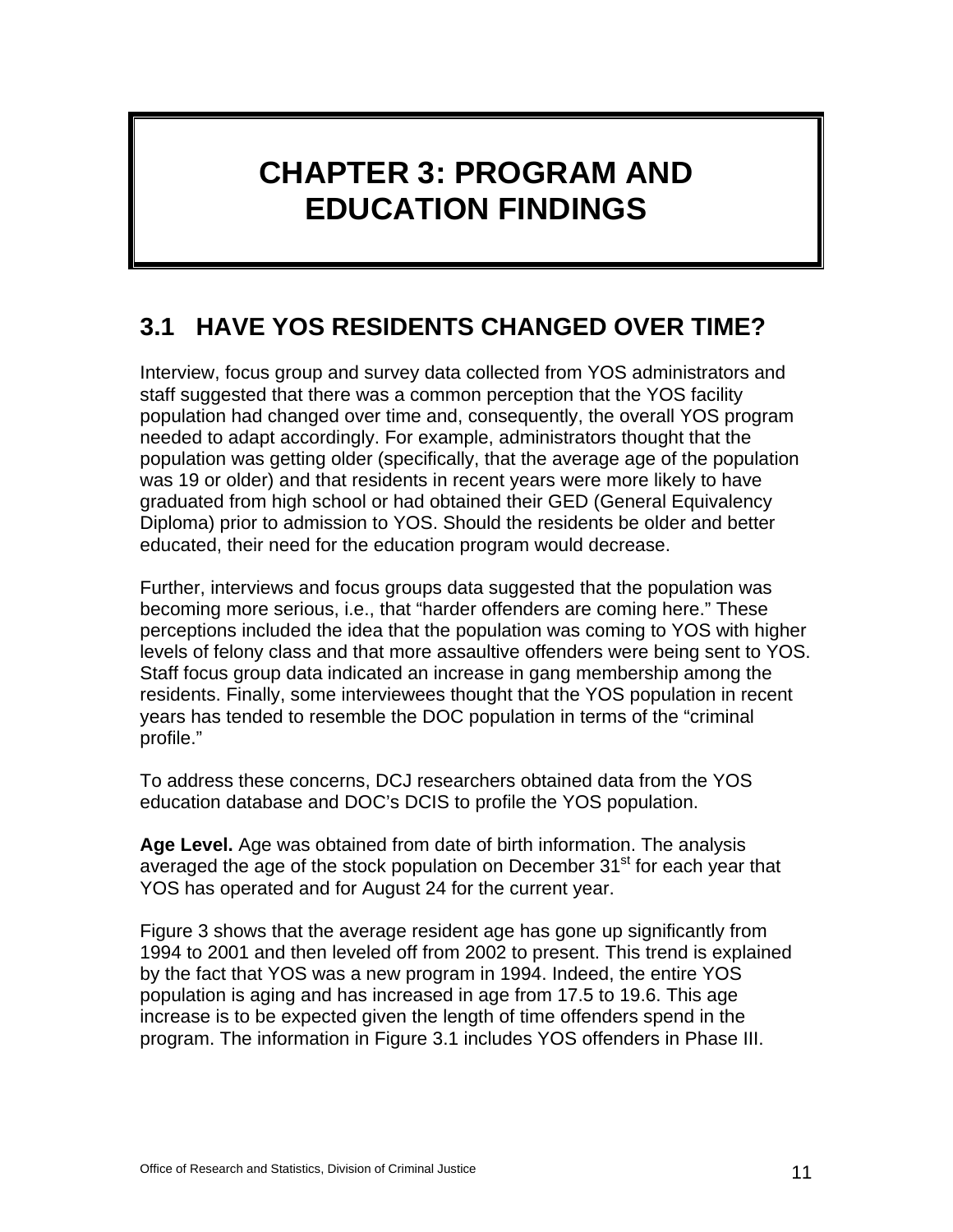

Source: DCIS Data, n=892; \*Age for 2004 calculated from stock population on 8/24/2004

While the stock population at YOS has gotten older over time, statistical analyses found that YOS residents are not getting older at time of entry. Figure 4 shows this result.



**Education Level.** The YOS education database recorded the date when a resident obtained a GED or high school diploma. This date was compared against YOS admission date to determine if a resident had obtained his or her GED or diploma prior to entry into YOS. Figure 5 shows that the percentage of residents with a GED or diploma prior to entry varied from year to year with 2000 having the highest proportion (16.2 percent) and 2003 having the lowest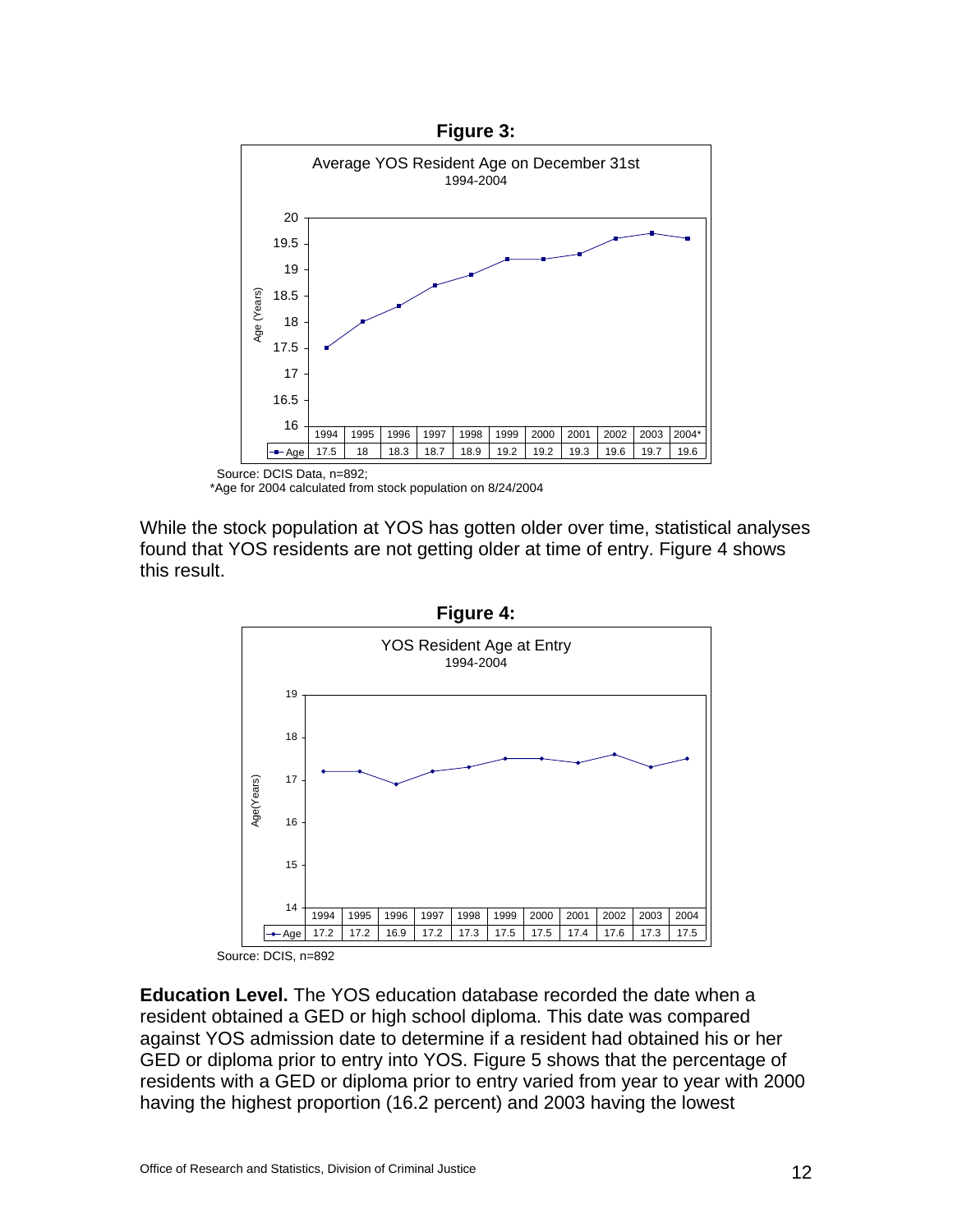proportion (1.7 percent). The average percentage over this time span is 10.3 percent.

In sum, residents' education background varies from year to year but in recent years the overall proportion of residents entering into YOS with a GED or diploma has remained fairly stable.



**Figure 5:** 

Source: DCIS and YOS Education Database, n=892

The education database was also used to determine how many YOS residents discharge the program with a GED or diploma. Table 2 shows the education of discharged YOS residents.

#### **Table 2: Education at Discharge (n=496)**

| <b>EDUCATION</b><br><b>AT DISCHARGE</b> | <b>PERCENT</b> | <b>AVERAGE</b><br><b>LOS - YOS</b> |
|-----------------------------------------|----------------|------------------------------------|
| <b>GED</b>                              | 38.5           | 3.0 years                          |
| <b>High School Diploma</b>              | 30.9           | 4.3 years                          |
| <b>Neither GED nor Diploma</b>          | 30.6           | 2.6 years                          |

Source: DCIS and YOS Education Database

As shown in Table 2, there was a statistically significant difference in length of stay (LOS) between those with a diploma, GED and no GED or diploma. Comparing residents at discharge from YOS, those who had a diploma had an average LOS of 4.3 years, those with a GED had an average LOS of 3 years, and those without a GED or diploma had an average LOS of 2.6 years. Of the forty-three residents in Phase III on August 24, 2004, 30.2 percent had a GED, 46.5 percent had a diploma and 23.3 percent had no GED or diploma.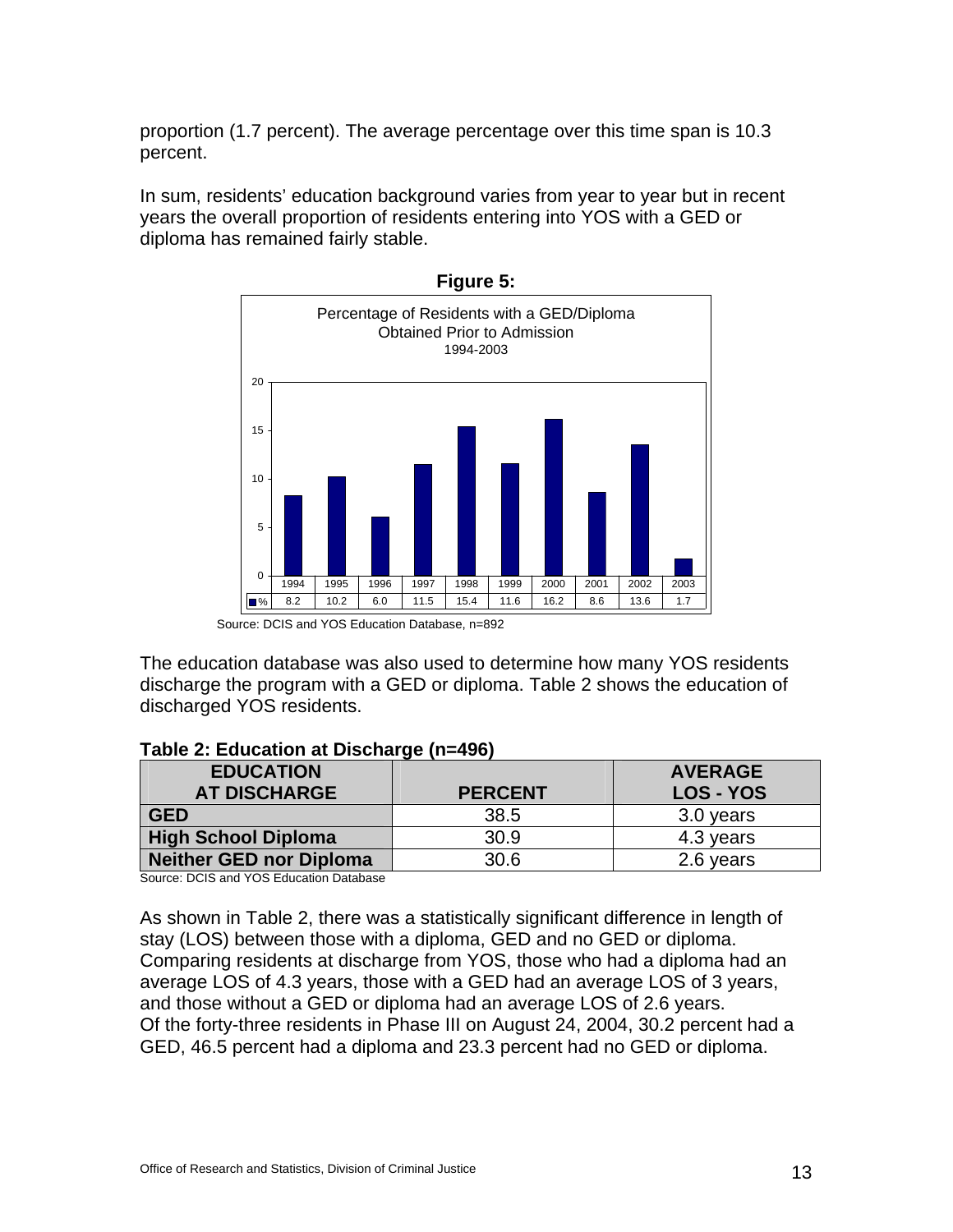**Crime Severity Level.** Felony class data were extracted from DCIS and the highest felony class for an offender was analyzed. Table 3 shows that the majority of residents are entering YOS with a felony class 2, 3 or 4 as their most serious felony class. There is no discernible trend over time in severity of felony class.

|             | <b>CLASS</b> | <b>CLASS</b> | <b>CLASS</b> | <b>CLASS</b> | <b>CLASS</b> |
|-------------|--------------|--------------|--------------|--------------|--------------|
| <b>YEAR</b> | $\mathbf{2}$ | 3            | 4            | 5            | $6*$         |
| 1994        | 0%           | 41%          | 38%          | 22%          | $0\%$        |
| 1995        | 0%           | 39%          | 44%          | 16%          | 1%           |
| 1996        | $0\%$        | 44%          | 44%          | 11%          | 1%           |
| 1997        | $0\%$        | 38%          | 45%          | 15%          | 2%           |
| 1998        | 1%           | 45%          | 40%          | 14%          | 1%           |
| 1999        | $0\%$        | 46%          | 39%          | 14%          | $0\%$        |
| 2000        | 2%           | 53%          | 41%          | 4%           | $0\%$        |
| 2001        | $0\%$        | 49%          | 34%          | 16%          | 1%           |
| 2002        | $0\%$        | 42%          | 40%          | 18%          | 0%           |
| 2003        | 2%           | 34%          | 51%          | 12%          | 2%           |

**Table 3: Felony Class of Most Serious Crime of YOS Residents, by Year by Commitment (n=863)** 

Source: DCIS; \* There were only 7 residents that had a class 6 felony recorded in the DCIS database. Excludes 2004 because of incomplete data.

**Gang Involvement.** The DCIS database was used to obtain information about security threats. DCIS flags offenders with a known gang involvement/security threat. Figure 6 shows that this involvement has varied over the years but remains high, between 60 percent and 80 percent.



**Figure 6:** 

Source: DCIS, n=892. Gang and other security threats are coded together in DCIS.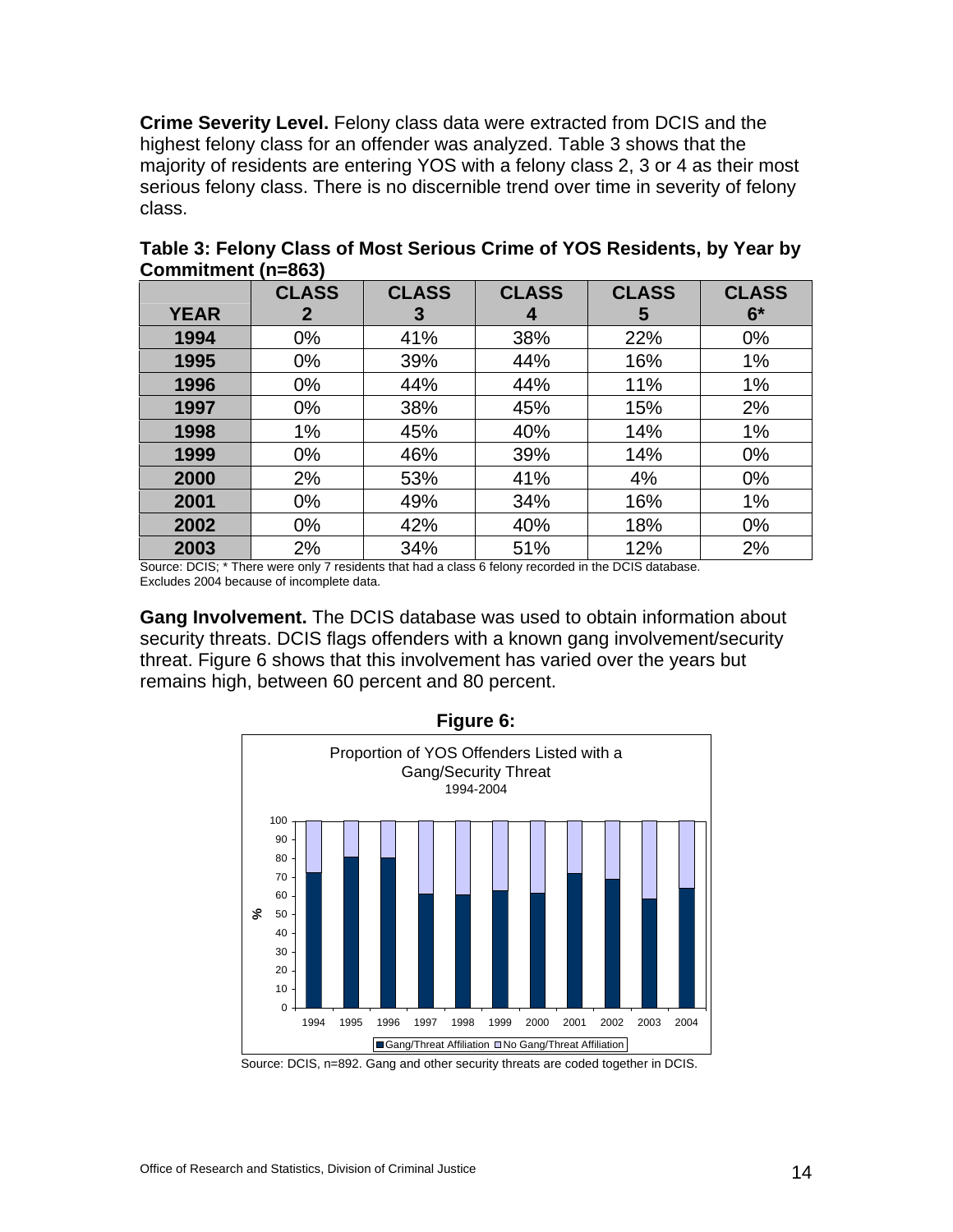To summarize, overall the YOS population appears to have remained fairly stable over time in terms of average age at entry into YOS, education, felony class, and gang involvement. The noted increase in the resident population age is likely the result of the YOS stock population aging as they serve their sentences. This is underscored by the finding that the average age has leveled off in the past several years.

### **3.2 ARE THE RIGHT YOUTH GOING TO YOS?**

Yes, it appears that the YOS population is a unique offender group. This was found for those sentenced in 2000 (reported in DCJ's 2002 evaluation) and again for those sentenced in 2003, reported below.

Using ICON data from the State Judicial Branch's ICON database to analyze all district court juvenile filings closed in 2003, 10,341 youths with 12,924 cases were identified.<sup>10</sup> Table 4 summarizes placement by violent or nonviolent conviction type and shows that YOS had the largest proportion of cases (81.3 percent) sentenced for crimes of violence.

This analysis shows that YOS is being used for a specific group of serious violent offenders. Further, using the seriousness of the conviction crime to examine placement decisions, it is clear that YOS offenders most resemble the proportion of young offenders with violent convictions sentenced to DOC (73.9 percent compared to 81.3 percent of YOS commits).

 $\overline{a}$ 

 $10$ Of these cases, 4,466 were either dismissed or had missing sentencing data, leaving a remainder of 7,449 youths with 8,458 cases. Examining these cases for sentencing dispositions, we found 6,528 youths (87.6%) had only one case and 921 youths (12.4%) had 2 or more cases. Some youth had multiple sentencing dispositions that ran concurrently to their most serious ones. For instance, one youth had a YOS sentence and two other sentences - detention and the Division of Youth Corrections (DYC) - that ran concurrently. All of these cases were assigned to the sentence category, not the actual placement of the youth. Sentencing dispositions were assigned to the case with the most serious disposition (e.g., cases receiving probation and a fine were assigned to the probation category).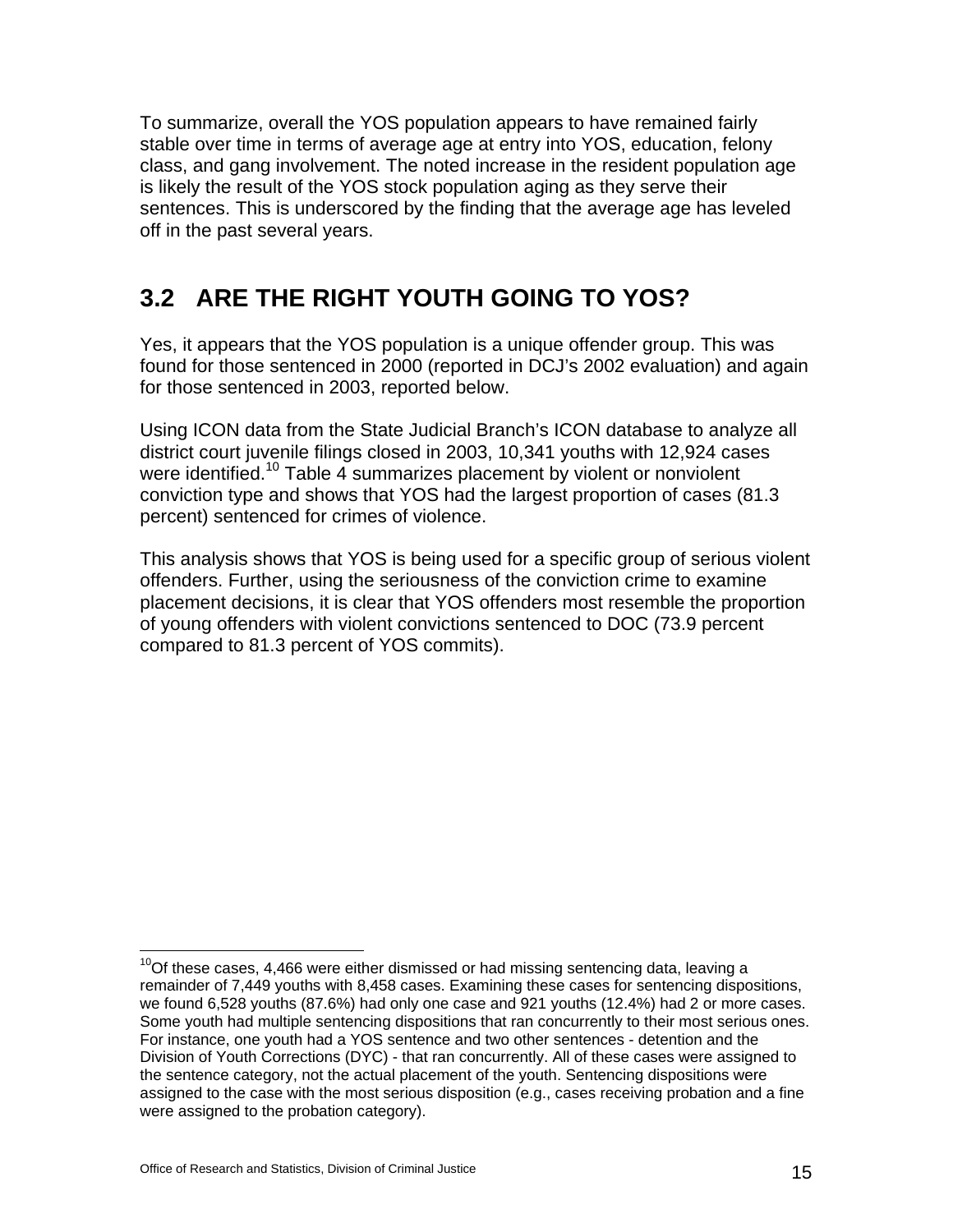| <b>DISPOSITIONS</b>                                 | <b>TOTAL</b><br><b>NONVIOLENT</b> |      | <b>TOTAL</b><br><b>VIOLENT</b> |      | <b>TOTAL</b> |
|-----------------------------------------------------|-----------------------------------|------|--------------------------------|------|--------------|
|                                                     | n                                 | $\%$ | n                              | %    | n            |
| <b>YOS</b>                                          | 9                                 | 18.8 | 39                             | 81.3 | 48           |
| <b>DOC/Community</b><br><b>Corrections</b>          | 6                                 | 26.1 | 17                             | 73.9 | 23           |
| <b>Detention</b>                                    | 132                               | 63.5 | 76                             | 36.5 | 208          |
| <b>DYC</b>                                          | 422                               | 71.8 | 166                            | 28.2 | 588          |
| <b>Probation</b>                                    | 3,524                             | 69.8 | 1,528                          | 30.2 | 5,052        |
| <b>Work Release/Jail</b>                            | 19                                | 76.0 | 6                              | 24.0 | 25           |
| <b>Deferred Sentence</b>                            | 1,480                             | 70.0 | 635                            | 30.0 | 2,115        |
| <b>Diversion</b>                                    | 12 <sup>2</sup>                   | 48.0 | 13                             | 52.0 | 25           |
| <b>Fines/Community</b><br><b>Service/ Treatment</b> | 293                               | 78.3 | 81                             | 21.7 | 374          |
| <b>TOTAL</b>                                        | 5,897                             | 69.7 | 2,561                          | 30.3 | 8,458        |

**Table 4: Dispositions in 2003 of Cases Under 18 Years Old at the Time of Offense by Violent/Nonviolent Convictions** 

Further, the analysis showed that YOS offenders were, on average, older than youth sentenced to DYC but younger than the group sentenced to DOC. The average ages of DOC, YOS and DYC offenders were 17.6, 16.7 and 16.1, respectively.

These results clearly indicate that the YOS is being used primarily for younger violent youth when compared to violent cases sentenced to DOC/Community Corrections and DYC. This is indeed a unique group of offenders and it likely represents the group that policy makers targeted for YOS.

**What is the Criminal History of YOS Offenders?** In our resident survey, we asked offenders about their involvement with the criminal justice system. Results from the survey of 171 respondents showed the following:

- 99 or 57.9 percent had *prior convictions* and an average of 3.4 prior convictions
- 103 or 60.2 percent had *prior detentions* and an average of 1.8 prior detentions
- 91 or 53.2 percent had *prior probations* and an average of 3.2 prior probations
- 46 or 26.9 percent had *prior commitments* and an average of 1.8 prior commitments

These results show that more than half of YOS residents had significant selfreported interaction with the juvenile justice system prior to entering YOS.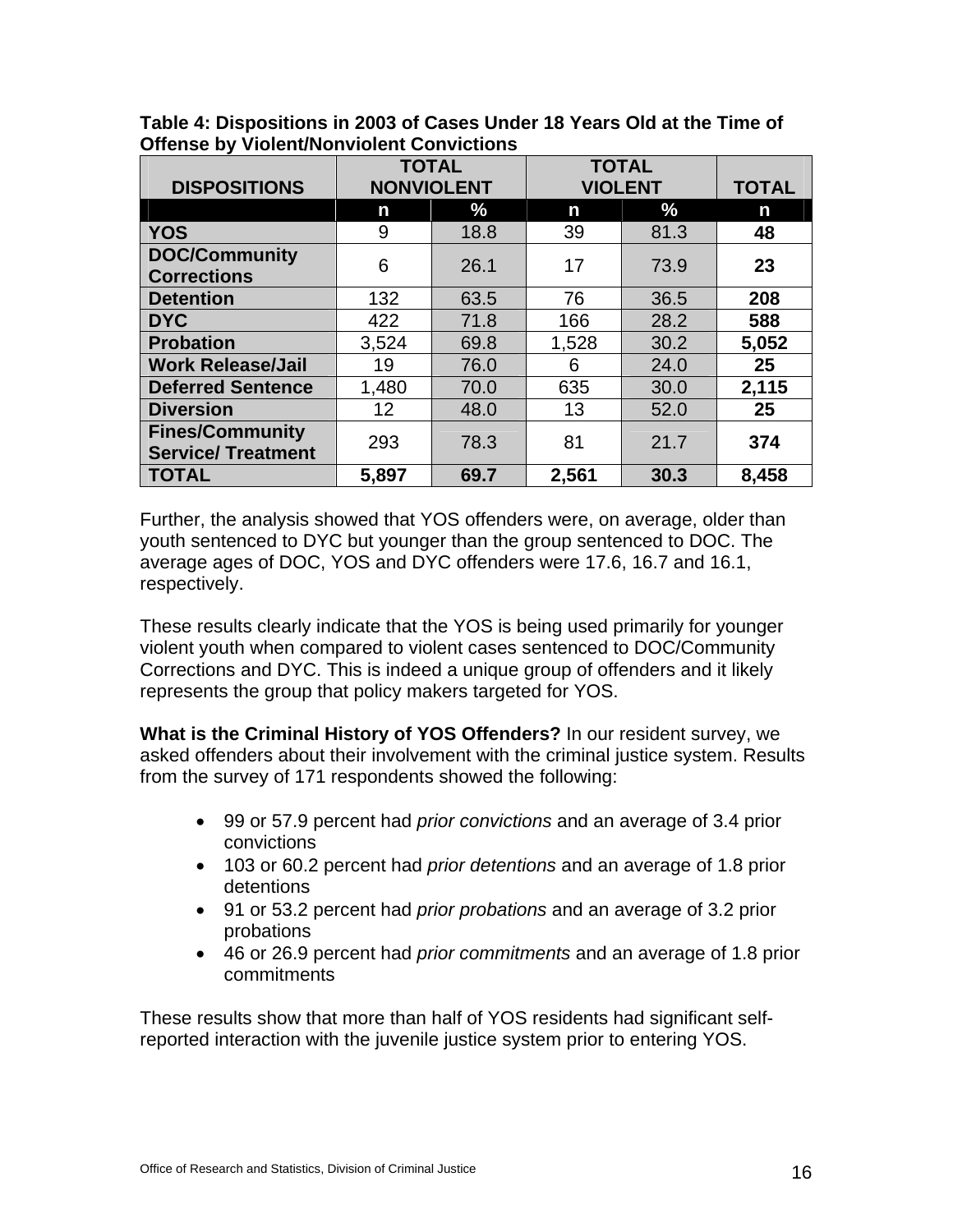# **3.3 RECIDIVISM**

**What is the Revocation Rate for YOS Offenders?** Since the YOS program began in 1994, 892 offenders have entered YOS. As of August 2004, 161 (18 percent) have been revoked to prison. Some residents quit the program, others are terminated for noncompliance or lack of progress, and some are deemed unsuitable for the program (discussed below).

Note that this revocation rate is *higher* than the actual program failure rate. That is, the actual program revocation rate is something less than 18 percent. DOC's management information system combines those who fail the program with those who are found to be unsuitable for the program. For example, some youth are sent to San Carlos for a 60-day evaluation, and some are recommended back to court when they found to have characteristics that would prevent them from completing YOS.

**What is the Recidivism Rate for YOS Offenders?** Only those who have been discharged successfully were included in the recidivism analysis.

Recidivism was defined as a new felony filing. In 2002, only 17 youth had been discharged for 5 years and the 5-year recidivism rate (64.7 percent) was reported because the YOS statute mandated doing so. As noted in 2002, because of the few youth in the analysis, the rate was unreliable.

For the current study, 143 youth had been discharged for at least five years. Fifty-three (53.1) percent of these youth received a new felony filing. New filing rates for one year and two years were 22.2 percent and 32.9 percent, respectively. These rates are similar to those reported in 2002 (22.4 percent and 35.5 percent, respectively).

|                                            | <b>2004 EVALUATION</b>              |                                         | <b>2002 EVALUATION</b>              |                                         |  |
|--------------------------------------------|-------------------------------------|-----------------------------------------|-------------------------------------|-----------------------------------------|--|
|                                            | <b>New Felony</b><br><b>Filings</b> | <b>New Felony</b><br><b>Convictions</b> | <b>New Felony</b><br><b>Filings</b> | <b>New Felony</b><br><b>Convictions</b> |  |
| <b>One Year</b><br><b>Post-Discharge</b>   | 22.2% (93)                          | 19.1% (80)                              | 22.4% (60)                          | 18.3% (46)                              |  |
| <b>Two Years</b><br>Post-Discharge         | 32.9% (121)                         | 29.7% (109)                             | 35.5% (65)                          | 26.5% (45)                              |  |
| <b>Five Years</b><br><b>Post-Discharge</b> | 53.1% (76)                          | 50.3% (72)                              | 64.7% (11)                          | $41.2\%$ (7)                            |  |

#### **Table 5: 2004 and 2002 Recidivism Rates at Years 1, 2 and 5**

**Source: DCIS and Judicial's ICON database.** 

**Recidivism Rates Have Improved Since the 2002 Study.** As we wrote in 2002, basing a recidivism rate on only 17 cases was unreliable, yet reporting the fiveyear rate is required in the evaluation portion of the YOS statute. The 53 percent recidivism rate reported in Table 5 provides a much more reliable finding on the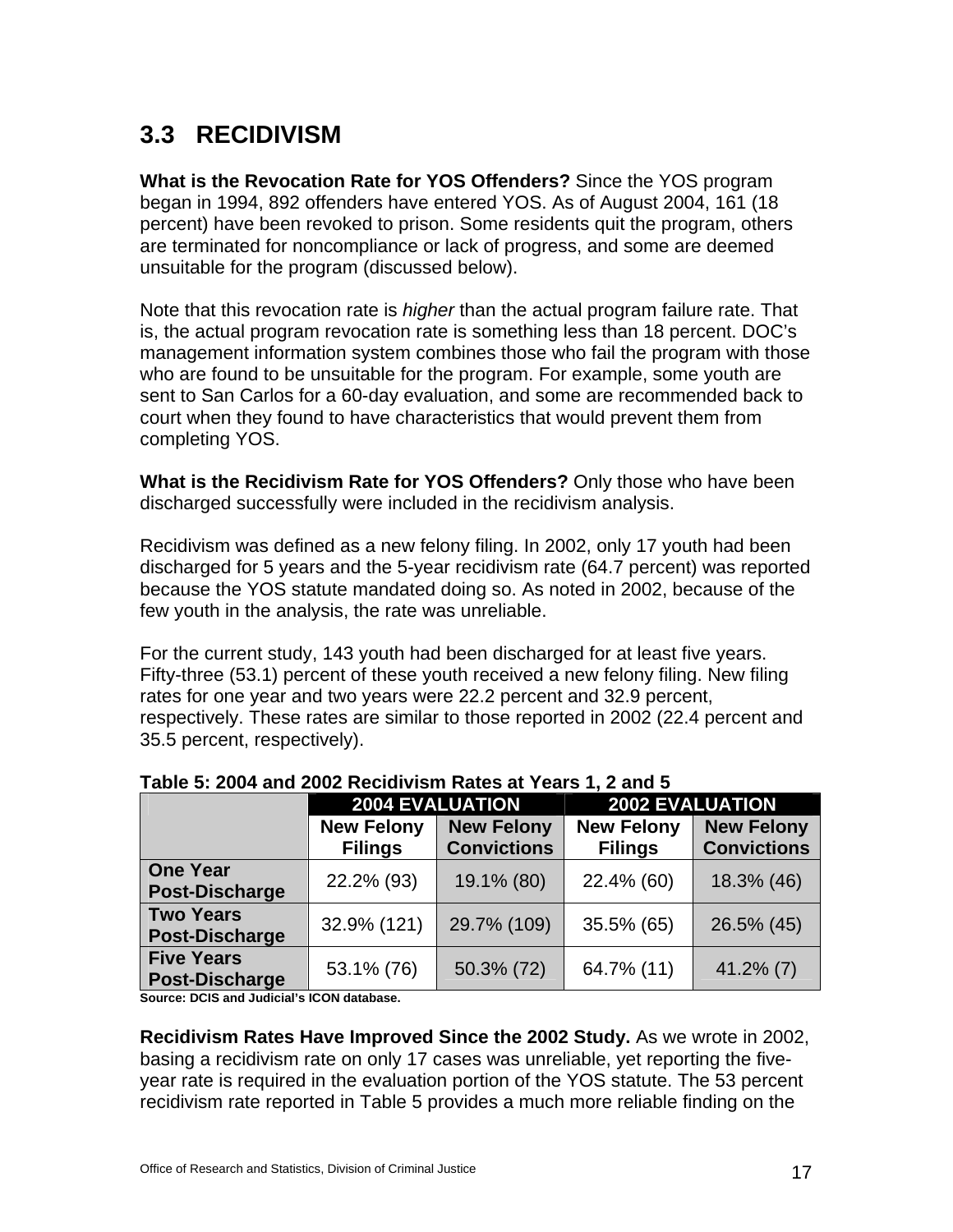proportion of cases that received a new felony filing. This recidivism rate is approximately the same as the five-year recidivism rate for DOC inmates as reported in the DOC 2003 annual report (Rosten, 2003:65).

 However, DOC defines recidivism as return to prison; since not all felony filings and convictions result in a prison sentence, the DOC rate is likely to be lower due to this less stringent measure of recidivism. Further, the YOS population is a more serious group overall compared to the DOC population. By comparison, then, the YOS recidivism findings reflect an important and positive difference in long-term outcome for offenders sentenced to YOS and those sentenced to prison.

**This Is Important In Terms of Public Safety.** The similarity in recidivism rates between the YOS and DOC populations is unexpected given the very serious nature of those sentenced to YOS. In fact, the YOS population represents the most serious criminal justice population: young, violent offenders with a long history of illegal behavior beginning at a young age. Compared to other criminal populations, those sentenced to YOS are at the highest risk to reoffend. Despite these characteristics, 47 percent remained crime-free after five years.

### **3.4 PROGRAM FINDINGS**

**Review of the YOS Statute.** As an introduction to this section, let us review the legislative mandate and recommendations concerning the operation of the Youthful Offender System.

Section 18-1.3-407 (1)(a), C.R.S. states:

*It is the intent of the general assembly that the youthful offender system established pursuant to this section shall benefit the state by providing as a sentencing option for certain youthful offenders a controlled and regimented environment that affirms dignity of self and others, promotes the value of work and self-discipline, and develops useful skills and abilities through enriched programming*.

Further, 18-1.3-407, C.R.S (3) and (3.3) recommend the use of "educational and work programs, and meaningful interaction".... "staff models and mentors to promote"… "socially accepted attitudes and behaviors;" … "problem solving skills"…. "cognitive behavior strategies"… "opportunity to gradually reenter the community…."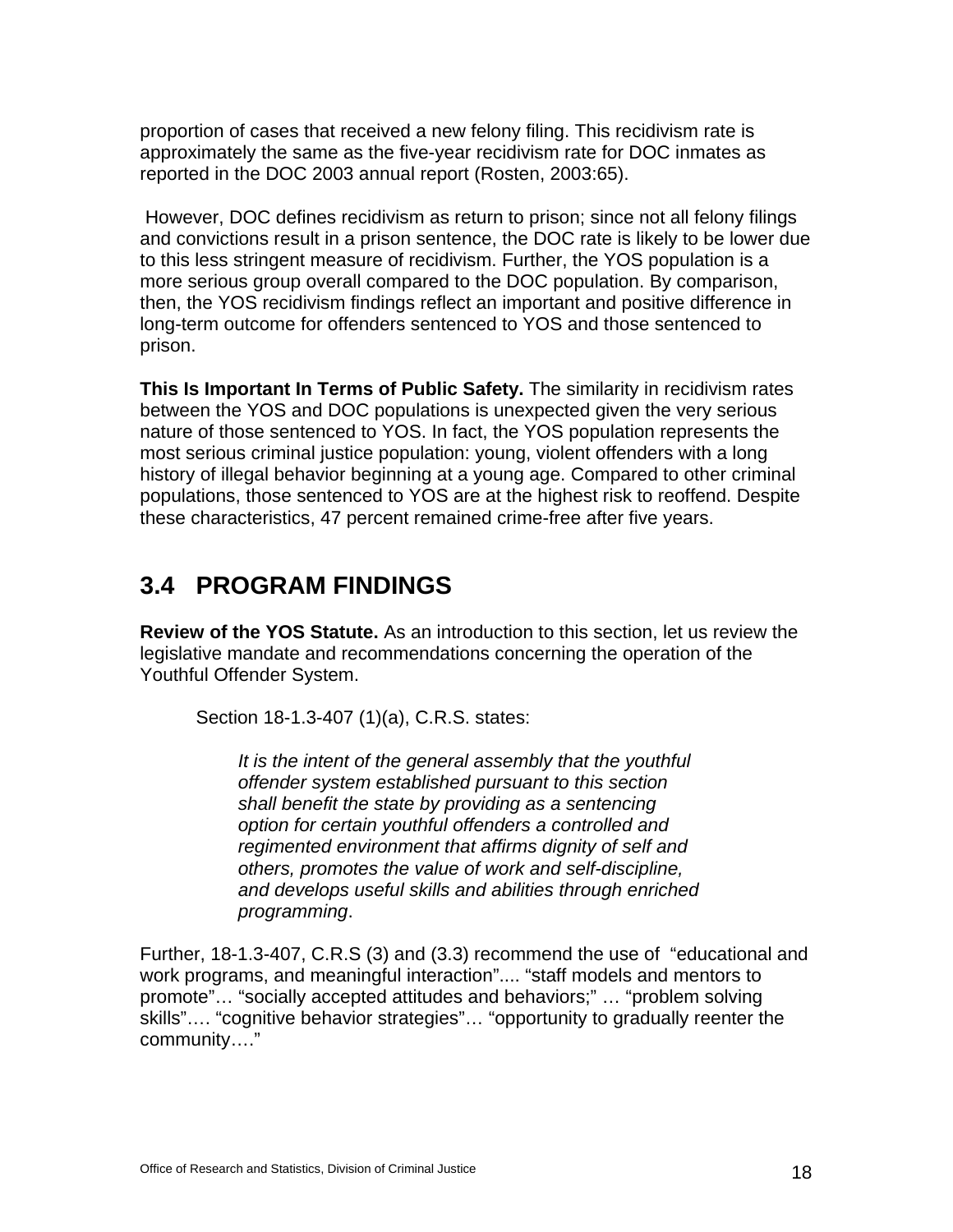It is important to note that, except in the declaration of legislative intent quoted above, the statute uses the language "should" rather than "shall" regarding the use of specific programming.

**Organization of this Section.** The findings presented here represent the perceptions of study participants (see Chapter 2 for a description of the methods). The presentation of this section is organized in the following way: first we provide findings on the "prison versus program" issues (described below). This discussion then leads into the findings regarding the lack of program services at the YOS facility. Next we address perceptions by some YOS staff regarding the personnel process and staff qualifications and how common practices can lead to the view that the overriding philosophy at YOS is not program-oriented. Then we report perspectives regarding the inconsistent application—or understanding—of sanctions and behavioral controls.

**A Word about the Data.** Let us reiterate that the study design was built on the recommendations that concluded DCJ's 2002 evaluation of the YOS.<sup>11</sup> Eightyone percent of the current residents returned a completed questionnaire, reflecting a response rate considered extremely good.<sup>12</sup> A high response rate is one way of determining that the information is probably unbiased because so many of the potential respondents did, in fact, return questionnaires.

However, the response rate for the staff survey was disappointingly low at 29.1 percent despite multiple efforts to collect completed instruments. Fortunately, YOS focus group participants were randomly selected and therefore likely represent viewpoints from across all staff. Further, only data found to be consistent across the focus groups, interviews and surveys is presented here as research findings. That is, the following findings represent themes and patterns obtained from all data collection methods.

As stated in the methods chapter, actual quotes represent statements from study participants that represent a particular finding. Phrases such as "discussions about …" in the context of presenting study findings mean that the information may have come from any or all of the data collection sources. We use "staff" to describe the full range of personnel working at the YOS, "administrators" to refer to those who set policy, program direction and practice, and "residents" to reflect the young men and women serving sentences at the YOS facility.

Finally, data were collected in the summer of 2004, and the findings presented here represent the perspectives and opinions of residents and staff only for that

 $\overline{a}$  $11$  DCJ research staff met with DOC YOS administrators in March of 2004 to finalize the study design.

 $12$  The overall response rate is one guide to the representativeness of the sample, according to M. G. Maxfield and E. Babbie, *Research Methods for Criminal Justice and Criminology, vol. 3,*  2001:261), who go on to state: "…a response rate of 70 percent is very good."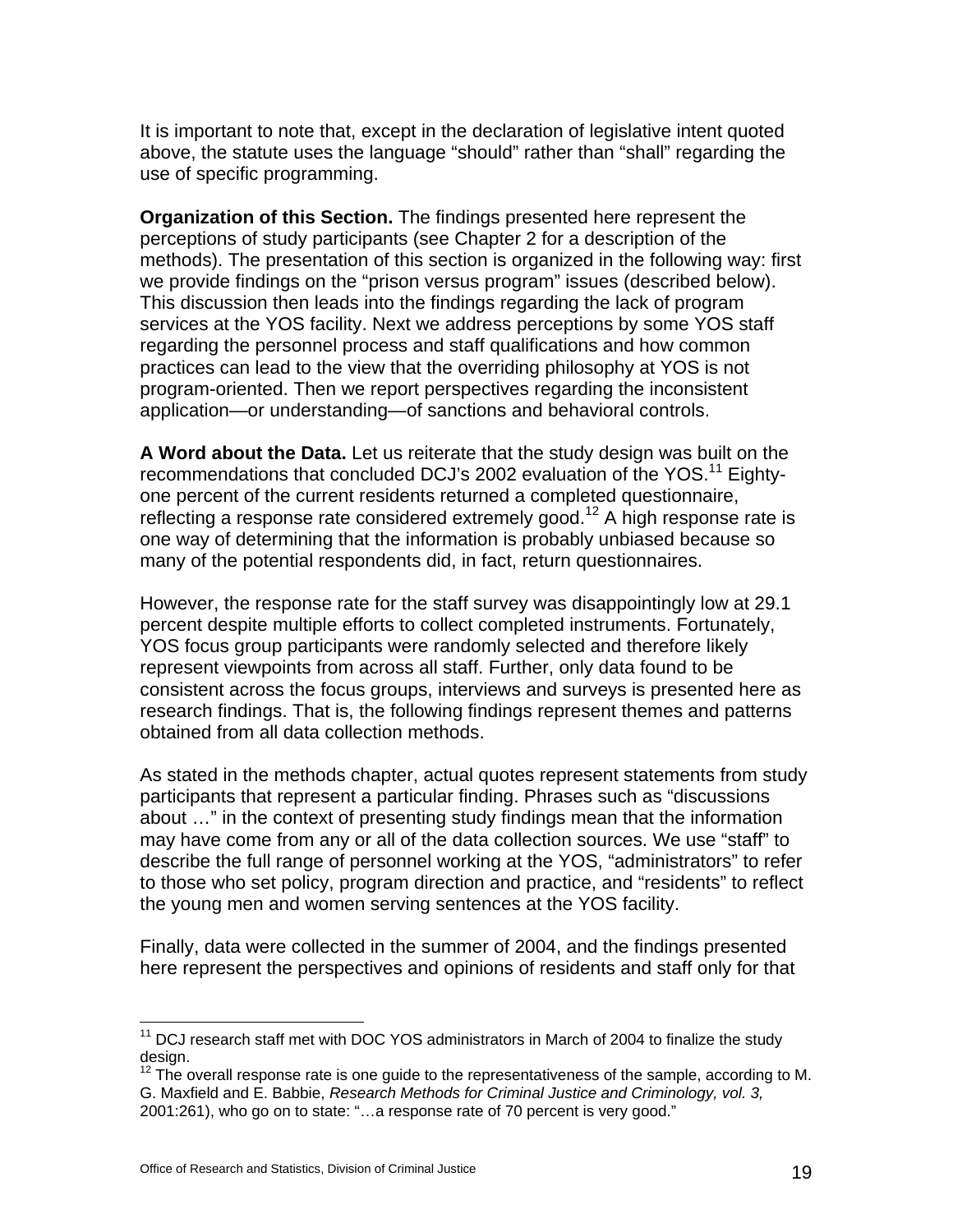period of time. When the findings here are consistent with those reported by DCJ in the 2002 evaluation report, this consistency will be noted.

#### **A. "PROGRAM versus PRISON."**

**Echoing our Findings from the 2002 Study**. Data from the surveys, interviews and focus groups once again found an overriding tension between what was often referred to as "the Prison versus Program" and "DOC versus YOS." This was also a finding in our 2002 YOS evaluation report.

This tension reflects a decades-old debate in the field of penology.

*Prisons have two widely acknowledged goals: custody and treatment. Often practitioners and penologists alike view these goals as conflicting. Custody is the legal or physical control of a person. Prison authorities are responsible for the legal and physical control of inmates…. Perhaps the greatest point of divergence between custodial prison staff and treatment staff is a philosophical one. To do their job effectively, treatment staff must nurture mutual trust between them and inmates. …The coercion used by treatment staff, therefore, must be low and the trust expressed toward inmates must be high. It is on these points that treatment and custody staff may part company.13*

Although this conflict is common in the field of corrections, it presents a particular problem for DOC administrators. YOS was intended to integrate programming for community reintegration and security. The YOS statutory mandate requires that DOC integrate programming and security. The lack of integration presents confusion or leads to conflict among staff and residents and it ultimately reflects the lack of full implementation as described in the statute.

We refer to this philosophical tension as the "prison/program" conflict. The data from surveys, interviews, and focus groups consistently pointed to concerns that security overrides efforts to implement programming. The data from all sources represent the perspective that there is not a cohesive program at YOS and that the programmatic components that remain are colored by an overriding impediment to complete program implementation: the unresolved and ongoing conflict between the philosophies of custody and treatment.

<sup>13</sup> Mays and Winfree, *Contemporary Corrections, 2nd ed.,* Wadsworth Group, 2002, pp. 124-5. See also Street, Vinter and Perrow, *Organization for Treatment,* The Free Press,1966 and Gottfredson and Tonry, *Prediction and Classification: Criminal Justice Decision Making, Vol. 9*, University of Chicago Press, 1987.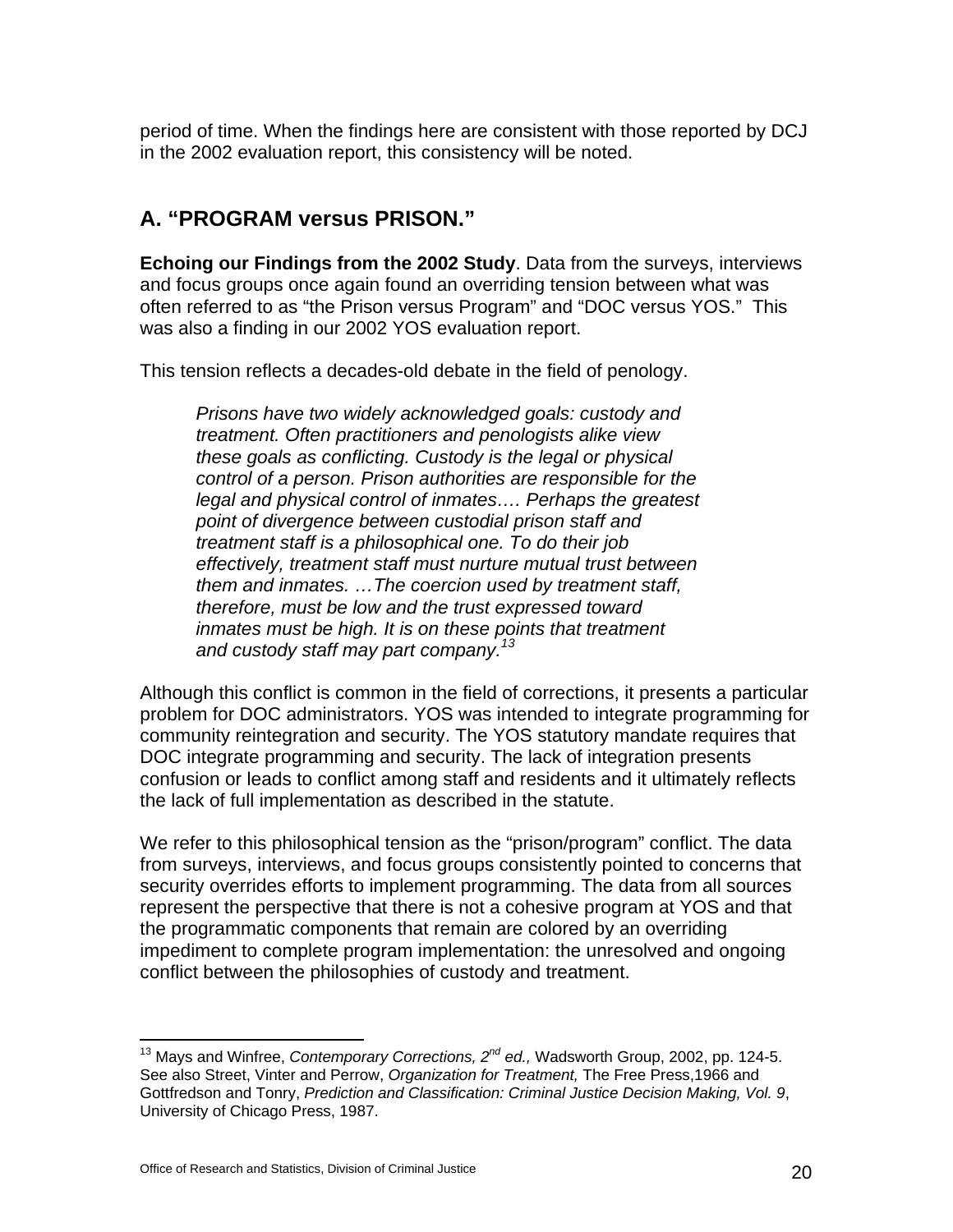In the 2002 evaluation findings, this divide was framed around the program's move from Denver to Pueblo, but that was probably because researchers were specifically asked by policy makers to focus on whether and how the program changed when the location changed.14 While the move itself is fading into the history of the program, the conflict between security and treatment that was once summarized by "the move to Pueblo" is now holding its own regardless of location.

According to the perspectives of study participants, the differences in philosophy vary from building to building, and according to one participant, the differences also exist "within buildings—pod to pod, shift to shift, officer to officer." Other respondents provided comments akin to the following: "One unit really works with youth while another is ready to revoke them for slight infractions of the norms." Referring to this issue of philosophical tension, one interviewee said that the security and program staff were without a common goal.

While the tension between custody and programming is present, many staff reported that YOS was very different from prison:

- "YOS helps teach individuals things before reintegration. DOC keeps offenders locked up for the protection and safety of the public and manages offenders."
- "DOC is there to manage inmates. YOS wants to change them."
- "YOS prepares, educates, influences, and guides. DOC provides security, housing."
- "More education, opportunities, programs, and interaction with staff at YOS to better promote rehabilitation and opportunities for youth offenders. DOC is geared toward housing, not rehabilitation."
- "YOS offers opportunities for change, and DOC is adult prison."
- "DOC manages inmates by class of crime and behavior. Its mission is to manage and control."
- "YOS has a mission to educate, provide opportunity for change, and growth, and prepare youth for society through self worth and development while teaching discipline."
- "DOC is simply management of inmates. YOS is about teaching, changing outlooks on life, morals, and preparing offenders for the future."

Interviews with administrative staff found the perspective that YOS is "very program oriented," and is a "good mix of programs with security." Others that were lower in the chain of command had a different perspective. These staff

<sup>&</sup>lt;sup>14</sup>See *Evaluation of the Youthful Offender System (YOS) in Colorado: A Report of Findings per C.R.S. 18-1.3-407*, November 1, 2002, available at http://dcj.state.co.us/ors/pdf/doc/YOSfinalreport2.pdf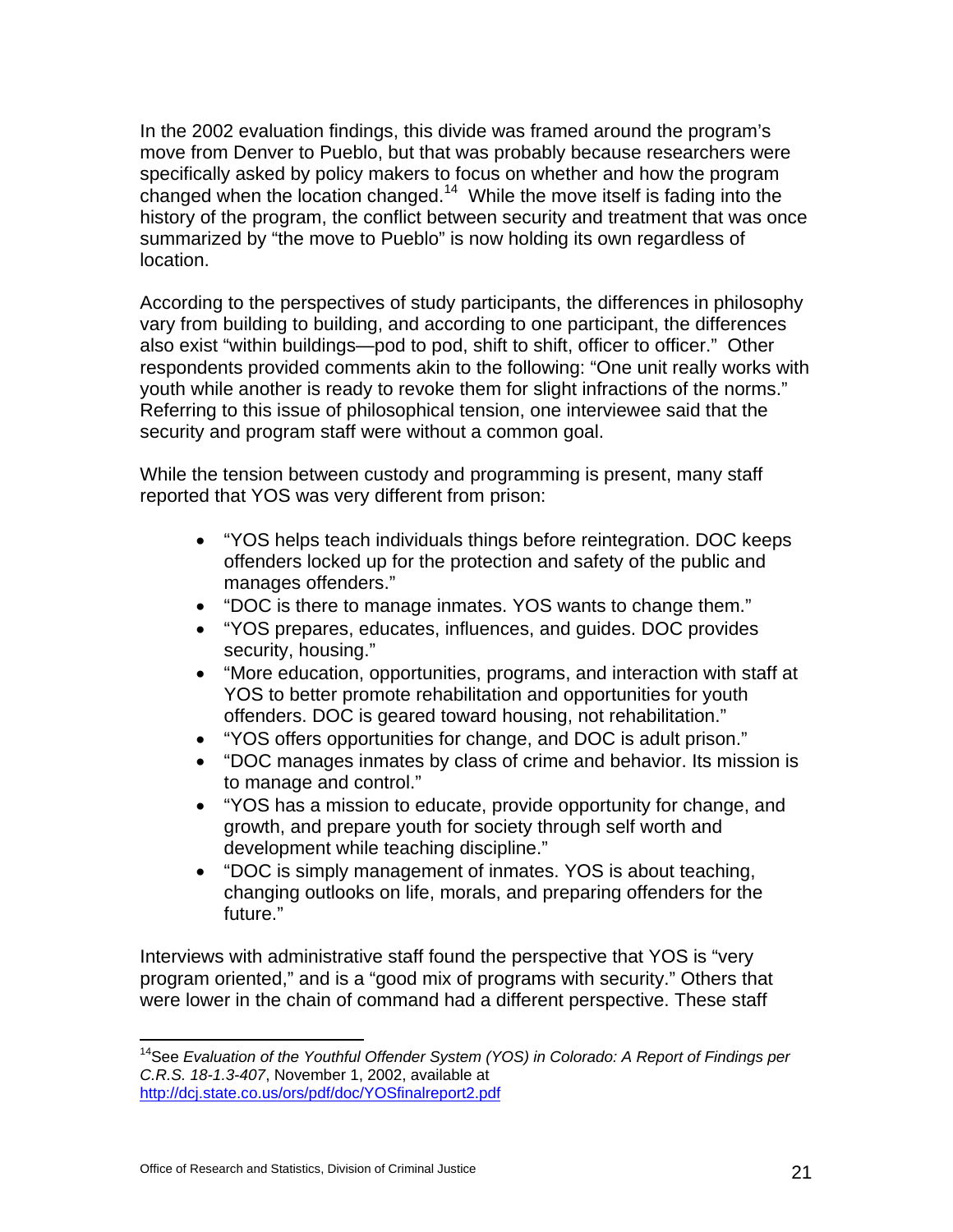consistently reported that all or most of the programmatic components discussed in the enabling legislation were weak or absent.

From the hundreds of pages of data collected and analyzed for this study, it is clear that the perspective of the philosophical conflict between custody and programming continues and may undermine the effectiveness of the overall YOS program. Below, this philosophical tension surfaces in discussions of the bootcamp, staff qualifications, and the use of sanctions/consequences for residents' negative behaviors. The examples reflect the extent to which the philosophical division is present in these program areas.

**Bootcamp.** Bootcamp is the first programmatic component experienced by the YOS offenders, lasting a minimum of four weeks. This component was found to be operating adequately during our 2002 evaluation of YOS, yet it was a source of concern during the current study. Some said that the time residents were required to devote to bootcamp training had been reduced: "How can we effectively train with so little time to do it?" Also, there appeared to be some question about the purpose of bootcamp: "These inmates don't know what real prison is like. There should be some way to take them and show them what they would be dealing with in real prison. This should be done during boot camp."<sup>15</sup>

**Program Progress and Community Reintegration**: The philosophical divide surfaced when staff and youth lamented the lack of community reintegration time spent during Phase II. Survey respondents indicated that there were no real differences at this time between Phase I and II. They stated that "outings" into the community that they had done in the past were no longer being done even though staff state that these were done at very little cost. These "outings" had served many purposes such as conducting job-searches and engaging in recreational activities. YOS residents continue to undertake 100 hours of community service before the end of their sentence, but this activity is not focused on reintegration. In addition, both youth and staff respondents stated that there was no real preparation for living independently upon departure from the facility, like acquiring cooking and budgeting skills.

Administrators informed researchers that there were two reasons that the outings had been restricted. First, not all of the outings were considered to be linked to building transition skills. Administrators decided that all outings should be targeted to obtain very specific outcomes for the youth, such as going to the Division of Motor Vehicles to obtain identification cards (as the girls did in October). Second, outings are resource-intensive, and reductions in staffing have decreased opportunities for outings.

1

 $15$  Numerous studies have concluded that deterrence programs actually increase the probability of recidivism (see "Effective intervention for serious juvenile offenders by Mark Lipsey and David Wilson, in *Serious and Violent Juvenile Offenders: Risk Factors and Successful Interventions,* R. Loeber and D.P. Farrington, Eds., Sage Publications, 1998).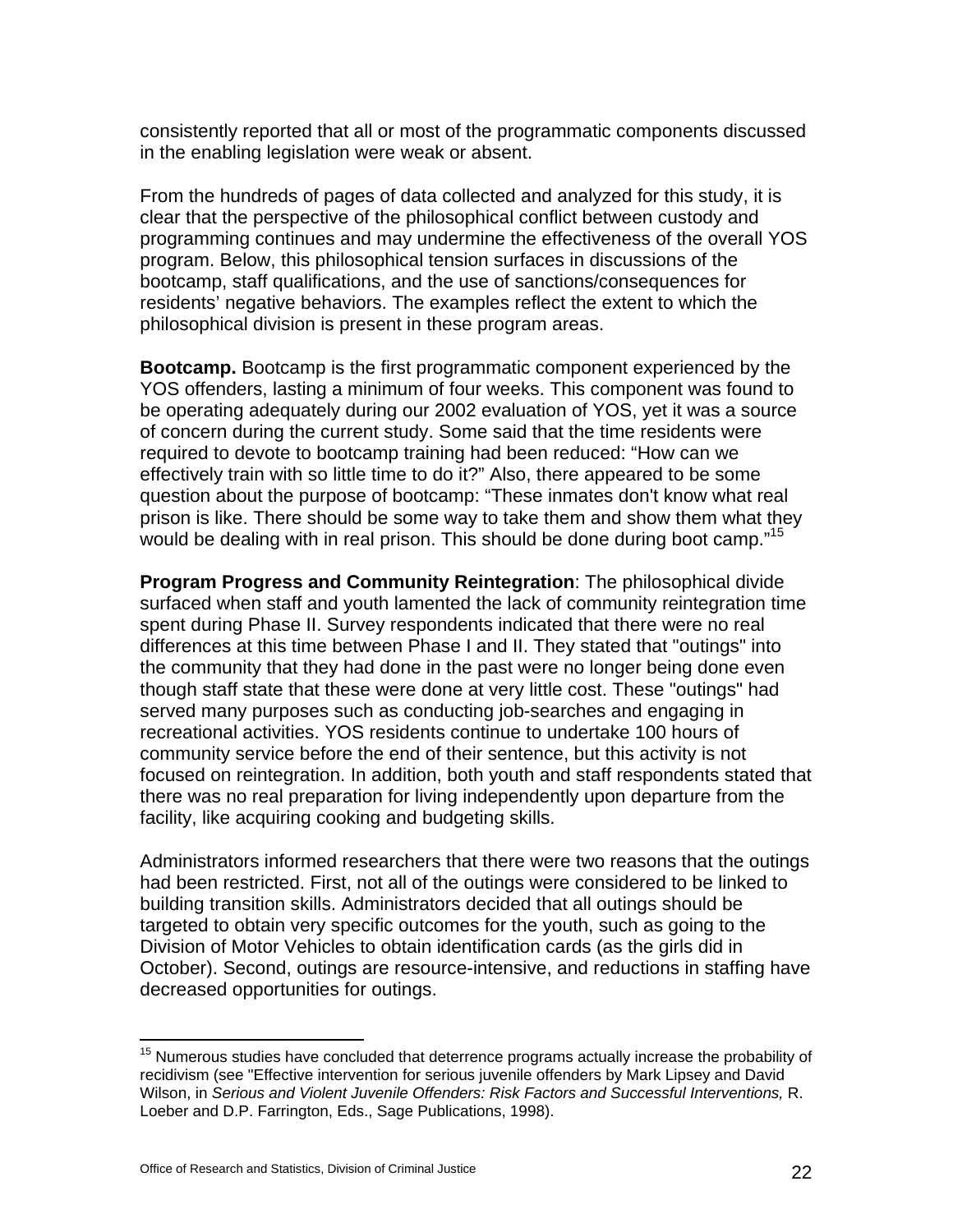Those who referred to the elimination of the outings expressed concern that offenders needed to be given opportunities to be responsible in the actual environment in which they were preparing to return. Some of these study participants felt this program component was not only a critical aspect to community reintegration but that it served as an important "reward" for positive and productive behavior and for program compliance.<sup>16</sup> According to one interviewee, the "current thinking is that we don't reward them, they are criminals." Nevertheless, many staff mentioned that the loss of these activities is an example of the prison/program conflict. In fact, it may be an excellent example of the treatment versus security tension: according to YOS and DOC administrators, outings were terminated years ago after a YOS resident used the outing as an opportunity to escape.

Apart from community outings, both staff and youth agreed that there was a need for incentives to reward progress in the program. Staff recognized a need to keep youth motivated to progress through all the Phases of YOS. Administrators agreed that there was a need for incentives and rewards for residents: "We can do better, especially with Phase II."

Discussions with administrators in the fall of 2004 reflected that, in general, the outings were not considered rewards but rather were to reflect a gradual increase in targeted reintegration activities and responsibilities that were earned by residents.

It seems that the outings reflect specific differences in purpose and that this, combined with fewer staff, may have led to this difference in perspective on the part of YOS staff.

**Other Program Concerns***.* Other aspects of the prison-program debate included discussions of program deficits including a weak vocational training effort, the lack in variety of college classes, and significant problems with the positive peer culture (problems with implementation and staff buy-in). There was also frustration expressed that YOS offenders were not penalized for nonperformance: "There should be a three strikes and you are out rule for inmates." Other study participants said that certain staff who were "DOC-minded" did not "cut them any slack" referring to YOS offenders.<sup>17</sup>

 $16$  Criminologists have found that rewarding positive behavior is more effective than punishing negative behavior. See F.T. Cullen and B. K. Applegate, eds., *Offender Rehabioitation: Effective Correctional Intervention,*Ashgate/Darthmouth, 1998; Andrews, Zinger, Hoge, Bonta, Gendreau and Cullen, "Does correctional treatment work: A psychologically informed meta-analysis, *Criminology,* 1990; and Whitehead and Lab, "A meta-analysis of juvenile correctional treament, *Journal of Research on Crime and Delinquency,* 1989.

<sup>17</sup> The 2002 YOS evaluation study found that staff perceived significant inconsistencies in the understanding and application of sanctions in what was intended to be a treatment setting. Sanctions were not integrated into the larger issue of treatment compliance and behavior modification.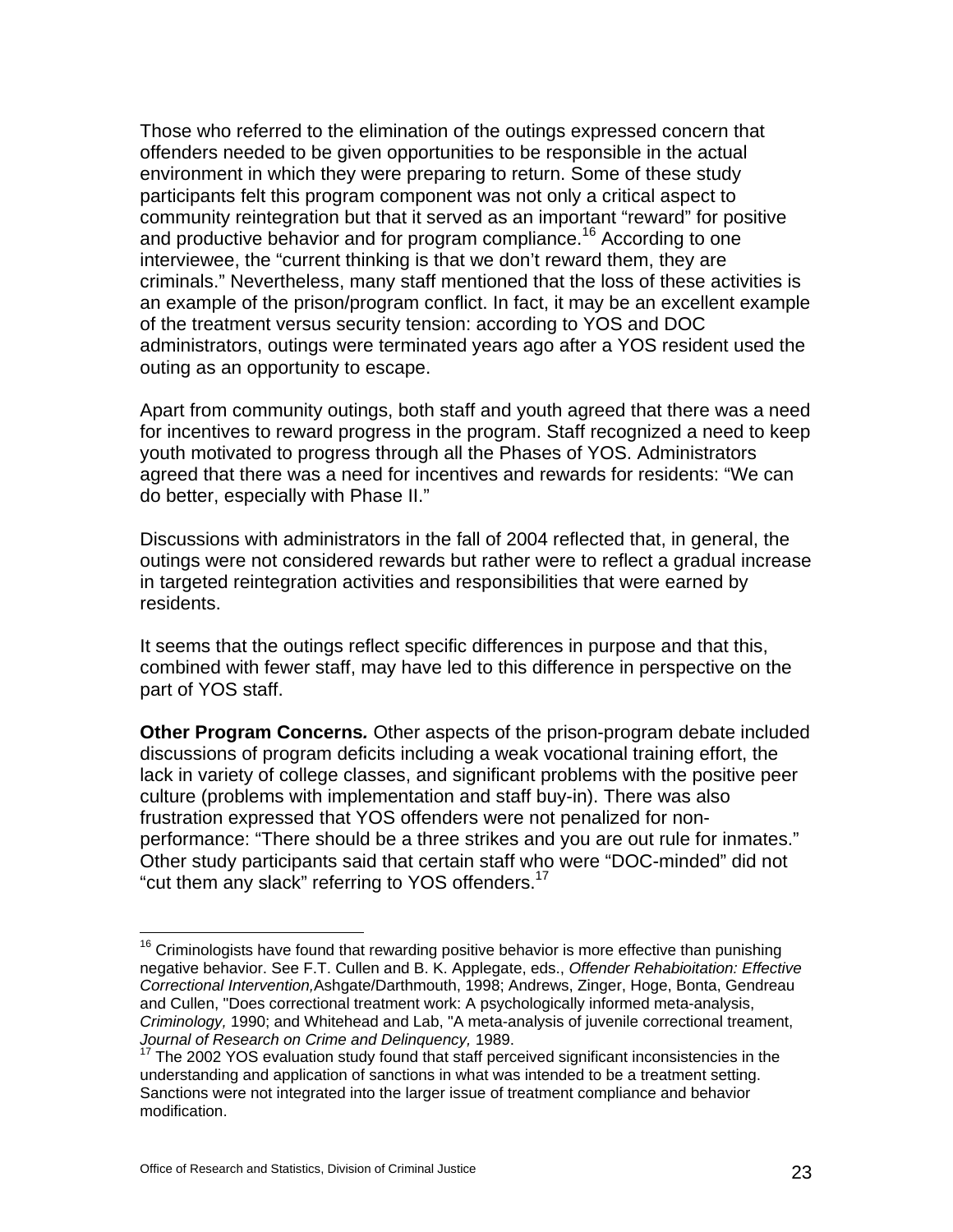**Program Staff.** Not surprisingly, perceptions of the prison/program divide permeated discussions of the YOS program components and services delivered to youth. Invariably, this topic about philosophy led to the issues of staff qualifications and descriptions of two types of staff: "There are those who are DOC-minded and others that are programmatic."

The legislation requires that YOS employees have special qualifications to work with juvenile offenders.<sup>18</sup> Our 2002 evaluation report identified the lack of specially qualified staff as problematic, and we again found that many staff perceive other staff to be unqualified to work with the YOS population. For example, the implementation of a positive peer culture requires the participation of all staff that interact with youth. However, this comment reflects a common theme: "Many of the staff just come from other DOC facilities and have no juvenile experience; they come with the mentality that these residents are just inmates."

YOS residents who participated in the study also described the split in philosophy. One youth said, in part, "…and you can tell the difference. The way I know is that you consider the ones that come here, they try to work with you. The other ones, everything is punishment. Everything is punishment." One interesting response frames the tension between prison and programs: "We get consequences for the prison rules and the program rules. We got the best of both worlds and the worst. We got prison rules we got to follow and we got program rules we got to follow." Rather than working in tandem to ensure consistent structure, consequences and facility safety, the program rules and prison regulations are not integrated, reflecting the lack of integration of the philosophies of security and rehabilitation.

All data sources described the prison-minded (rather than program-minded) staff as working at YOS primarily because of personal convenience (i.e. the facility was conveniently located) rather than an interest in this special population or the programs YOS was intended to deliver. Also, administrators consistently noted that Pueblo was viewed as an excellent living environment by many employees.

During the time we were collecting data for this study, the YOS facility director retired, and naturally this transition period was filled with discussions about the past and the future of YOS. Most study participants agreed that the facility was currently operating more like a traditional prison rather than a special program for juvenile offenders transferred to adult court. Anticipation about the new warden led program-minded staff to believe that either YOS would become "more program-oriented, or stay the same." A similar sentiment about the new facility

 $18$  The YOS statute 18-1.3-407, C.R.S. (3.5) states that DOC "...shall select persons who are trained in the treatment of juveniles or will be trained in the treatment of juveniles prior to working with such juveniles, are trained to act as role models and mentors…and are best equipped to enable the youthful offender system to meet the principles specified in subsection (3) of this section."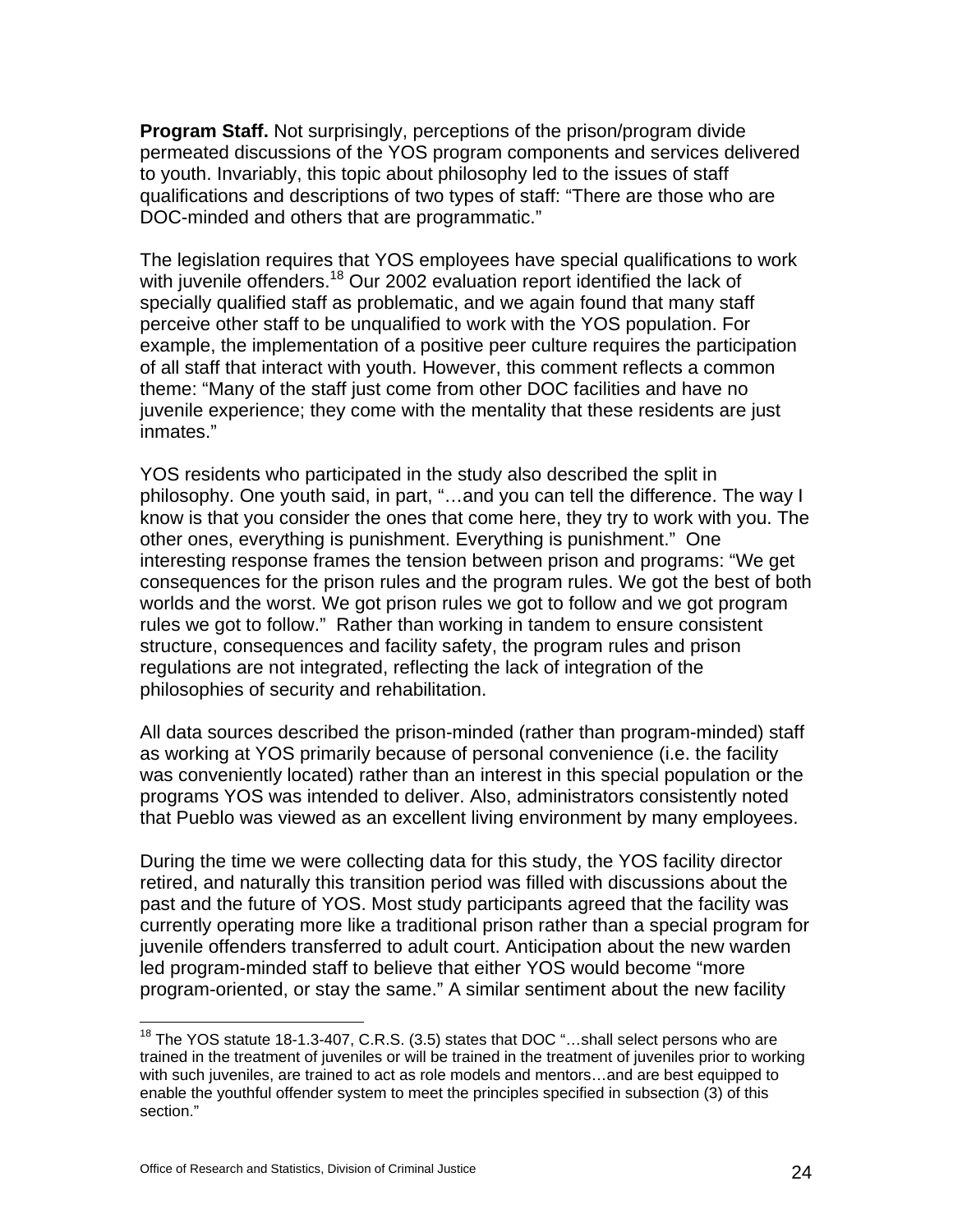director was expressed like this: "We need someone that can see this isn't just another DOC prison."

**Consequences.** Since the inconsistent application of sanctions was a finding in the 2002 evaluation report, we included questions on this topic in the surveys, focus groups and interviews.

YOS residents are subject to the prison's Code of Penal Discipline regulations and YOS-specific rules and consequences. According to the information collected, there seemed to be frustration on the part of staff that sometimes, especially during Phase 1, personnel were quick to sanction someone rather than "take the time to work the program." But there was also the opposite concern. One survey respondent wrote: "Need to get rid of the residents who refuse to do the program. They shouldn't be there; they should be revoked."

The YOS Operating Manual specifies how disciplinary actions are to be handled. Although the consequences are described clearly, the application requires the implementation of the peer culture and the program team. The general perception is that peer culture is weak and that the program team may be in conflict. Therefore it is not known how this policy is applied in practice.

*Discipline Level (D.L.): An offender can be dropped to this level from any other level based on documented negative behavior, rule or norm violations, or failure to meet expectations of other levels. Offenders on D.L. must comply with the following expectations:* 

- *a. Must wear a DL bracelet:* 
	- *1) Affixed to the offender's right wrist at the conclusion of the Program Team Review.*
	- *2) Denotes the dates of DL status, the offender's name, and assigned living unit.*
	- *3) Tampering or removal by a offender will result in a Program Team Review and/or COPD charge.*
	- *4) After completion of DL status, the bracelet will be removed by the chairperson of the Program Team.*

*b. Must be escorted by a Peer Shadow (Pledge or above).* 

*c. Must perform 30 minutes of physical training per day, supervised by staff.* 

*d. No talking without permission from staff or Peer Shadow.* 

*e. Must complete D.L. packet.* 

*f. Must sit at desk and read/study during free time.* 

*g. Must side step in living unit and chow hall.* 

*h. Males shall receive a haircut utilizing the "0" blade and females shall receive a "bobbed style" haircut.* 

*D.L. will last in duration from a minimum of seven days to a maximum of 28 days, depending on the Program Team's decision.*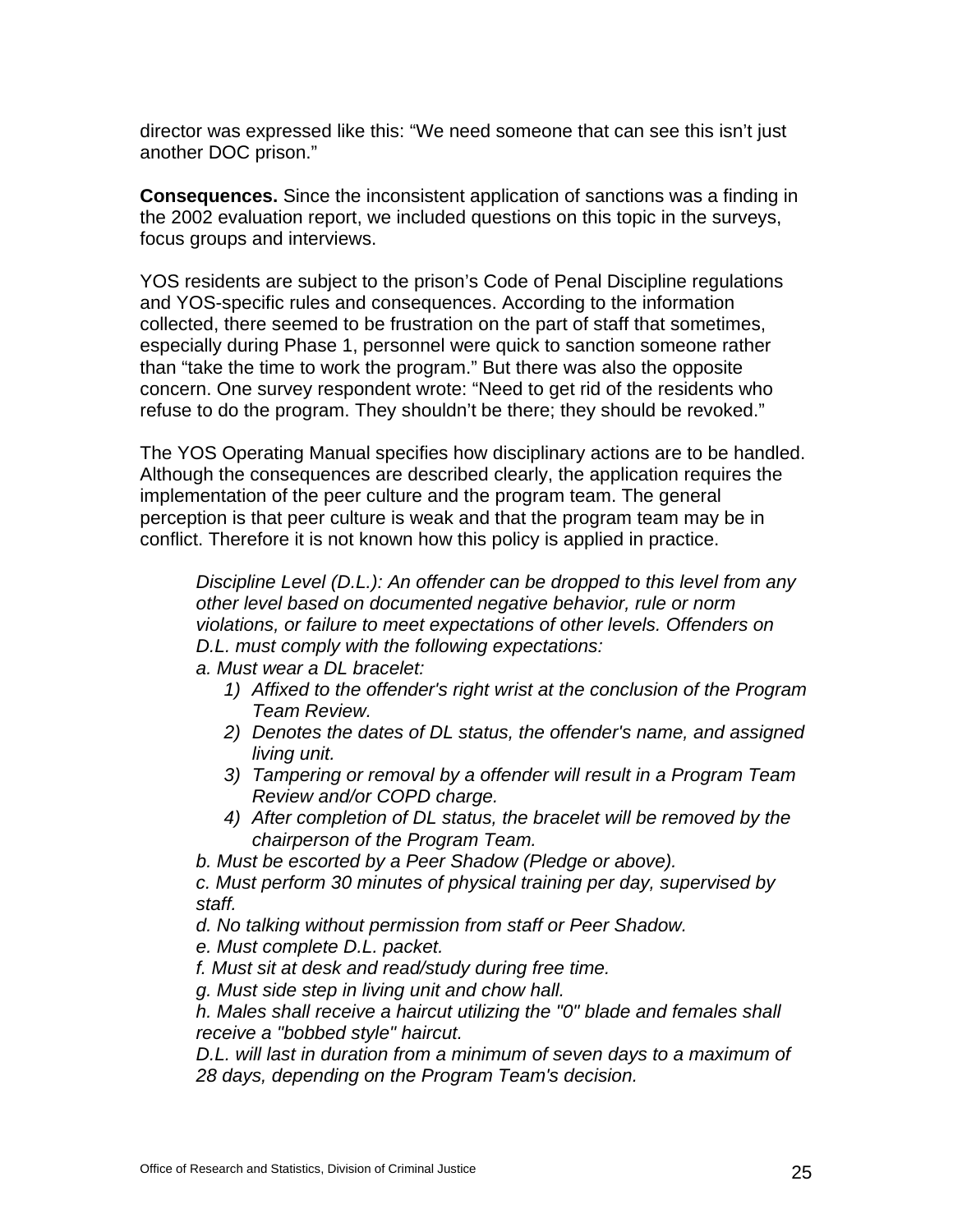Residents reported in the questionnaires that they can receive the following consequences for poor behavior:

- Dropped in status levels
- Regressed to IDO (bootcamp)
- Removed from population and put in segregation
- Put on DL (Disciplinary Level)

Residents also mentioned a variety of other consequences that we categorized in the following way:

- *Written assignments or essays*
- *General consequences:* "Power clean," "hall monitor," "probation," and attend "motivational training."
- *Loss of privileges:* "Loss of free time, TV, phone, gym, library and church services." Or "loss of privileges such as visits, telephone, gym, yard, library and canteen."
- *Physical:* "Physical chores," "physical restraint," "marching in circles," "made to sit in a corner," "physically disciplined," "running around the pod."
- *Other:* This would include anything like being "cussed at and sent to the mud pit," "ridiculous consequences that degrade individuals," "…abusive language followed by a write-up."

The perceptions of residents and many staff are that consequences are being applied inconsistently. There was a common concern voiced that this behavior contributes to a decline in program effectiveness and is degrading to residents.

Conversations with administrators in the fall of 2004 included discussions of two options for sanctions. One option followed the DOC administrative process and the other represented a programmatic response. According to administrators, consequences are driven by the behavior of the youth, and staff have the discretion to apply a sanction based on the single incident or to consider whether the incident is part of a larger pattern of behavior for which the offender may have previously been sanctioned.

Further, as mentioned previously, the YOS Operating Manual describes the application of sanctions in terms of the peer culture and program team. The perception that these aspects of the YOS program are weak may result in problems and miscommunication in the area of sanctions.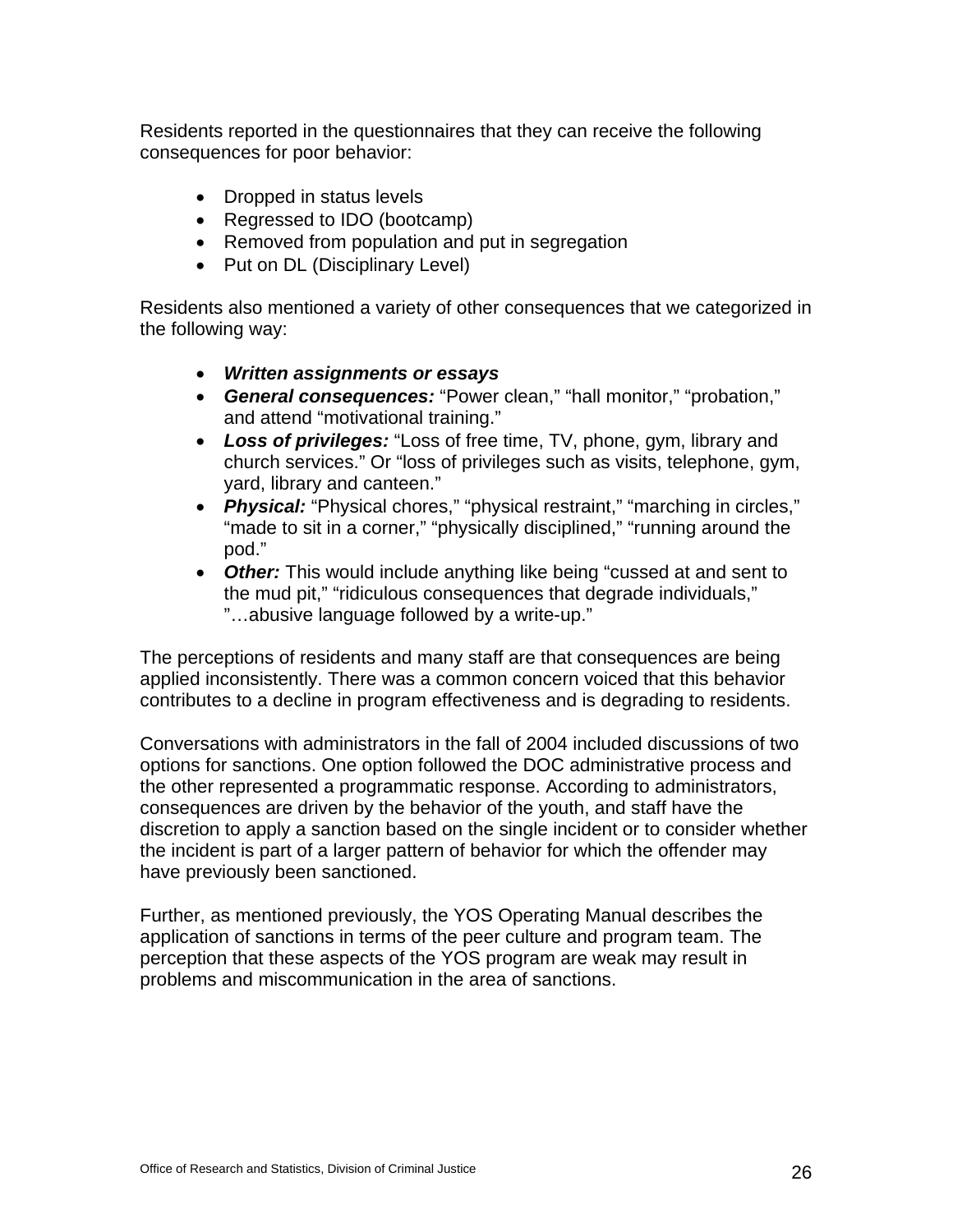#### **B. SAFETY**

The 2004 resident questionnaire inquired about issues of safety. Almost half (43.3 percent) of the residents reported that they feel safe at YOS. Another 26 percent feel somewhat safe (see Table 6). Below we explore further responses from those who said they felt safe and those who said that they did not.

|                   | <b>FREQUENCY</b> | <b>PERCENT</b> |
|-------------------|------------------|----------------|
| <b>No</b>         |                  | 15.8           |
| <b>No Answer</b>  |                  | 0.6            |
| <b>Not Really</b> | 25               | 14.6           |
| Somewhat          | 44               | 25.7           |
| Yes               | 74               | 43.3           |

| Table 6: Resident Survey: Do you Feel Safe? (n=171) |  |  |  |
|-----------------------------------------------------|--|--|--|
|                                                     |  |  |  |

**Residents who Reported Feeling Safe.** These residents attributed this in large part to "good staff." These respondents provided the following descriptions of why staff were central to their experience of safety: "Staff who don't bring in contraband…and staff who are willing to learn the program." One resident said, "Knowing staff are close by and will work with you at any time." Another wrote: "Because staff made an effort to intervene in confrontations between residents. Some staff really care what happens."

Residents also credited their own efforts as adding to their sense of safety: "Knowing I want to change my life and do good;" "Keeping to myself and not finding trouble." One resident said, "I'm in a good environment and no one wants to go to prison for a sudden impulse of anger." Likewise, "No one wants to do anything stupid and get revocated so everyone behaves;" "Because everyone has their head on straight and trying to do what they have to do."

**Residents who Reported Feeling Unsafe.** Twenty-seven resident respondents experienced an unsafe facility environment. "If staff don't like you, watch out." Another mentioned that doors were not locked and that there are "times where no one is around that you could be hurt." Another respondent said that "there isn't enough security in the pods and anything can happen in the big rooms."

Further, we received reports of problematic behavior by YOS staff. A consistent theme from all sources of data collection (i.e. the surveys, focus groups and interviews) pertained to specific behavior by some staff members against residents. The behaviors mentioned included the use of obscene and abusive language, ridiculing residents with degrading comments, bullying behavior, and a specific practice called "slamming." Slamming was described as a term for throwing and sometimes pinning a resident to the ground. "Slamming" was mentioned by both residents and staff. This topic is discussed in further detail in Chapter 4.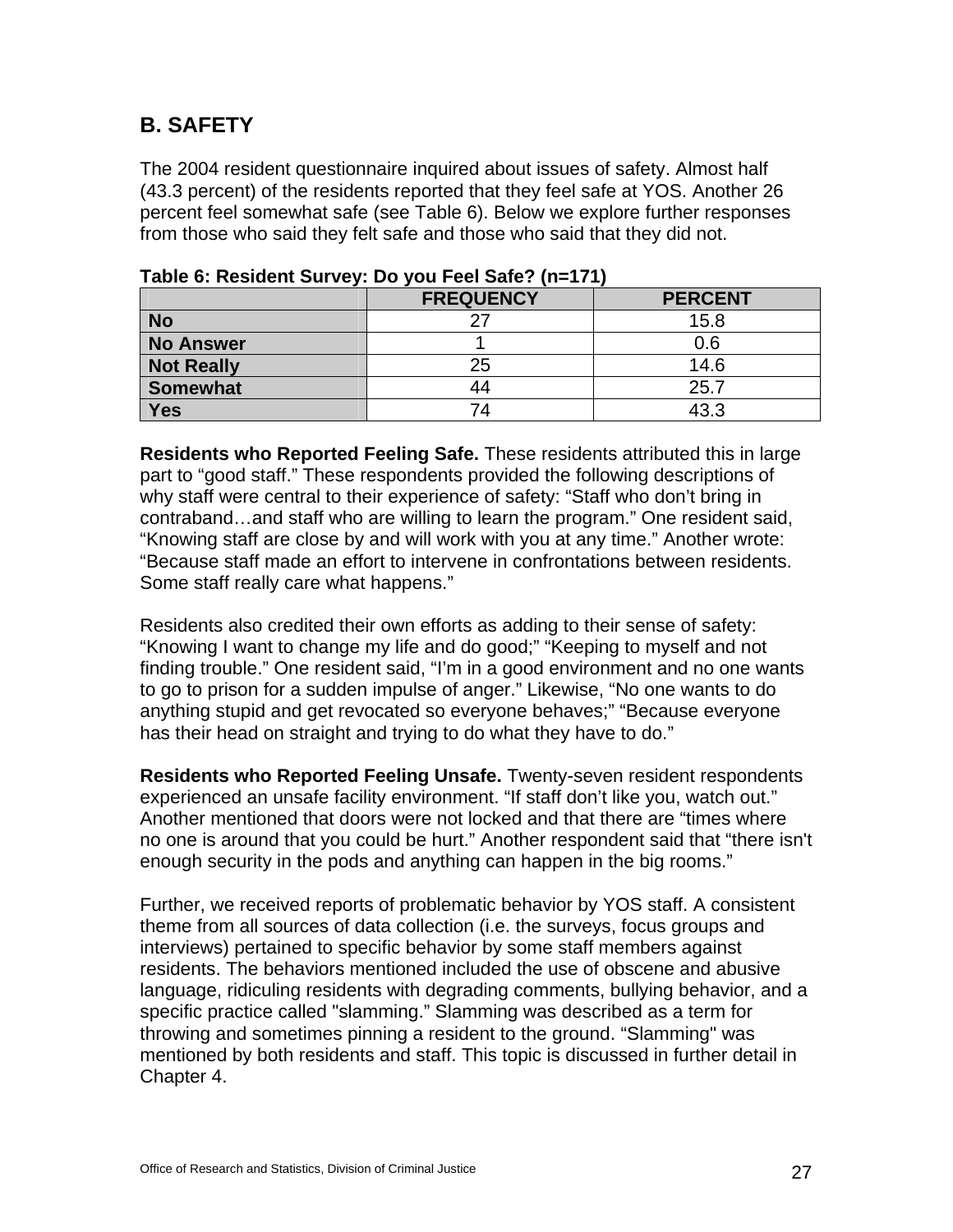**Conclusion.** This section on the "prison/program" philosophical conflict concludes here. Examples of the conflict included: the bootcamp, staff qualifications, and inconsistent consequences. This conflict has permeated the corrections industry for most of the  $20<sup>th</sup>$  century, and so this is not a surprising finding.<sup>19</sup> Yet it continues to surface as one of the single most concerning problems perceived by YOS staff and residents. The lack of adequate programming at YOS—that is, programming that is consistent with the intent of the legislative intent—was noted in the 2002 study and before that in the 1999 Report of the State Auditor on the YOS.

#### **C. LACK OF SERVICES**

**Specific Programs.** In DCJ's 2002 report, we recommended reinstatement of the relapse prevention program (recommendation #9) as well as the gang program (recommendation #15). These programs were not reinstated.

However, YOS decision makers are actively reviewing other methods for addressing the gang problem. The prior gang problem focused on educational approaches that seemed to have little impact on the youth, according to staff. Efforts are underway to find a treatment-oriented approach, and officials are awaiting the outcomes of inmates who participated in an innovative gang intervention program at a midwestern state.

According to interviews, surveys and focus groups, services at the YOS facility have been significantly reduced. This reflects the curtailing of budget expenditures, according to interviews with YOS administrators.

Clinical staff estimated that more than 90 percent of the YOS population has a serious substance abuse problem, but treatment for substance abuse has been folded into a single group that also addresses anger management and cognitive education. This group meets for one semester (approximately 16 weeks), for one hour 4 days per week. This translates into 15 to 20 hours of group time for each of the three topics addressed in this combined group.<sup>20</sup> Most YOS staff believed this type of intervention to be inadequate given the high-need and high-risk nature of the YOS population.

Further, there is a waiting list for offenders to get into this group and, according to study data, admission is based on mandatory release date.

 $\overline{a}$ 19 Mays and Winfree, *Contemporary Corrections, 2nd Ed.,* Chapter 2, Wadsworth Publishing, 2002.

 $20$  As a point of reference for the level of this particular intervention, several staff noted that in at least two of the adult facilities, prior to the budget shortfall, the anger management class involved 190 hours of group work.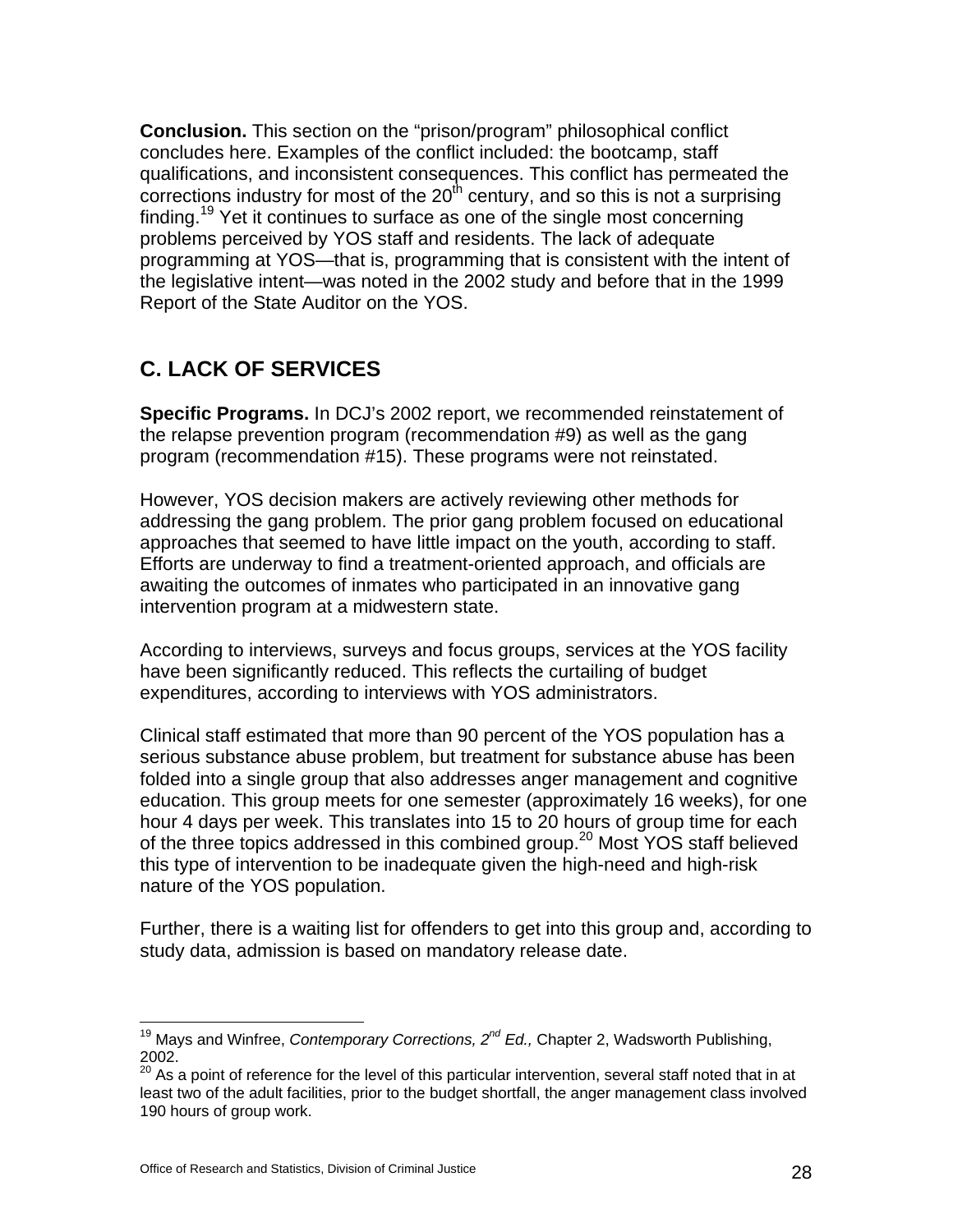Additional services offered in the YOS program include Guided Group Interaction (GGI) and Quickskills groups. These are interventions designed to promote prosocial behaviors through a positive peer culture and to provide offenders with cognitive tools to make the necessary changes for success in their lives. Despite the purpose of these programs, there seemed to be a general consensus that the group leaders were unqualified or untrained or both. One youth reported that the Quickskills program was, "…being taught by a correctional officer. They don't even try. They just read off the paper and hope you understand it."

The staff survey data found concerns about the loss of cognitive education, drug and alcohol, gang issues, living skills, anger management, victim awareness, relapse prevention and grief and loss counseling. One staff commented that "cognitive education is nonexistent."

Both the staff and resident surveys mentioned that gangs are a problem at YOS. Indeed, the information presented in Figure 6 shows that between 60 and 80 percent of incoming YOS offenders have been identified by the DOC as being a member of a gang or otherwise involved in gang activity. One resident mentioned: "They arrive gang banging." Gang behavior, while not tolerated by the administration, nevertheless occurs via handshakes, sagging clothing, and fighting and intimidation, according to some of the residents.

However, according to staff, YOS is attempting to address the gang problem. Although the gang group program has been eliminated, a gang coordinator works at the facility, and the residents are monitored for gang activity or behavior. When these behaviors are found, the resident receives consequences related to the severity of the behavior, according to staff.

**Mental Health Treatment.** The 2002 YOS evaluation found a paucity of mental health treatment at the YOS facility. To follow up on this program deficit, we asked about counseling in the resident survey. The following table reflects the frequency of counseling reported by YOS residents.

| i syonologisa oodhiscloff i syonidatisti. |                  |  |  |
|-------------------------------------------|------------------|--|--|
|                                           | <b>RESIDENTS</b> |  |  |
| <b>Never</b>                              | 69               |  |  |
| <b>As Needed</b>                          | 62               |  |  |
| <b>Daily</b>                              | 3                |  |  |
| Weekly                                    | 27               |  |  |
| <b>Monthly</b>                            | 8                |  |  |
| <b>Not Applicable</b>                     |                  |  |  |
| <b>TOTAL</b>                              | 171              |  |  |

**Table 7: Resident Survey: How Often do you Meet One on One with a Psychologist/ Counselor/ Psychiatrist?** 

YOS mental health staff included two mental health workers, two interns and a part-time sex offender therapist. Interviews with clinical staff found that there are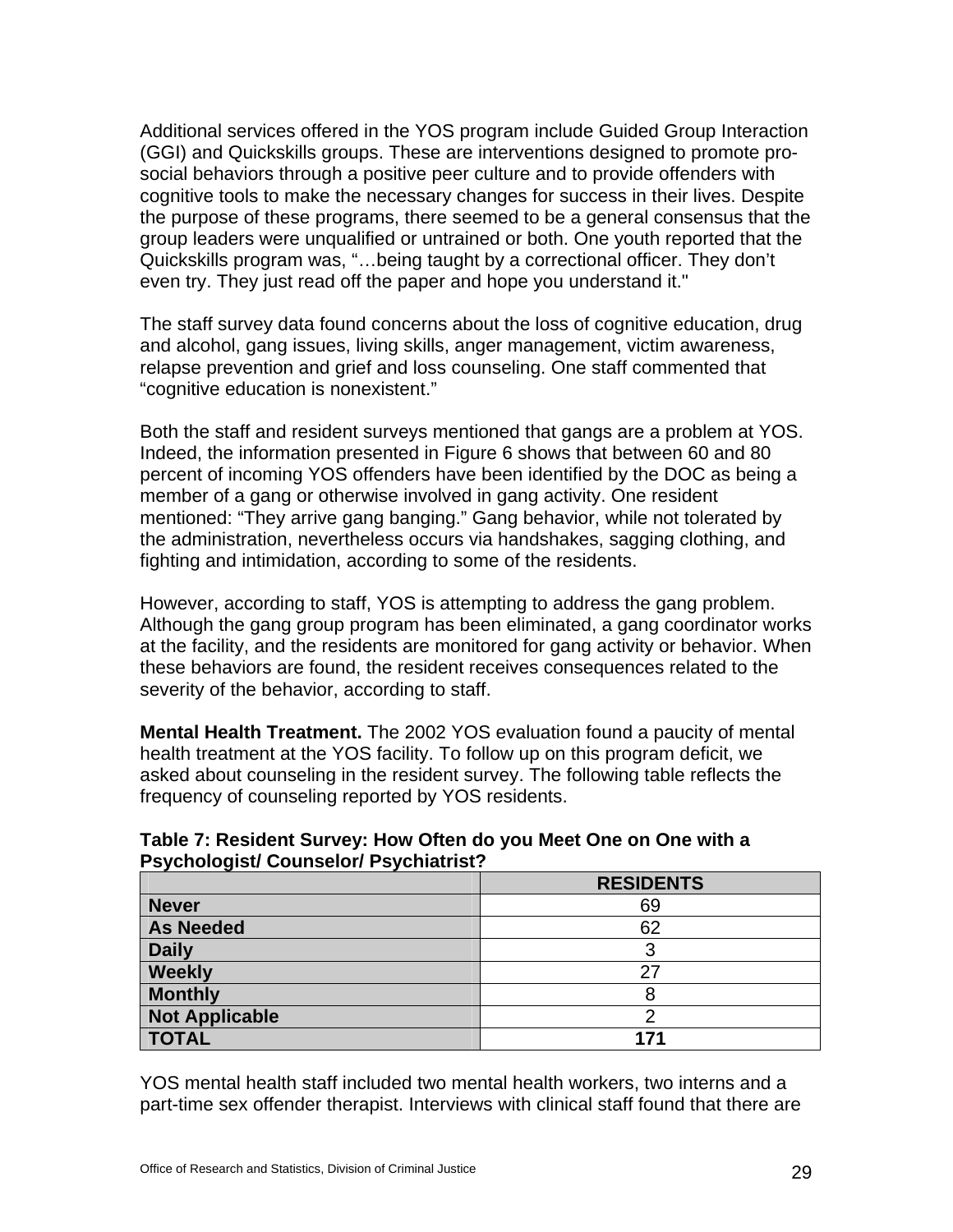approximately 35 YOS residents with an identified mental illness. Psychological evaluations and meetings with the psychiatrist frequently occur through the use of a teleconference.

Some staff found this to be an ineffective method for conducting evaluations and staffing cases. For staff and residents, time with the psychiatrist was limited so that it was difficult to cover all the necessary issues and questions, for example, concerning medication. Evaluations via teleconference were a concern to both staff and youth because sometimes rapport could not be established. Also, the technology remains less than perfect: sometimes the teleconferencing equipment failed.

Furthermore, many of the study participants noted the lack of individualized treatment. While it was mentioned that this was the result of having too few clinical personnel, the 2002 YOS evaluation also reported a lack of individualized treatment, along with a lack of mental health services.

Evaluations of youth contain significant information but efforts to develop and implement an individualized intervention plan do not transpire. The result, according to at least two staff respondents, is a "cookie cutter approach with the residents." In fact, at least three respondents mentioned that the YOS mission statement had been modified to omit the mention of an individualized treatment  $plan<sup>21</sup>$ 

Staff mentioned their efforts to see youth with mental health needs more frequently than once per quarter. Although efforts are being made to see these offenders on a monthly basis, it is very difficult to accomplish with the limited number of available clinicians. Policy also mandates that each youth be assigned an individual counselor within the program who meet weekly, but the above table indicates that it does not seem to be happening on a regular basis for most youth.

The exception to this occurs during the community portion of the YOS program, Phase III. Researchers were told during both focus groups and interviews that youth can access services when they need assistance. Further, researchers were informed that Phase III develops and uses individualized treatment plans.

**Program Assessment Summaries (PAS).** These summaries are developed with the intention of a semi-annual review to discuss the residents' progress. Many respondents stated that the current PAS is not a useful tool because it is

 $21$  According to Administrative Regulation 100-18 for the Pueblo Minimum Center and the YOS, the YOS mission statement is: "The mission of the Youthful Offender System (YSO) is to provide a controlled, regimented, and secure environment which ensures public safety. The Youthful Offender System promotes the value of education (academic and vocational), self-discipline, and develops pro-social skills and abilities through an individualized phased program which includes supportive aftercare." (Last reviewed on June 7, 2004).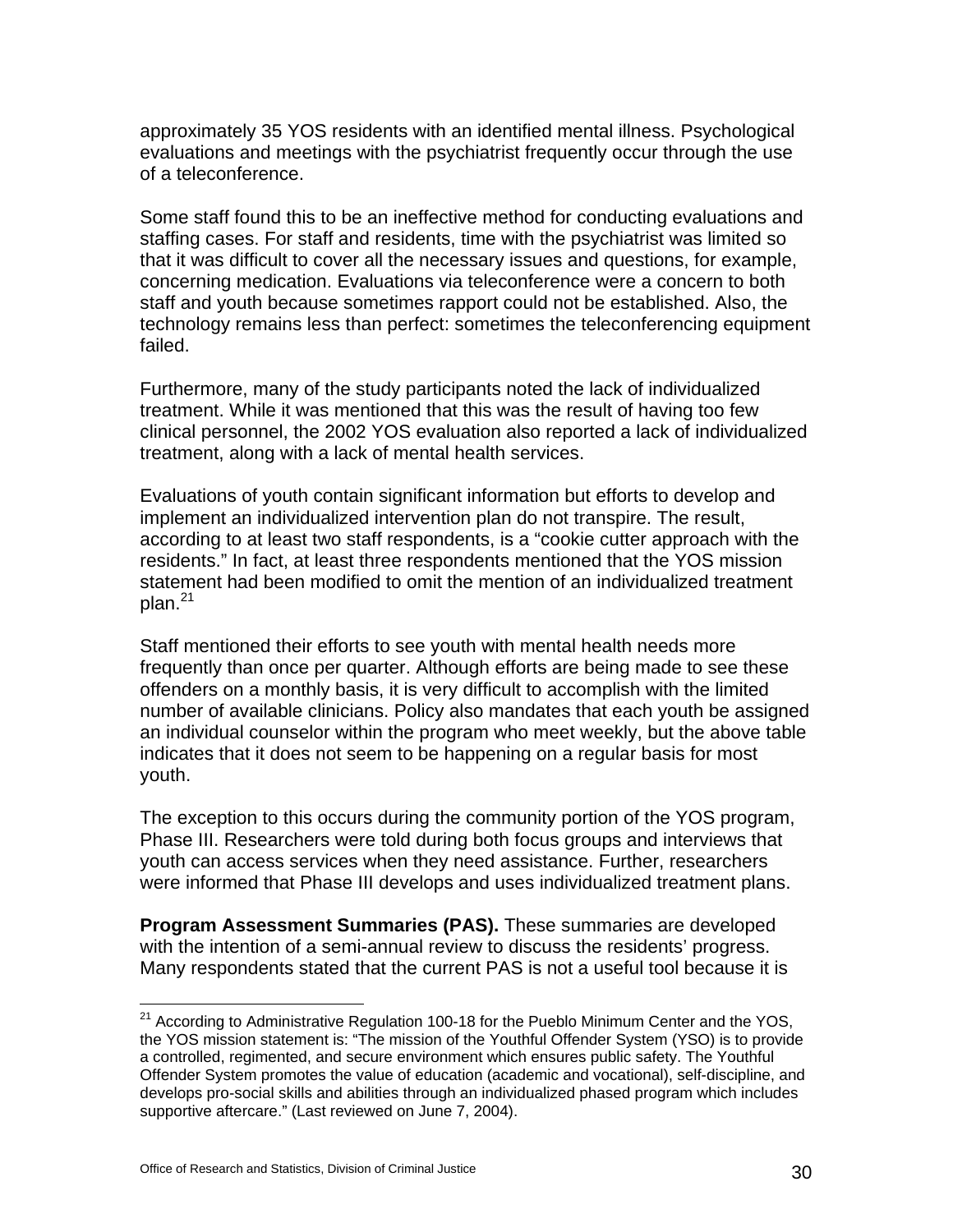"cumbersome" and rather than being individualized, the summaries are too boilerplate, too "cut and paste." Moreover, staff and residents reported that the residents have no input into their goals, and that the PASs are not regularly reviewed.

However, resident surveys reflected that 147 (86 percent) of the respondents had a PAS, and over three quarters (76.4 percent) of them knew what their goals on the PAS were. The residents reported that the PAS is not integrated into their YOS experience; several of them mentioned that staff "just make a copy of the last one." Residents also said that they are sometimes told to sign the PAS without reviewing it.

The staff questionnaire asked if the PAS was useful, and half of the respondents did not answer the question. Of those who did, only about 17 percent said they found it useful or somewhat useful. Of those that said they were NOT REALLY useful or NO, they felt this way because the language of the PAS was very difficult for both staff and residents to understand, making it hard for staff to complete. Staff also mentioned that there wasn't any room for individualized comments. One staff wrote that the PAS was simply not a good assessment of the resident and for that reason, they were just "pieces of paper in the file" that satisfied a paperwork requirement. The PAS is perceived by some staff to be too rigid because, "no details can be added to the PAS;" and "you just have to circle the best choice."

|                   | <b>FREQUENCY</b> | <b>PERCENT</b> |
|-------------------|------------------|----------------|
| No Response       |                  | 50.94          |
| <b>No</b>         |                  | 18.87          |
| <b>Not Really</b> |                  | 13.21          |
| <b>Somewhat</b>   |                  | 13.21          |
| <b>Yes</b>        |                  | 3 77           |

**Table 8: Staff Survey: Did They Find the PAS Useful?** 

**Program Teams.** Staff expressed some concern about the lack of consistency in the use of program teams. The use of these teams apparently varies according to YOS building. The findings presented here about the program teams appear to underscore the lack of individualized and meaningful (i.e. "cookie cutter") treatment of the offender.

Program teams meet monthly to discuss how the offender is progressing through the YOS program. Survey and interview data suggest that the use of these teams could be improved by encouraging greater participation by all relevant staff. Apparently it is not uncommon for meetings to be held without the presence of teachers, mental health workers, job supervisors or others who can provide input about the offender's activities. Also, sometimes these meetings are held for only a few minutes, communicating to the offender that his or her progress is not very important, according to a respondent.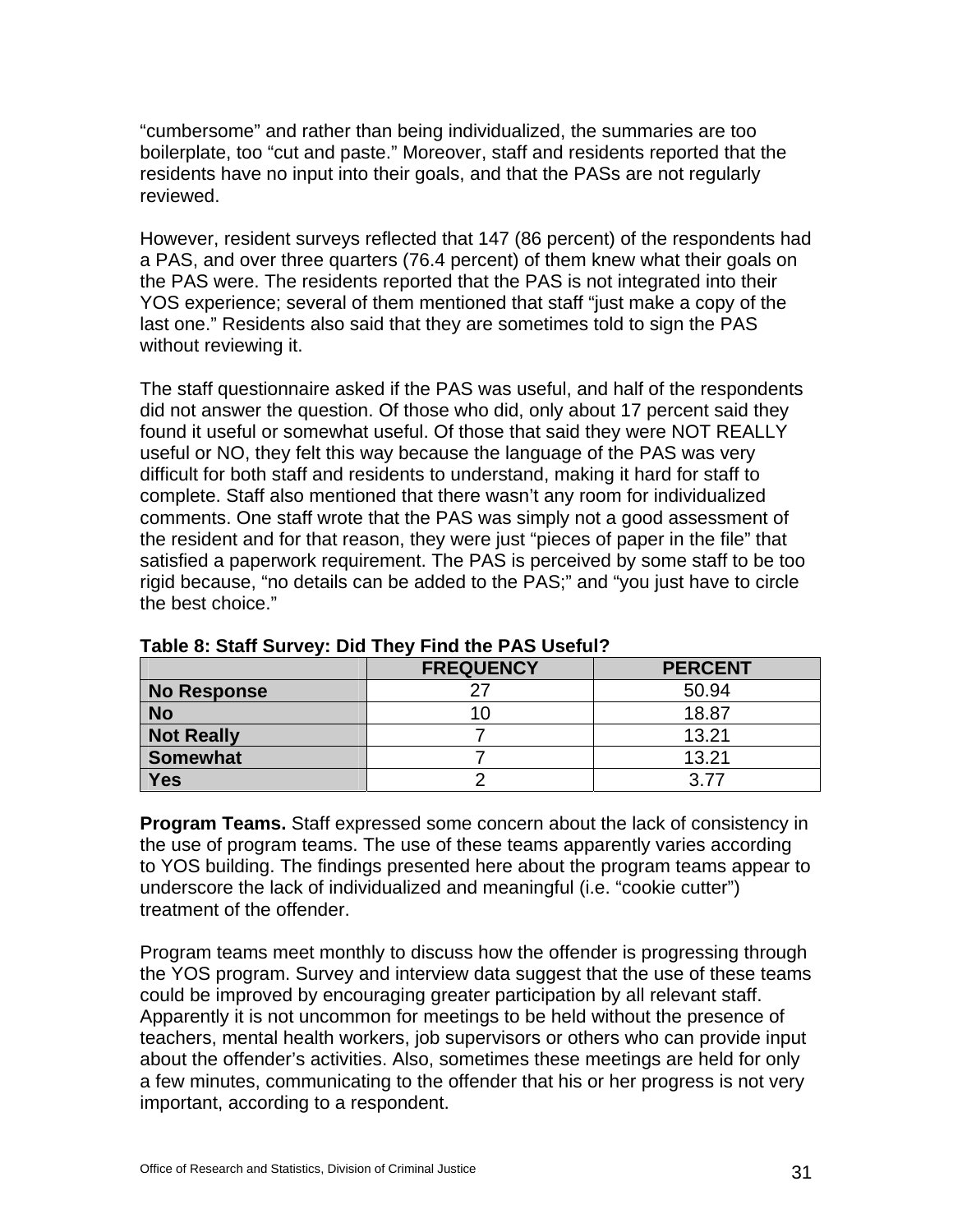When team meetings are truncated or conducted without all the necessary members, important components of an offender's progress might not be addressed, decreasing the value of the program teams. Further, sometimes the teams of professionals do not function effectively. In other studies, DCJ researchers have found that gaps in communication and tension among treatment team members can undermine the goals of the larger program in addition to diminishing the value of the intervention for the offender.

Researchers were informed during a meeting with YOS officials that the problems identified here will be addressed when supervisors for each of the three main buildings are hired on November 1, 2004.

**Phase II.** The original design of YOS placed the focus on assisting the offender in the transition from confinement to the community in Phase II. Given the description of diminished programming detailed thus far in this chapter, and given the intention to deliver the most intense residential reintegration programming in Phase ll, it is not surprising that the findings presented here focus on the lack of programming in Phase II.

**Limited Physical Separation Between Phase I and II.** The data all categories of study participants resoundingly expressed concern about the integration of Phase I and II residents. The lack of separation affected the residents' motivation and stalled or interrupted the process of "concentrating on the living skills they should be attaining."

The comments about the integration and "intermingling" of offenders in Phase I and Phase II ranged from the disappointing loss of Phase II operating as a community-based program (when YOS was located in Denver) to descriptions of the day-to-day difficulties caused by mixing residents with different privileges and assignments. Often, those who earned greater privileges were required to relinquish those in order to maintain structure in the environment.

**Progression to Phase II is Limited by the Number of Available Beds.** DCJ researchers found a problem with "program flow" between Phases I and II during our 2002 evaluation of YOS. At that time, it appeared that the waiting list for Phase II was the result of housing non-YOS inmates in the same facility, reducing the space available for Phase II residents. Again, the *de facto* capitation of Phase II seems related to constraints posed by the facility itself.

Rather than detailing the problems associated with the intermingling of Phase I and Phase II residents and the constraints (i.e. the capitation issue) associated with assigning offenders Phase II status, it seems most productive to summarize this important observation from YOS administration officials: Residents and YOS staff need to give suggestions to the administration on how best to solve the myriad of problems in Phase II.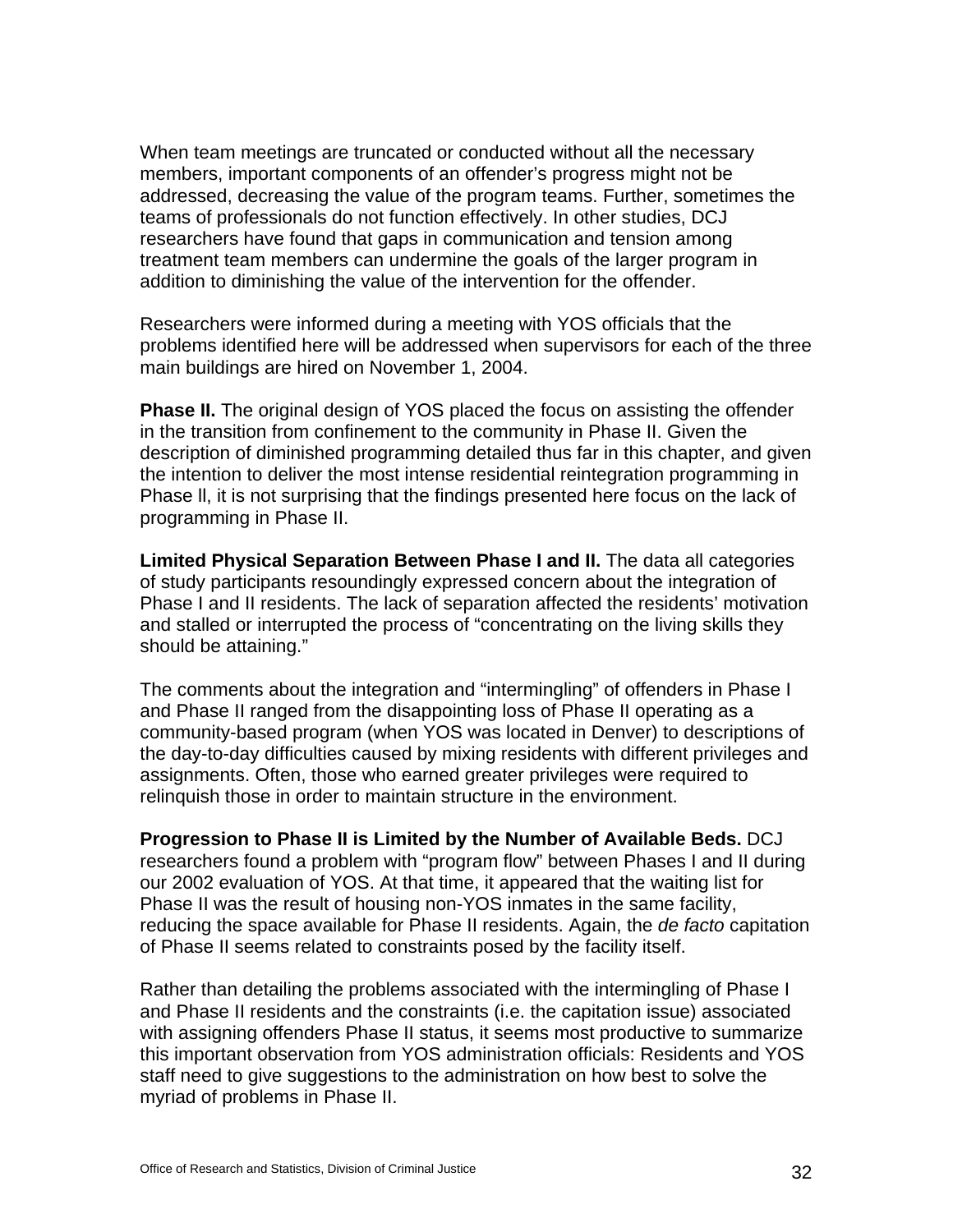We reiterate that the staff repeatedly returned to the need for outings in Phase II that assist with building life skills. The loss of this aspect of Phase II is seen by many staff as a crack in the foundation of the YOS effort. The value of this programmatic tool is seen as fundamental to residents' successful transition back to society: to "interact with people outside the walls of YOS," to "get them acclimated to the community," and "expose them to the community and see what types of problems they encounter and work with them on those issues."

Advocates of the community activities firmly believe that the residents were more prepared as they left Phase II and entered Phase III. This issue—the loss of community activities—remains as important to staff today as it was three years ago when we began the first YOS evaluation. We recommend that DOC administrators revisit the elimination of this program component in Phase II and work with YOS staff, including Phase III staff, to develop a program component that minimizes the security risks and captures the benefits of the original activity. Future evaluations of YOS could focus on this program activity to empirically assess the extent to which it contributes to community reintegration and longterm success.

The new YOS administration has expressed a willingness to reconsider a return to certain types of outings such as job fares, meaningful community service and use of the local library.

**Progression to Phase II is driven by Mandatory Release Date.** According to the program design, progression through Phase I should determine when the offender is placed in Phase II. According to staff, however, current placement in Phase II is driven by release mandatory date. Given the reduction in actual programming, this finding is not unexpected, but it reflects inmate movement decision making in the general adult population.

Not only does this procedure mirror DOC, it may undermine transition planning and execution: "YOS holds them back, then doesn't prepare them for Phase III;" and then "waiting until their mandatory date doesn't allow them enough time in Phase III." These two issues are addressed below.

The lack of proper implementation and operation of Phase II creates important problems for Phase III. These problems surfaced in DCJ's 2002 evaluation and appear unresolved: "There's been a steady decline in preparation due to lack of services in Phase II"; "[the youth are] particularly less prepared than in the past for social interaction and with cognitive abilities"; "One of the problems … is they are not getting their ID's when they come out…They can't get a job without an ID or apply for jobs." <sup>22</sup>

<sup>22</sup> Researchers were informed by YOS officials that DOC is working with the Department of Revenue to resolve impediments associated with getting all residents, including YOS residents, a government-issued identification.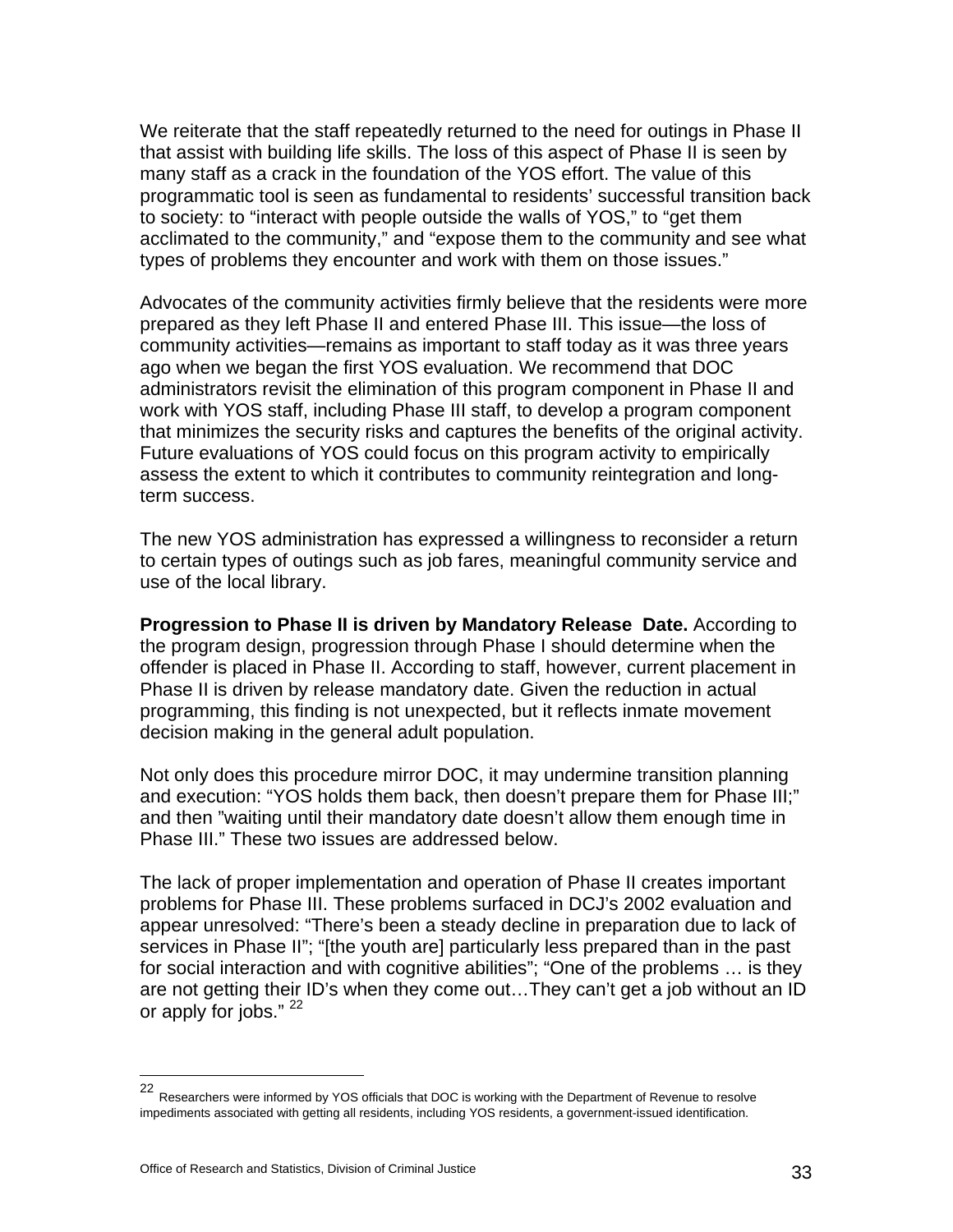When transition between program phases is driven by the mandatory discharge date, the time in Phase III is reduced to approximately six months. According to interview data, the average length of stay in Phase III is seven months. Phase III officials and service providers who participated in this study reported that six and even 12 months in Phase III is too short to stabilize the offender and provide them with services. These are serious offenders—youth with long histories of criminal behavior—leading one interviewee to explain: "coming out on their mandatory, we only have six months to work with them. These guys are the ones that we really need to work with out in the community." Study participants who discussed Phase III reported that "ideally" this phase should last 12 to 18 months. In part, this time is necessary because it takes "on average three or four months to connect offenders with the necessary service providers and assistance."

**Phase III: Resources Declining.** In DCJ's 2002 evaluation report, Phase III was YOS' "shining star." While program deficiencies in the facility created some problems for Phase III, it was a strong and service-rich aspect of the larger YOS effort. Two years later it remains the strongest programmatic component of YOS. However, important positions have been lost. The Community Parole Officers (CPO) now have mixed caseloads with both adults and YOS offenders, whereas they used to specialize with only YOS offenders on their caseloads. Naturally, with larger caseloads, CPO's cannot devote as much time with the residents.

According to interviewees, Phase III has contracts with three strong service providers (Savio House in Denver and Colorado Springs and Turning Point in Ft Collins). These programs provide the following services to YOS offenders who release to Phase III:

- Life Skills (including acclimation to the community)
- Budgeting
- Quickskills
- Mental Health
- Drug and alcohol abuse; UA monitoring
- Employment help
- Education needs
- Living arrangements
- Daily Monitoring
- Case management of the resident

One service provider reported that the level of communication with their CPO has dropped dramatically over the past year due to the overload of cases the CPO carries: "Now they (CPO's) have YOS plus multiple adult parolees. Their time is so limited that we are not getting what we used to get in terms of communication, support and back up."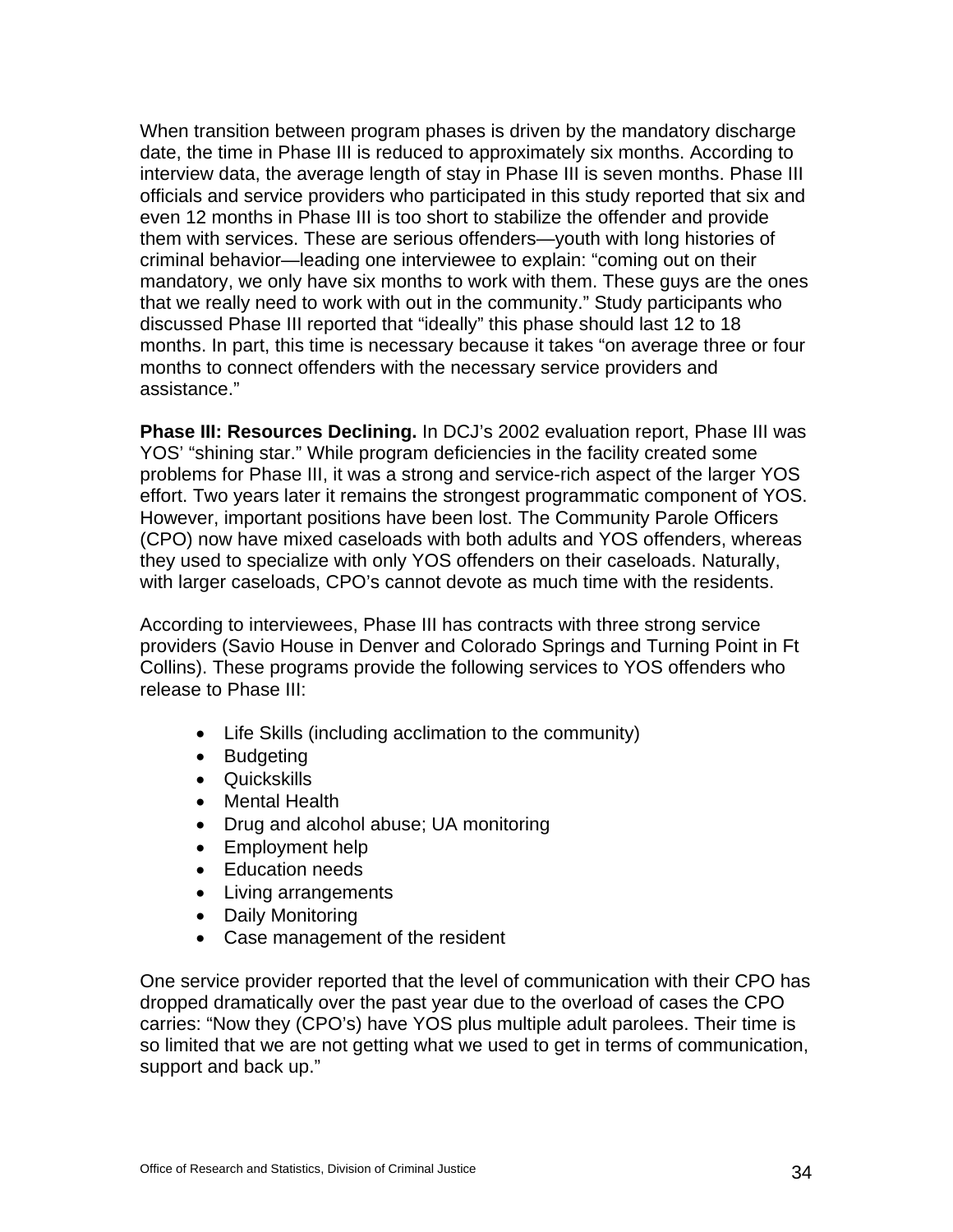Phase III has also lost the PAL program (Personalized Assistance Living). This was temporary housing for YOS offenders who were unable to reside with their families. Phase III respondents also reported the disconnect felt to the overall mission of YOS. Several respondents noted the difficulties in transition from the facility to the community due to the vacancy in the transition position that used to exist in Phase II.<sup>23</sup> They also stated that they are not as involved in the overall direction of YOS as they had been in the past. These changes in Phase III, while minimal compared to programming deficits in the facility, could impact the proportion of cases that succeed in Phase III and afterward.

**Program Findings Conclusion: The need for Quality Control.** Given the reduction in programming resources and the problems with the quality of services delivered inside the facility, some staff recommended that a method of ongoing quality control to monitor the implementation and delivery of services and case management in the facility be developed. As one staff said, "without quality control, anyone can do anything." Several staff mentioned that quality control and oversight should be provided by non-DOC entities.

## **3.5 EDUCATION/VOCATIONAL**

**59.1 Percent of YOS Discharges Receive a High School Diploma/GED While in the Program.** Since its inception, approximately 10 percent of residents entered YOS with a GED or high school diploma. In that same period another 59.1 percent of YOS residents obtained a GED or diploma while in the program.

This is an extremely important finding, and is consistent with the intent of those who first envisioned a program that would provide very high risk youth with educational opportunities. Further, many more offenders improved their education level while at YOS although they may not have completed their secondary education.<sup>24</sup> For example, offenders who enter YOS at a 4th grade level can progress several grade levels each year, but may not obtain a GED or diploma. Likewise, youth who require special education may not complete high school.

Education was perceived by nearly every respondent to be one of the most important facets of the YOS program. Both staff and residents consistently reported the value of this aspect of YOS. From the resident survey, 122 out of 171 respondents mentioned education as a vital component to future success.

<sup>&</sup>lt;sup>23</sup> Researchers were told this position would be filled November 1, 2004.

<sup>&</sup>lt;sup>24</sup> At the time of this study, data were not available to measure educational progress that did not result in completion of secondary education. In future evaluations, DCJ hopes to identify intermediate measures to indicate educational improvement.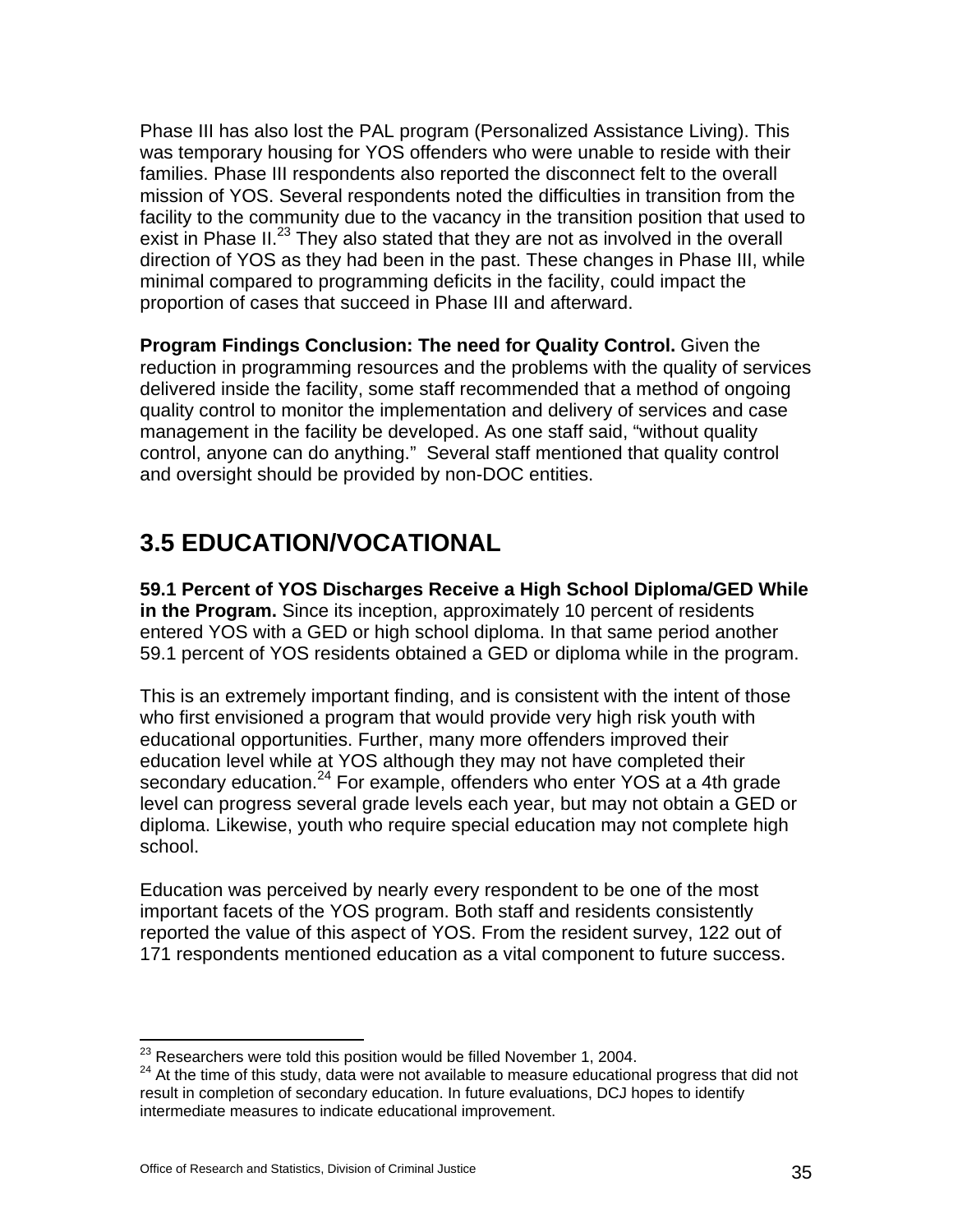**Education is Needed by YOS Offenders.** As presented earlier, 10.3 percent of the YOS residents entered the facility with a GED or a high school diploma, and another 59.1 percent of the YOS discharges obtained their GED or diploma while in the program. This leaves approximately 30 percent who still need educational and vocational opportunities at discharge.

**Education and Public Safety.** For the residents who discharged from YOS, analyses were performed to explore the relationship between having a high school diploma or GED following release from YOS and post-release risk of recidivism. The results of these analyses showed that there was a statistically significant relationship between possession of a GED or diploma and revocation from YOS to prison; new felony filings within the first two years of discharge; and return to prison with a new conviction. Those who did not obtain a GED or diploma were found to be, as follows:

- 3.8 times more likely to be revoked from YOS to prison
- 1.6 times more likely to have a felony filing within 2 years of discharge
- 2.7 times more likely to return to prison with a new conviction following discharge

Nearly 31 percent of residents who have discharged from YOS program between 1994 and 2003 did not obtain a GED or diploma and 23.3 percent of YOS phase III offenders in August 2004 did not have a GED or diploma. Not all offenders will complete their secondary education since many enter YOS at very low education  $levels.<sup>25</sup>$ 

These results show the importance of education to the future success of residents as measured by new involvement with the criminal justice system. A 2001 study<sup>26</sup> by the Correctional Educational Association found that "In every category (re-arrest, re-conviction, re-incarceration) for every state, correctional education participants had lower recidivism rates.

This is an extremely important empirical finding. The need to assist YOS offenders in learning to concentrate, focus and pass examinations in order to attain a GED or diploma, then, clearly is a critical public safety component of the YOS program. This aspect of the program is clearly a success and is required to enhance the likelihood that these high-risk youth are redirected and no longer present a threat to the public.

Data obtained from the interviews, focus groups and surveys suggest that the education effort may not be prioritized by all staff and administration. It also may suffer from a lack of integration with other YOS services. One staff member

<sup>&</sup>lt;sup>25</sup> YOS educators estimated that up to 30 percent of the youth require special education.<br><sup>26</sup> S. Steurer, L. Smith, and A. Tracy. "Three State Recidivism Study." Prepared for the Office of Correctional Education, U.S. Department of Education. Lanham, MD: Correctional Education Association, September 30, 2001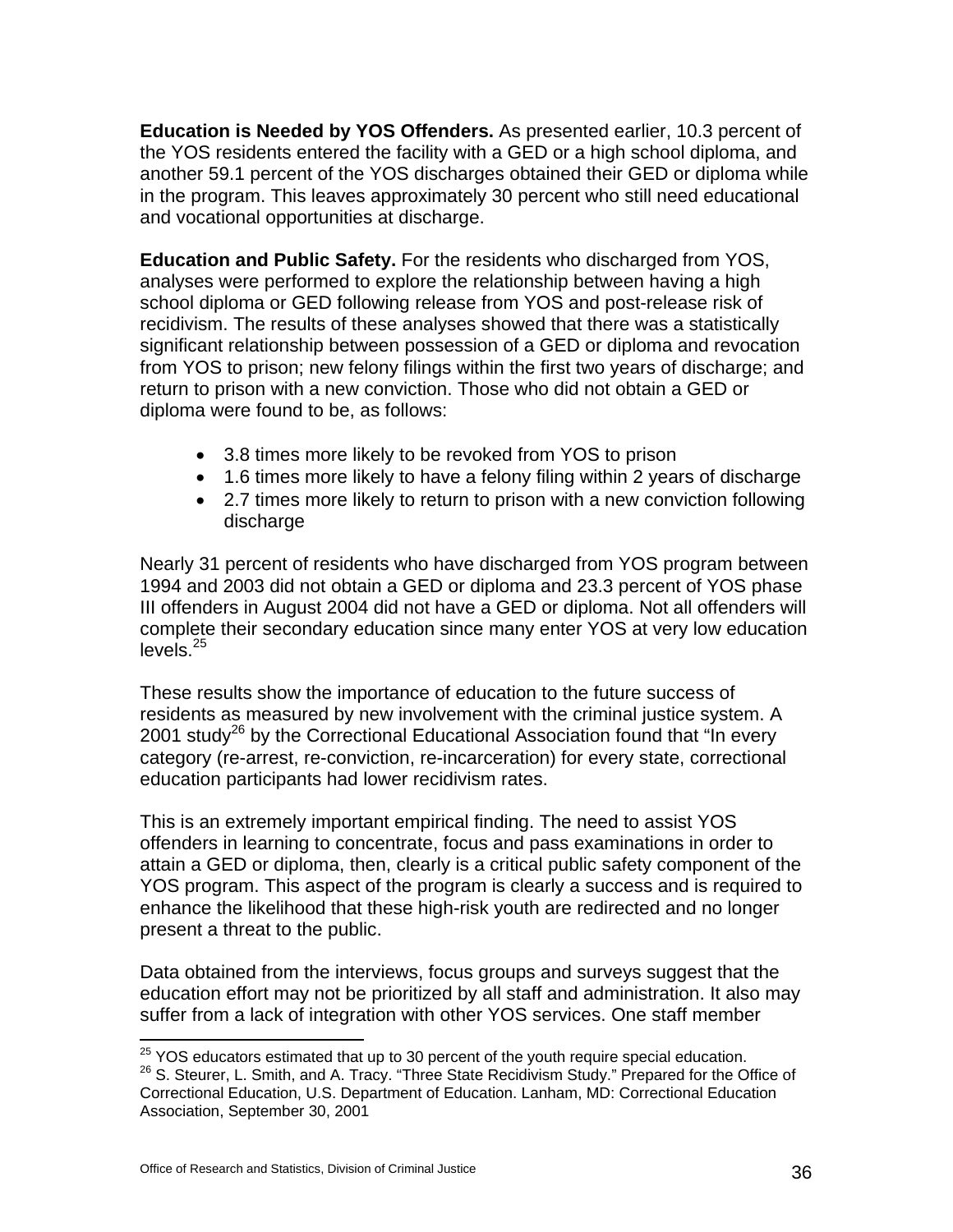observed, "education does their thing and then the living units and any other aspect of the program is separate."

**Vocational Training.** Both staff and residents felt that vocational training was limited but necessary for future success because it provided residents with hirable skills in the community. One resident noted the lack of quality vocational programs by stating, "If I was to get out right now and get me a job, if anything, all the education I've gotten here, I'd be a dishwasher. They don't teach you nothing."

Skills acquired through the small engine repair program do not translate into jobs in the community. The skills learned are inadequate for residents to become auto mechanics or to obtain employment in oil change shops. Efforts are underway to expand the vocational training opportunities and staff working in this area are dedicated to assisting the youth in becoming employable upon release.

This criticism of the vocational program activities at YOS repeats the findings in the 2002 evaluation report. In 2002, we reported that the vocational programming activities at YOS did not translate into the skills necessary to assist offenders locate jobs in the community.

**Length of Stay in YOS.** Finally, staff in all phases and components of the YOS program felt that shorter sentences (less than 2 years) were ineffective because they do not have enough time to work with the youth. Teachers felt particularly strongly about this, stating that that they can assist the residents' in raising their rank of education "about two grade levels a year." When residents start at a particularly low level—5<sup>th</sup> grade, for example—it is not reasonable to assume that these residents can achieve a GED or diploma in one or two years.

Longer sentences served in the facility when adequate programming is available can increase the probability that YOS residents will obtain the education and vocational skills they need to reintegrate into the community. The empirical finding that links educational attainment to recidivism makes this an important consideration.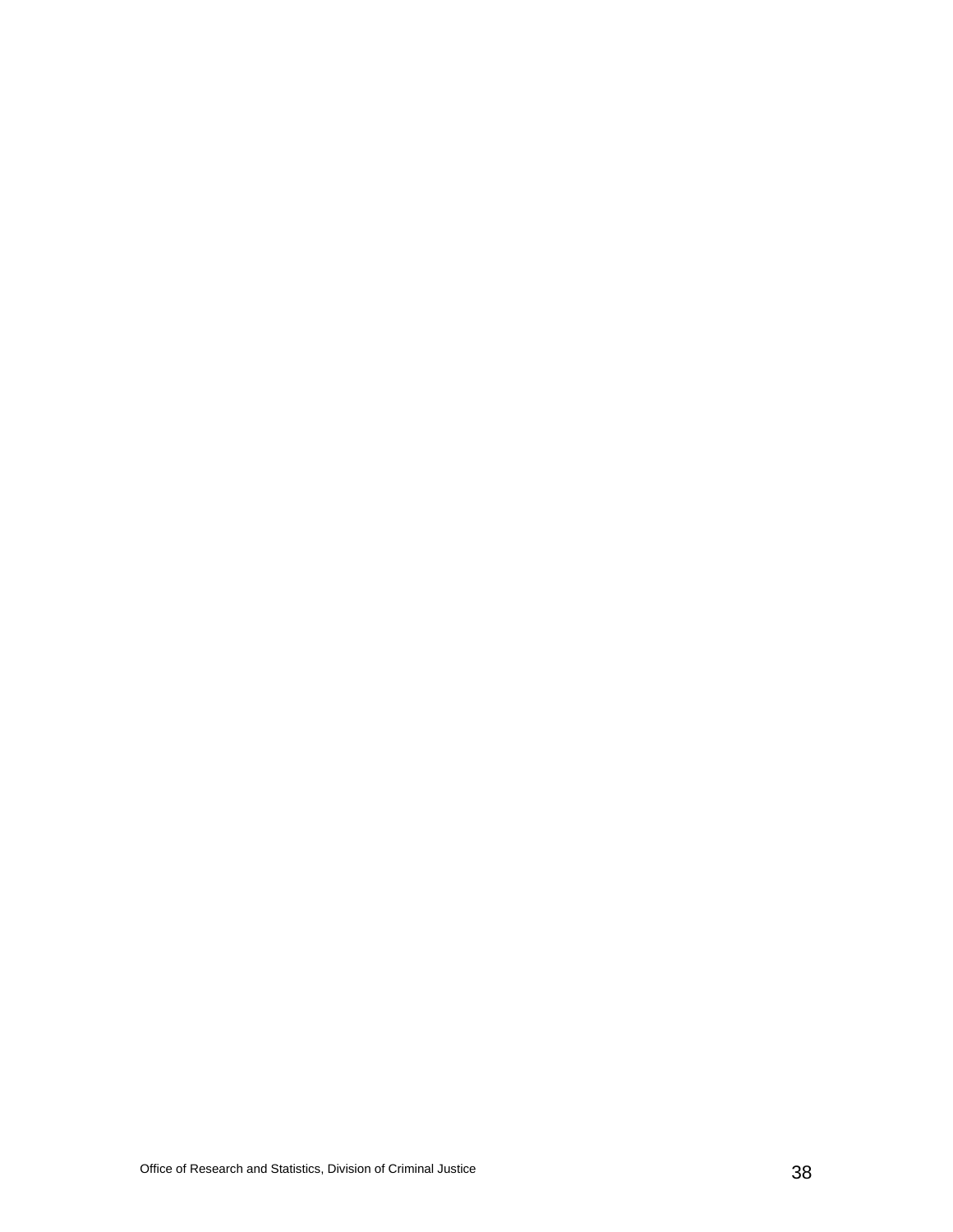# **CHAPTER 4: ADMINISTRATION AND PERSONNEL**

## **4.1 ADMINISTRATIVE ISSUES**

**The Perception of Unfair Practices.** Many staff perceived a lack of fairness in how individuals were selected to fill positions at YOS. This unfairness was described as rooted in systemic problems in the YOS hiring and promoting practices. Data obtained from interviews, focus groups and staff surveys consistently pointed to a perception that hiring practices and promotions were based on long-term relationships rather than the specialized qualifications necessary for the YOS program. Respondents perceived the practices to be sanctioned by department human resource officials, and many staff believed these activities intentionally and significantly undermined the efforts of both residents and YOS staff to "work the program."

Additional study findings are presented below. However, it is important to report here that researchers met with DOC officials and discussed these findings in detail. Many of the practices described by YOS study participants fall well within the discretion granted by the state personnel rules to the "hiring authority." These responsibilities are commonly delegated to department division directors and, in the case of the DOC, wardens. It is within the discretion of the hiring authority to transfer employees and fill positions without a competitive process. Members of the new YOS administration expressed concern about the perception of the lack of promotional opportunities.

Unfortunately, this study finding "intersects" with another finding: that the YOS administration in the summer of 2004 lacked specialized knowledge of the juvenile population (i.e. child and adolescent development) and were unfamiliar with the intent and operation of YOS. Many staff questioned the process under which new staff without juvenile experience had been transferred to YOS from adult DOC facilities. They expressed disappointment and frustration at the lack of promotions of staff within the facility. One said "You move here and you move there based on your relationship with the administrative heads or your bosses, if they like you or don't like you." Another staff member mentioned "once you crack the good old boy system you are in. And then there is nothing that you can't do…" These issues are discussed in greater detail below.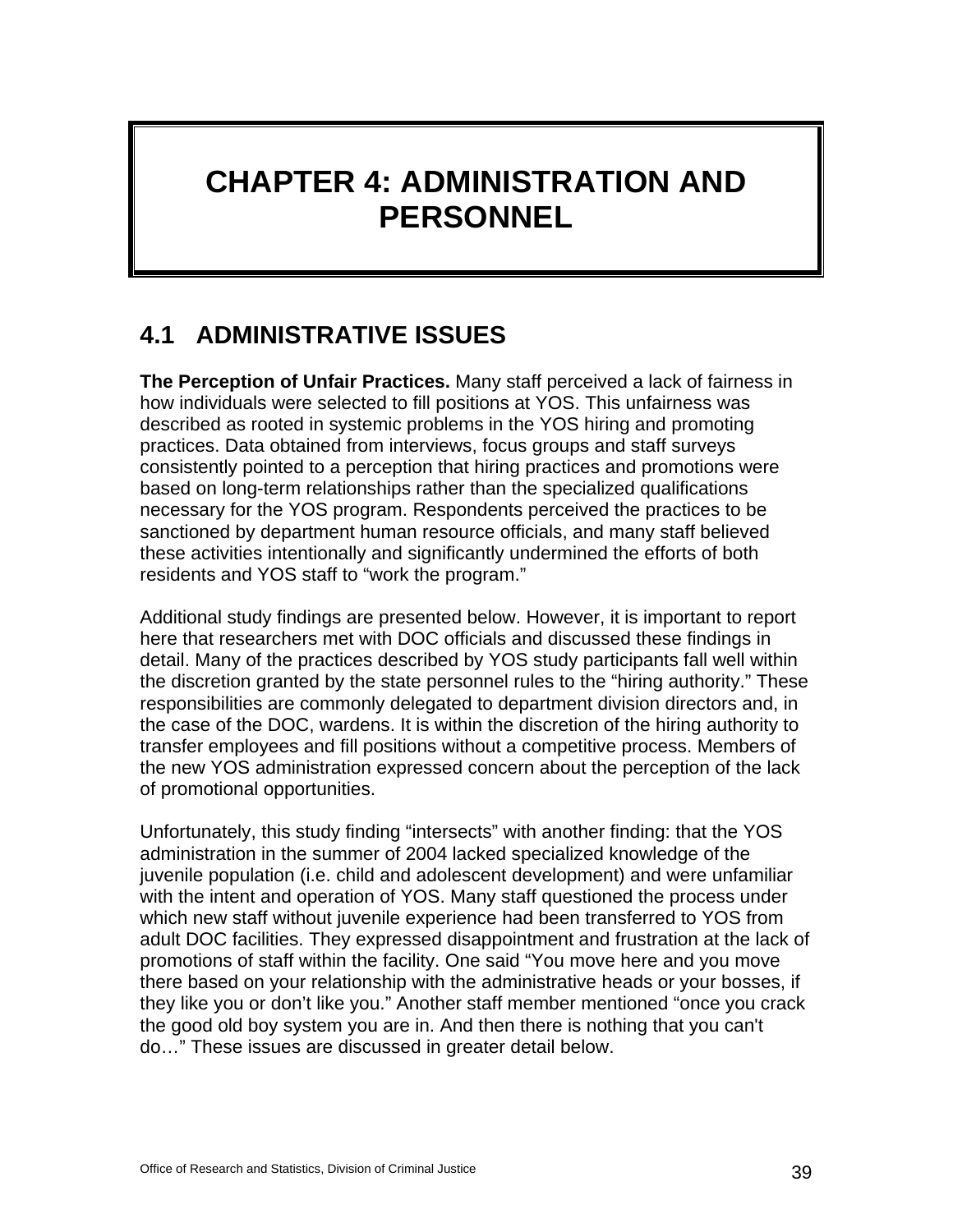**Lack of Qualified Staff.** Because this issue also surfaced in the 2002 DCJ evaluation, the staff questionnaire asked about their prior juvenile experience. Few reported prior work experience with at-risk youth or experience obtained by working at treatment or juvenile detention facilities. Most (33 out of 53 responses) indicated non-professional experience with juveniles, i.e., coaching. Also, many of the staff indicated on the questionnaire that they had worked at other DOC facilities and few mentioned prior juvenile residential experience. Staff observed that in the past—since the program moved to Pueblo—few YOS officials had the necessary juvenile experience to gain the confidence of many study respondents.

Interviews with administrators during the summer of 2004 revealed that several of them came from the adult side of DOC and had never worked with juveniles prior to YOS. One study participant summarized this common sentiment with the following statement: "Administration staff should be knowledgeable of the program implementation, program modules, mission, and intervention strategies."

When researchers met with DOC and YOS administrators in October of 2004 to discuss the study findings, officials confirmed that indeed juvenile experience has not been incorporated into YOS job descriptions. As mentioned above, requiring special qualifications falls to the appointing authority.

Upon learning of the concerns described here during the October 2004 meeting, with DCJ researchers, YOS administrators decided to review the staffing complement in light of past practices pertaining to transfers, promotions and special qualifications.

Further, YOS administrators reiterated that all staff received specialized YOS training upon hire, and a variety of additional, youth-focused training opportunities are regularly offered to YOS staff. In large part, researchers were informed, this training activity has been in response to DCJ's 2002 evaluation recommendations pertaining to the need for additional training. However, staff must plan at least 30 days in advance for these trainings, and supervisors must ensure that shifts are adequately covered. Finally, these trainings are offered and not required, so it is possible that some who need it most do not pursue it.

**Lack of Contact with Administration.** Analysis of study data found a perception by both youth and staff that the administration was too removed from the day-today operations of YOS, and this distance hindered the overall program because decisions were made in the absence of a "hands-on" understanding of YOS and the accompanying impact important decisions would have on the program. One staff member noted that "administrators rarely come to the unit to see how it works on a daily basis." This lack of involvement results, in part, in feelings that the YOS administration is uncaring and distant, and therefore poorly suited to manage a program-oriented facility.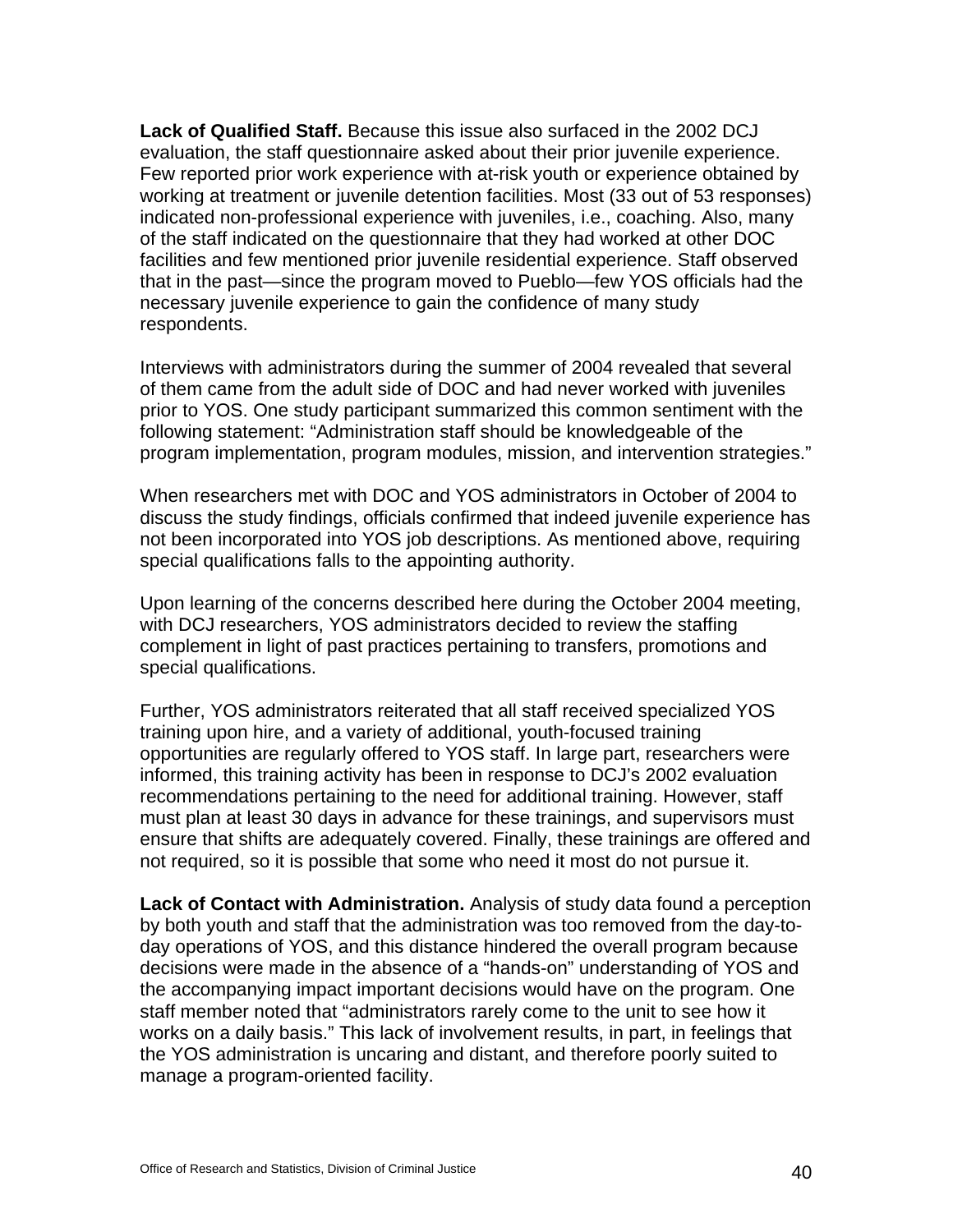When these findings were discussed with YOS administrators in October of 2004, officials discussed the value of frequent contact between YOS employees, including administrators, and residents. The following were identified as upcoming changes in the operation of YOS: Encouraging staff and officials to eat meals with residents; setting aside time to specifically increase communication between administrators and staff; and expanding the YOS management team to include leadership from the mental health, housing, security, programming, education, medical, budget and Phase III components.

### **4.2 COMMUNICATION**

**Problems with Communication.** Data from surveys and focus groups consistently revealed concerns about communication among staff. Only eight out of 53 staff respondents felt that there was adequate or good communication across shifts, buildings, and Phases; conversely 45 out of 53 respondents (85 percent) felt that communication was inadequate or poor and needed improvement. One staff survey respondent mentioned the following: "We often hear news from the residents first."

Several other themes appeared in the surveys, including staff conflicts that were left unresolved and an ongoing sense of mistrust that existed between persons working on different shifts and between line staff and supervisors. Ultimately such conflicts undermine programmatic efforts. Further, as one staff observed, "residents use that to their advantage."

**General Concerns.** Budget cuts and staff reductions, and anxiety that YOS was becoming "just another DOC prison" were mentioned under the overall theme of YOS administration. These issues are discussed in detail in Chapter 3, yet it seems important to mention again that the lack of qualified or committed staff was often mentioned in terms of perceptions of inconsistent management practices and the lack of administrative support for programs and the staff. One survey respondent summarized the concern of many in the following statement: "YOS is a program in name only. There are very few people who know the program and fewer still who work the program." Many of those who felt the program suffered from unqualified staff mentioned that a common reason YOS appealed to employees is that it was located in Pueblo rather than the fact that it housed a special population and operated a specialized program. Indeed, one survey respondent's comment summarized this sentiment, "Most people are just happy to be working in Pueblo."

Researchers discussed these concerns with members of the newly appointed YOS administration. As mentioned above, when researchers met with DOC officials in October 2004 to review the study findings, YOS administrators stated they would undertake a review of practices pertaining to transfers, promotions and special qualifications.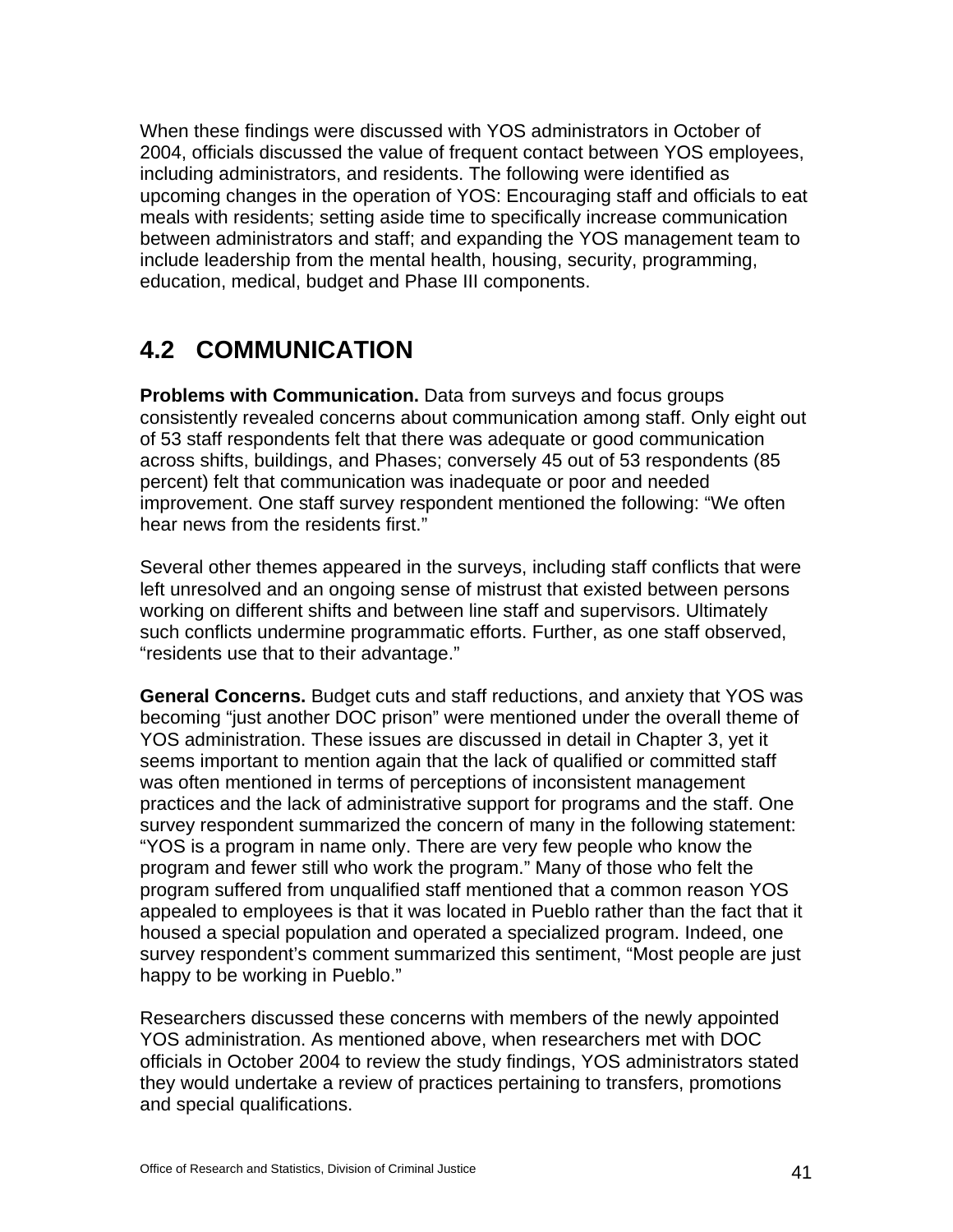**Staff Training**. Another survey question asked staff about the training available to them. Most indicated that the minimum training required was the mandatory DOC training, an extended YOS orientation, and annual refresher courses. As mentioned earlier in this chapter, YOS employees have undergone many hours of training, and training was considerably expanded after DCJ's 2002 evaluation which recommended additional training be made available to staff.

Staff were asked to note the additional trainings they would like to have. Researchers categorized the training topics as follows:

- Juvenile-specific training
	- o how to work with juveniles
	- o adolescent behavior
	- o juvenile psychology
	- o adolescent development and needs
- Programmatic training
	- o positive peer culture
	- o gangs
	- o cognitive/mental health counseling
	- o mentoring
	- o group facilitation
	- o anger management
	- o substance abuse
- Staff development
	- o stress management
	- o team building
	- o communication skills

**Troublesome Behavior by Staff.** A consistent theme from all sources of data (i.e. the surveys, focus groups and interviews) pertained to specific behavior by some staff members against residents. The behaviors were described as the use of obscene language, ridiculing residents with degrading comments, bullying behavior, and a specific practice called "slamming." Slamming is a YOS term for throwing and sometimes pinning a resident to the ground. "Slamming" was mentioned by both residents and staff. One resident mentioned, "There is a staffer that slams people. He likes doing that." In this particular focus group, the rest of the participants indicated that they all knew who the one youth was talking about.

From the focus groups, it is clear that the youth are aware that physical force is occasionally necessary in a secure facility. But they also knew that force was prohibited until a "Level 6" confrontation. Residents reported that slamming occurs prior to an incident reaching that level. Information about slamming came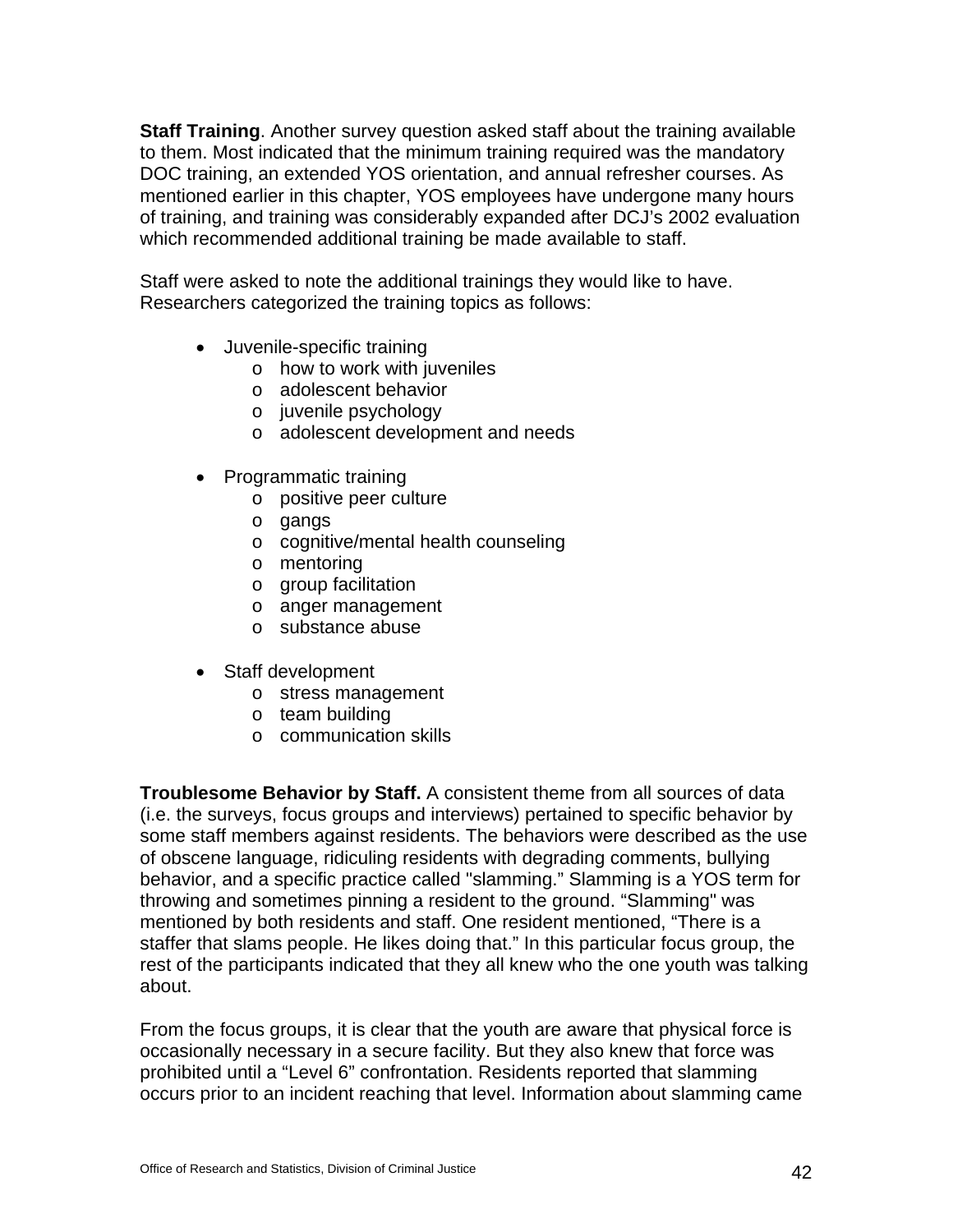from multiple sources and since it did not appear to be an isolated event, researchers reported this finding to YOS administrators.

Upon learning of "slamming" activity from researchers, DOC officials immediately referred the allegations to DOC's Inspector General's Office. This matter is currently under active investigation by IG staff.

Reports of bullying and degradation of residents came from both staff and residents. One staff member mentioned bullying, saying "some staff in my building, they like to find a resident and they will pick on that resident." Youth mentioned general degrading comments such talking to them like they are inmates, telling them to shut up, and making fun of sexual orientation (individually and generally). One participant in the staff focus groups mentioned that a youth reported that, when he transitioned from YOS into Phase III, a staff member said to him, "see you in a week, you'll be back."

Residents reported that certain staff tried to provoke them to anger so that they would lash out and then be sanctioned. Regarding this issue, one staff member reported that staff actions can powerfully influence youth behavior, stating "staff behavior causes kids to regress." Remarks about such staff behavior permeated the staff and resident focus groups and questionnaire responses.

**Conclusion.** The concerns enumerated in this section were discussed at length with DOC and YOS administrators at a meeting in October 2004 when researchers presented the findings from this study. DOC representatives brainstormed ideas to address many of the research findings and invited researchers to continue to monitor the program in the next six months as a new YOS administration establishes itself.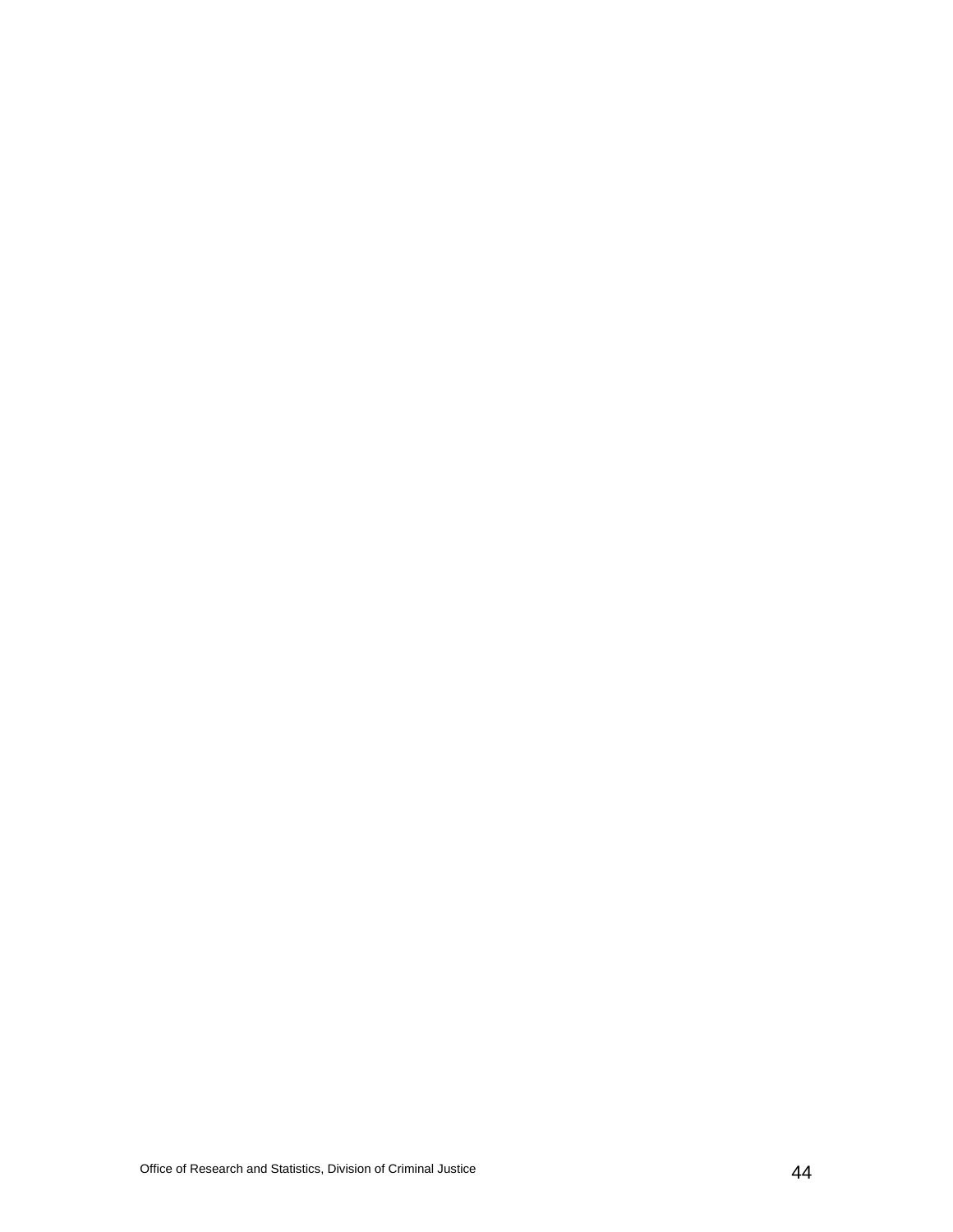# **CHAPTER 5: SPECIAL ISSUES**

## **5.1 SEPARATION OF FEMALES**

DCJ's 2002 evaluation found inadequate separation of the young men and women inmates at YOS. We also found that gender-specific programming was unavailable, and the women reported that they did not feel safe in the facility. We recommended that the girls be removed from the facility and transferred to programs out-of-state where they could receive improved services.

In the spring of 2003, the women were transferred to the women's facility in Canon City but they were eventually returned to the Pueblo facility so they could receive more targeted programming.

YOS officials stated that protecting the female residents is a priority. The female YOS residents were completely separated from the men at the time of the current study. The women are confined to a single gated area and are escorted when movement in the facility is required.

The advantages to this arrangement in the facility are noted in Table 9, as perceived by YOS staff. Most respondents said that they thought the separation of the men and women had the advantage of improving security, reducing the chance of pregnancies and sexually transmitted diseases. Some reported that the separation ensures that YOS is more able to focus on female-specific needs and issues because, according to one staff member, the women can "receive specific programming for a variety of issues not needed by males, such as physical and sexual abuse, traumatic events, sexism, and family dysfunction." Some staff members reported that "the females are a distraction to the male residents and staff". With so many males and so few females, "it is not good to put them in the middle of over 100 males." The lack of distraction improves concentration for both the men and women.

Further, according to staff, the separation has had the effect of enabling the girls to be "more creative and able to express themselves more." It was stated, "A lot of what they [the girls] think about themselves is defined by the group [of guys and girls]." Staff concluded that the women can focus on their issues and are able to find out who they are without male judgment or criticism.

In the past, the female youth attended class along with the male youth, but this practice was terminated nearly two years ago, and separate programming is now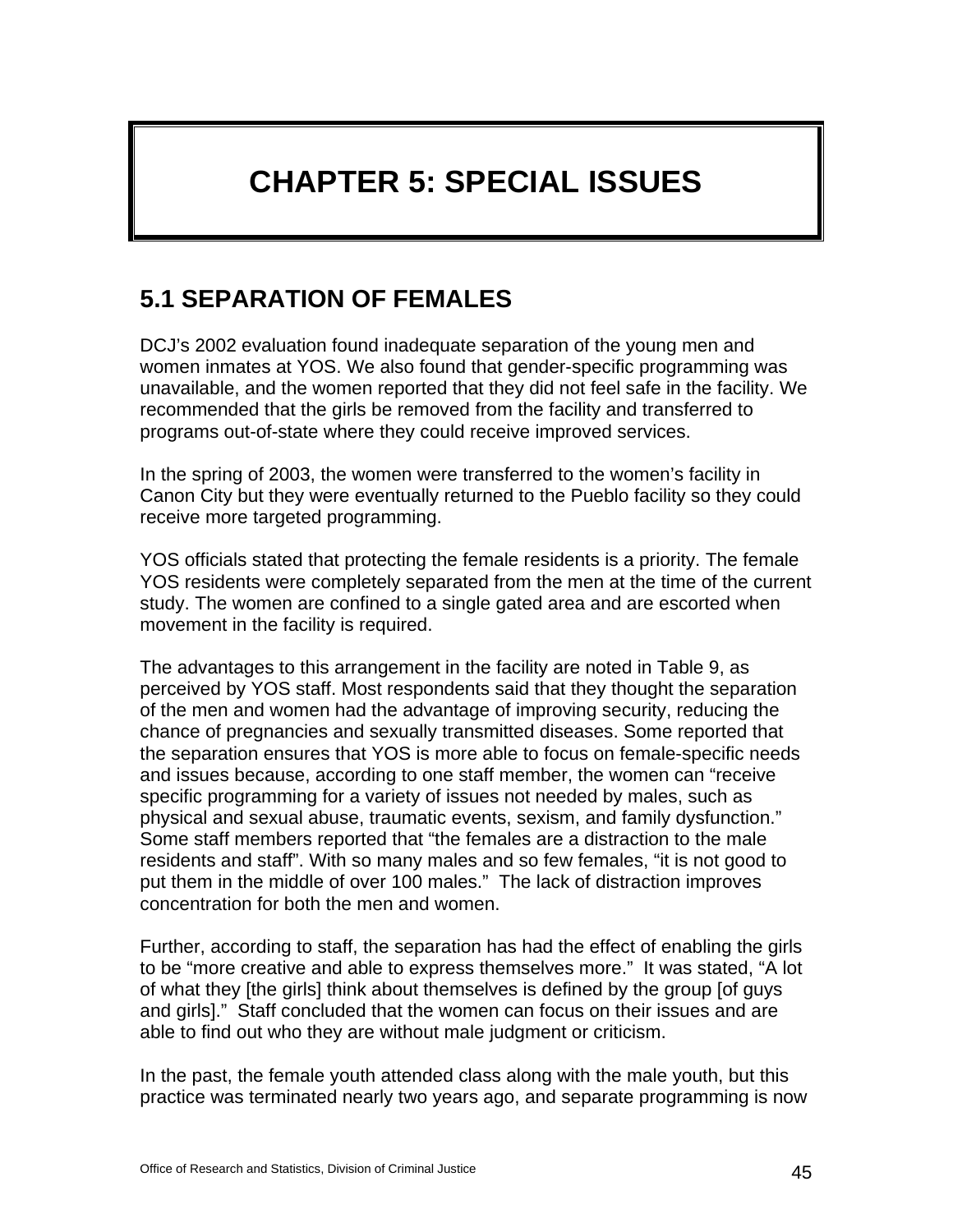offered. Table 9 outlines advantages voiced by staff members regarding this separation.

| Table 9: Staff Survey: Advantages Regarding the Separation of Male and |  |  |
|------------------------------------------------------------------------|--|--|
| Female Inmates (multiple responses for 53 questionnaires)              |  |  |

|                                                         | <b>FREQUENCY</b> |
|---------------------------------------------------------|------------------|
| <b>Addresses Female-Only Issues</b>                     |                  |
| Don't Know/Wasn't Here                                  |                  |
| The Females are a Distraction & Unwise Use of Resources |                  |
| <b>Keeps Males or Females Focused</b>                   | 15               |
| <b>Reduces Sexual Activity/Pregnancies</b>              | 25               |
| <b>Reduces Staff Concerns/Security Problems</b>         | 15               |
| Not applicable/missing/other                            |                  |

While a quarter of the staff respondents reported no disadvantages to the separation of the men and women, some staff noted several disadvantages. These are outlined in Table 10. While the lack of contact with the men was seen as having advantages, it was also seen as having disadvantages, and these seemed to be related to the perception of unequal programming. For example, the expertise of all the teaching staff is not available to the women since only female teachers are allowed to work with them.

Because the women are confined to a single area, the campus environment is lost. Recreational options are limited. In addition, the separation "eliminates normal socialization that is part of the development process of adolescence" and impedes the development of "social skills needed to function with the opposite sex in the real world." The young men are similarly affected by this lack of contact, but there was the additional concern that the female inmates needed exposure to positive male role models. One staff member mentioned that the girls "need a strong male, positive role model and they are not getting it." The female inmates have female-only staff and if a male enters the pod he needs to be accompanied by a female staff. However, female staff can interact with the male residents.

| Table 10: Staff Survey: Disadvantages Regarding the Separation of Male |  |  |
|------------------------------------------------------------------------|--|--|
| and Female Inmates (multiple responses for 53 questionnaires)          |  |  |

|                                                     | <b>FREQUENCY</b> |
|-----------------------------------------------------|------------------|
| <b>Extra Staff/Resources</b>                        |                  |
| <b>Females Affected by Lack of Contact/Programs</b> | 22               |
| <b>Males Affected by Lack of Contact</b>            |                  |
| <b>None</b>                                         | 16               |
| <b>Not Applicable</b>                               |                  |
| <b>Offenders</b>                                    |                  |

The extra staff and resources dedicated to providing separate services to the females are considered expensive. One staff person said it was "pretty ridiculous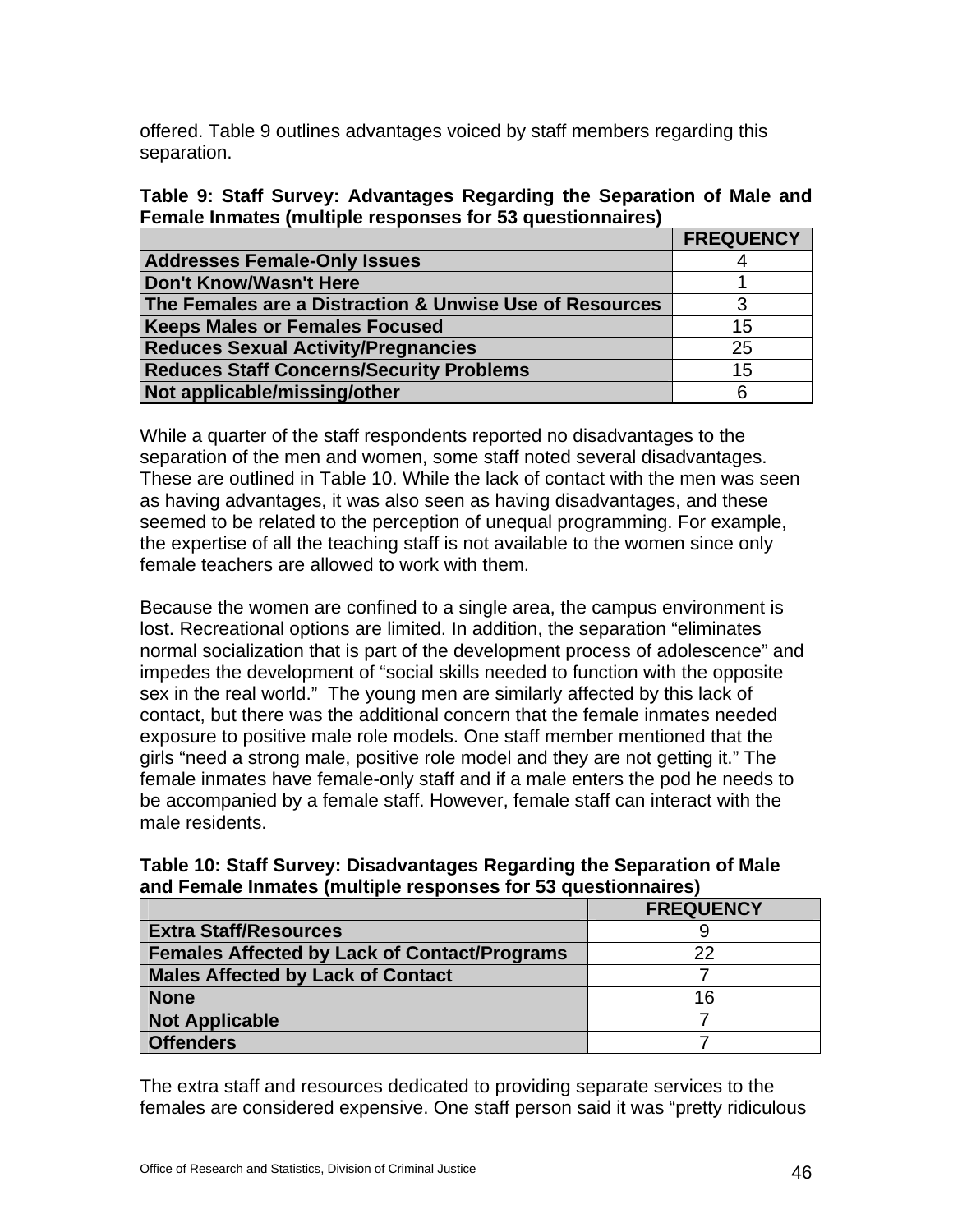staffing for these 10 or so female offenders." And escorting the females consumes resources, such as keeping males and females separated during visits and medical appointments.

There is a perceived need by some staff for more gender-specific programming and programming in general. One staff member commented "the programs and education available to the female inmates is more limited." Another said, "they probably really, really need some of this [anger management] treatment." As previously discussed in this report, many staff expressed concerns about the elimination of cognitive education classes, anger management, substance abuse treatment and life skills training. Many said that reinstating a therapist for the females is a necessity.

There was considerable concern about the extent to which the females were isolated. One comment reflected a common sentiment: "I see the girls as prisoners within a prison." Another expressed a common concern about the mental health of the female population: "Their levels of anxiety and depression are already increasing just being housed like they are, isolated." Currently there are 10 females at YOS, but soon half of these women will reach the ends of their sentences, and will go to Fort Collins for Phase III where they will receive gender specific programming.

## **5.2 CHALLENGES PRESENTED BY THE ACCEPTANCE OF SEX OFFENDERS**

The program was not originally designed to include sex offenders but the legislation was modified to include this population. However, the program has few sex offenders and treatment delivery has been difficult due to a lack of understanding by past administrations about the particular need for treatment focused on offender accountability.

YOS follows the juvenile sex offender management standards, as required by the statute and the state Sex Offender Management Board. However, the application of these standards is perplexing for YOS, because the offenders committed the crimes as juveniles, but many are adults by the time they engage in programming at YOS.

Data from surveys, interviews and focus groups also identified transition issues concerning this population. Like the adult population, staff members and service providers have observed employment and housing difficulties with the sex offender population. These transition issues create a significant barrier to successful discharge, according to staff.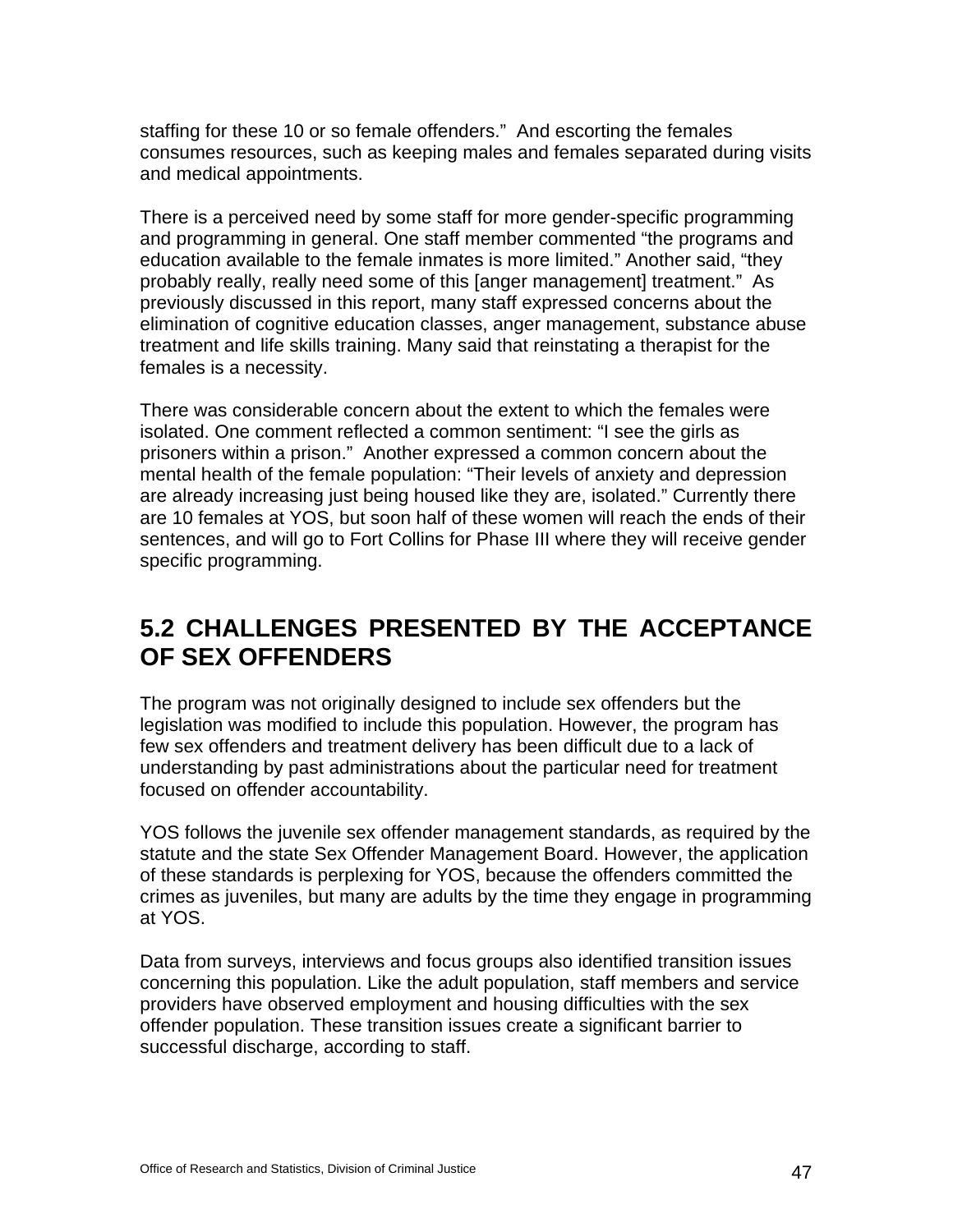## **5.3 ICE RESIDENTS AT YOS**

In August, 2004, there were thirteen offenders in YOS with Immigration and Customs Enforcement (ICE) detainers. These residents are not U.S. citizens and ICE will most likely deport the offenders upon release to Phase III. Given the relationship between education and later involvement in the criminal justice system, efforts to educate this population should continue. Programming related to community reintegration should be minimized since they will not participate in Phase III.

### **5.4 MOVE TO THE NEW FACILITY**

The Pueblo YOS facility has been too large for the projected YOS population since it opened in 1999. Budget problems exacerbated the pressure to resolve the issue of unused bed capacity. The budget shortfall combined with the 2004 YOS' statutory sunset provision placed the program in significant jeopardy of closure according to DOC officials. A smaller facility has been targeted for renovation and once the renovation is complete and funding is made available to fully staff the current facility, it is anticipated that the YOS facility will house the female population and the youth will move to a smaller nearby facility.

Staff were informed about the potential for swapping facilities early in the summer of 2004, just weeks before researchers began collecting data for this study. The data from the surveys, focus groups and interviews found that the planned move represents a significant change, and many staff voiced concerns about the extent to which the new space will be adequate. Most staff and many residents had strong opinions about the move, but few felt that they had good information. According to staff, there is limited space for housing, classrooms, vocational programs, the dining hall, recreation and the library. Many believe that a gym will not be constructed for two or three years, and this was considered a significant population management problem. Many staff voiced apprehension that there will be more fighting among residents, noting that the line of sight down the hallways is obstructed.

YOS administrators explained to researchers that the move, while still in the planning stages, represents DOC's efforts to save the program in the context of a budget environment that severely limits government's options.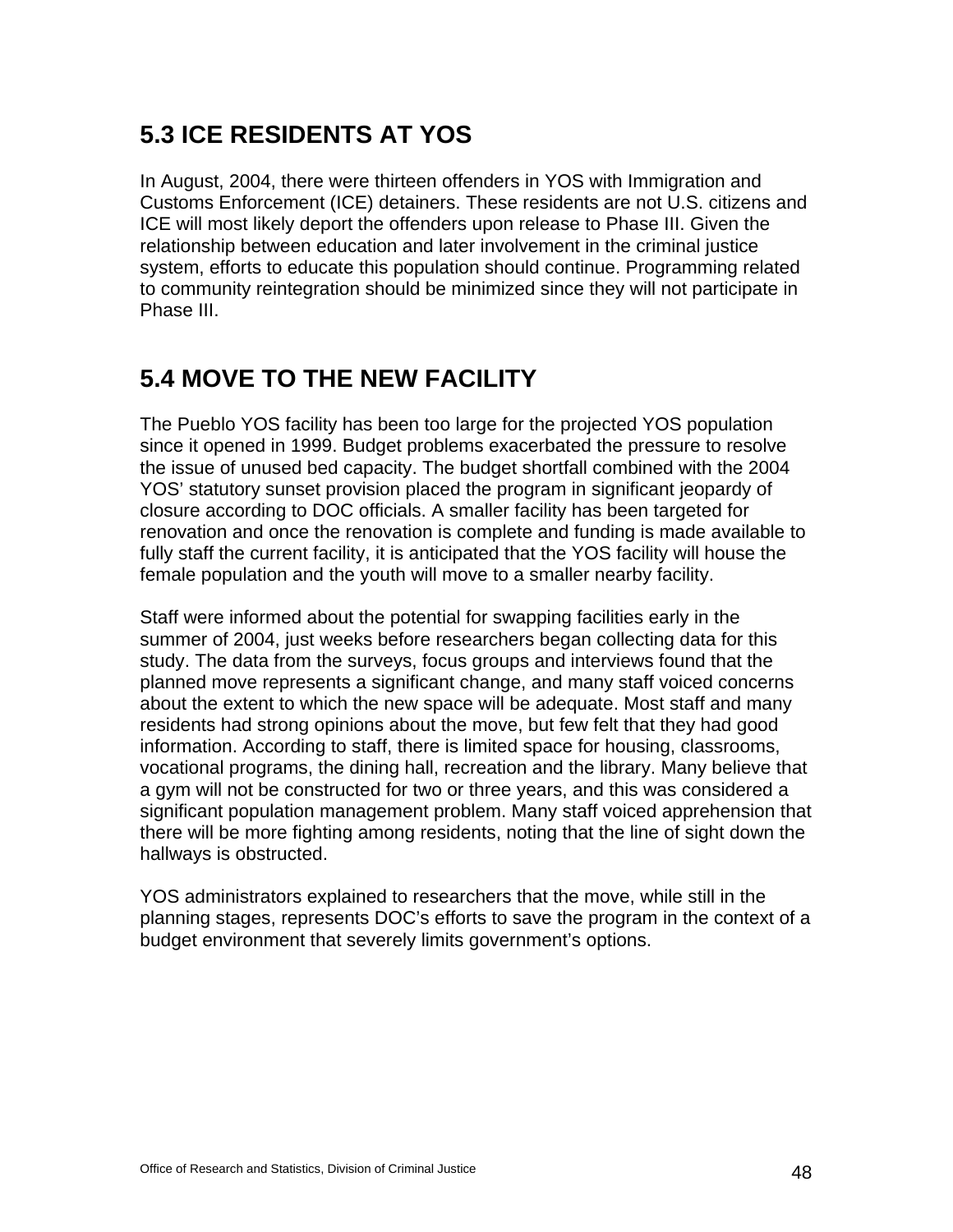# **CHAPTER 6: RECOMMENDATIONS**

Based on the information obtained for this study and presented in this report, researchers make the following recommendations to better align YOS operations with the legislative intent.

- 1. Because safety is paramount in confinement facilities, we recommend that DOC investigate allegations of abusive staff behavior. It is important to note that YOS administrators immediately referred to the Inspector General concerns of abuse that were identified in the course of this study. Efforts must be made to encourage reporting of abuse or potential abuse to DOC authorities.
- 2. YOS policies regarding the immediate response to serious program violations are clearly in place. However, it is not clear whether and if less serious violations are consistently handled. Holding program participants accountable is an important component of any offender management approach. Additional training for both residents and staff on this topic might increase understanding and consistency.
- 3. As reported in the 2002 evaluation study findings, DOC does not require staff at YOS to have special qualifications for working with at-risk youth. We encourage the new YOS administration to implement its plan to review historical practices involving transfers, promotions and special position qualifications, and to work with staff to develop a transparent process that meets the needs of the administration and staff members who are deeply committed to working with this population.
- 4. This study found that education is clearly linked to positive outcomes for youth in YOS. Accomplishing educational goals is associated with length of stay in the facility. Given these findings, educational achievement should drive progress through the program and should remain an emphasis during Phase III. Shorter sentences, credit for time served, possible backlogs in local jails, and mandatory release dates may result in insufficient programming time. Therefore, not including the time needed for the above occurrences, we recommend that sentences to YOS permit residents at least two and a half years in the program (Phase I through III) to enhance residents' opportunities to attain educational goals.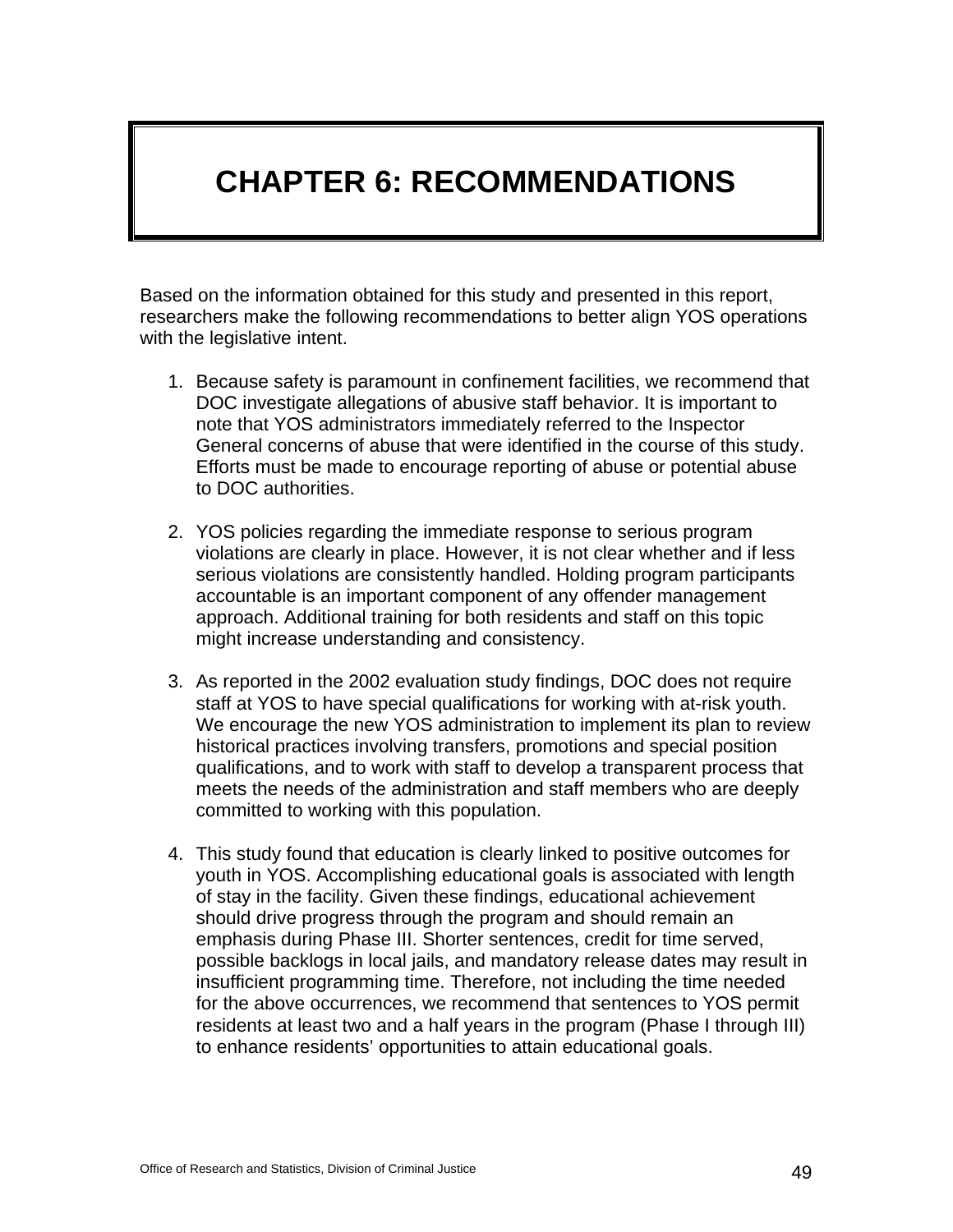- 5. The reduced programming at YOS requires the attention of the new administration. The YOS statute mentions many different types of programs, yet these are minimally implemented. As recommended in 2002, the gang and the relapse prevention programs should be reinstated. Further, substance abuse and anger management programming should be significantly expanded. A comprehensive cognitive education program should be available to YOS residents and instructors should be specially trained counselors.
- 6. In 2002 we recommended a review of Phase II programming because it appeared that the residents had significant amounts of idle time. Again, we make the following recommendations regarding Phase II:
	- a. Reinstate privileges and incentives (i.e. outings, movies, food, tennis shoes, more recreation time, home passes, etc).
	- b. Separate Phase II residents from Phase 1.
	- c. Increase the capacity of Phase II.
	- d. Examine the practice of progressing residents through the program based on mandatory release date; use release eligibility date if youth have progressed in the program, to motivate youth and encourage them to earn their release to the community earlier.
	- e. Focus on intensive reintegration skill building, such as living skill groups, budgeting, and job seeking with the community parole officer.
	- f. Focus on reintegration into the communities where they intend to return.
	- g. Ensure residents obtain identification before they are released to Phase III.

The elimination of the community-based activity in Phase II remains a source of significant concern among many YOS staff. Many staff strongly believed that these activities are extremely important to the success of residents. We recommend that the new administration work with a committee of various YOS representatives and explore ways that this activity might be undertaken for residents who have progressed to a necessary level of security.

7. We recommend that the new administration examine YOS' implementation of telemedicine with the psychiatrist. Although this has been found to be a cost effective tool in the medical field, it requires reliable and secure equipment, access to complete records at both locations, and verification of the offender's self-report to the psychiatrist. Both youth and staff perceived this method to be ineffective, particularly for assessments that result in prescriptions for medications.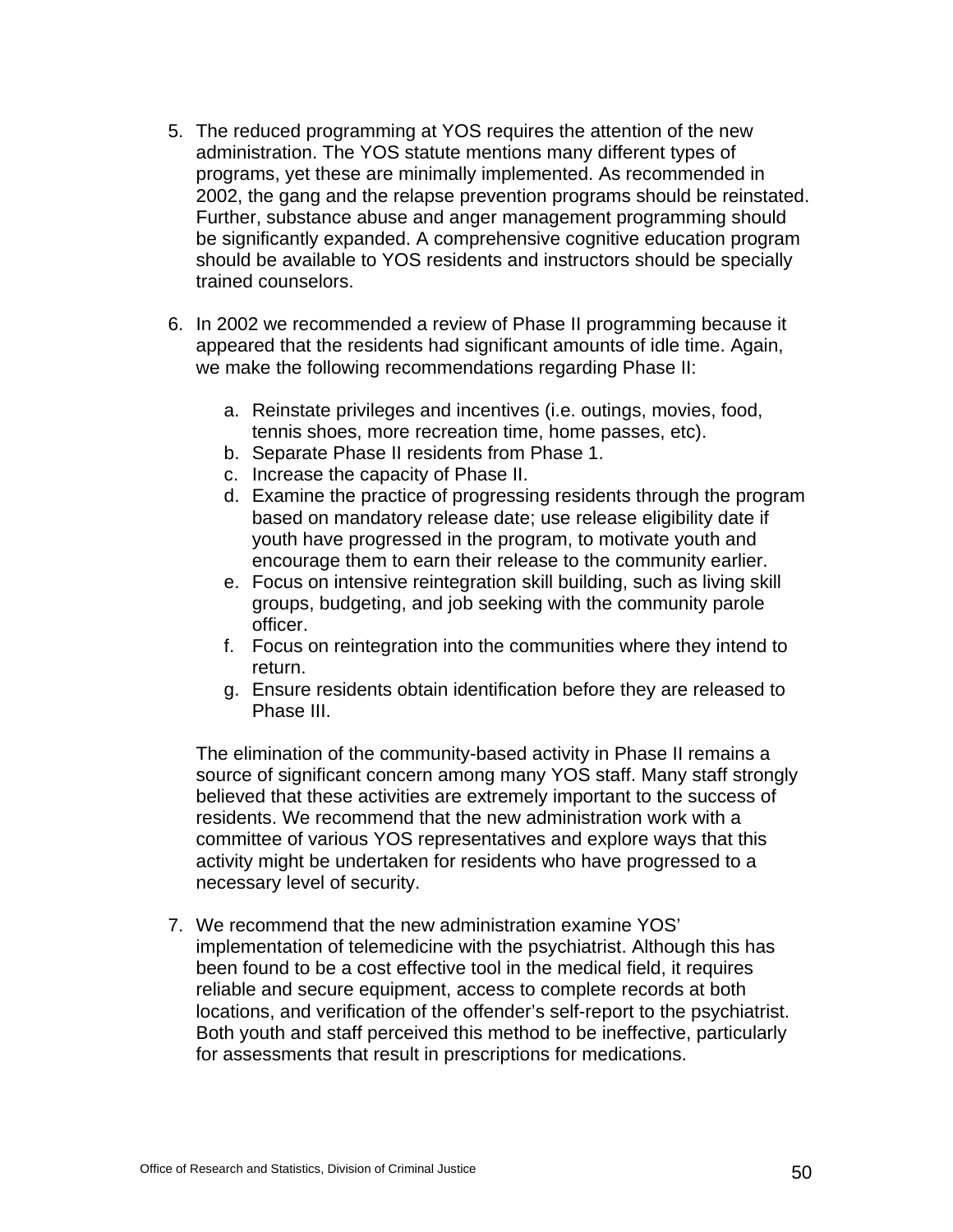- 8. The proportion of YOS intakes that arrive with a GED or high school diploma has averaged about 10 percent since 1994. Although 59.1 percent of YOS residents complete their secondary education while in the program, approximately 25 to 30 percent of YOS residents discharge from the program without having obtained a GED or high school diploma. Statistical analyses presented in this report showed that the lack of attaining either of these significantly increased the probability of program revocation and, within two years of discharge from the program, a new felony filing and return to prison. Given this empirical link between the YOS population, education, program failure and recidivism, efforts should continue to be made to ensure that YOS participants complete their secondary education, if possible. The need for special education services should be reviewed to ensure adequate staffing in this area.
- 9. In August 2004, there were thirteen offenders in YOS with ICE detainers. These residents are not U.S. citizens and representatives from the Bureau of Immigration and Customs Enforcement will most likely deport the offenders upon release to Phase III. Given the relationship between education and later involvement in the criminal justice system, efforts to educate this population should continue. Programming related to community reintegration should be minimized since these youth will not participate in Phase III.
- 10. We recommend that the new YOS administration meet with therapists from the sex offender treatment and management program (SOTMP) to better understand how administrative policies can reinforce sex offender accountability and improve sex offender programming.
- 11. As in 2002, we again recommend that vocational programming target realistic and available job opportunities in the community. The skills learned in the YOS vocational education program should translate into skills needed for actual occupations in the community. Vocational training staff should meet regularly with Phase III contractors and staff to discuss ways to reach their shared goals of ensuring the youth have employable skills and can obtain jobs upon release.
- 12. The presence of so few females in the YOS continues to challenge efforts to provide separate but equal programming. Further, the isolation of the females is considered by many staff to be the special price these inmates pay for their few numbers. We recommend that programming for the females be reevaluated by the new administration since many staff believe that they need more recreation time, more program and activity time, and more female-only programming to address relationships and trauma (see DCJ's 2002 report for a discussion of gender-specific programming). Finally, with proper security administrators should consider the value of allowing all the teachers, including the men, to deliver education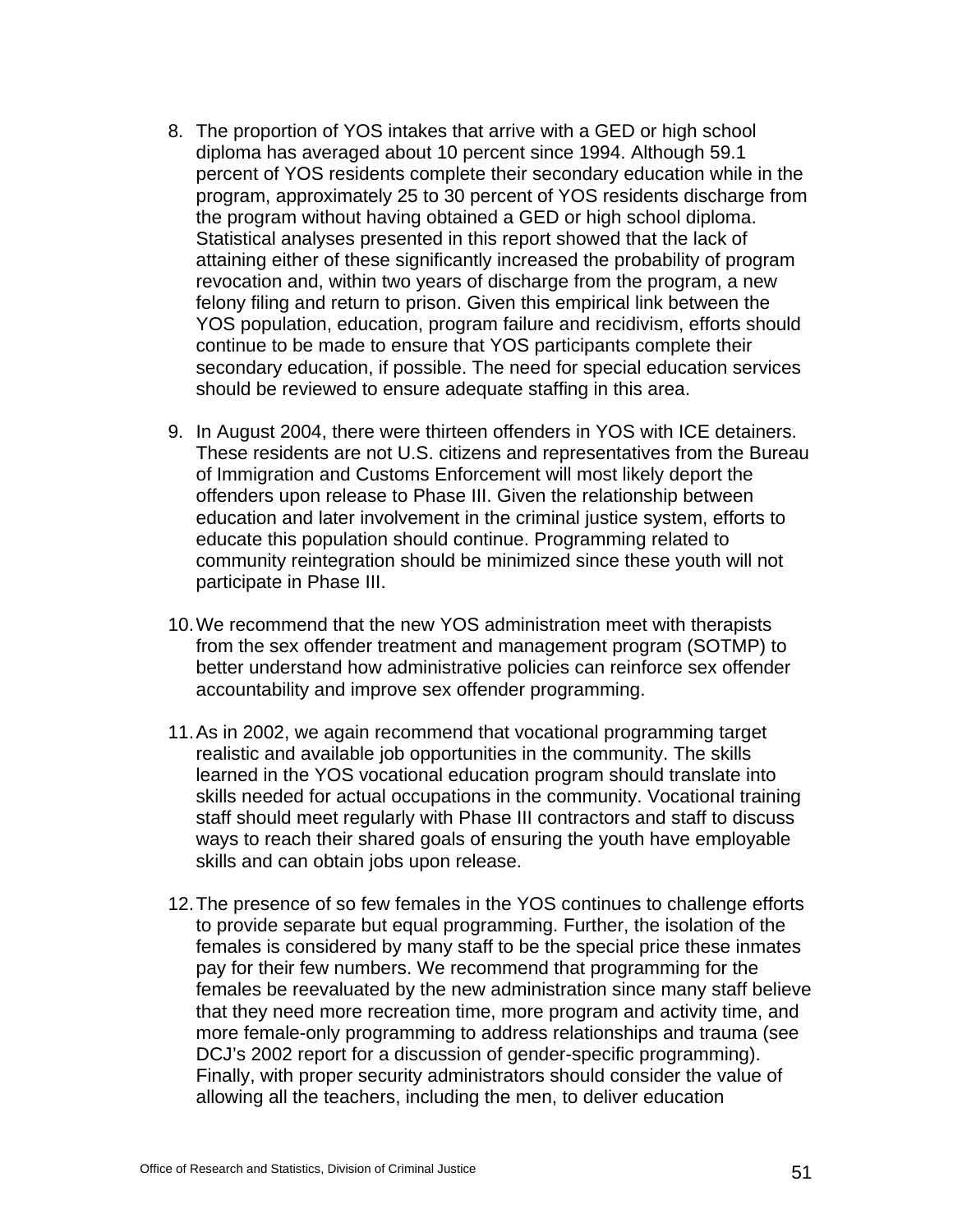programming since the men are specialized in teaching certain subject areas and the young women would benefit from exposure to positive male role models.

- 13. Ensuring adequate communication represents a challenge for all complex organizations. We recommend that the new YOS administration make specific and ongoing efforts to regularly communicate with both staff and residents. At a minimum, this communication should address the following topics:
	- a. Facility safety
	- b. Programming gaps and successes
	- c. Hiring, transfer and promotion practices
	- d. The need to integrate the security and program philosophies
	- e. Role modeling and creating a prosocial environment
	- f. Training needs
	- g. Operational consistency and the application of sanctions
	- h. Performance measures and quality control
- 14. The 2002 evaluation report identified staff training as an important area needing attention from DOC administrators. In 2002, researchers listed a range of training specific to at-risk youth and adolescent development. Indeed, efforts were undertaken to expand training for YOS staff. For this evaluation, staff provided researchers with additional types of training they feel they need to perform their jobs:
	- Juvenile-specific training
		- o how to work with juveniles
		- o adolescent behavior
		- o juvenile psychology
		- o adolescent development and needs
	- Programmatic training
		- o positive peer culture
		- o gangs
		- o cognitive/mental health counseling
		- o mentoring
		- o group facilitation
		- o anger management
		- o substance abuse
	- Staff development
		- o stress management
		- o team building
		- o communication skills
		- o de-escalation skills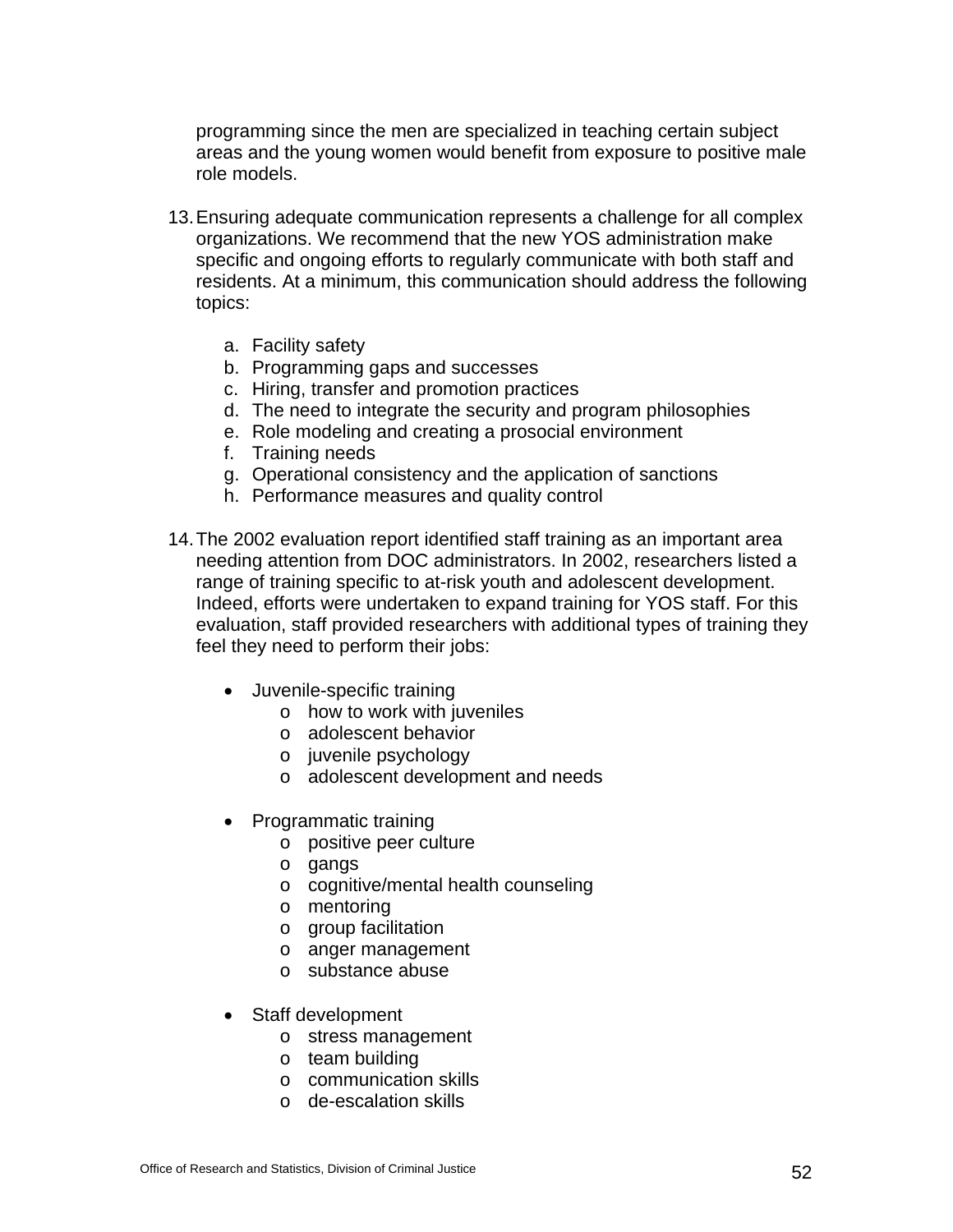- 15. We support the development of an expanded "leadership team," as described by YOS administrators during meetings with researchers. This team will be comprised of representatives from housing, medical, mental health, education, security, programming, budgeting, and Phase III.
- 16. The current effort to document needs and program progress, i.e., the PAS, is considered by many to be inadequate to address the individual needs of youth. This may be the result of a loss of staff and perhaps insufficient understanding of the instrument. We recommend that either the PAS be replaced with an individual treatment plan or that training specific to the ways the PAS can be expanded be prioritized and required. Both residents and staff need a meaningful method to identify individual goals and progression toward those goals. The PAS or individual treatment plan should be developed early in the offender's stay at YOS and should be used as a community reintegration document that follows the offender throughout the program. This instrument should drive placement and program regression decisions.
- 17. In 2002 and again in 2004 we found Phase III to be operating according to the legislative declaration specified in the YOS statute. However, programming deficits in the earlier phases combined with the loss of positions and services in Phase III may ultimately weaken even this stable program component. We recommend that efforts be undertaken to address the following issues:
	- a. Placement in Phase III should be driven by progress and not just by mandatory release date
	- b. Reinstate specialized caseloads where possible; consider reducing the caseload size for CPOs
	- c. Efforts should be undertaken to operationally integrate Phase III into the overall goals of YOS, thereby increasing the integration of services
- 18. This study found that many staff and residents are anxious about the potential move to a different facility in 2006 or 2007. We recommend that the new administration encourage tours of the new facility during the remodeling period and identify several committees to work with administrators during the next 18 months to accomplish the following:
	- a. Replace rumors about the impending move with information, perhaps using a monthly memo from the committee or developing a regular newsletter for staff and residents
	- b. Address concerns that surface regarding the delivery of services in a significantly smaller space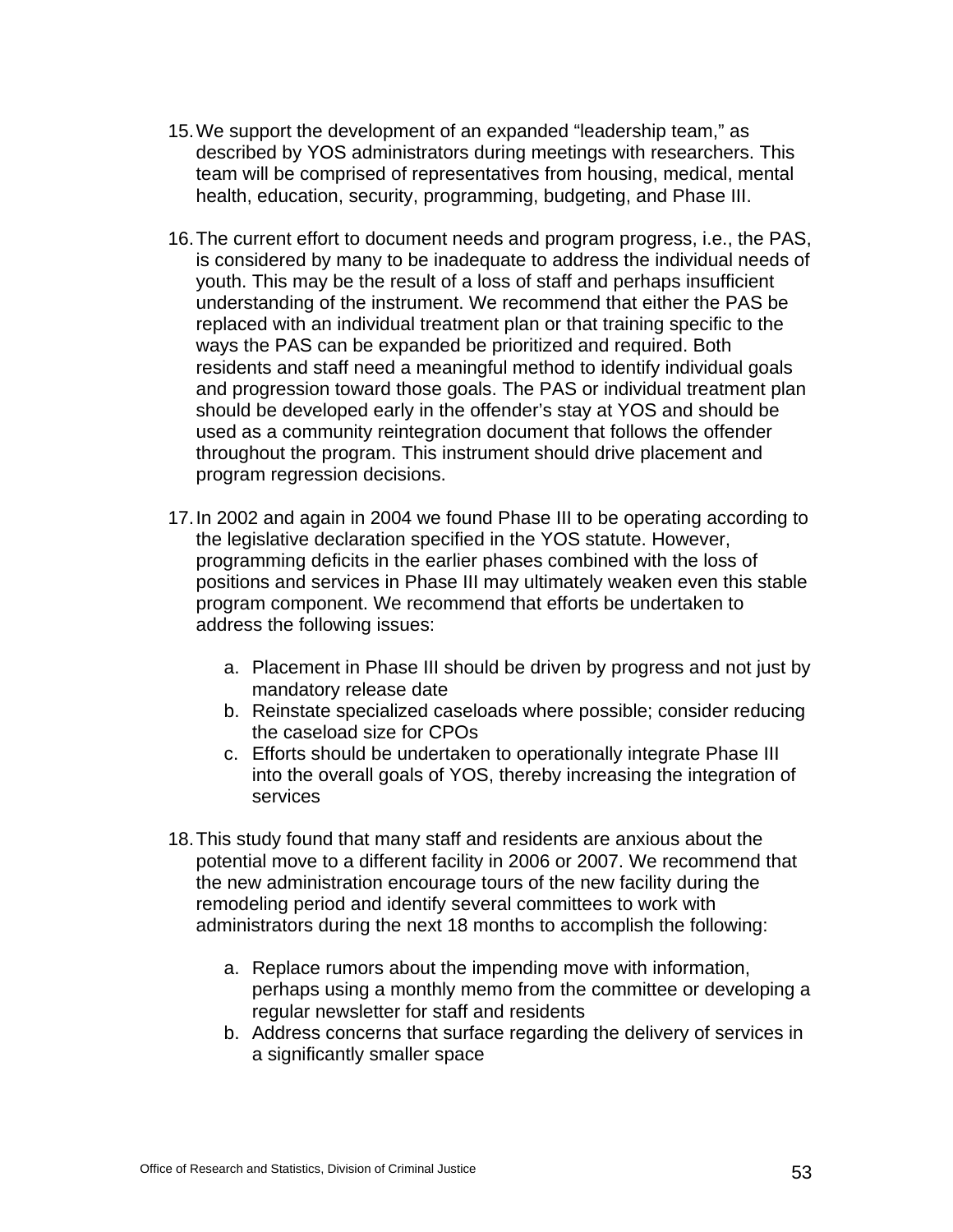- c. Develop methods to ensure safety of staff and residents in the new housing arrangements where populations will be more concentrated
- d. Assist in planning for the actual move
- e. Develop an ongoing feedback mechanism between staff and officials regarding the move and institutionalize this method so that it continues after the move is accomplished
- 19. Finally, we recommend that YOS officials develop a method to continually assess the delivery of programs and services. This process would require the clear identification of the YOS mission, goals and objectives. This would include the development of meaningful performance measures clearly linked to specific objective-driven activities. This process requires collaboration between administrators and line-staff that deliver services. It also requires the development of a data collection system designed to provide regular quantitative feedback to administrators and staff.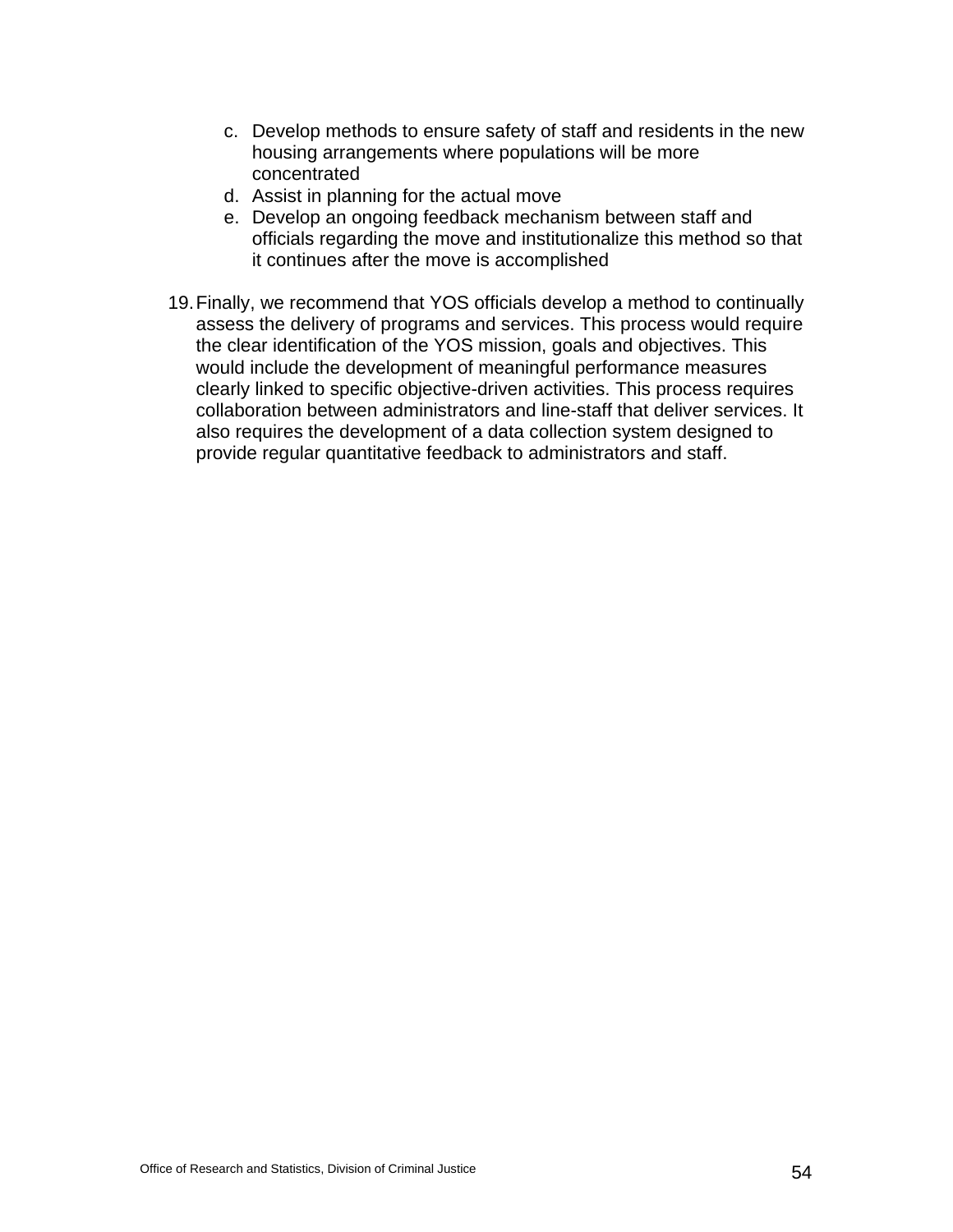# **APPENDICES**

Office of Research and Statistics, Division of Criminal Justice 55 and 55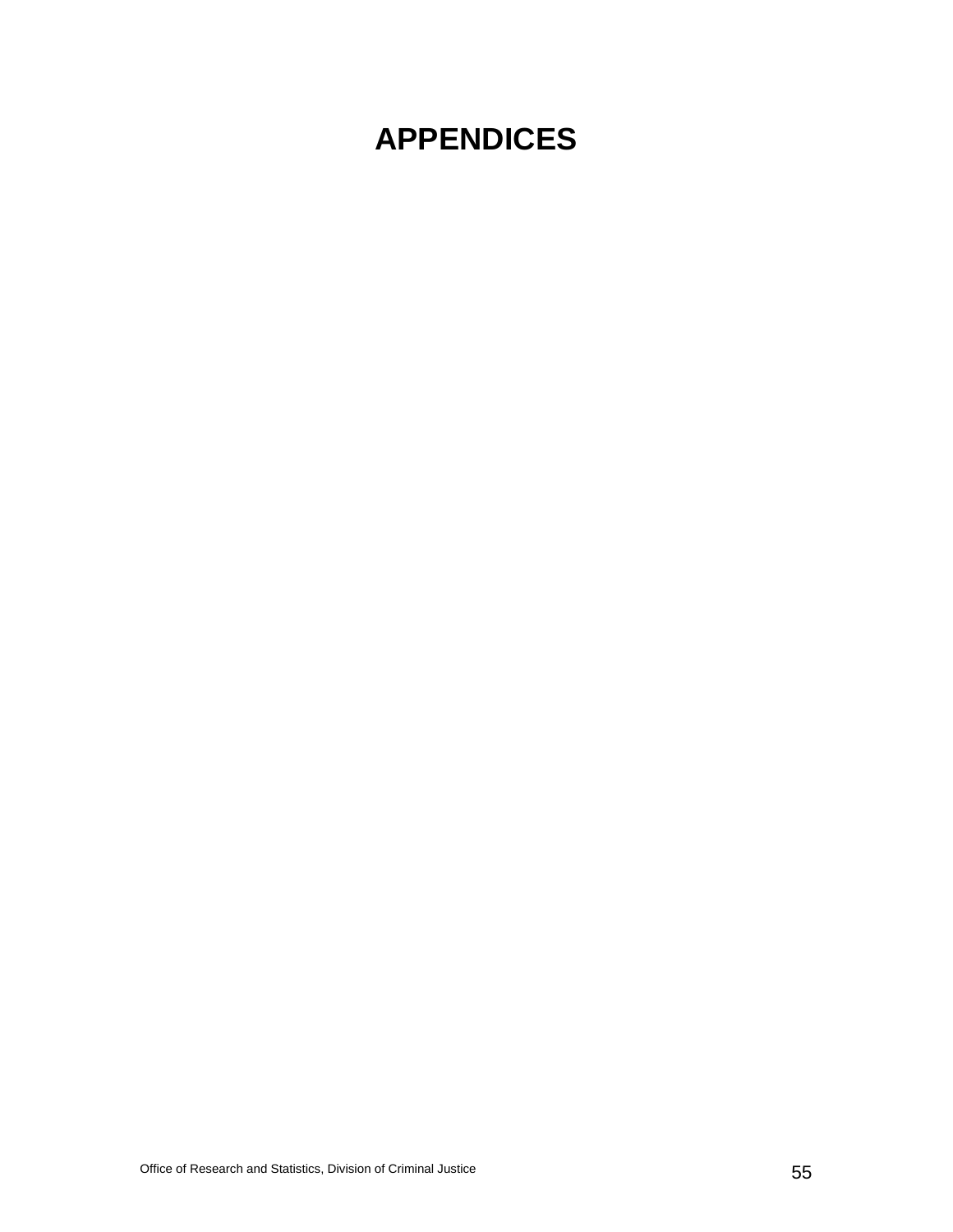# **APPENDIX A: YOS RESIDENT QUESTIONNAIRE**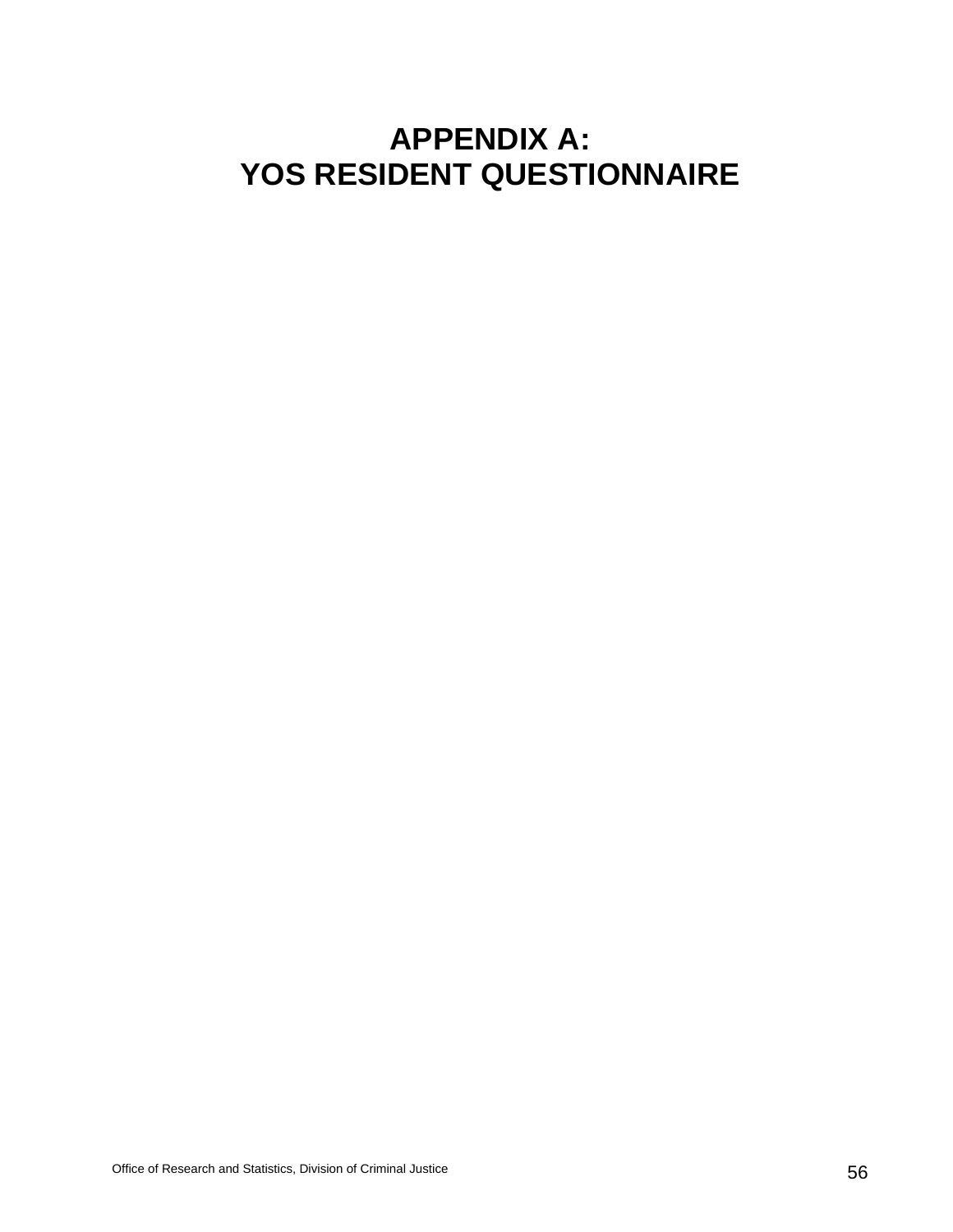**Instructions: Please fill out the survey to the best of your knowledge and also please write as neatly and clearly as you can.**

| 1. Gender:    | <b>3. Race:</b>     |
|---------------|---------------------|
| Male<br>1.    | 1. African American |
| 2. Female     | 2. Asian            |
|               | 3. Caucasian        |
| 2. Age: _____ | 4. Hispanic         |
|               | 5. Native American  |
|               | Other               |

#### **4. What crime(s) were you convicted of for your current incarceration?**

\_\_\_\_\_\_\_\_\_\_\_\_\_\_\_\_\_\_\_\_\_\_\_\_\_\_\_\_\_\_\_\_\_\_\_\_\_\_\_\_\_\_\_\_\_\_\_\_\_\_\_\_\_\_\_\_\_\_\_\_\_\_\_\_ \_\_\_\_\_\_\_\_\_\_\_\_\_\_\_\_\_\_\_\_\_\_\_\_\_\_\_\_\_\_\_\_\_\_\_\_\_\_\_\_\_\_\_\_\_\_\_\_\_\_\_\_\_\_\_\_\_\_\_\_\_\_\_\_ \_\_\_\_\_\_\_\_\_\_\_\_\_\_\_\_\_\_\_\_\_\_\_\_\_\_\_\_\_\_\_\_\_\_\_\_\_\_\_\_\_\_\_\_\_\_\_\_\_\_\_\_\_\_\_\_\_\_\_\_\_\_\_\_ \_\_\_\_\_\_\_\_\_\_\_\_\_\_\_\_\_\_\_\_\_\_\_\_\_\_\_\_\_\_\_\_\_\_\_\_\_\_\_\_\_\_\_\_\_\_\_\_\_\_\_\_\_\_\_\_\_\_\_\_\_\_\_\_

**5. Have you had prior:** 

|                               | No | Yes | How Many? |
|-------------------------------|----|-----|-----------|
| Convictions/Adjudications:    |    |     |           |
| <b>Probation Placements:</b>  |    |     |           |
| <b>Detention Placements:</b>  |    |     |           |
| <b>Commitment Placements:</b> |    |     |           |
|                               |    |     |           |

## **6. How long have you been in YOS?** (\_\_\_\_\_Years \_\_\_\_\_\_Months)

#### **7. What phase are you currently in?**

- 1.\_\_\_Intake/Diagnostic/Orientation (IDO/Bootcamp)
- 2.\_\_\_Phase I
- 3.\_\_\_Phase II

### **8. How long did you spend in each phase? (Put N/A if you haven't been in a phase yet)**

 **Amount of Time** 

| Intake/Diagnostic/Orientation(IDO/Boot Camp): |  |
|-----------------------------------------------|--|
| Phase I:                                      |  |
| Phase II:                                     |  |
|                                               |  |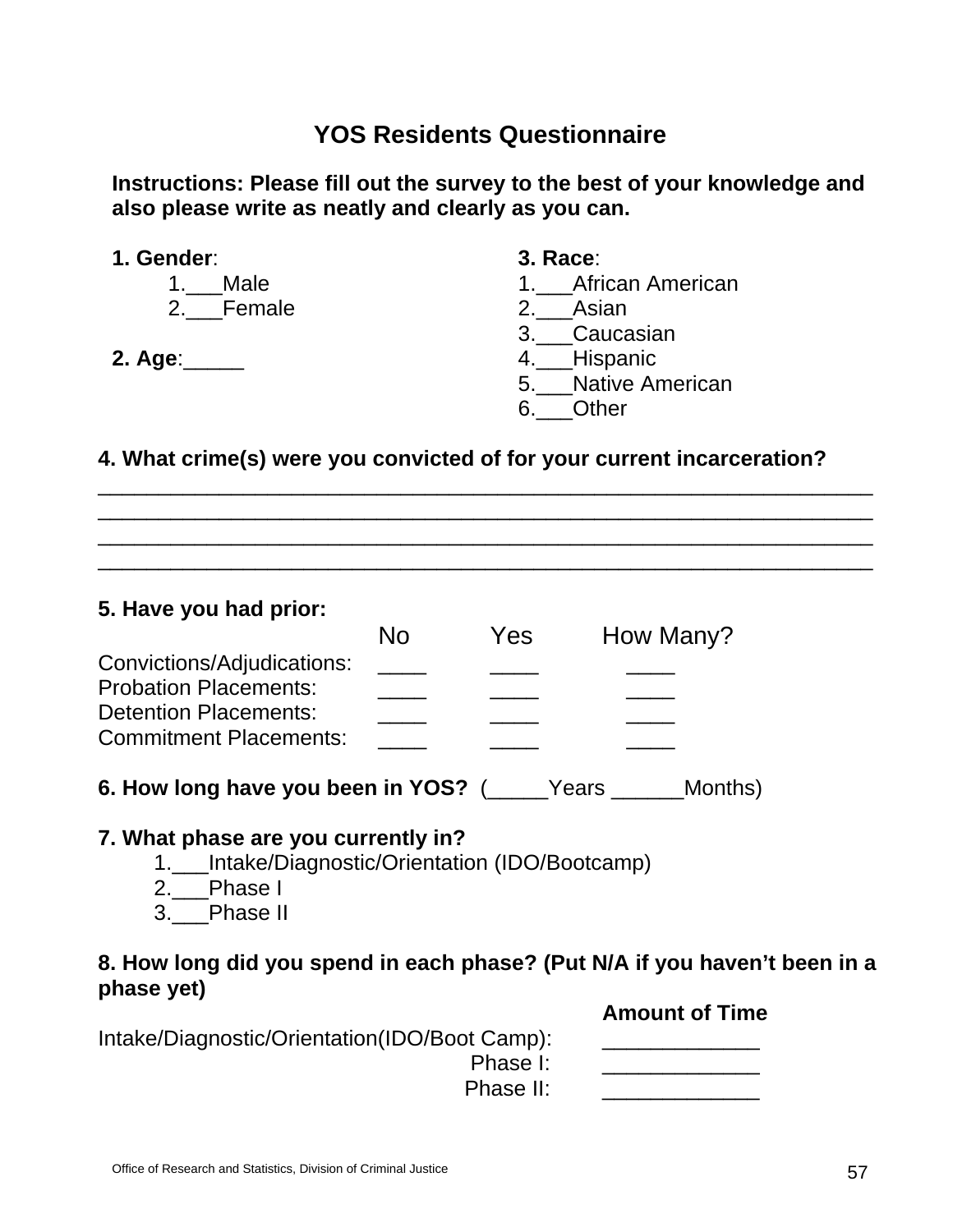9. Have you ever been regressed?

 $Yes$  No

10. Have you ever been disciplined in any other ways?  $Yes$  No

10a. If yes, how have you been disciplined?

11. What convinced you to choose YOS over adult prison?

12. What did you hear about YOS before you were sentenced?

13. If you could choose over again, would you still choose YOS? Yes No

13a. What is the reason for your answer above?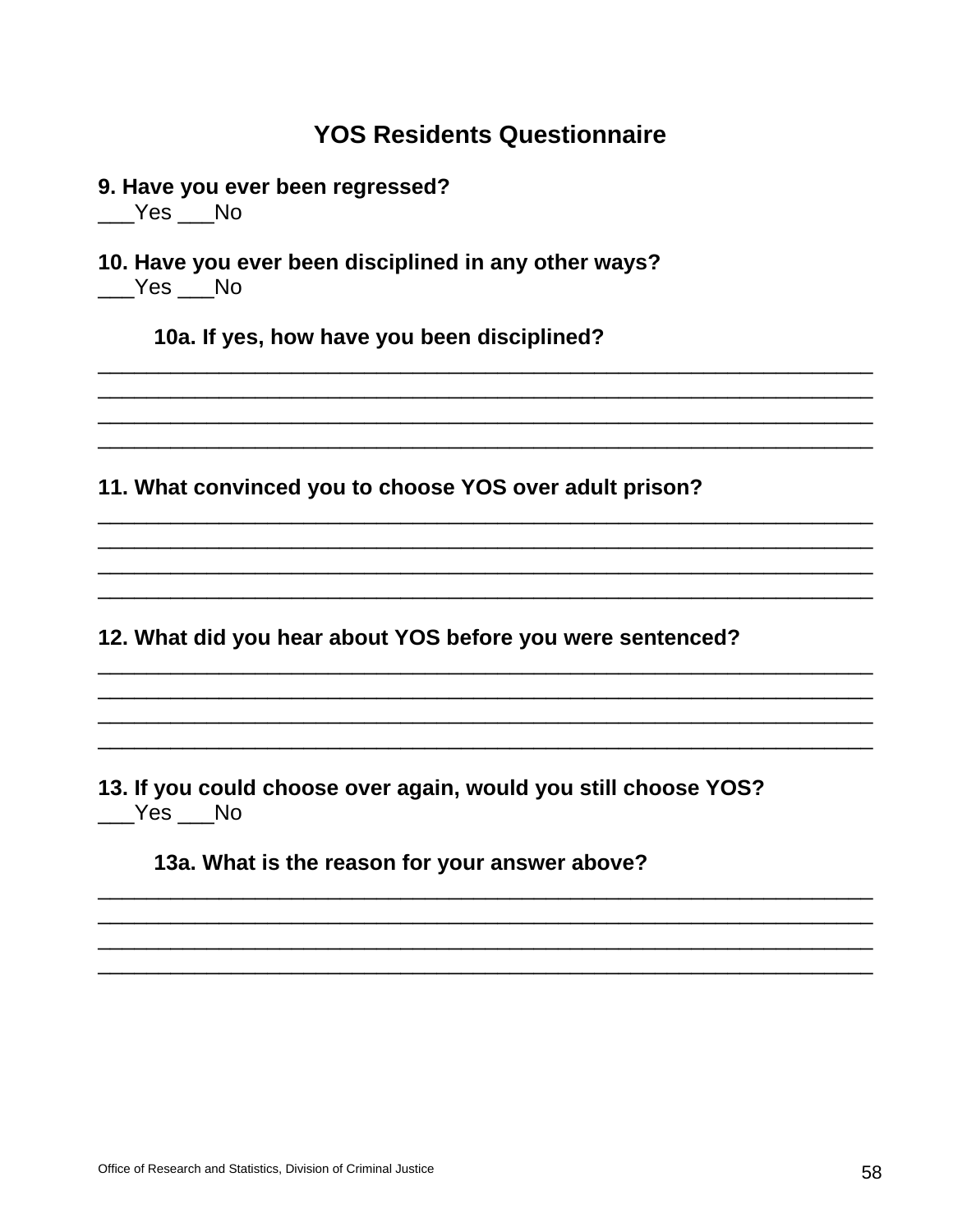| 14. Are you currently in contact with your family?<br>_Yes ___No                      |
|---------------------------------------------------------------------------------------|
| 14a. If yes, how are you in contact with and how often do you contact<br>them?        |
|                                                                                       |
| 14b. If no, were you in contact prior to being sentenced to YOS?                      |
|                                                                                       |
| 15. Does your family participate in the program?<br>Yes No                            |
| 15a. If yes, in what way(s)?                                                          |
|                                                                                       |
| 16. Does your family support the program?<br>Yes No                                   |
| 16a. If yes, in what way(s)?                                                          |
|                                                                                       |
| 17. How often do you meet one on one with a Psychiatrist/ Psychologist/<br>counselor? |

\_\_\_Never \_\_\_Daily \_\_\_Weekly \_\_\_Monthly \_\_\_As Needed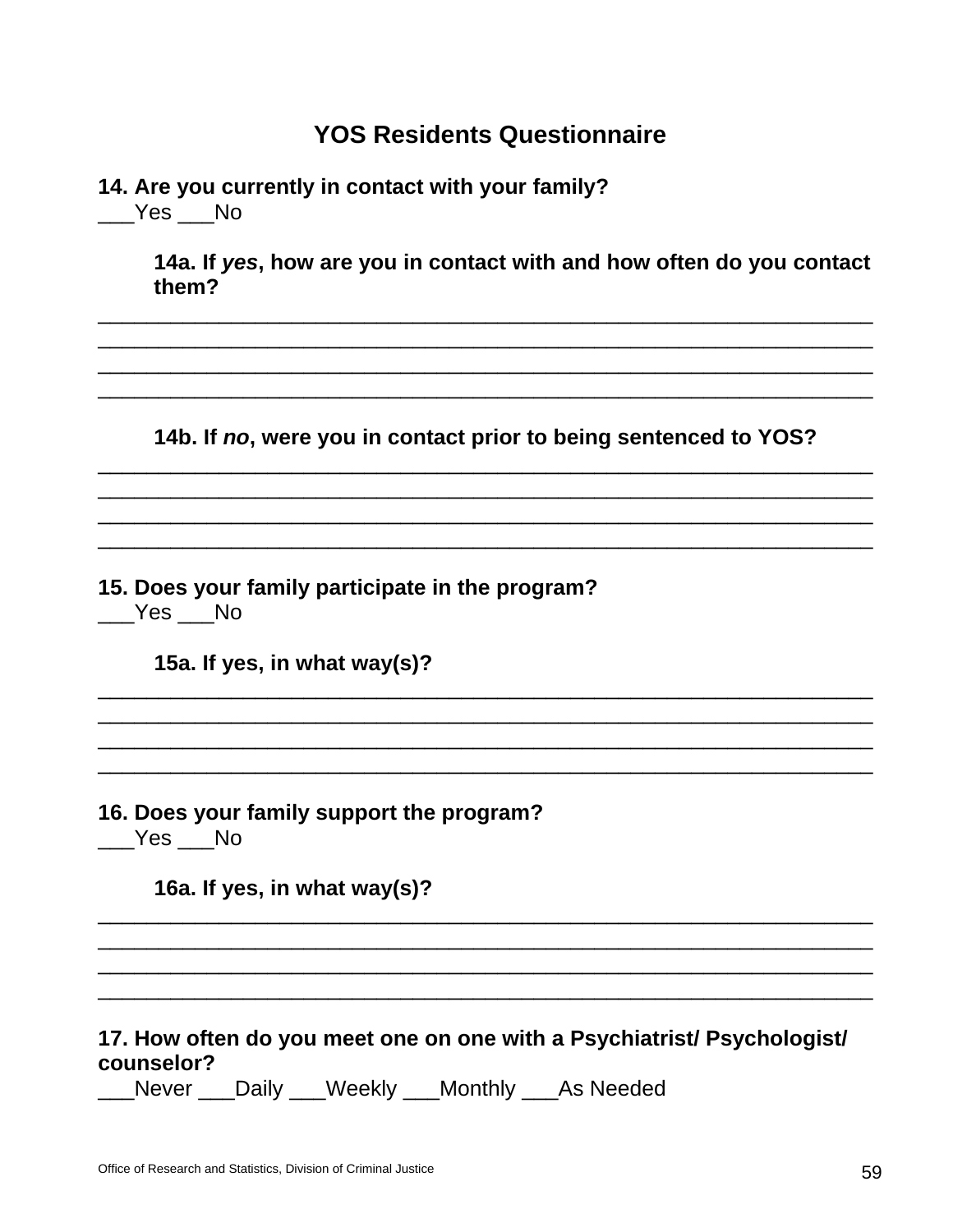**18. How often do you attend treatment groups?\_\_\_\_\_\_\_\_\_\_\_\_\_\_\_\_\_\_\_\_\_\_** 

### **19. What groups have you attended in the** *past***? Please Check:**

- 1.\_\_\_Cognitive Intervention
- 2.\_\_\_Substance Abuse
- 3.\_\_\_Gang Education
- 4.\_\_\_Victim Awareness
- 5.\_\_\_Living Skills
- 6.\_\_\_Stress Management
- 7.\_\_\_Relationship Skills
- 8.\_\_\_Parenting Skills
- 9. Assertiveness Skills
- 10.\_\_\_Communication Skills
- 11.\_\_\_Health Maintenance
- 12.\_\_\_Recreation/Leisure Skills
- 13.\_\_\_Substance Abuse Relapse Prevention
- 14. Grief and Loss Groups
- 15.\_\_\_Quickskills
- 16.\_\_\_Guided Group Interaction (GGI)
- 17.\_\_\_Education
- 18.\_\_\_Recreation
- 19. Community Service
- 20.\_\_\_Family Services
- 21.\_\_\_Boot Camp
- 22.\_\_\_Girl Scouts
- 23. Mental Health Treatment
- 24.\_\_\_Sex Offender Treatment
- 25.\_\_\_Advance Anger Management
- 26.\_\_\_Vocational training
- 27.\_\_\_Religious Studies
- 28.\_\_\_Other(\_\_\_\_\_\_\_\_\_\_\_\_\_\_\_\_\_\_\_\_)

### **20. What groups are you attending** *now***? Please Check:**

- 1. Cognitive Intervention
- 2.\_\_\_Substance Abuse
- 3.\_\_\_Gang Education
- 4.\_\_\_Victim Awareness
- 5.\_\_\_Living Skills
- 6.\_\_\_Stress Management
- 7.\_\_\_Relationship Skills
- 8.\_\_\_Parenting Skills
- 9.\_\_\_Assertiveness Skills
- 10.\_\_\_Communication Skills
- 11.\_\_\_Health Maintenance
- 12.\_\_\_Recreation/Leisure Skills
- 13.\_\_\_Substance Abuse Relapse Prevention
- 14.\_\_\_Grief and Loss Groups
- 15. Quickskills
- 16.\_\_\_Guided Group Interaction (GGI)
- 17.\_\_\_Education
- 18.\_\_\_Recreation
- 19.\_\_\_Community Service
- 20.\_\_\_Family Services
- 21.\_\_\_Boot Camp
- 22.\_\_\_Girl Scouts
- 23.\_\_\_Mental Health Treatment
- 24.\_\_\_Sex Offender Treatment
- 25.\_\_\_Advance Anger Management
- 26.\_\_\_Vocational training
- 27.\_\_\_Religious Studies
- 28.\_\_\_Other(\_\_\_\_\_\_\_\_\_\_\_\_\_\_\_\_\_\_\_\_\_\_\_)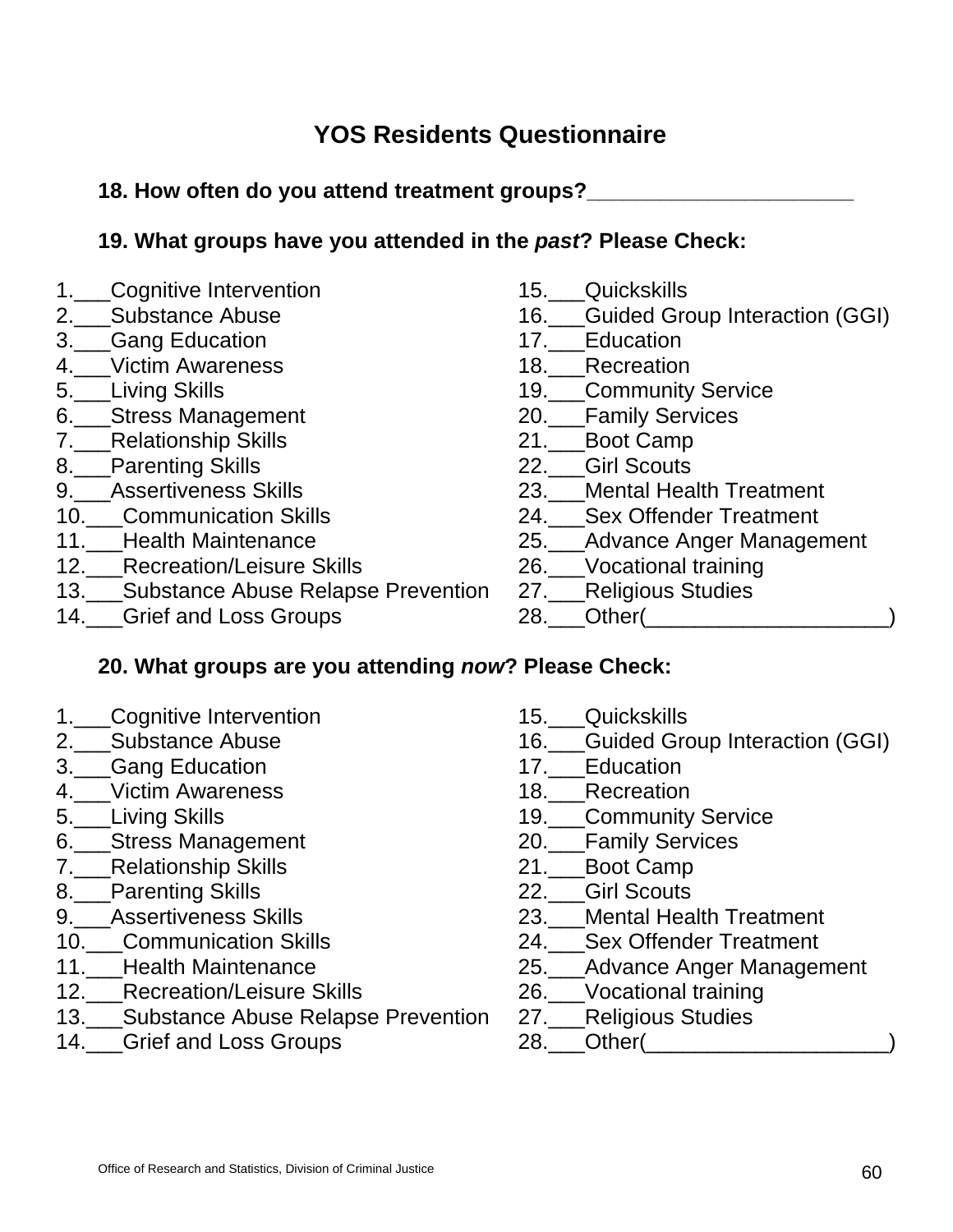| 21. What groups or parts of the YOS program have been most<br>important/useful for you? |  |
|-----------------------------------------------------------------------------------------|--|
|                                                                                         |  |
| 22. Do you have a Program Assessment Summary (PAS)? Yes Mo                              |  |
| 22a. If yes, do you know what the goals of your PAS are?<br>Yes No                      |  |
| 22b. If yes, is your relationship with your family part of your PAS?<br>Yes No          |  |
| 23. Do you feel safe at YOS?<br>Yes ___Somewhat ___Not Really ___No                     |  |
| 23a. What makes you feel safe at YOS?                                                   |  |
| 23b. What makes you feel unsafe at YOS?                                                 |  |
|                                                                                         |  |
| 23c. If you feel unsafe, do you address your feelings of being unsafe with              |  |

**\_\_\_Yes \_\_\_No** 

**staff?**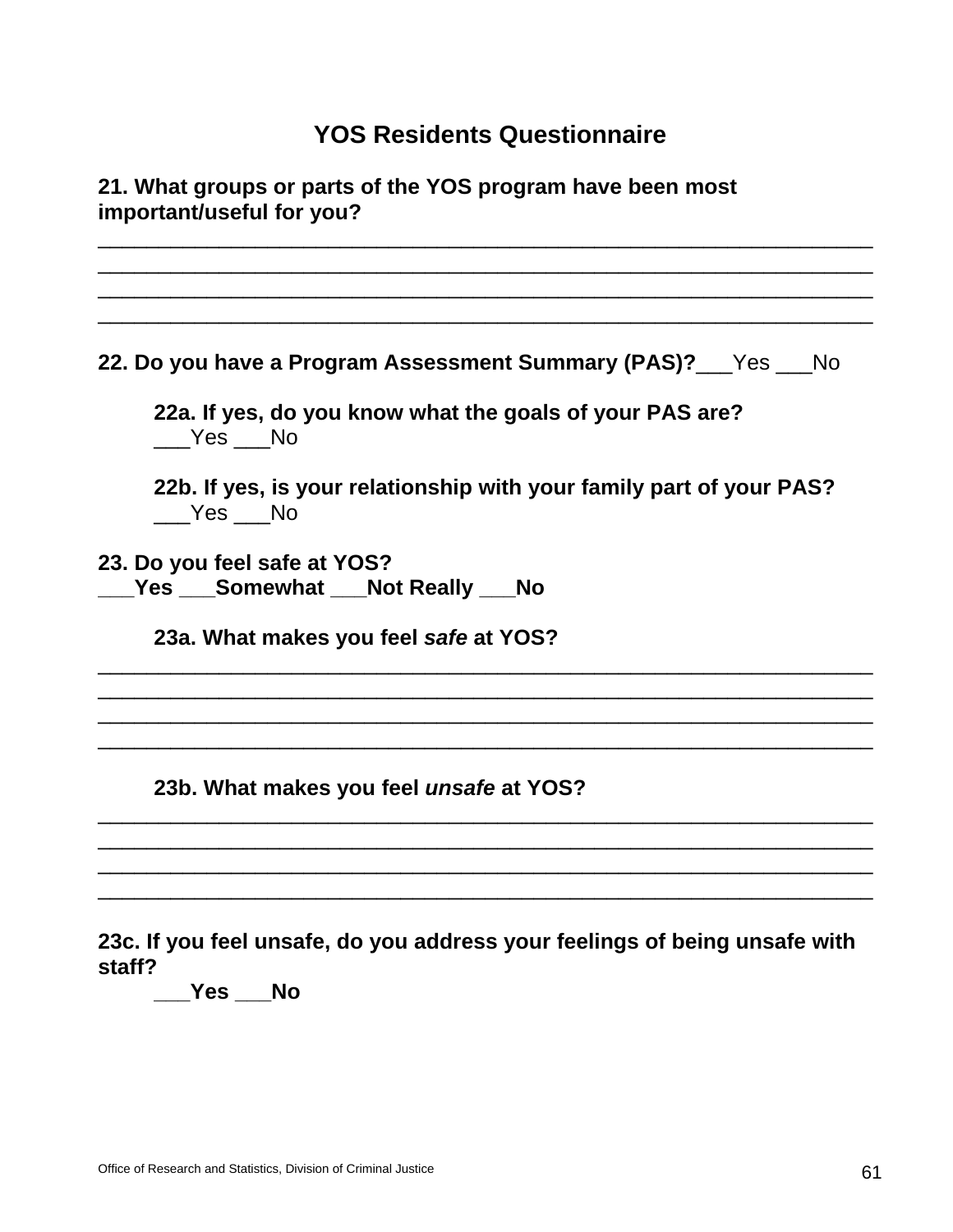| 24. Are there any gang problems at YOS?<br>___Yes ___Somewhat ___Not Really ___No |                                                                          |
|-----------------------------------------------------------------------------------|--------------------------------------------------------------------------|
|                                                                                   | 24a. If yes or somewhat, please describe the gang problems:              |
|                                                                                   |                                                                          |
| $Yes$ No                                                                          | 25. Do you have contact with any non-YOS adult inmates?                  |
|                                                                                   | 25a. If yes, how often and under what circumstances?                     |
|                                                                                   |                                                                          |
| ___Yes ___No                                                                      | 26. Do you have any contact with YOS inmates of the opposite sex?        |
|                                                                                   | 26a. If yes, how often and under what circumstances?                     |
|                                                                                   | 27. What parts of YOS are helping you prepare for your future after YOS? |
|                                                                                   |                                                                          |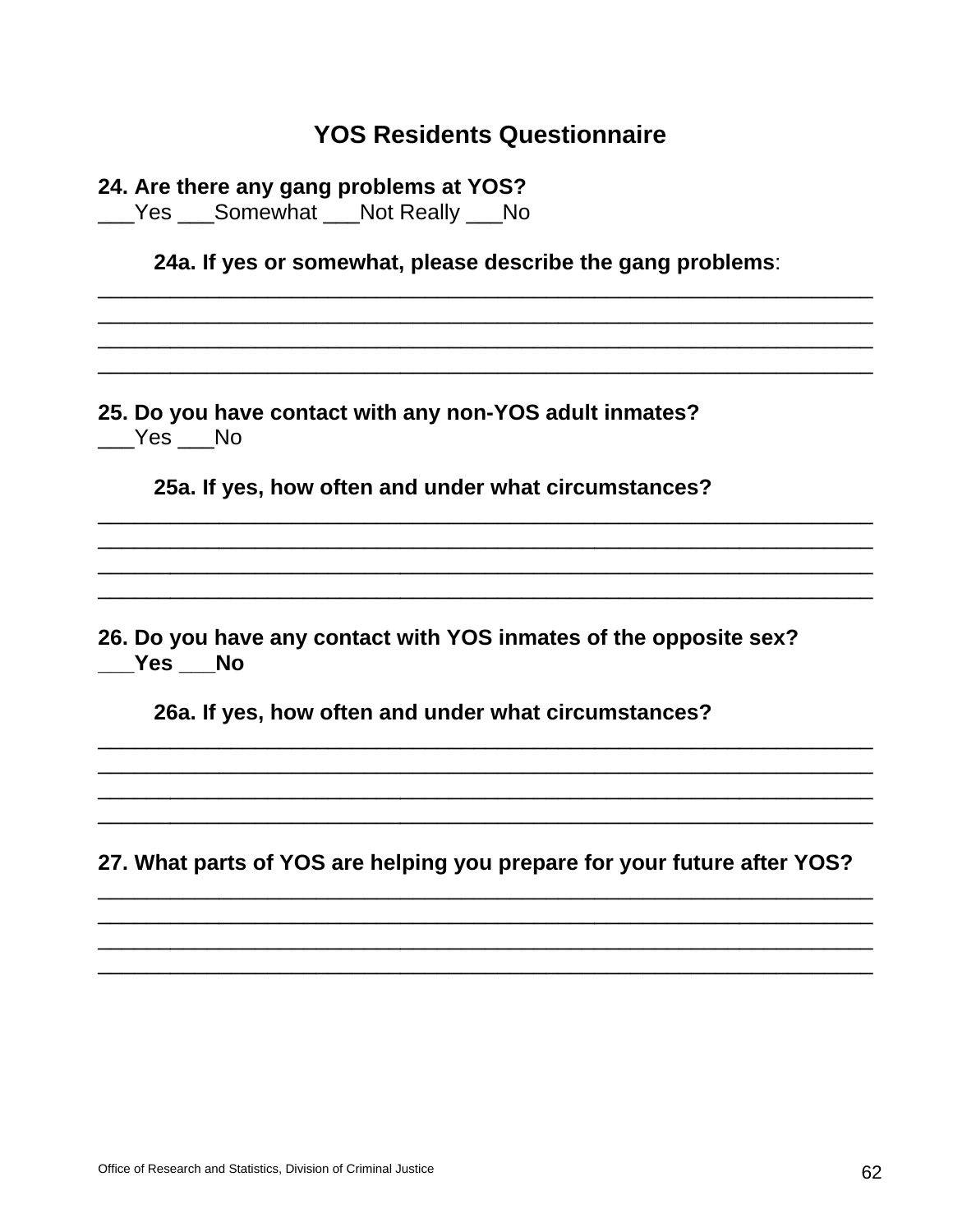28. What do you feel are the best things about YOS?

29. What do you feel are the worst things about YOS?

30. What suggestions do you have for improving YOS?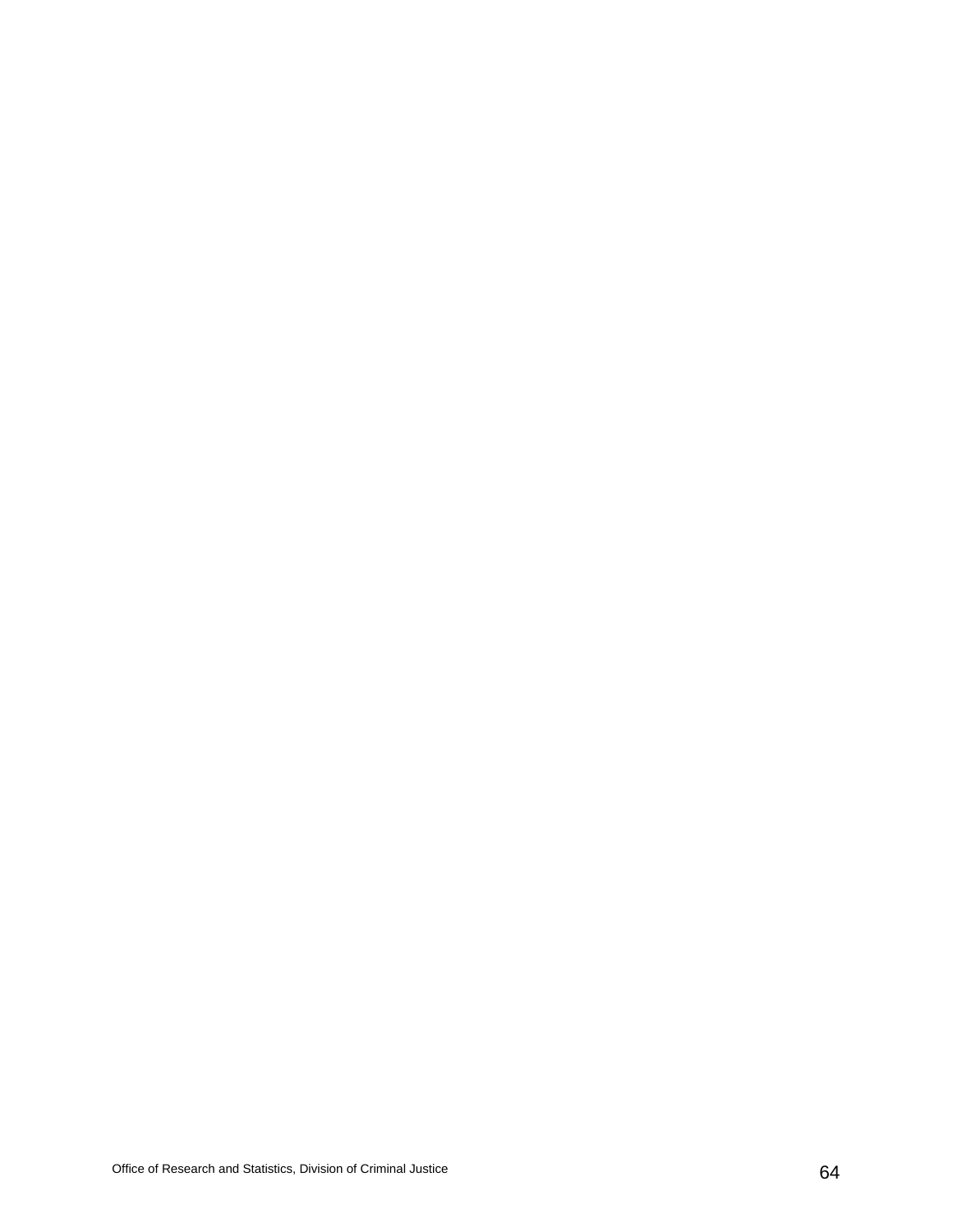# **APPENDIX B: YOS STAFF SURVEY**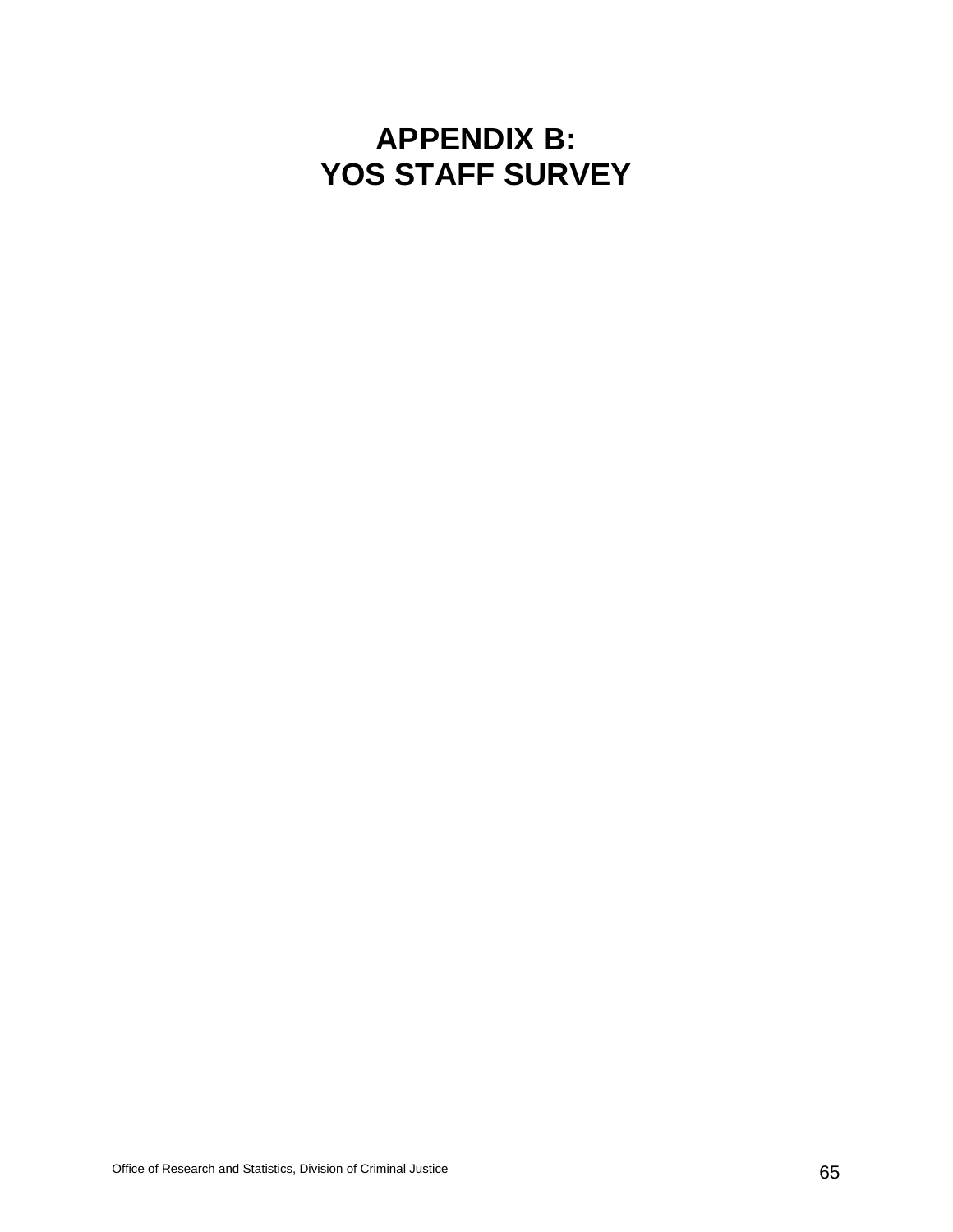**Instructions: Please fill out the survey to the best of your knowledge. If a question does not pertain to you, please write N/A next to the question. If you need more room to write, feel free to use the back of the page.** 

**1. Job Title**: \_\_\_\_\_\_\_\_\_\_\_\_\_\_\_\_\_\_\_\_\_\_\_\_\_\_\_\_\_\_\_\_\_\_\_\_\_\_\_\_\_\_

#### **2. Employee Status**:

- 1.\_\_\_State Employee
- 2.\_\_\_Contract Employee

#### **4. Gender**:

- 1.\_\_\_Male
- 2. Female

#### **3. Work Shift**:

- 1.\_\_\_Day
- 2.\_\_\_Swing
- 3.\_\_\_Graveyard
- 4.\_\_\_Admin (8AM-5PM)

#### **5. Education**:

- 1.\_\_\_High School Diploma
- 2.\_\_\_GED
- 3.\_\_\_Some College
- 4.\_\_\_College Degree
- 5.\_\_\_Some Graduate School
- 6.\_\_\_Graduate Degree

# **6. How long have you been working with Colorado DOC?**

(\_\_\_\_\_Years \_\_\_\_\_Months)

#### **7. How long have you been working at YOS?**

(\_\_\_\_\_Years \_\_\_\_\_Months)

#### **8. Prior to this job, did you have experience working with juveniles, including juvenile offenders?**

\_\_\_\_\_\_\_\_\_\_\_\_\_\_\_\_\_\_\_\_\_\_\_\_\_\_\_\_\_\_\_\_\_\_\_\_\_\_\_\_\_\_\_\_\_\_\_\_\_\_\_\_\_\_\_\_\_\_\_\_\_\_\_\_ \_\_\_\_\_\_\_\_\_\_\_\_\_\_\_\_\_\_\_\_\_\_\_\_\_\_\_\_\_\_\_\_\_\_\_\_\_\_\_\_\_\_\_\_\_\_\_\_\_\_\_\_\_\_\_\_\_\_\_\_\_\_\_\_ \_\_\_\_\_\_\_\_\_\_\_\_\_\_\_\_\_\_\_\_\_\_\_\_\_\_\_\_\_\_\_\_\_\_\_\_\_\_\_\_\_\_\_\_\_\_\_\_\_\_\_\_\_\_\_\_\_\_\_\_\_\_\_\_ \_\_\_\_\_\_\_\_\_\_\_\_\_\_\_\_\_\_\_\_\_\_\_\_\_\_\_\_\_\_\_\_\_\_\_\_\_\_\_\_\_\_\_\_\_\_\_\_\_\_\_\_\_\_\_\_\_\_\_\_\_\_\_\_

 $\rule{1em}{0.15mm}$   $\qquad$   $\qquad$   $\qquad$   $\qquad$   $\qquad$   $\qquad$   $\qquad$   $\qquad$   $\qquad$   $\qquad$   $\qquad$   $\qquad$   $\qquad$   $\qquad$   $\qquad$   $\qquad$   $\qquad$   $\qquad$   $\qquad$   $\qquad$   $\qquad$   $\qquad$   $\qquad$   $\qquad$   $\qquad$   $\qquad$   $\qquad$   $\qquad$   $\qquad$   $\qquad$   $\qquad$   $\qquad$   $\qquad$   $\qquad$   $\$ 

### **8a. If yes, how long and what type of experience?**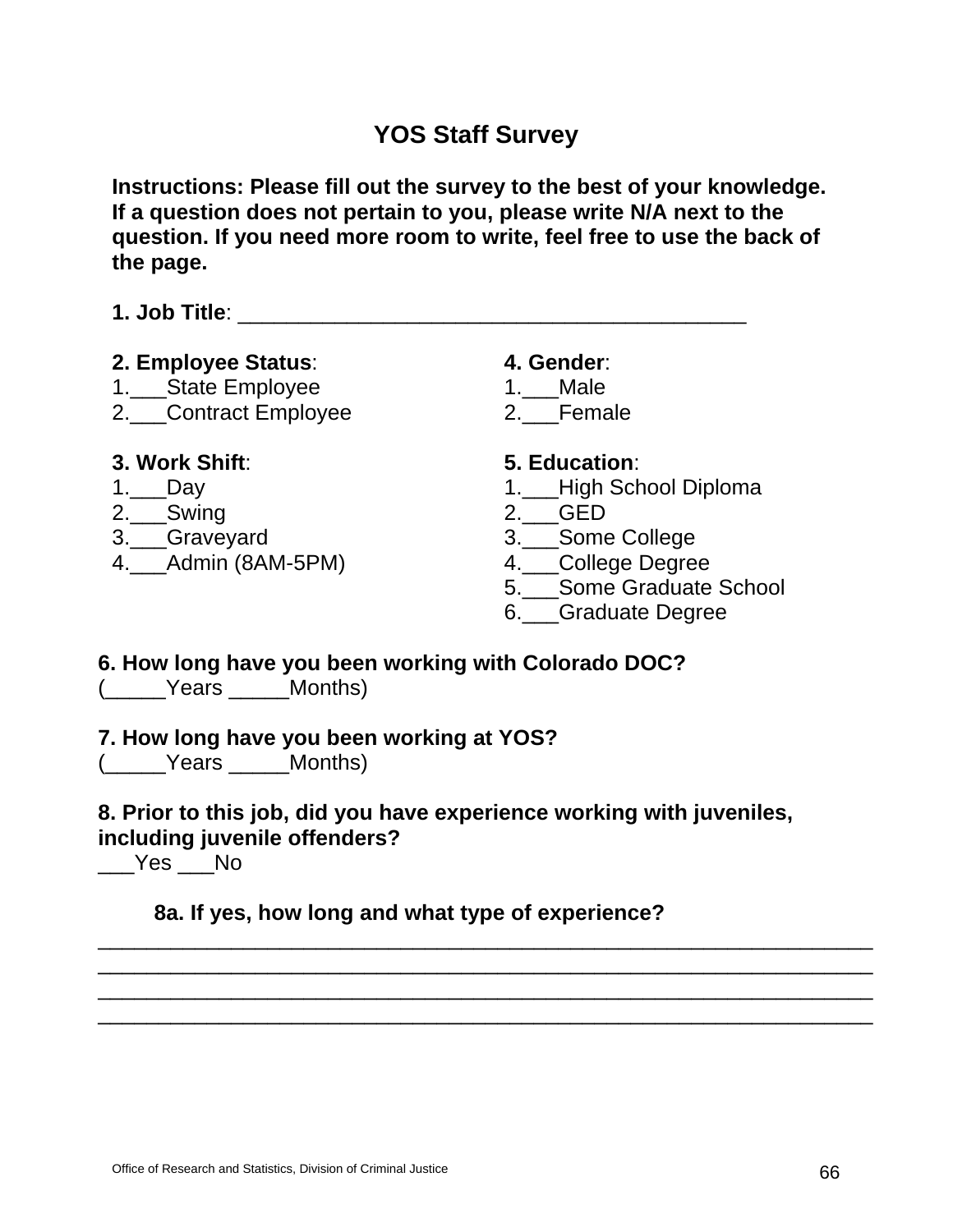#### 9. Do you feel your education/experience adequately prepared you for working with this population?

\_Yes \_Somewhat \_Not Really \_No

10. Do you have additional training/credentials that are relevant for this position? \_\_ Yes \_\_ No

10a. If yes, please describe:

11. What ongoing training is available to you at YOS?

12. How often do you attend training sessions?

13. Please list the training topics you have attended:

14. What additional training would you like to have available to you at YOS?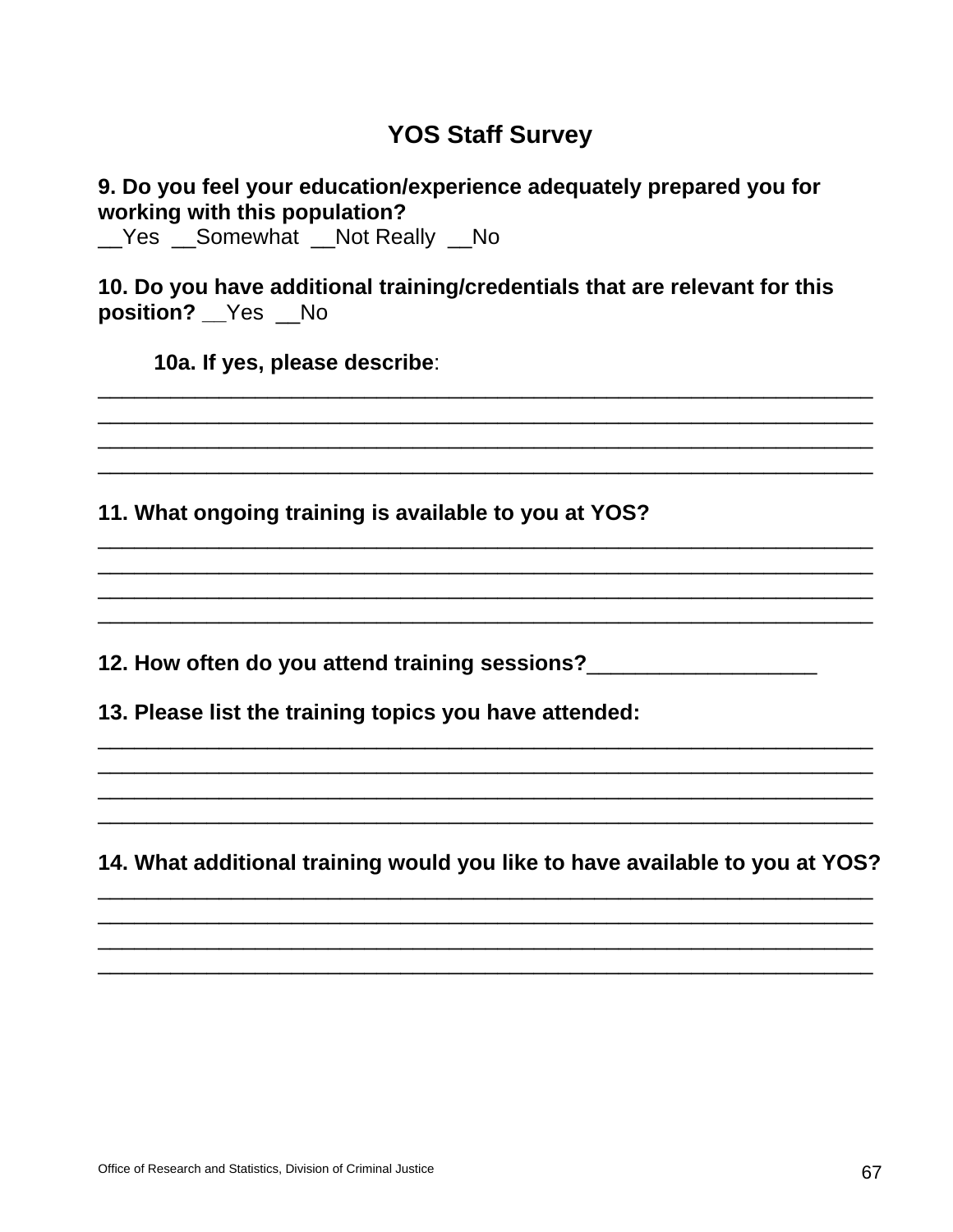|      | 15. How would you describe the current level of morale at YOS?<br>__Very Poor __Poor __Ok __Good __Very Good |
|------|--------------------------------------------------------------------------------------------------------------|
|      | 15a. Please explain your answer:                                                                             |
|      |                                                                                                              |
|      | 16. How would you describe your current level of morale?<br>__Very Poor __Poor __Ok __Good __Very Good       |
|      | 16a. Please explain your answer:                                                                             |
|      |                                                                                                              |
| YOS? | 17. Have you observed changes in morale during your employment at<br>___Yes ___Somewhat ___Not Really ___No  |
|      | 17a. Please explain your answer:                                                                             |
|      | 18. Is there adequate communication across shifts and phases?<br>Yes Somewhat Not Really No                  |
|      | 18a. Please explain your answer:                                                                             |
|      |                                                                                                              |
|      |                                                                                                              |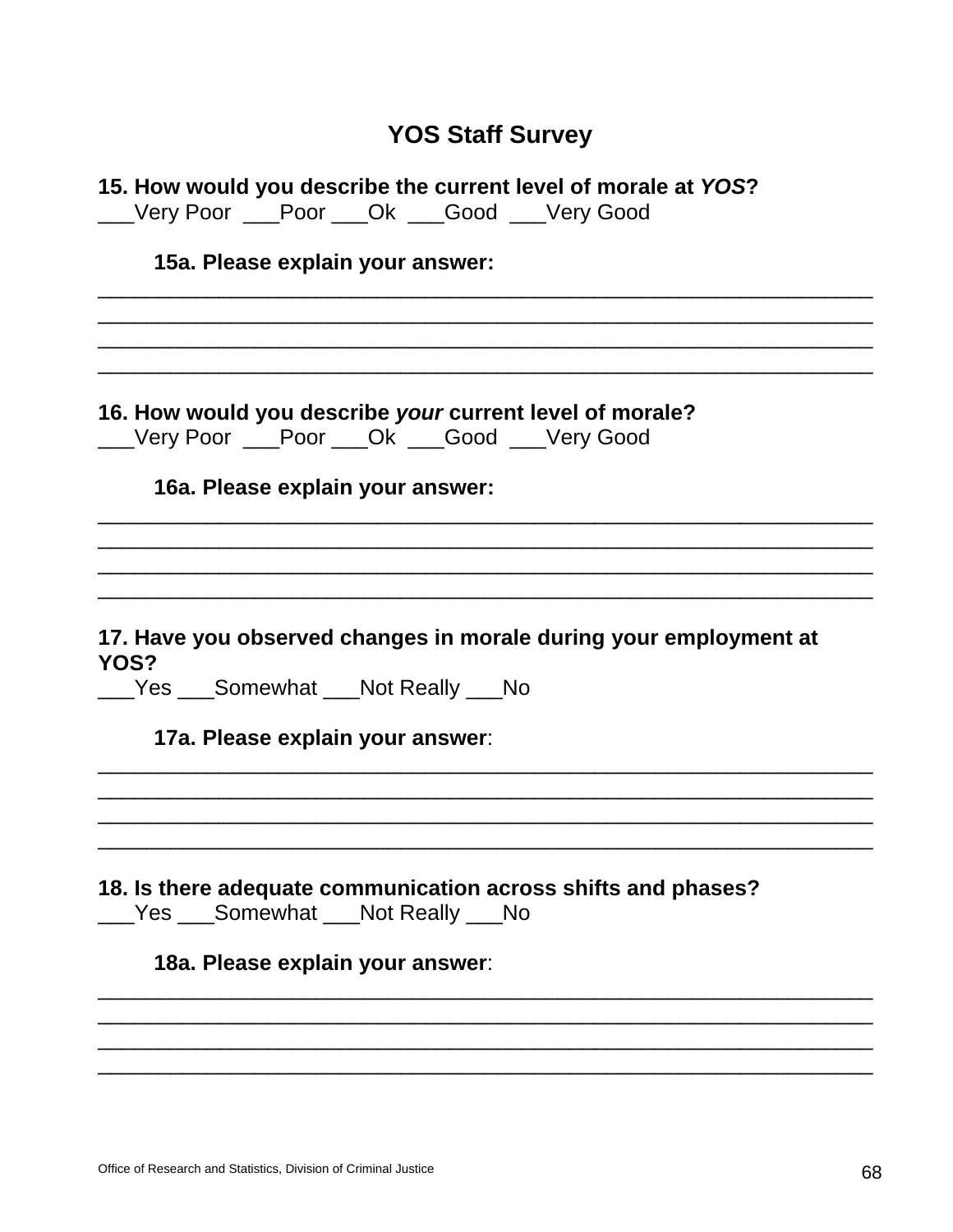| 19. Do you feel support from your supervisor when difficult situations<br>arise?                                                                               |  |
|----------------------------------------------------------------------------------------------------------------------------------------------------------------|--|
| Yes Somewhat Not Really No                                                                                                                                     |  |
| 19a. Please explain your answer:                                                                                                                               |  |
|                                                                                                                                                                |  |
| 20. What are the goals and/or philosophy of YOS?                                                                                                               |  |
|                                                                                                                                                                |  |
| 21. Do these differ from the goals and/or philosophy of DOC?<br>Yes No                                                                                         |  |
| 21a. If yes, please describe how they differ:                                                                                                                  |  |
| 22. Do you think there is a consistent philosophy between facility<br>administrators and line staff who work directly with kids?<br>Yes Somewhat Not Really No |  |
| 22a. Please explain your answer:                                                                                                                               |  |
|                                                                                                                                                                |  |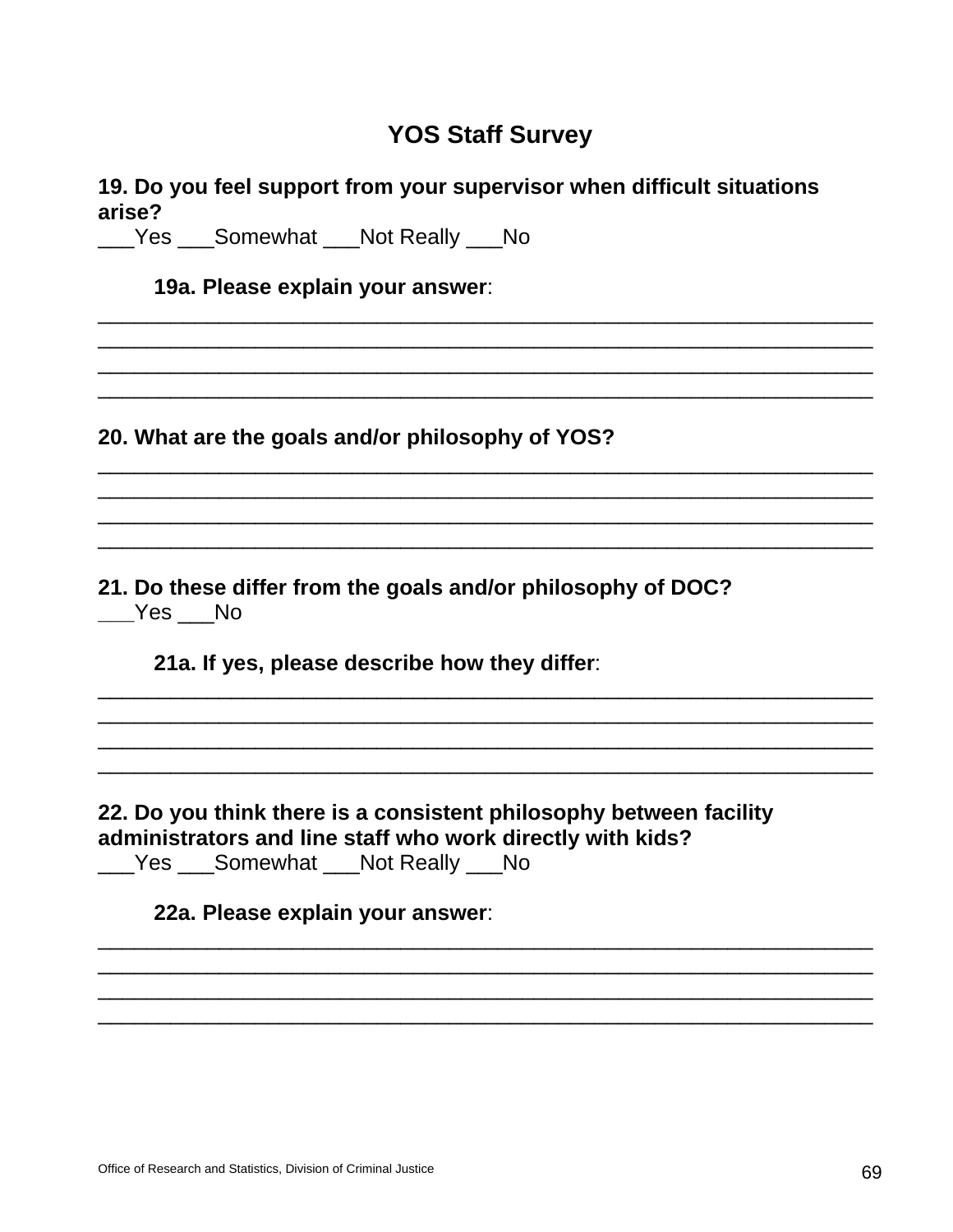### **23. Which components of the program do you feel seem most important for a resident's future success?**

- 1.\_\_\_Cognitive Intervention
- 2.\_\_\_Substance Abuse
- 3.\_\_\_Gang Education
- 4. Victim Awareness
- 5.\_\_\_Living Skills
- 6.\_\_\_Stress Management
- 7.\_\_\_Relationship Skills
- 8.\_\_\_Parenting Skills
- 9. Assertiveness Skills
- 10.\_\_\_Communication Skills
- 11.\_\_\_Health Maintenance
- 12.\_\_\_Recreation/Leisure Skills
- 13.\_\_\_Substance Abuse Relapse Prevention
- 14.\_\_\_Grief and Loss Groups
- 15.\_\_\_Quickskills
- 16.\_\_\_Guided Group Interaction (GGI)
- 17. Education
- 18. Recreation
- 19. Community Service
- 20.\_\_\_Family Services
- 21.\_\_\_Boot Camp
- 22.\_\_\_Girl Scouts
- 23.\_\_\_Mental Health Treatment
- 24.\_\_\_Sex Offender Treatment
- 25.\_\_\_Advance Anger Management
- 26.\_\_\_Vocational training
- 27.\_\_\_Religious Studies
- 28. Other(

### **23a. Please select your top three from above and explain your choices:**

\_\_\_\_\_\_\_\_\_\_\_\_\_\_\_\_\_\_\_\_\_\_\_\_\_\_\_\_\_\_\_\_\_\_\_\_\_\_\_\_\_\_\_\_\_\_\_\_\_\_\_\_\_\_\_\_\_\_\_\_  $\overline{\phantom{a}}$  , and the contract of the contract of the contract of the contract of the contract of the contract of the contract of the contract of the contract of the contract of the contract of the contract of the contrac \_\_\_\_\_\_\_\_\_\_\_\_\_\_\_\_\_\_\_\_\_\_\_\_\_\_\_\_\_\_\_\_\_\_\_\_\_\_\_\_\_\_\_\_\_\_\_\_\_\_\_\_\_\_\_\_\_\_\_\_  $\overline{\phantom{a}}$  , and the contract of the contract of the contract of the contract of the contract of the contract of the contract of the contract of the contract of the contract of the contract of the contract of the contrac \_\_\_\_\_\_\_\_\_\_\_\_\_\_\_\_\_\_\_\_\_\_\_\_\_\_\_\_\_\_\_\_\_\_\_\_\_\_\_\_\_\_\_\_\_\_\_\_\_\_\_\_\_\_\_\_\_\_\_\_ \_\_\_\_\_\_\_\_\_\_\_\_\_\_\_\_\_\_\_\_\_\_\_\_\_\_\_\_\_\_\_\_\_\_\_\_\_\_\_\_\_\_\_\_\_\_\_\_\_\_\_\_\_\_\_\_\_\_\_\_ \_\_\_\_\_\_\_\_\_\_\_\_\_\_\_\_\_\_\_\_\_\_\_\_\_\_\_\_\_\_\_\_\_\_\_\_\_\_\_\_\_\_\_\_\_\_\_\_\_\_\_\_\_\_\_\_\_\_\_\_

**24. Do you see any components missing from the program?** \_\_\_Yes \_\_\_No

**24a. If yes, please describe what components are missing**: \_\_\_\_\_\_\_\_\_\_\_\_\_\_\_\_\_\_\_\_\_\_\_\_\_\_\_\_\_\_\_\_\_\_\_\_\_\_\_\_\_\_\_\_\_\_\_\_\_\_\_\_\_\_\_\_\_\_\_\_

\_\_\_\_\_\_\_\_\_\_\_\_\_\_\_\_\_\_\_\_\_\_\_\_\_\_\_\_\_\_\_\_\_\_\_\_\_\_\_\_\_\_\_\_\_\_\_\_\_\_\_\_\_\_\_\_\_\_\_\_ \_\_\_\_\_\_\_\_\_\_\_\_\_\_\_\_\_\_\_\_\_\_\_\_\_\_\_\_\_\_\_\_\_\_\_\_\_\_\_\_\_\_\_\_\_\_\_\_\_\_\_\_\_\_\_\_\_\_\_\_ \_\_\_\_\_\_\_\_\_\_\_\_\_\_\_\_\_\_\_\_\_\_\_\_\_\_\_\_\_\_\_\_\_\_\_\_\_\_\_\_\_\_\_\_\_\_\_\_\_\_\_\_\_\_\_\_\_\_\_\_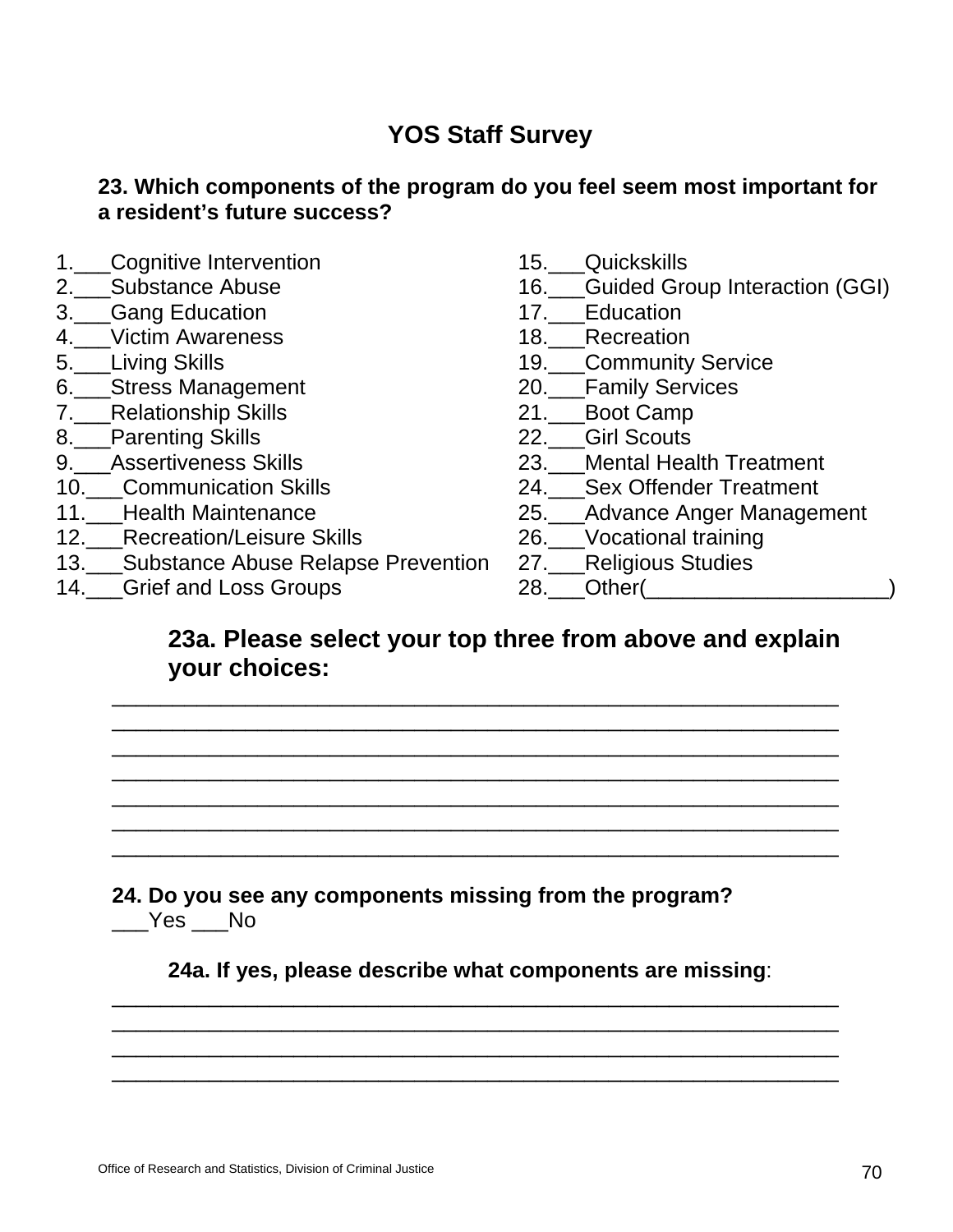| 25. Are you involved in reviews of residents' Program Assessment<br><b>Summary (PAS)?</b> Yes No |
|--------------------------------------------------------------------------------------------------|
| 25a. If yes, do you find the PAS useful in your daily work at<br>YOS?                            |
| ___Yes ___Somewhat ___Not Really ___No                                                           |
| 25b. Please explain your answer:                                                                 |
|                                                                                                  |
| 26. Are there any gang problems within the facility?<br>Yes ___Somewhat ___Not Really ___No      |
| 26a. If yes or somewhat, please describe the gang issues and<br>if/how they have been addressed: |
| 27. Please describe the advantages of the separation of female<br>offenders:                     |
|                                                                                                  |
| 28. Please describe the <i>disadvantages</i> of the separation of female<br>offenders:           |

\_\_\_\_\_\_\_\_\_\_\_\_\_\_\_\_\_\_\_\_\_\_\_\_\_\_\_\_\_\_\_\_\_\_\_\_\_\_\_\_\_\_\_\_\_\_\_\_\_\_\_\_\_\_\_\_\_\_\_\_ \_\_\_\_\_\_\_\_\_\_\_\_\_\_\_\_\_\_\_\_\_\_\_\_\_\_\_\_\_\_\_\_\_\_\_\_\_\_\_\_\_\_\_\_\_\_\_\_\_\_\_\_\_\_\_\_\_\_\_\_ \_\_\_\_\_\_\_\_\_\_\_\_\_\_\_\_\_\_\_\_\_\_\_\_\_\_\_\_\_\_\_\_\_\_\_\_\_\_\_\_\_\_\_\_\_\_\_\_\_\_\_\_\_\_\_\_\_\_\_\_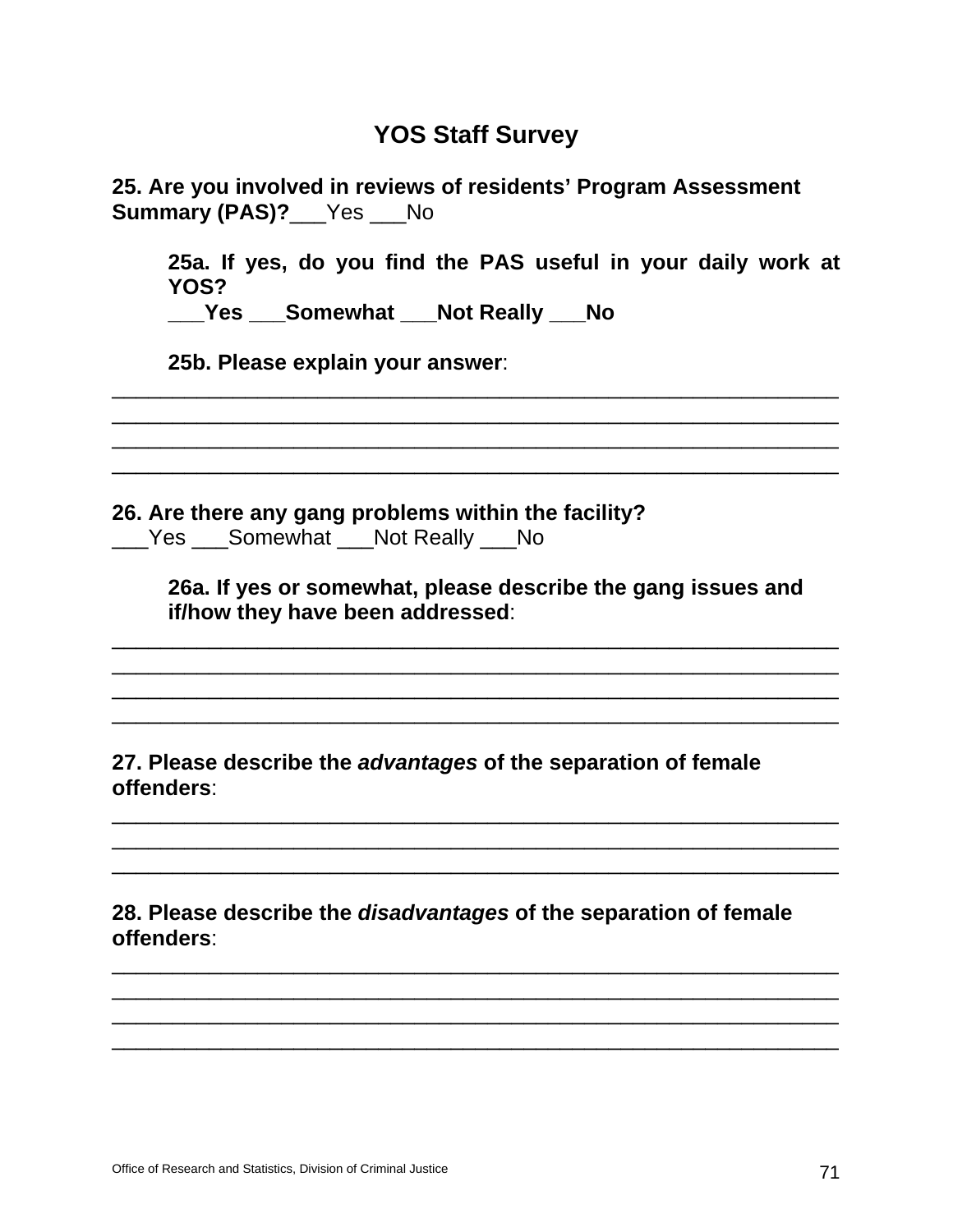#### 29. What proportion of residents do you feel have families involved in some way?

Less than 25 percent \_\_\_25 percent to 50 percent \_\_\_51 percent to 75 percent \_\_\_76 percent to 100 percent

#### 30. Are there services available for families?

Yes No

30a. If yes, please describe these services:

31. What do you feel are the best things about YOS?

32. What do you feel are the worst things about YOS?

33. What suggestions do you have for improving YOS?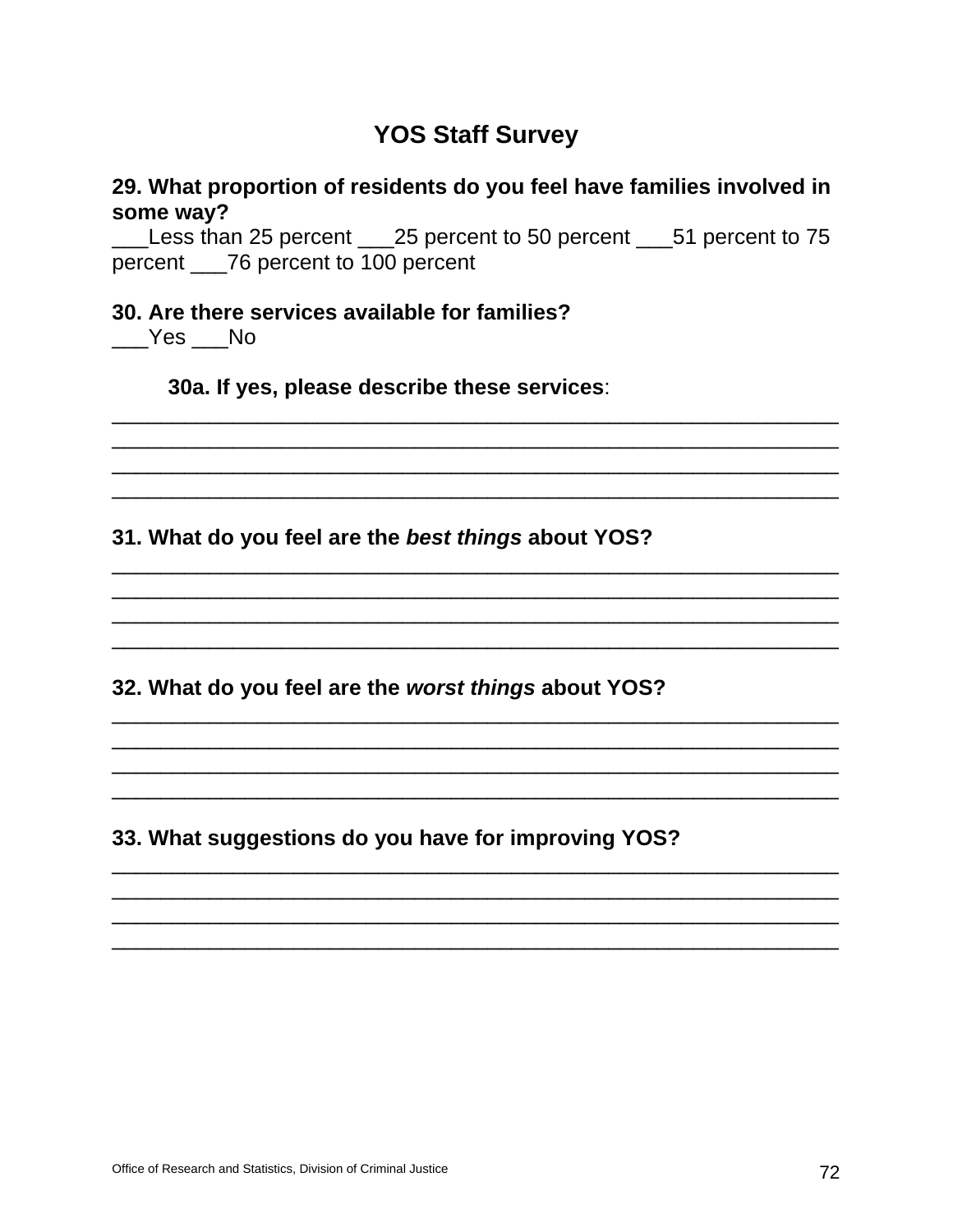# **APPENDIX C: INTERVIEW AND FOCUS GROUP GUIDES**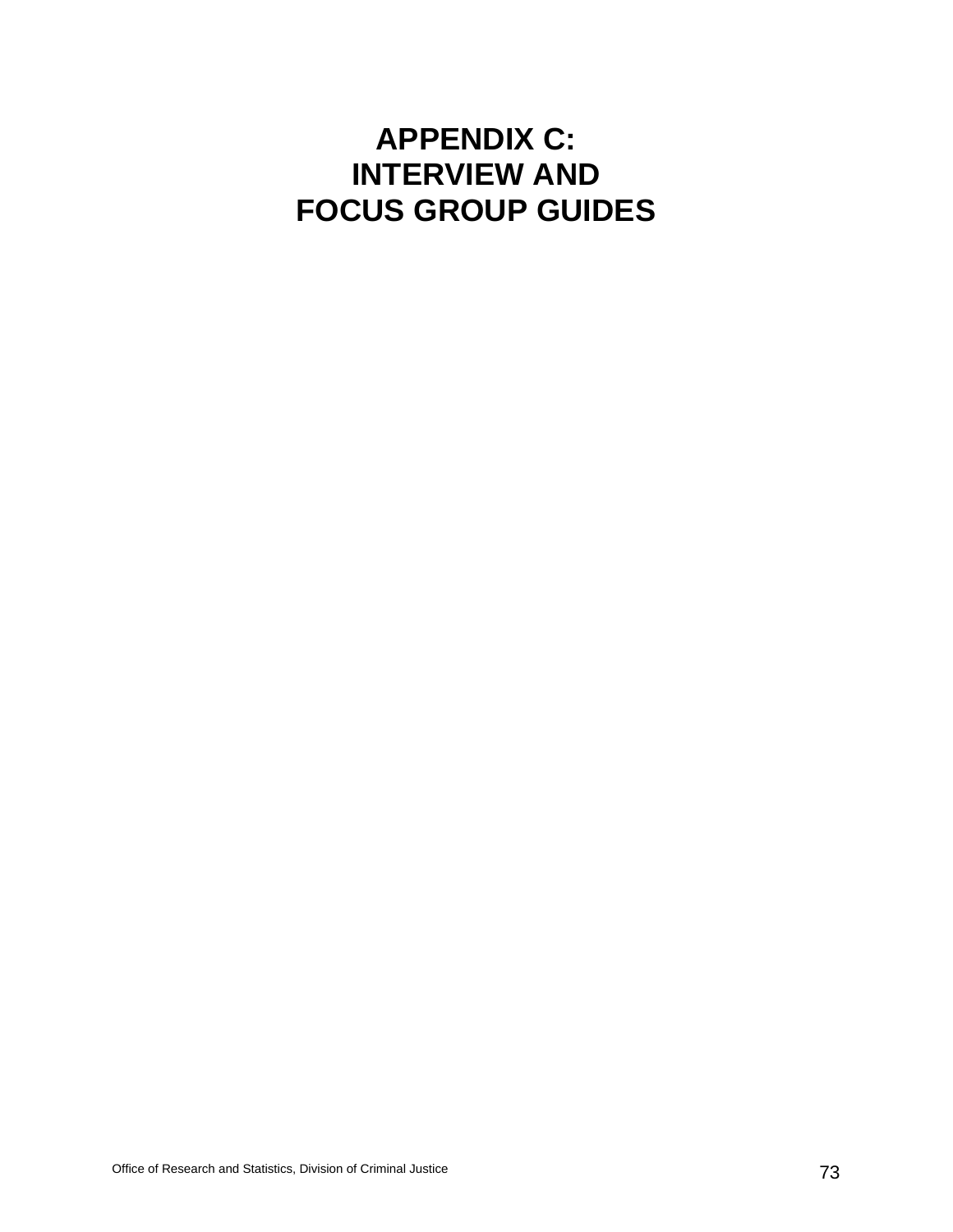### **Residents Focus Group Guide**

- 1. Describe your experiences as YOS?
- 2. Changes seen the in program over time?
	- a. Incentives
	- b. Staff/youth interactions
- 3. Program Assessment Summary (PAS)
	- a. What are they?
	- b. What are contained in them?
	- c. Are they useful?
- 4. Concerns about your safety in the facility?
- 5. Family participation/Family Support a. Is it encouraged by the program?
- 6. Prepared to go out in the community?

7. Skills acquired during your time at YOS? (education, vocational, cognitive, etc)

- 8. Strengths of the program?
- 9. Weaknesses of the program
	- a. Missing components?
	- b. Improvements?

### **Additional Question for the Females:**

10. How do you feel about being separated from the males?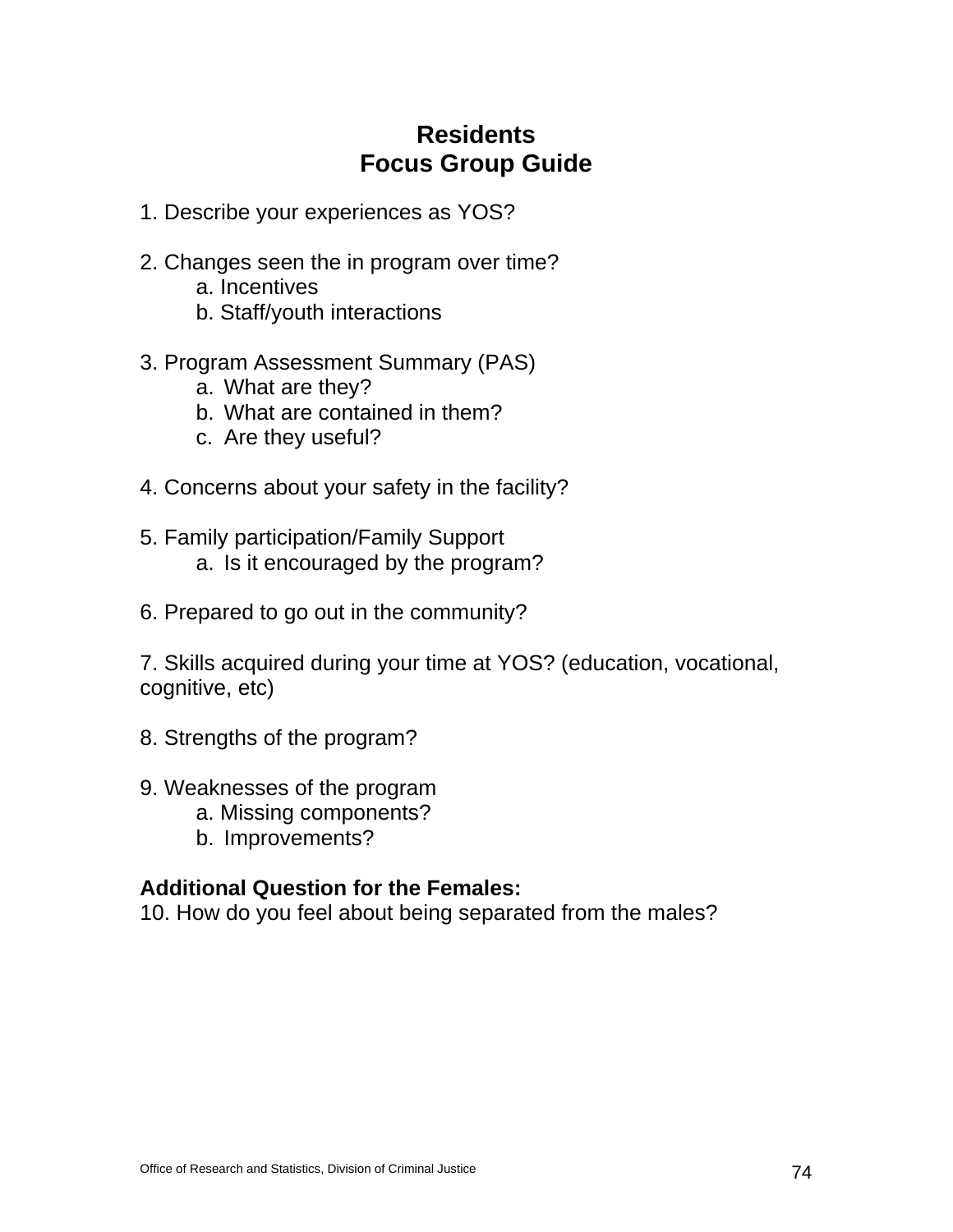### **Staff Interview and Focus Group Guide**

- 1. What made you want to work at YOS?
- 2. Differences in job duties between Security, YC and CO?
- 3. New facility a. Pros and Cons?

4. Changes to programming, morale, and interactions with youth due to administrative changes?

- 5. Program Assessment Summary (PAS)
	- a. What are they?
	- b. What are contained in them?
	- c. Are they useful?
- 6. Pros and cons of separation of females?
- 7. How is YOS different than prison?

8. Do you have enough tools in your tool-belt to deal with misbehavior?

- a. Describe the options.
- 9. Privileges and rewards a. Current and changes to?
- 10. Suggestions for improvement?

### **Additional Questions for the YC's**

- 11.Why still here at YOS?
- 12. Why are they getting rid of the YC title?
- 13.Promotions for you: opportunities and/or lack thereof?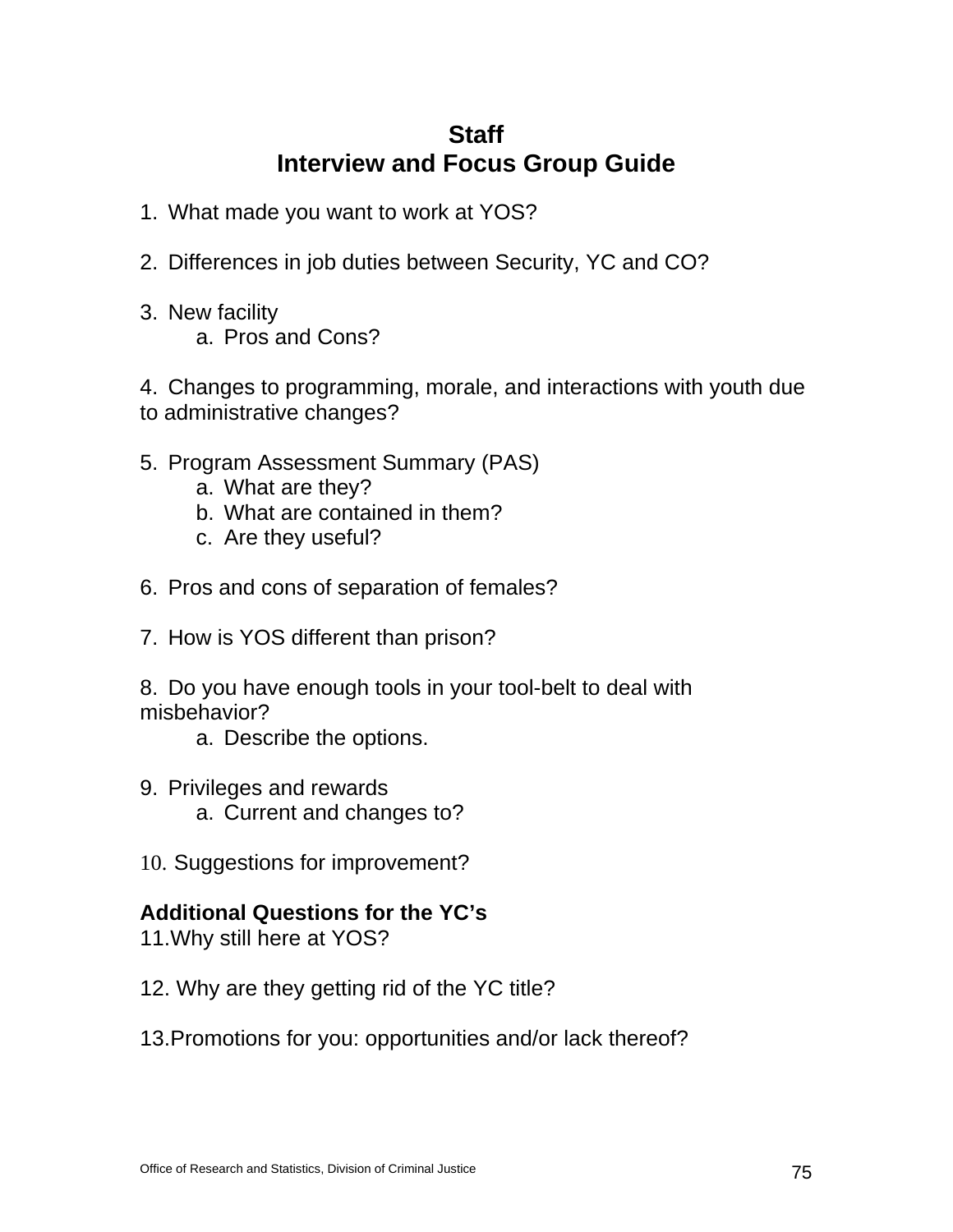### **Administration Interview Guide**

- 1. What made you want to work at YOS?
	- a. Previous experience with youth?
- 2. How will they minimize disruption and enhance adjustment to new facility (mitigate the impact)?
	- a. Female separation?
	- b. Education?
	- c. Safety given smaller facility?
- 3. Overall changes to program over time.
	- a. Incentives?
	- b. Staff/youth interactions?
- 4. Differences from other DOC or DYC facilities.
	- a. Cost effectiveness of YOS
	- b. What makes it more expensive?
- 5. Does the current state selection process effect your ability to get qualified staff (as defined by statute-those with prior youthful experience)?
	- a. Experience parameters used to select staff?
	- b. Does the appointing authority exercise statutory authority to approve and classify positions or has that been delegated elsewhere?
	- c. If so, to who and under what circumstances has it been used?
	- d. Getting rid of the YC job class?
- 6. Pros and cons of separation of females?
- 7. Current state of staff morale.
	- a. Impacts on this?
	- b. If anything negative, what has been their response?
- 8. Flow from facility to community?
- 9. If they had a say, what would YOS look/be like? What would their priorities be?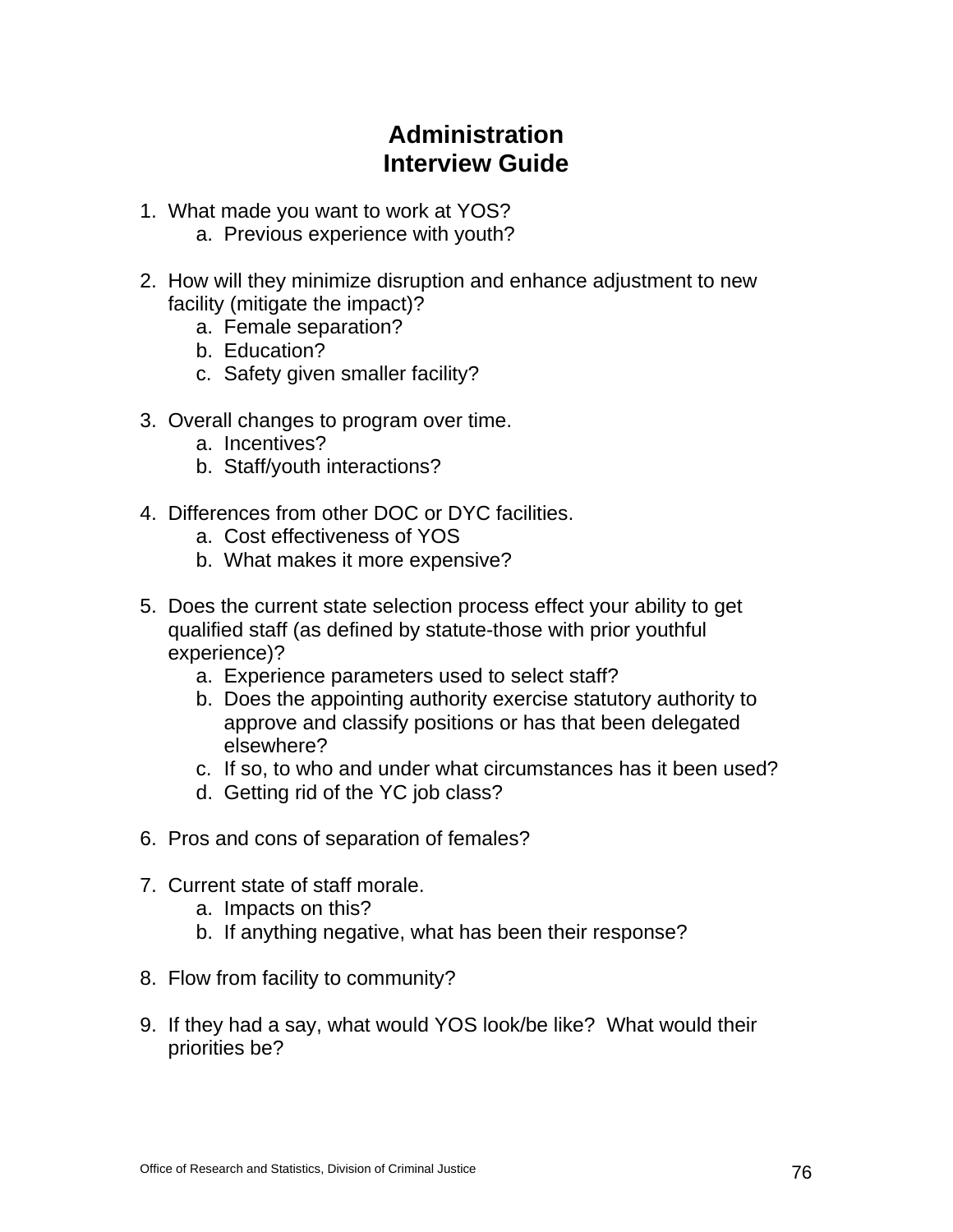### **Education Interview and Focus Group Guide**

- 1. Move to new facility
	- a. Impact to educate?
- 2. Changes to program over time
	- a. How it effects morale?
	- b. According to survey responses, direction, goals, and program components missing. Talk more about this.
- 3. Program Assessment Summary (PAS)
	- a. What are they?
	- b. What are contained in them (especially education related)?
	- c. Are they useful?
- 4. Survey indicated lack of support from admin and lack of communication.
	- a. Are they integrated into YOS or are they isolated?
- 5. Pros and cons of separation of females?
- 6. Student to staff ratio?
- 7. Approx how many graduate or get GED? (Progress from entrance to exit)
	- a. Barriers?
- 8. Suggestions for improvement?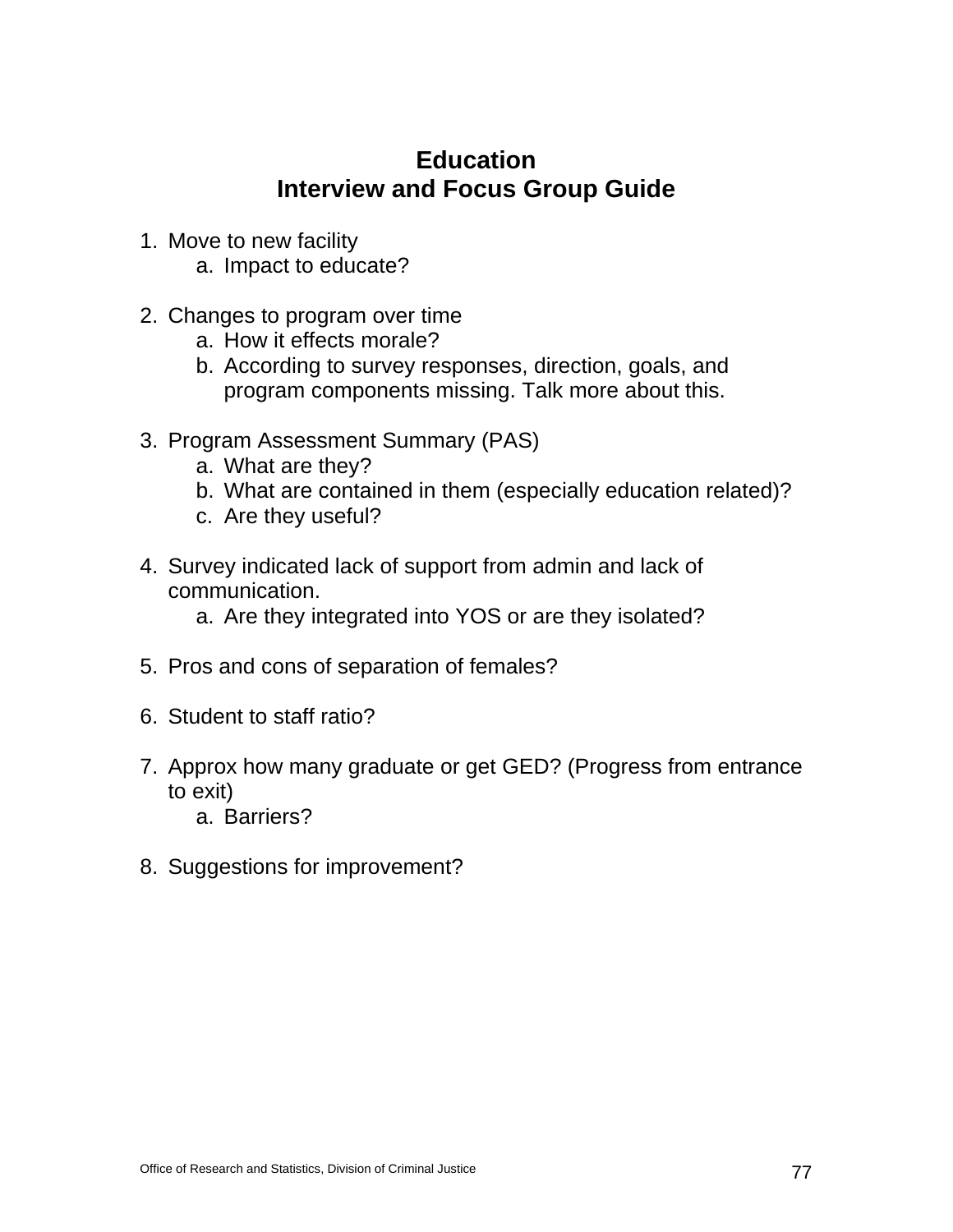### **Clinical Interview and Focus Group Guide**

- 1. Roles and involvement with residents.
	- a. How often
- 2. Groups
	- a. Sizes?
	- b. Length?
	- c. How often?
	- d. Psych-ed or process?
	- e. Homework?
- 3. Missing program components.
	- a. Eliminations of program components and their effects?
	- b. Any helpful additions?
- 4. Services for Seriously Emotionally Disturbed (SED) identified population.
- 5. Program Assessment Summary (PAS)
	- a. What are they?
	- b. What are contained in them (especially MH related)?
	- c. Are they useful?
- 6. What assessments are done throughout stay and at discharge? a. Gaps?
- 7. Adequate staff to service youth? a. If not, what is effect on youth?
- 8. Suggestions for improvement?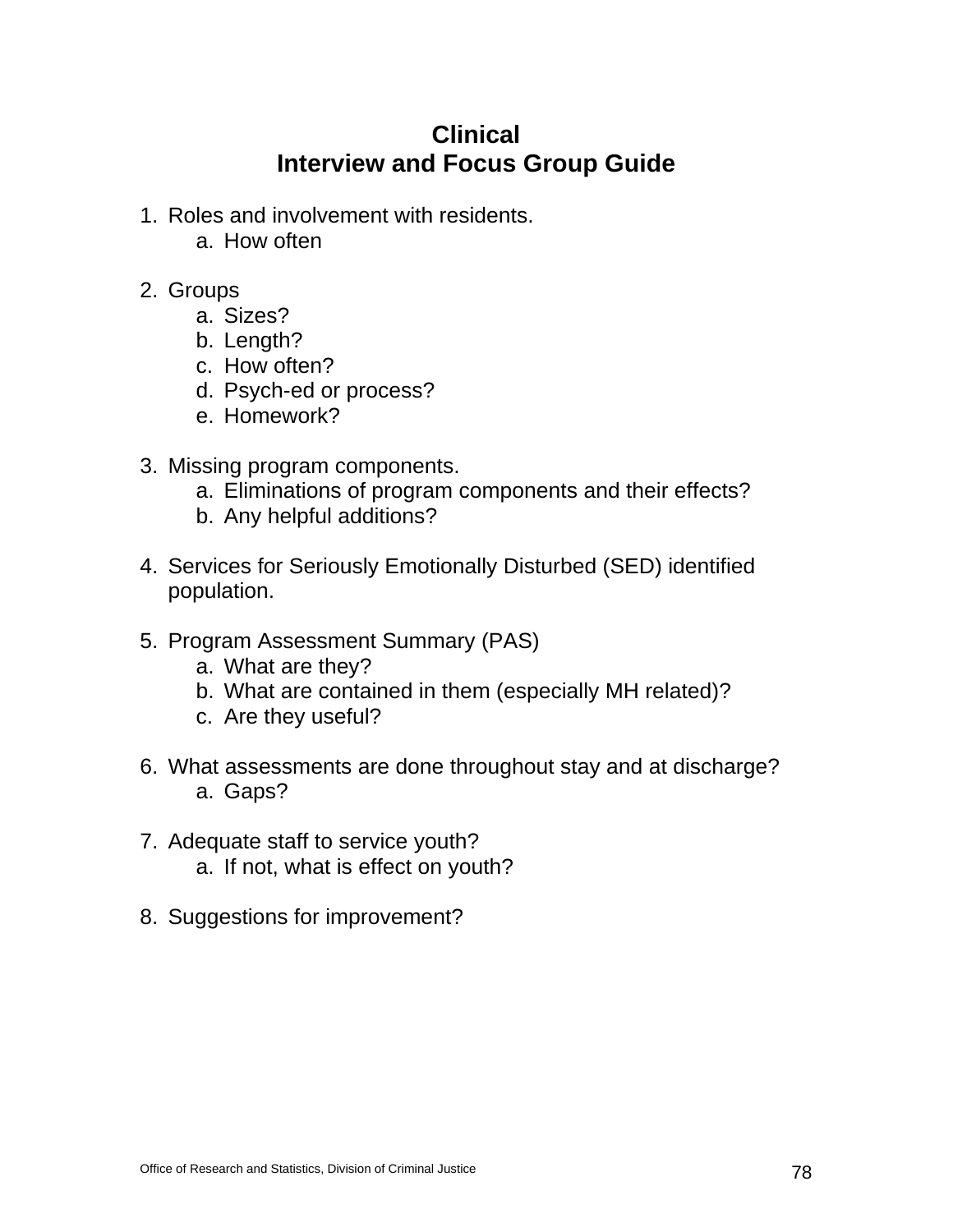### **Phase 3 Community Parole Officers Interview and Focus Group Guide**

- 1. How long have you been working with YOS?
- 2. Caseload (# of YOS and adults)?
- 3. What does Phase 3 look like?
	- a. How often do they have contact with Phase 3 offenders?
	- b. UA's-how used and how often?
	- c. What do the service providers do?
	- d. How often communicate or transfer info from the facility?
- 4. Are they prepared to be released out into the community?
	- a. Are there any skills learned at YOS that help them succeed in the community?
- 5. Youth returning to previous environment. a. Is this a factor in level of progress?
- 6. How often do they remediate to YOS IDO? Or Revoke offenders? a. What other options are there?
- 7. Difficulties with sex offenders?
- 8. Any difficulties seen with the female offenders?
- 9. What is average LOS? a. What should it be?
- 10. Biggest barriers to success.
- 11. Suggestions for improvement/Magic Wand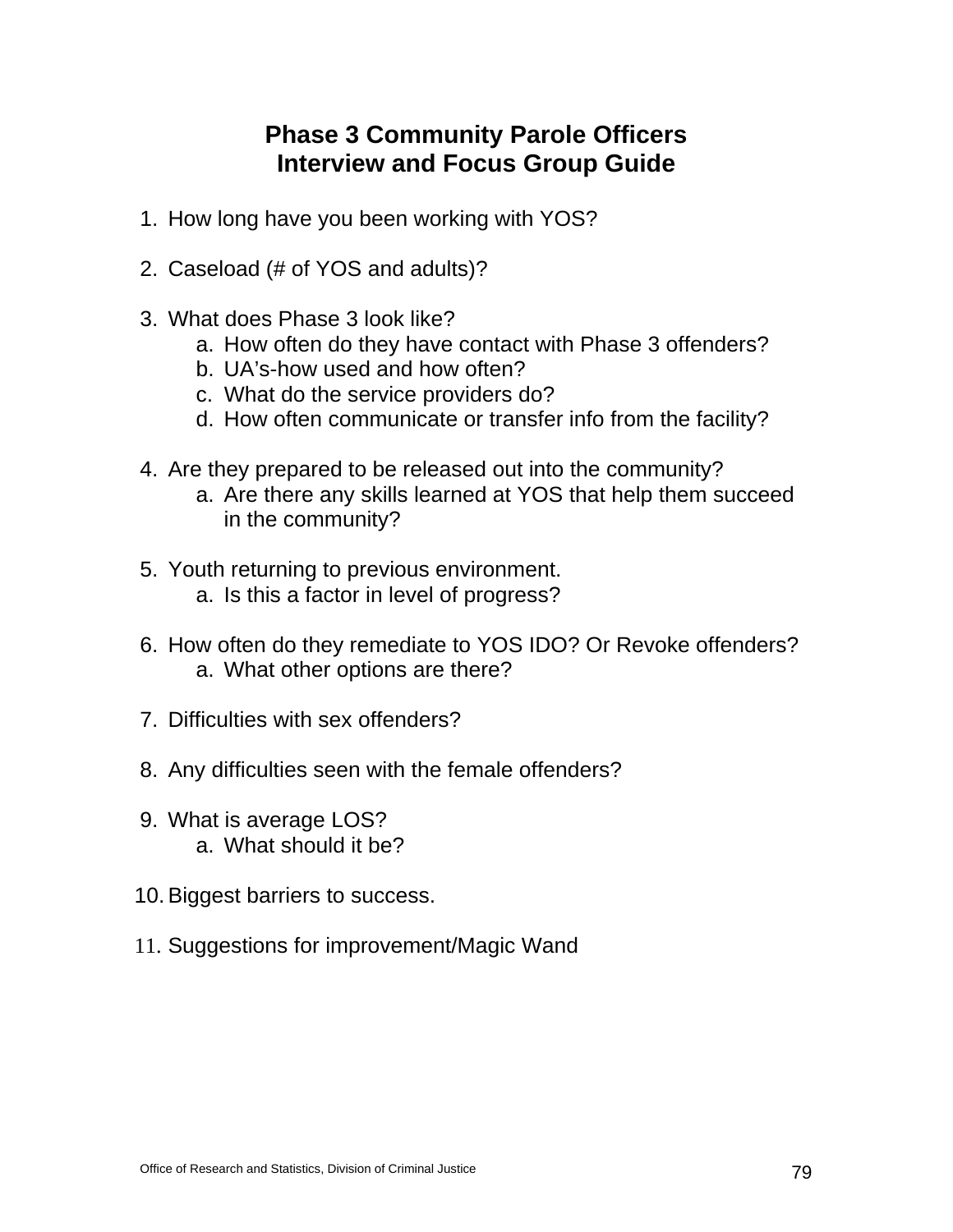### **Phase 3 Service Providers Officers Interview and Focus Group Guide**

1. Caseload (# of YOS/others)?

### 2.

- a. What services do you provide?
- b. How often do they have contact with offenders?
- c. UA's-how used and how often?
- d. How often communicate or transfer info from the facility when the youth come out and ongoingly with the po?
- e. What do you do with a youth who is not progressing or is getting into trouble?
- 3. Are they prepared to be released out into the community?
	- a. What skills are learned at YOS that help them succeed in the community? Has this changed over time?
	- b. What else should they get, ie, what would prepare them better?
- 4. Have you noticed any differences in YOS population over time?
- 5. Youth returning to previous environment. a. Is this a factor in level of progress?
- 6. How often do they remediate to YOS IDO? Or Revoke offenders? a. What other options are there?
- 7. Difficulties with sex offenders?
- 8. Any difficulties seen with the female offenders?
- 9. What is average LOS? a. What should it be?
- 10.Biggest barriers to success.
- 11.Suggestions for improvement/Magic Wand